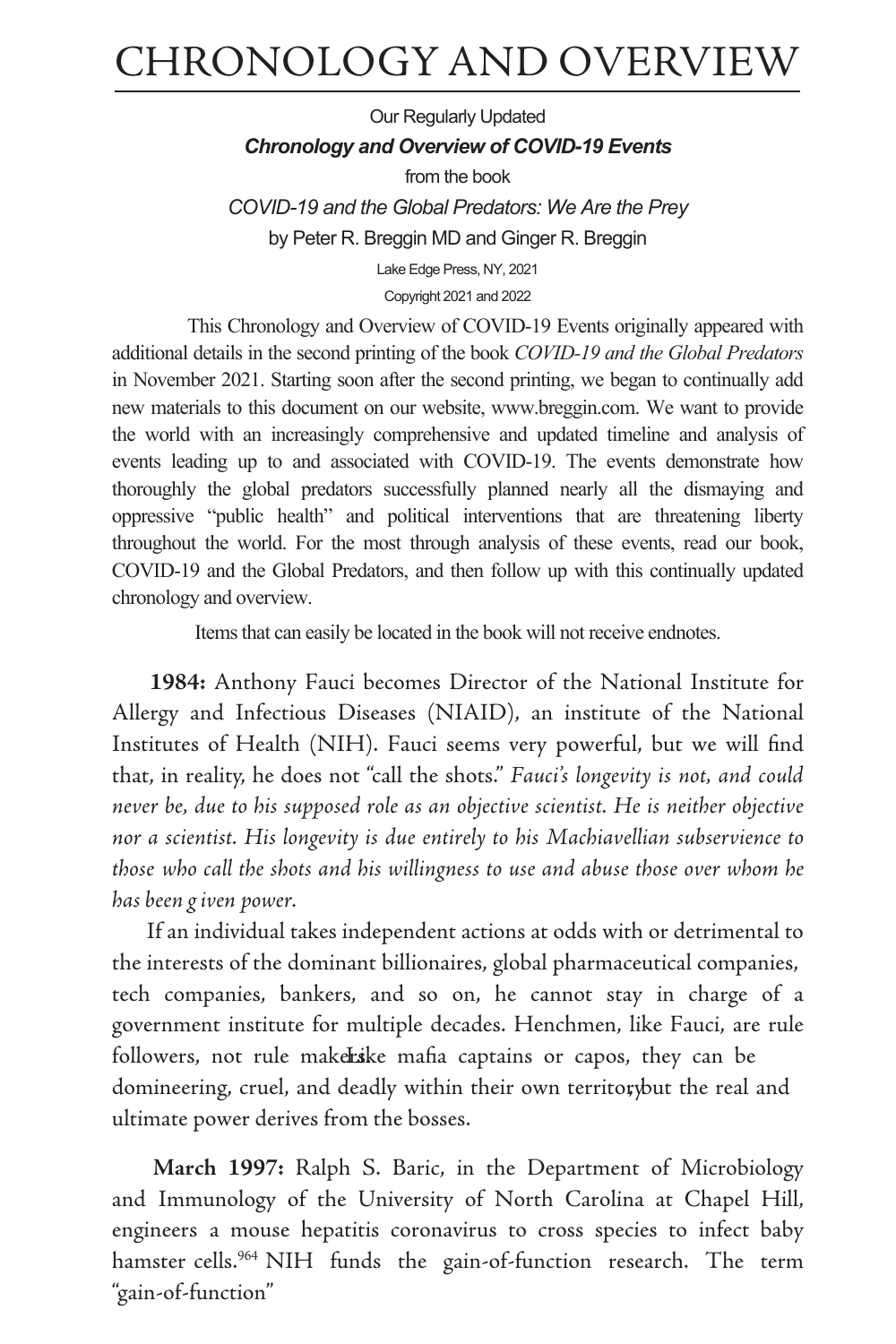designates research that enables a virus to become more transmissible (infectious) or pathogenic, including enabling it to jump from one species to another or to cause an epidemic. We have proposed that most of this research should be referred to as "gain-of-lethal-function." This study is a big step toward infecting humans with animal coronaviruses.

**February 2000:** Researchers from the NYS Department of Health in Albany and the Institute of Virology in the Netherlands describe how "Coronaviruses generally have a narrow host range, infecting one or just a few species" and "One of the hallmarks of this family is that most of its members exhibit a very strong degree of host species specificity, the molecular basis of which is thought to reside in the particularity of the interactions of individual viruses with their corresponding host cell receptor."965 This shows the unlikelihood of Fauci's concern about an animal coronavirus jumping to humans. However, the researchers manage to "retarget" a mouse *coronavirus* to make it "cross the host cell species barrier" into cat cells.<sup>966</sup> In short, although it rarely happens in nature, in the lab, an infectious mouse virus is turned into an infectious cat virus. This project increases the risk of further spread should a mouse or cat escape to infect other animals or people in society.

*Although coronaviruses are not a high risk for jumping to human beings, they are among the viruses most easily engineered in the lab by humans to cross species. This relative ease of manipulating them is the main reason researchers have always been so interested in them. Coronaviruses are not a major threat to humans until humans make them into pathogens.* 

**June 22-23, 2001:** "The *Dark Winter* exercise portrayed a *fictional* scenario depicting a covert smallpox attack on U.S. citizens."967 It is an extensive wargame by National Security Council in which Johns Hopkins University ( JHU) plays a role, the first of many activities led by JHU that eventually display specific foreknowledge of the coming coronavirus pandemic. "Dark Winter" is a precursor to the **Pandemic Predictions and Planning Events** that start multiplying in 2017.

**2002-4:** SARS-CoV-1 appears in southern China in late 2002 and spreads around the world. It is very lethal, killing nearly 800 out of 8,000 people infected worldwide, but is contained before causing cases in the U.S.<sup>968</sup> China immediately begins engineering the virus in its labs—indicating it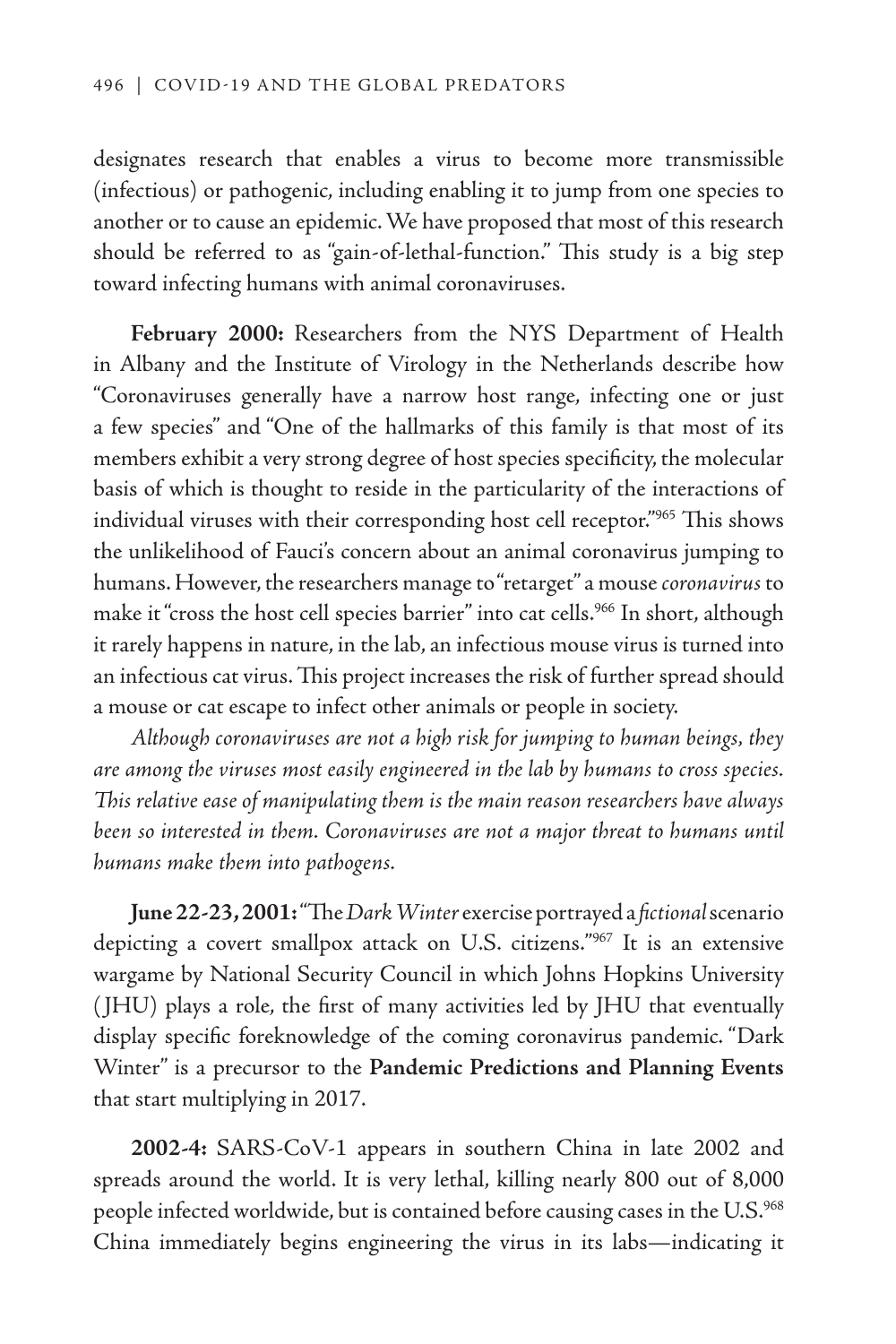might have been able to engineer it originally from benign bat viruses—but the origin of SARS-CoV-1 remains unknown. In 2004, China's virus lab in Beijing begins experiencing the first of several accidental releases of variants of SARS-CoV with a limited number of deaths.

**2003-4:** Six separate accidental lab contaminations in and around China lead to persons infected with variants of SARS-CoV carrying them from labs, sometimes infecting others. Four are from China's Beijing Virus Institute. We will eventually draw several key observations as we cut through the enormous misinformation campaign by Fauci, Gates, WHO, the Chinese Communists, and a large array of global predators:

1. No SARS-CoV has ever been found in nature.

2. Some "SARS-like" CoVs have been found in bats in caves, but it takes enormous scientific and engineering efforts to convert them into viruses that can infect animals and human cells—efforts that could no more occur in nature than any other human engineering feat from building artificial arms to programming computers. Converting SARS-like CoV into pandemic SARS-CoV-2 was a colossal, scientific effort requiring decades of work and billions of dollars. It could never be mimicked by evolution.

3. The risk of SARS-CoV emergences from nature is miniscule and hardly worth considering compared to the high risk of its intentional or accidental release from one of the many labs containing them. Fauci and his bosses, like Gates, from among the global predators have it backward: The danger is not from nature, but from the gain-of-function research funded in part and wholly encouraged by Fauci and conducted in America, China, and elsewhere.

**April 17, 2003:** Laboratories quickly became able to study and to work with the virus, and a team of scientists submits the complete genome for a strain of SARS-CoV-1 to the CDC.969

**November 2003:** There are now multiple lab studies supporting the potential use of chloroquine and its derivative hydroxychloroquine for the treatment of SARS-CoV, including in *The Lancet,* which provided numerous citations.970 The papers demonstrate their mechanisms of action for prevention and treatment in both cell cultures and in animals. The safety of this already long-used drug is emphasized.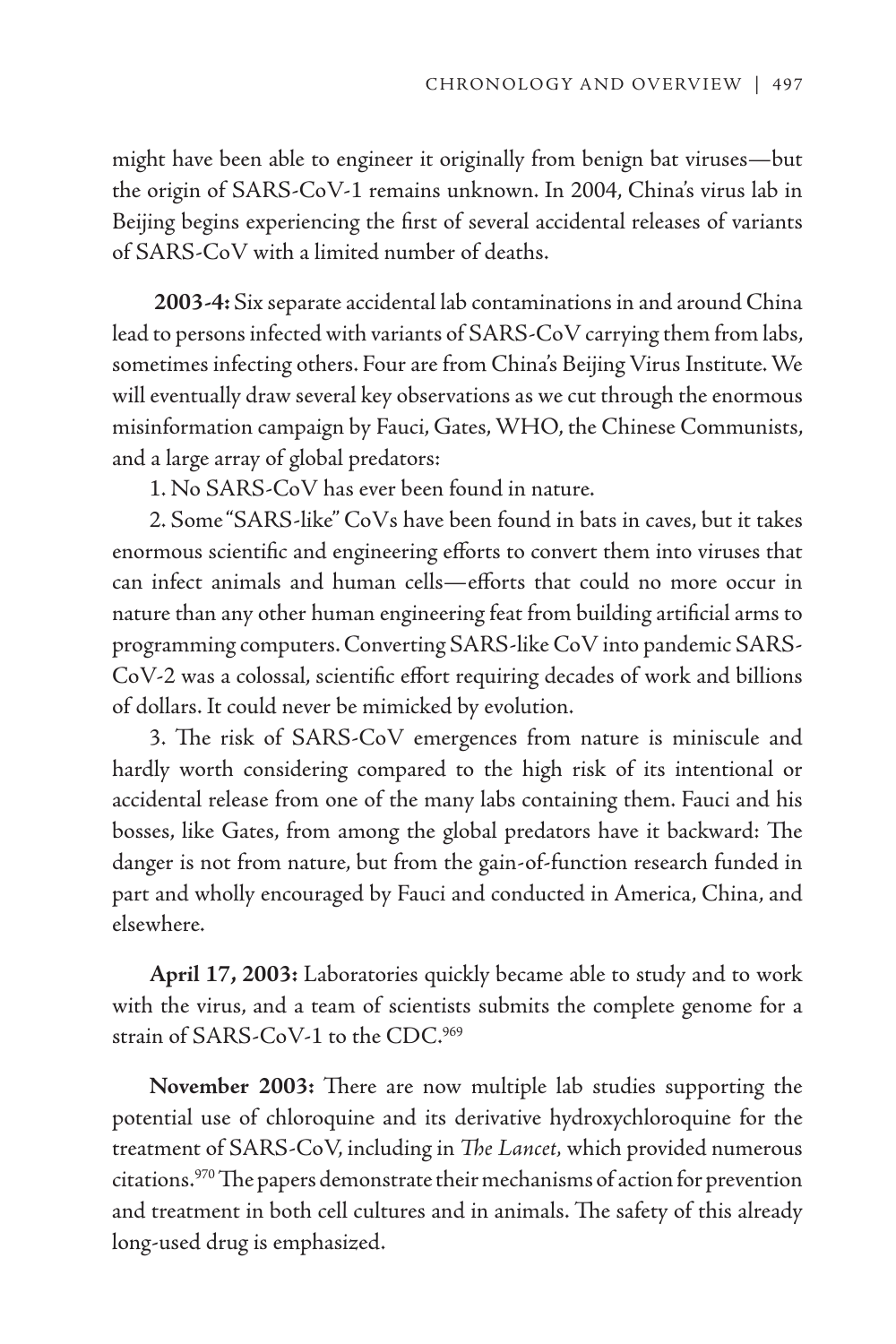Seventeen years later, when the Emergency Use Authorization (EUA) is applied to COVID-19 in order to fund vaccine research and to rush through vaccine EUAs without the usual FDA approval requirements and without financial risk to the drug companies, there will be a catch. The EUA could not go into effect if safe and effective treatments were already available. Therefore, this prior, intensive research confirming hydroxychloroquine's safety and potential effectiveness in SARS-CoV infections was ignored or suppressed, and doctors were told that there were no safe treatments. This fraudulent suppression of good treatments in order to make the vaccine companies and their investors wealthier and more powerful results in millions of deaths and the crushing of economies throughout the Western world during COVID-19.

**2006a:** Research establishes that impaired or older *vaccinated* mice challenged with SARS-CoV have potentially deadly reactions to the N protein within the virus.<sup>971</sup> Subsequent research will find that same problem with the spike protein. Animal research will continue to establish this deadly S protein risk right up to the time that the COVID-19 vaccines are going through Operation Warp Speed in 2020.

**2006b: Pandemic Predictions and Planning Event.** The **International Finance Facility for Immunization**, or IFFIm, is established. The stated purpose is to enable poorer nations to obtain guaranteed inexpensive loans for purchasing vaccines through novel loan arrangements involving the Bank of America and other funding sources. However, these loans are connected to two predatory organizations, GAVI and CEPI, both of which find ways to increase the markets of the pharmaceutical industry. GAVI describes how it uses proceeds from the bonds:<sup>972</sup> "For Gavi, the proceeds of Vaccine Bonds help ensure predictable funding and more efficient operations. In addition, Gavi can frontload funds when necessary for rapid roll-out of new and underused vaccines. For example, IFFIm funds enabled Gavi to stimulate country demand for the five-in-one pentavalent vaccine, enlarging the size of the market, attracting new manufacturers, and reducing prices." The loans will cycle back into the pharmaceutical industry and its investors.

**December 2008:** Vanderbilt and UNC under Ralph Baric synthesize a "bat SARS-like coronavirus," a "SARS-CoV," that infects live mice and "human ciliated airway epithelial cells" in the lab.<sup>973</sup> This breakthrough receives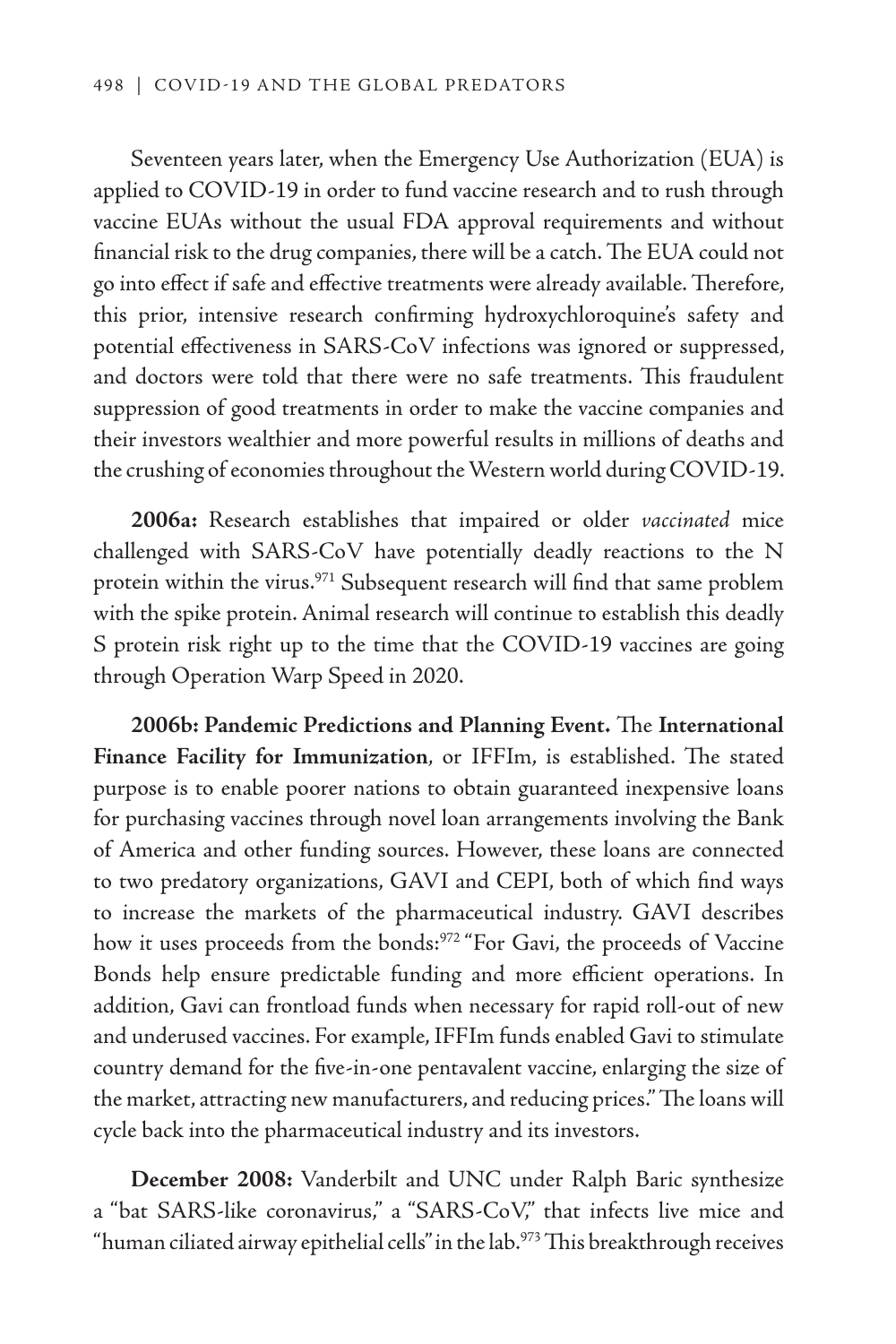little attention in the media, but it is a turning point. Starting with a harmless bat virus and an added spike protein, they make a SARS-CoV capable of infecting live mice and human lung cells. That human antibodies attack this virus in the living mice and the human epithelium probably inspires the global predators. They could make trillions of dollars on vaccines while enforcing their authoritarian control. It all depends on a COVID-19 pandemic coming along.

2009: Moderna is founded with the aim of making mRNA vaccines.<sup>974</sup> Despite no products or income, investors pour in money. Two tantalizing quotes in technical language show what a dangerous and highly experimental product Moderna is making. In 2012, a scientific report in *PLOS ONE* finds:

These SARS-CoV vaccines all induced antibody protection against infection with SARS-CoV. However, challenge of mice given any of the vaccines led to occurrence of The-type [sic] immunopathology suggesting hypersensitivity to SARS-CoV components was induced. Caution in proceeding to application of a SARS-CoV vaccine in humans is indicated.<sup>975</sup>

A financial analysis in April 2021 notes, retrospectively:

Moderna's technology platform inserts synthetic nucleosidemodified mRNA (modRNA) into human cells using a coating of lipid nanoparticles. This mRNA then reprograms the cells to prompt immune responses. *It is a novel technique, abandoned by other manufacturers due to concerns about the toxicity of lipid nanoparticles at high or frequent doses.*976 (Italics added.)

**January 2010: Pandemic Predictions and Planning Event.** Bill and Melinda Gates call for the next ten years to be the Decade of Vaccines.<sup>977</sup>

**May 2010: Pandemic Predictions and Planning Event.** Almost a decade before COVID-19, the Rockefeller Foundation publishes a future pandemic scenario in a business investment-oriented, 53-page booklet, *Scenarios for the Future of Technology and International Development*. 978 The first "Scenario Narrative" in the booklet is called "Lock Step: A World of tighter topdown government control and more authoritarian leadership, with limited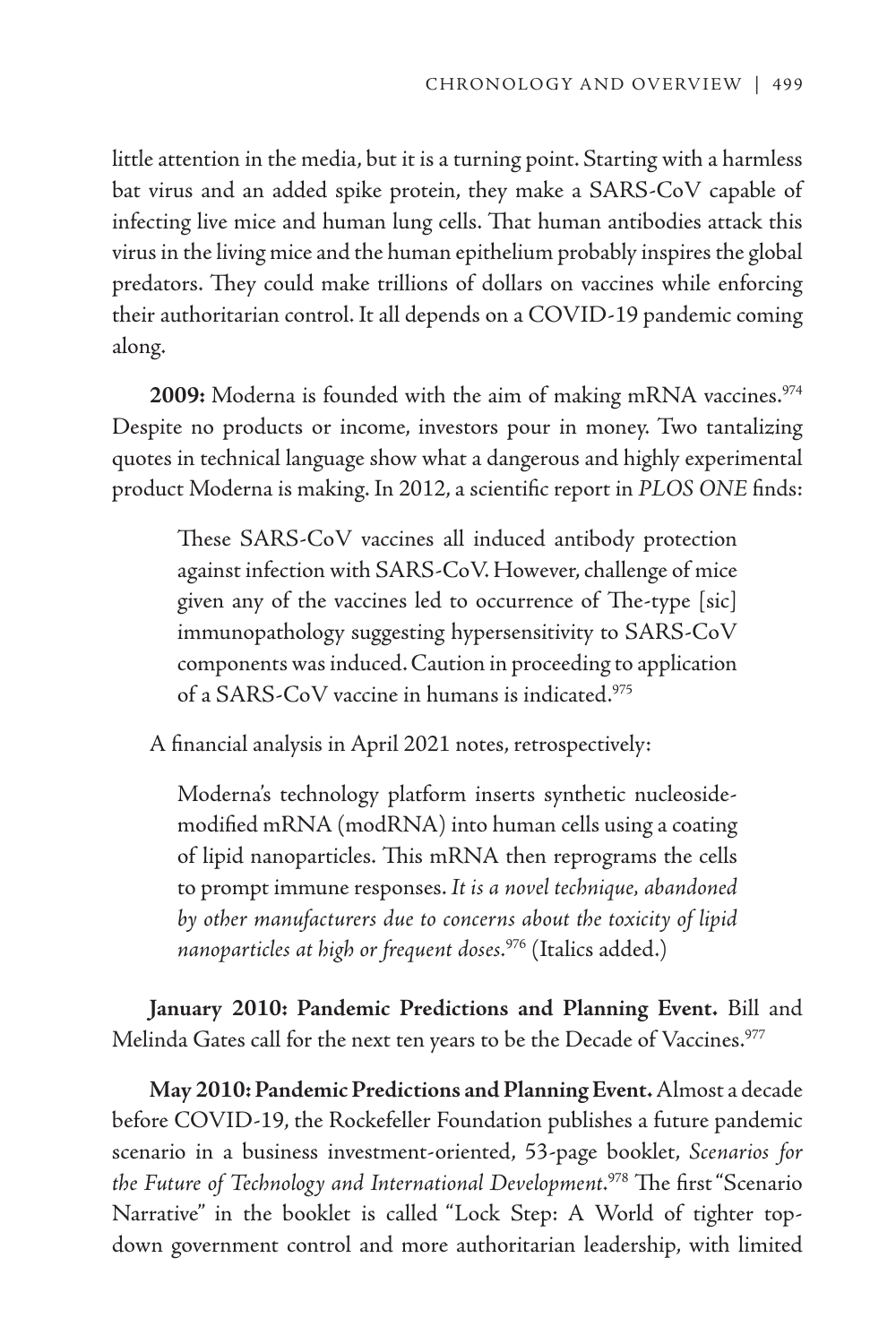innovation and growing citizen pushbacks." The opening line is, "In 2012, the pandemic that the world had been anticipating for years finally hit."

The only real regret displayed about the pandemic is the lack of investment opportunity. Despite dozens or more suggestive scientific articles, especially in 2008, the idea of a coronavirus pandemic and expensive vaccines with unlimited profit opportunities had not yet been imagined by these futurists. Nonetheless, the advantages of a "Lock Step," "top-down," and "authoritarian" government are already explored and celebrated and seen as permanent after the next coming pandemic.

 **December 2, 2010: Pandemic Predictions and Planning Event.** From the Bill & Melinda Gates Foundation:

New York: The World Health Organization (WHO), UNICEF, the National Institute of Allergy and Infectious Diseases (NIAID), and the Bill & Melinda Gates Foundation have announced a collaboration to increase coordination across the international vaccine community to create a Global Vaccine Action Plan.<sup>979</sup>

The Leadership Council is reintroduced with Dr. Margaret Chan, Director General of WHO at the top, followed by Anthony Fauci of NIAID among the five elite internationals. This document confirms that Fauci was working with Bill Gates going back to December 2010 on making the overall plans for the coming pandemic and the outrageous pushing of unsafe vaccines on the world.

Ginger Breggin points out, "That's planning. Gates announces the decade of the vaccines at the beginning of 2010 and fulfills his wildest ambitions in 2020."

**September 2011: Pandemic Predictions and Planning Event.** The United Nations passes Resolution 2030, calling for governments and international corporations to collaborate under the U.N. to pursue a huge variety of "progressive aims." No mention is made of fighting authoritarian or totalitarian governments or spreading personal freedom and political liberty. Resolution 2030 becomes the model for the Great Reset, although without U.N. governance. The document mentions vaccines three separate times. Presaging the Great Reset, the U.N. calls for making vaccines universally free while simultaneously protecting corporations from "financial risk" or losses: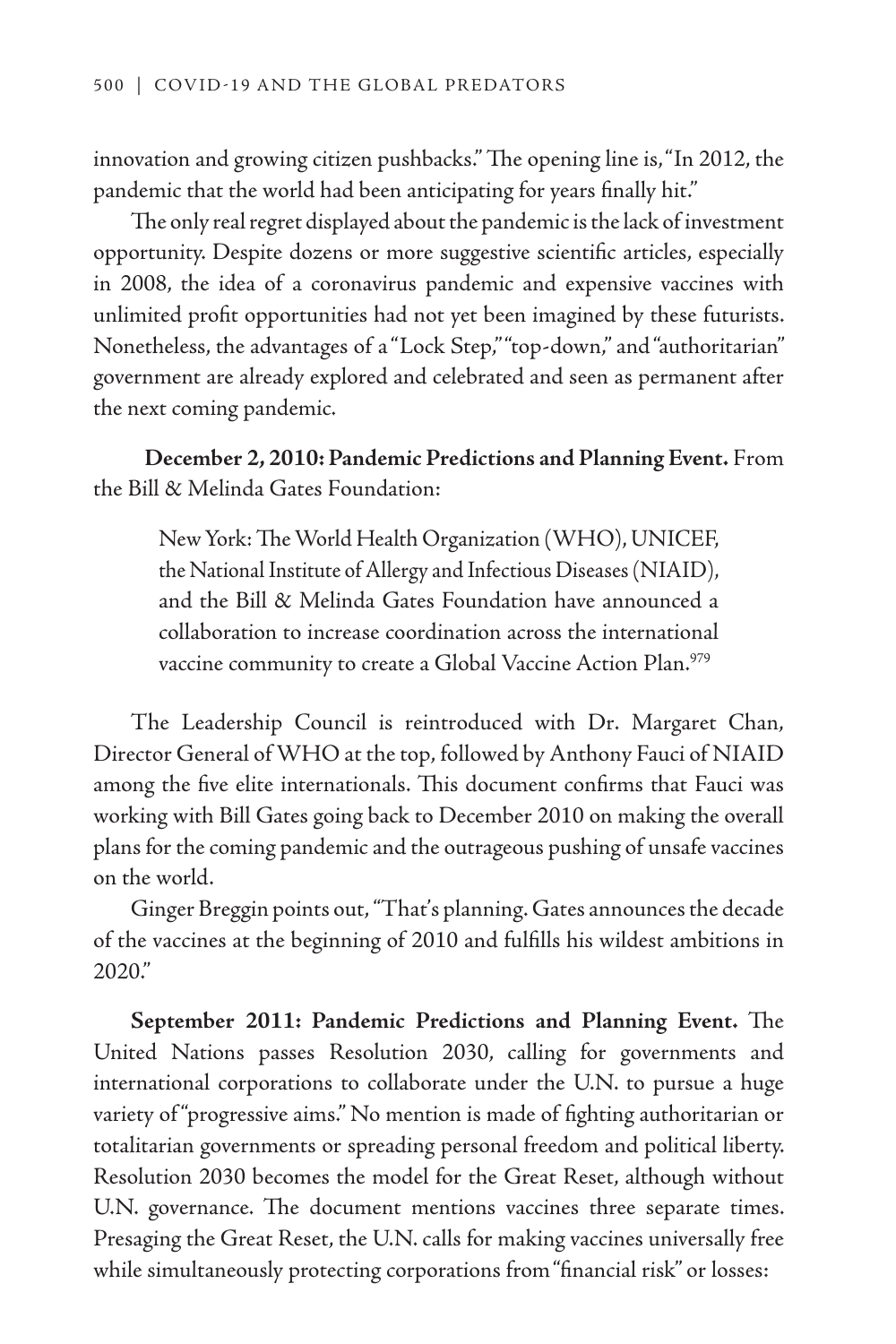Achieve universal health coverage, including financial risk protection, access to quality essential health-care services, and access to safe, effective, quality, and affordable essential medicines and vaccines for all.980

September 21, 2011: A research article supported by Fauci's NIAID and the University of North Carolina, with Baric's name on it, reconfirms and illustrates important problems associated with gain-of-function research with coronaviruses:981 (1) It begins by repeating the falsehood that there are many SARS-CoV viruses in animal reservoirs waiting to emerge, necessitating investments in research: "Severe acute respiratory syndrome coronavirus (SARS-CoV) is an important emerging virus that is highly pathogenic in aged populations and is maintained with great diversity in zoonotic reservoirs"; (2) It makes clear that they already have created numerous pathogenic variations on the original SARS-CoV-1, because they are using them in their experiments. It also verifies two serious problems with SARS-CoV vaccines: Vaccines made for one variant of SARS-CoV are not effective for others and *aged vaccinated mice exposed to SARS-CoV are not protected and instead are vulnerable to human-like severe immune reactions. The spike protein is the source of the problem*: "Importantly, aged animals displayed increased eosinophilic immune pathology in the lungs and were not protected against significant virus replication" and "When challenged with zoonotic and human chimeric SARS-CoV incorporating variant spike glycoproteins, the aged BALB/c mouse model reproduces severe lung damage associated with human disease, including diffuse alveolar damage, hyaline membrane formation, and death."

*Like COVID-19 itself, deaths from the vaccines, especially in older vaccinated people challenged with SARS-CoV-2, were predicted and seemingly planned from the beginning. The lethal capacity is built into the spike protein for all mRNA and DNA vaccines to force the cells in the human body to make innumerable exact copies of the SARS-CoV-2 spike protein, poisoning the body from the inside out. Research on animals continues to confirm this deadly effect even after the vaccines are going into production with Operation Warp Speed (see September 9, 2020, entry regarding Wen Shi Lee et al. in* Nature Microbiology*.*)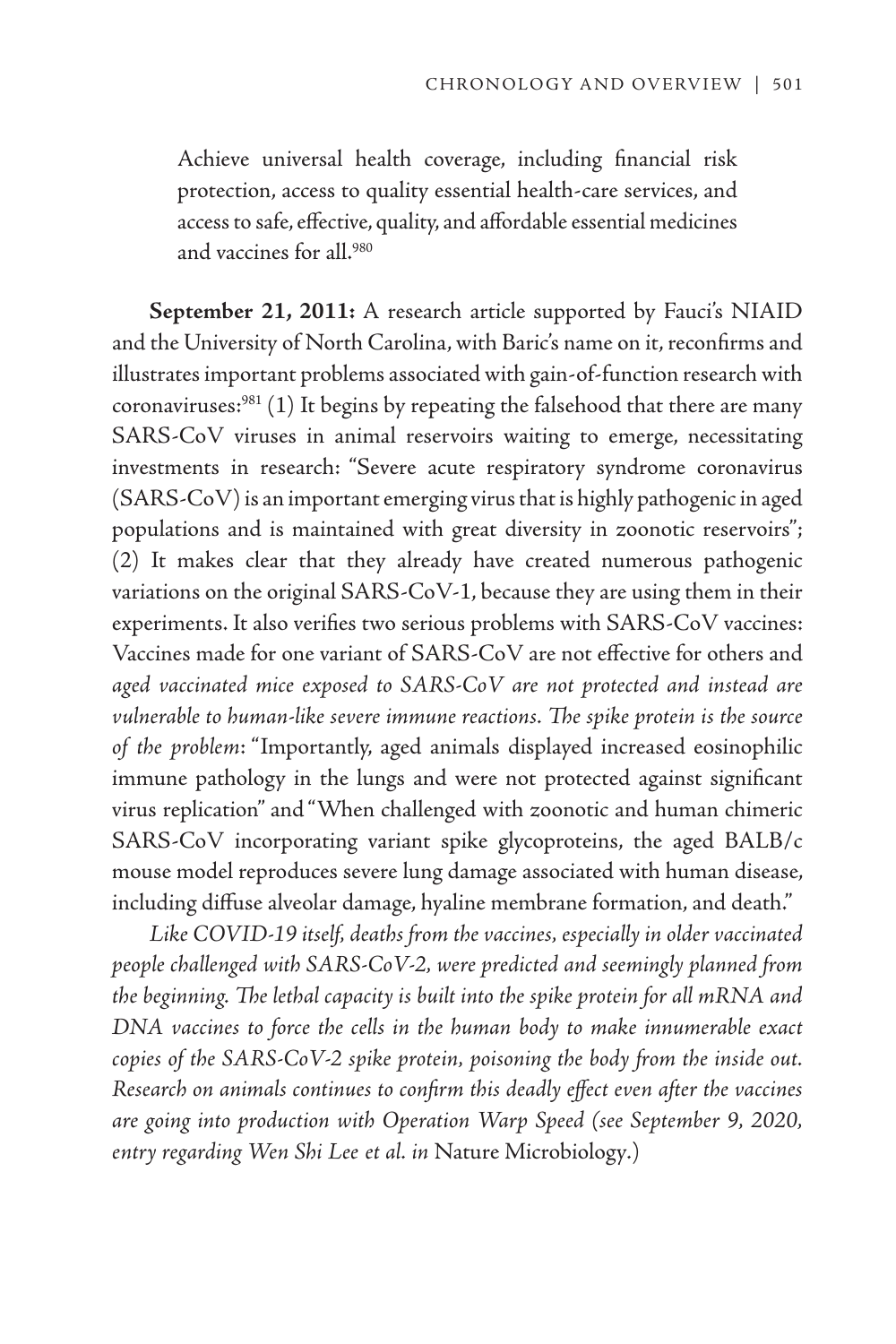**September 2012:** A review article warns against starting research on humans with mRNA vaccines, in part because animals given the vaccines can become more ill than expected and even die when they are later exposed to a SARS-CoV lab-engineered virus.

**September 2013: Pandemic Predictions and Planning Event.** NIH awards \$10,000,000 to Baric and UNC to study and manipulate "highly pathogenic human respiratory and systemic viruses which cause acute and chronic life-threatening disease outcomes." Baric says the "focus" would be on "highly pathogenic coronavirus infections, using SARS-CoV and MERS-CoV as models."982

**October 2014:** On White House stationery, President Barack Obama calls for a moratorium on gain-of-function research that manipulates animal viruses to increase their capacity to infect and harm other species, including humans. Fauci will ignore and work around this prohibition. In particular, he never stops funding the single most important and most dangerous gain-offunction research by Menachery at the University of North Carolina, which Fauci funds to this very day through EcoHealth Alliance.<sup>983</sup>

**2015a:** Fauci approves China's first-ever Bio-safety Level-4 (BSL-4) lab at the Wuhan Institute of Virology to facilitate giving money to Wuhan scientists for gain-of-function research.

**2015b: Pandemic Predictions and Planning Event.** Bill Gates is by now investing in the RNA vaccine industry.984

**2015c: Pandemic Predictions and Planning Event.** Reports in May 2021 confirm the obvious. In 2015, Chinese Communists are discussing among themselves the use of coronaviruses as biological weapons with observations about the acute and permanent fear and disability that they would create.<sup>985</sup> Biological warfare experts in the U.S. are likely doing the same thing. The likelihood should be taken for granted, especially since DARPA is openly funding U.S. coronavirus research.

**2015d: Pandemic Predictions and Planning Event.** Bill Gates conceives of the Coalition for Epidemic Preparedness Innovations (CEPI) in 2015986 and funds it through the Bill & Melinda Gates Foundation. Gates begins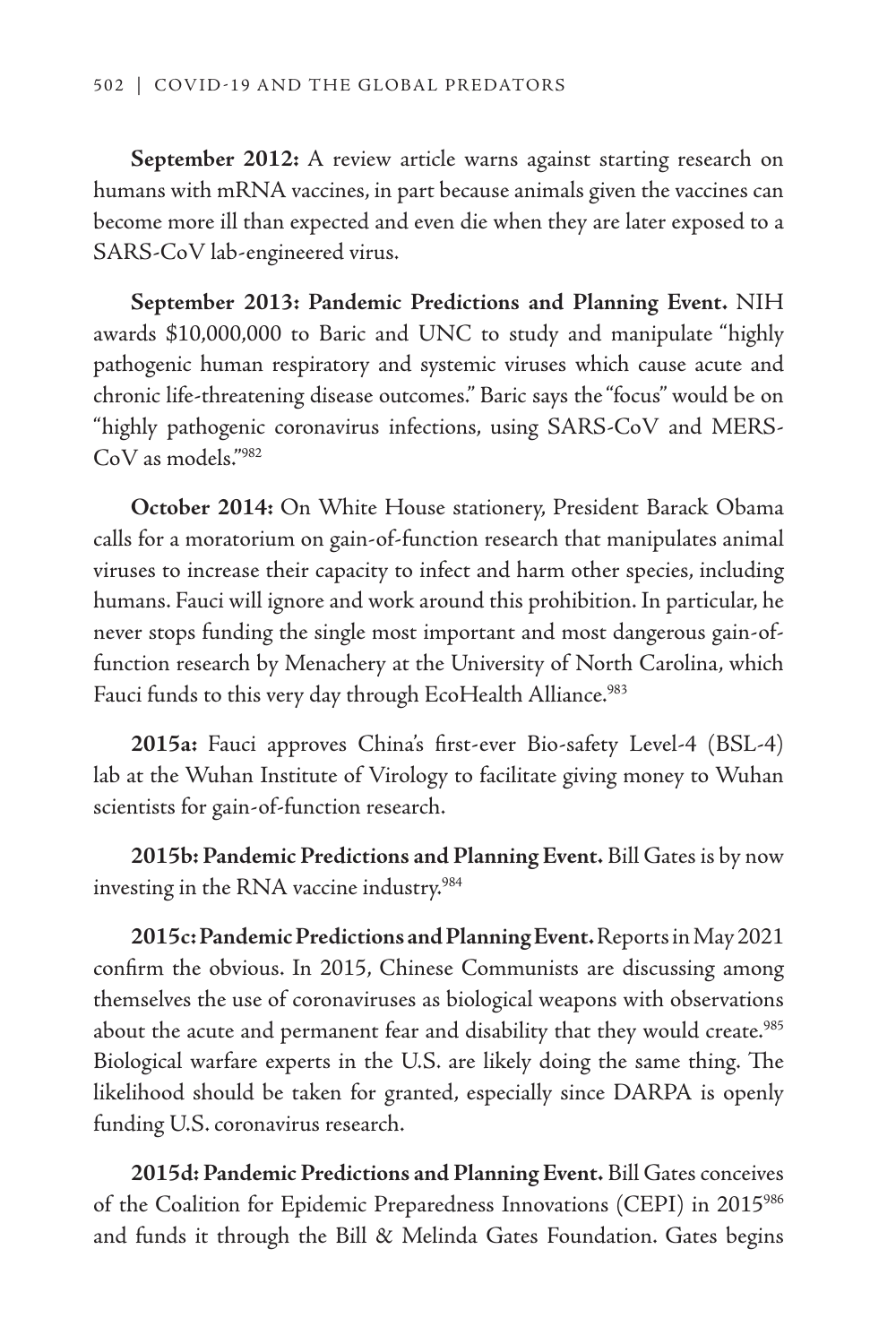organizing a worldwide alliance to finance and coordinate the development of new vaccines to make a financial killing and to reorganize and basically control world governance in the coming pandemic.

Klaus Schwab and his World Economic Forum (WEF) is another founder. He works closely with Gates and will, in 2020, unveil the Great Reset. The Great Reset will become the mantra for Bill Gates, Joe Biden, John Kerry, China, and other globalists seeking to subdue the independent, patriotic, freedom-oriented America First movement.

Wellcome Trust, a British "charitable" trust, is another CEPI founder. Based on pharmaceutical industry funding and focused on the health arena, it is one of the largest charities in the world.

The Government of India is another founder, followed by Germany and Japan—which completes the fusion between huge corporations, giant "philanthropic" organizations, and very big government.

In 2017, WHO will join and become the announced scientific arbiter for all CEPI activities, which ties the pandemic planning program to both the United Nations and, most importantly, to Communist China, which controls WHO. See three additional entries in this *Chronology and Overview*: January 18, 2017; January 24 and March 2017; and July 21, 2017.

*This CEPI coalition will control the unfolding of COVID-19 and the Great Reset—although they will be joined by innumerable billionaires, corporations, philanthropic groups, and governments and their agencies. Anthony Fauci, a member of Bill Gates' small, elite vaccine Advisory Council, will be one of Bill Gates' leading implementers of the program.* 

**January 26-27, 2015: Pandemic Predictions and Planning Event.** "At the Berlin Pledging Conference 2015, the Bill & Melinda Gates Foundation announces USD 1.55 billion for Gavi's next 2016-2025 strategic period."987 Gavi is the Global Alliance for Vaccines and Immunization, and, like many of the Gates' ventures, has been criticized for representing the interests of the pharmaceutical companies.<sup>988</sup> It is a corporate-government fusion that bypasses the decision-making process of a democratic republic in favor of global predatory planners. It is what will later be called the Great Reset. These large, organized investments in vaccines are taking place five years before COVID-19.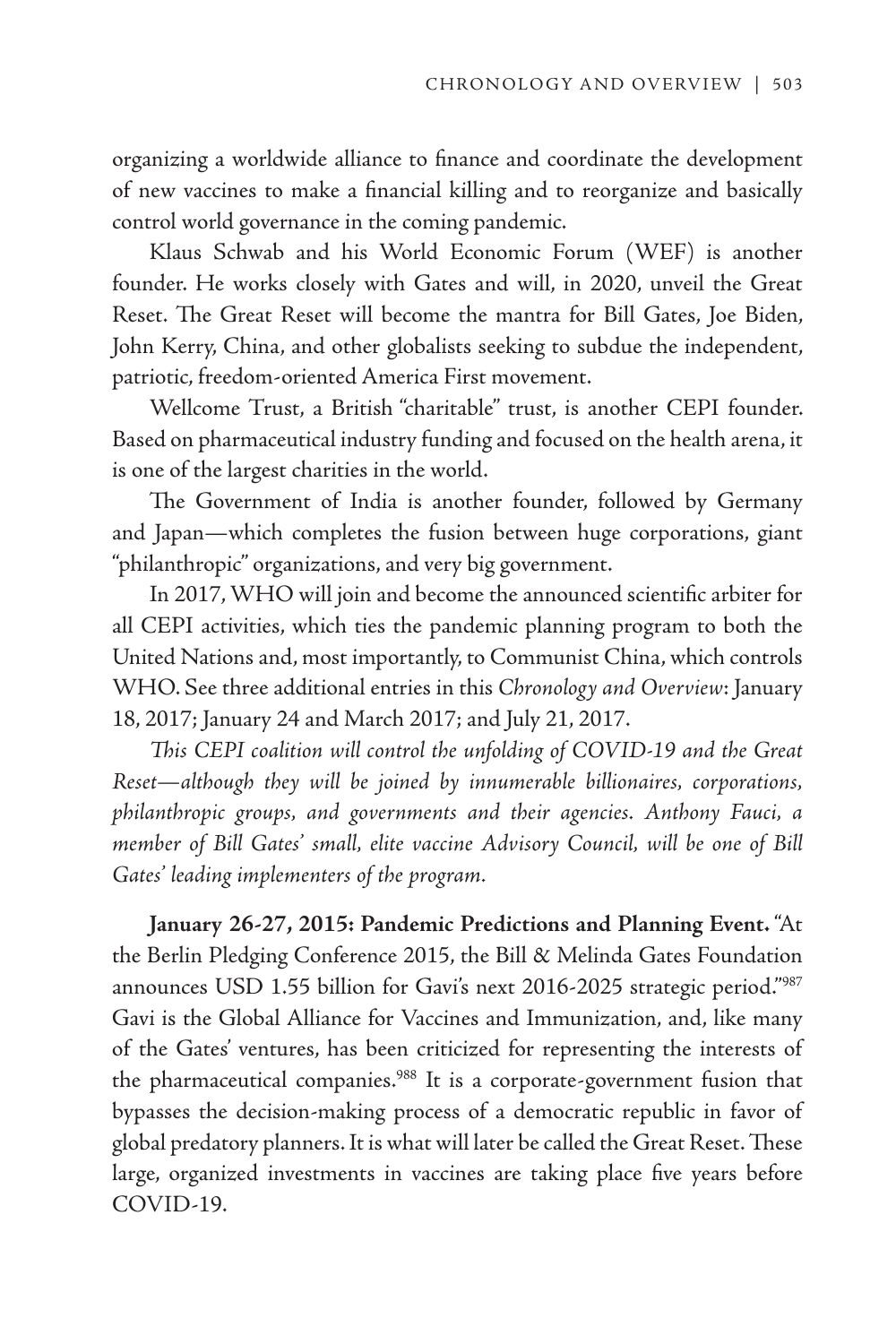**April 2015: Pandemic Predictions and Planning Event.** Bill Gates gives a famous TED Talk explaining that if anything is going to kill 10 million people worldwide, it's a virus.<sup>989</sup> His affect has a touch of grim humor that some people find shocking.

**December 2015:** Vineet Menachery and Ralph Baric at the University of North Carolina make the great breakthrough.<sup>990</sup> They transform innocuous bat coronaviruses into epidemic SARS-CoV pathogens that infect live mice and human lung tissue preparations. But something more threatening is disclosed by the publication. *With Fauci-funding, U.S. researchers are collaborating with top Chinese scientists from the Wuhan Institute of Virology, a Chinese Communist Party facility, now directed by the military's leading biological warfare specialist. Despite President Obama's moratorium, Fauci has been continuing to fund both the American and the Chinese researchers in this epitome of hugely dangerous gain-of-function research. The research collaborations create at least two nightmare scenarios: a major risk of the poorly managed Wuhan Institute accidentally leaking one of its many man-made SARS-CoV pathogens and the certain step of advancing the biological warfare capacity of the Chinese Communist Party and its military.* 

**January-November 2016: Pandemic and Predictions Planning Event.** *CEPI: Preliminary Business Plan (see Chapter 15). The Big Master Plan.* Planning begins at least as early as January 2016 and it is published in November 2016. It brings global predators together in one organization essentially created by Bill Gates and Klaus Schwab, called *CEPI: The Coalition for Epidemic Preparedness Innovations.* This fulfills Gates' ambition to run the financing of the coming pandemic within partner Klaus Schwab's concept of the Great Reset, fusing corporate/government funding under the control of elite billionaires and hand-picked entities led by Gates. *The sole focus is developing highly remunerative new vaccines at rapid speed with government support while bypassing FDA requirements—everything Gates and CEPI get four years later during COVID-19, including all drug company costs fully reimbursed (p. 38).*

The corporate/government fusion is exemplified by BARDA and its director Rick Bright's early 2016 involvement in CEPI. BARDA is mentioned 15 times and Rick Bright twice. Bright is on the Task Team for Science and Regulation and also the CEPI Scientific Advisory Committee. In 2020, he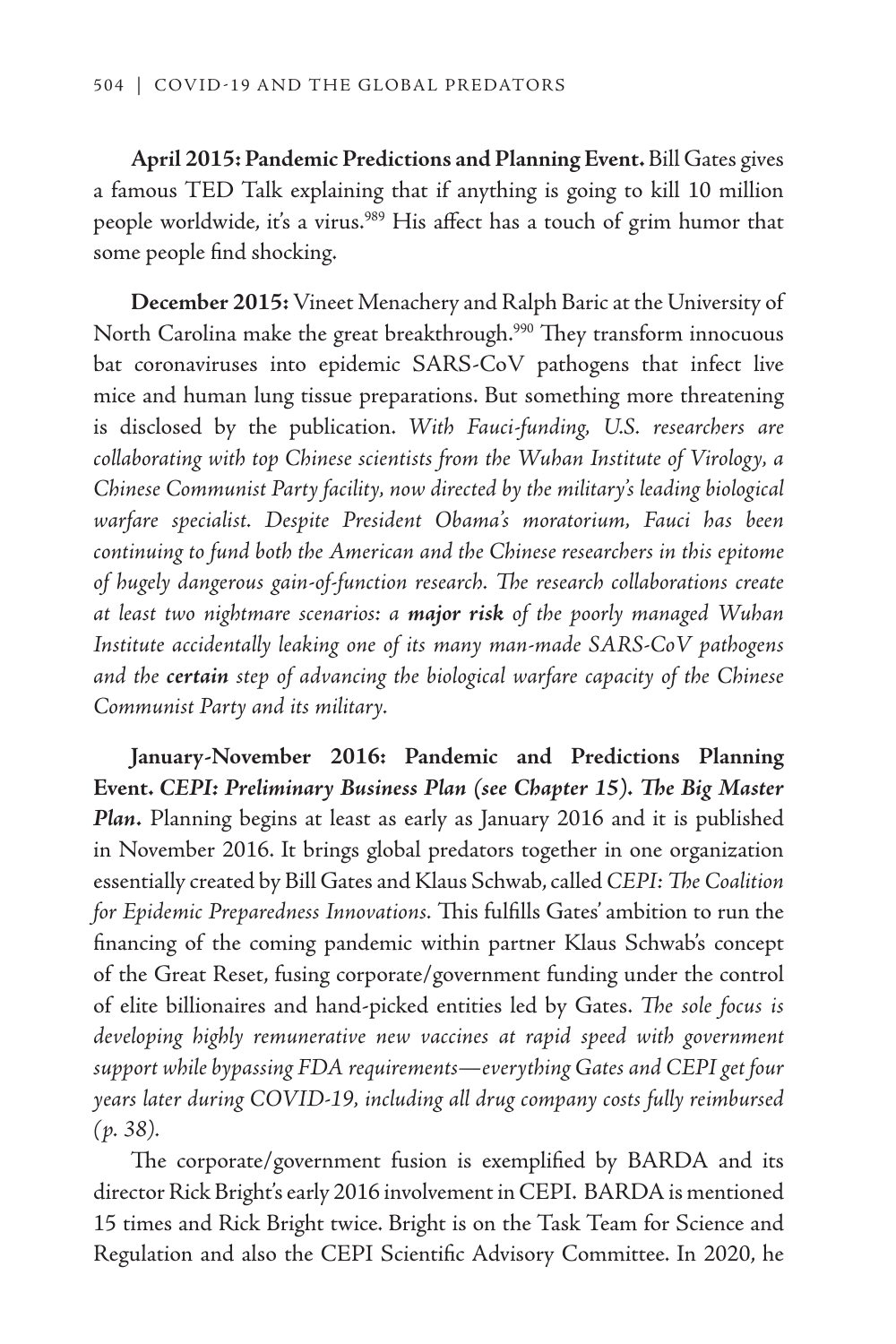will help prevent President Trump from spoiling their plans by releasing federal stockpiles of hydroxychloroquine. Other named CEPI "partners" and key players include the FDA, NIH, NIAID, and WHO (mentioned 72 times). Drug companies and other wealthy entities are the CEPI backbone. Gates and his partners are leading a global governance above all sovereign nations—except Communist China, to which they all defer.

**February 2016: Pandemic Predictions and Planning Event.** The Wuhan Institute and other Chinese Communist sponsors announce an international conference to be held on October 21-23, 2016, in Wuhan: "Nature Conference: Viral Infection and Immune Response."991 Many speakers are from the U.S., including two from NIAID. The first Session Topic is "Epidemiology of emerging viral disease." The brochure boasts about the Wuhan Institute, "Pathogenic study of emerging infectious diseases has become one of the major research fields. Great achievements have been made in animal origin studies of Severe Acute Respiratory Syndrome, *coronavirus* (*SARS-CoV*) and avian influenza viruses."992

The Director of the Institute and two of her four deputies have extensive university training in the United States in fields involved in gain-of-function studies and biological warfare. One of the institute's top three officials is Changcai HE, Deputy Secretary of the Party at Wuhan Branch,<sup>993</sup> a highranking position in the Communist Party. When the pandemic surfaces in January 2020, the Wuhan Institute will be directly taken over by the military.

**March 14, 2016: Pandemic Predictions and Planning Event.** The prediction of a COVID-19 scenario gains scientific approval (but not validity) from a follow-up article by Menachery et al. in the *Proceedings of the National Academy of Sciences* (*PNAS*). The article declares that the risk of the spontaneous emergence of a SARS-CoV pandemic pathogen is now more likely because the researchers have been able to make pathogens out of harmless bat viruses in the lab. The theory is something like this: "I could construct a plague out of an innocent virus, so now I expect nature to do it."

 **May 2016: Pandemic Predictions and Planning Event.** The governing body of the World Health Organization (WHO) approves the CEPI/ Bill Gates *master plan* for collaborating with WHO to control the profits, organization, and governance of the coming pandemic (Chapter 15)—but WHO's primary allegiance is to Communist China.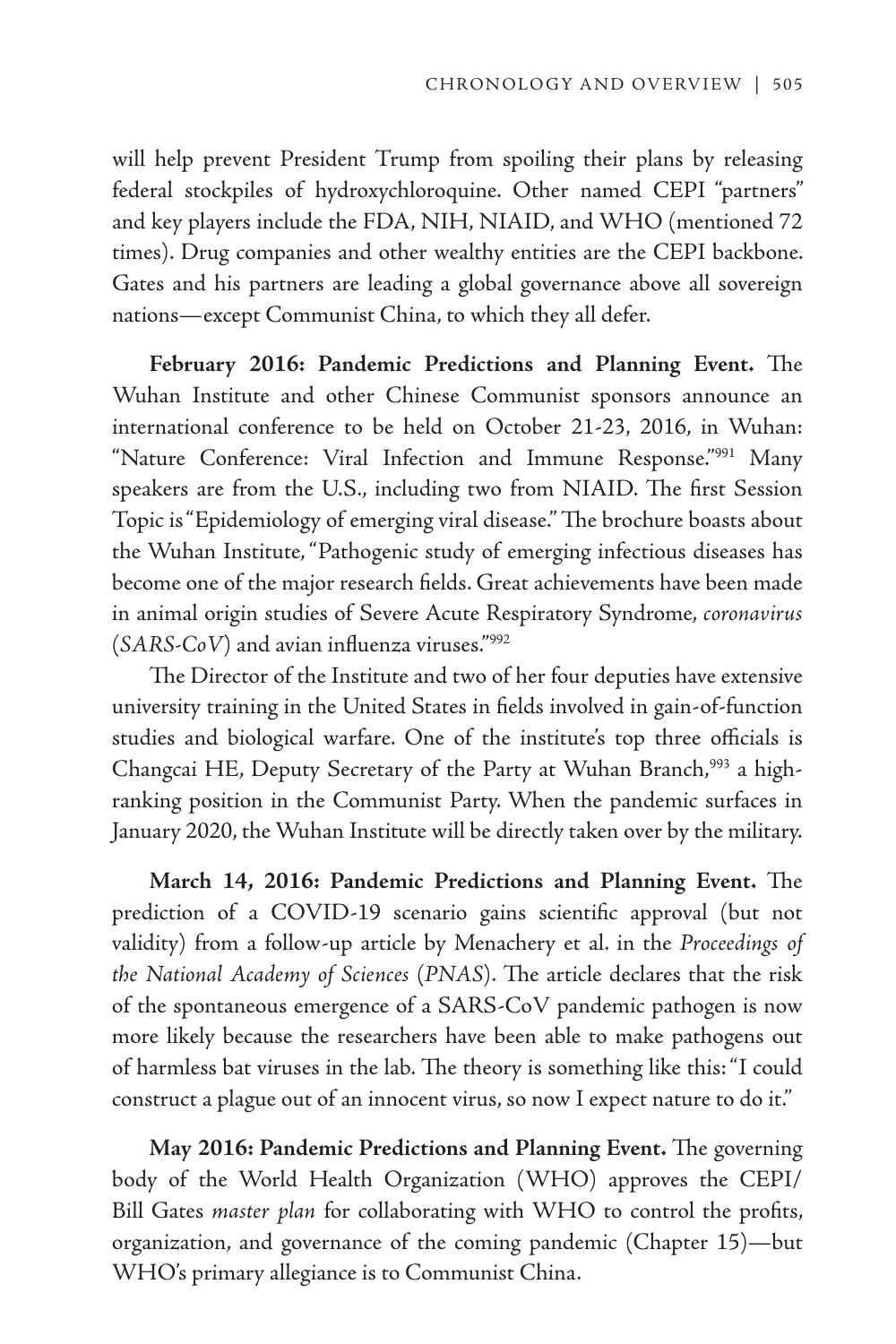**January 2017a:** This is the year that **Pandemic Predictions and Planning Events** explode in anticipation of a coming pandemic, often identified as caused by a SARS-coronavirus.

**January 2017b: Pandemic Predictions and Planning Event.** Homeland Security publishes a 135-page grand plan for an interagency response to "biological incidents."994 The plan includes the application of the Emergency Use Authorization (EUA).995

**January 9, 2017: Pandemic Predictions and Planning Event.** President Barack Obama's administration officially recommends lifting the moratorium on gain-of-function (GOF) research and provides the necessary steps to be taken:<sup>996</sup> The recommendation is made by John Holdren, White House Director of the Office of Science and Technology Policy (OSTP), also known as the Science Czar. *The American Report* identifies Holdren as an advocate of "massive-scale human population reduction measures such as adding reproductive sterilization agents to food and water supplies and enacting forced abortions in the United States."997 President Obama's Health and Human Services (HHS) Director, responsible for authorizing and implementing lifting of the GOF funding pause, is Sylvia Matthews Burwell, "former President of the Global Development Program and Chief Operating Officer of the Bill & Melinda Gates Foundation."998

President Obama takes action 11 days before Donald Trump takes office and Trump is kept in the dark about it.<sup>999</sup> On the eve of their departure, the Obama-Biden administration provides the authorizations needed for the eventual re-funding of gain-of-function research by the U.S., enabling NIH to finalize the details by the end of 2017.<sup>1000</sup>

We only learn of this as the book goes to press. It further confirms that President Trump had nothing to do with the official resurrection of gainof-function research. Meanwhile, Fauci had continued funding this highly dangerous research that has caused many deadly virus escapes over the years and done so despite President Obama's moratorium. Lifting this ban was part of the January 2017 Gates-led resurgence in developing vaccines.

**January 10, 2017: Pandemic Predictions and Planning Event.**  Ten days before President Trump's inauguration, Fauci keynotes a Georgetown University Conference on "Pandemic Preparedness in the Next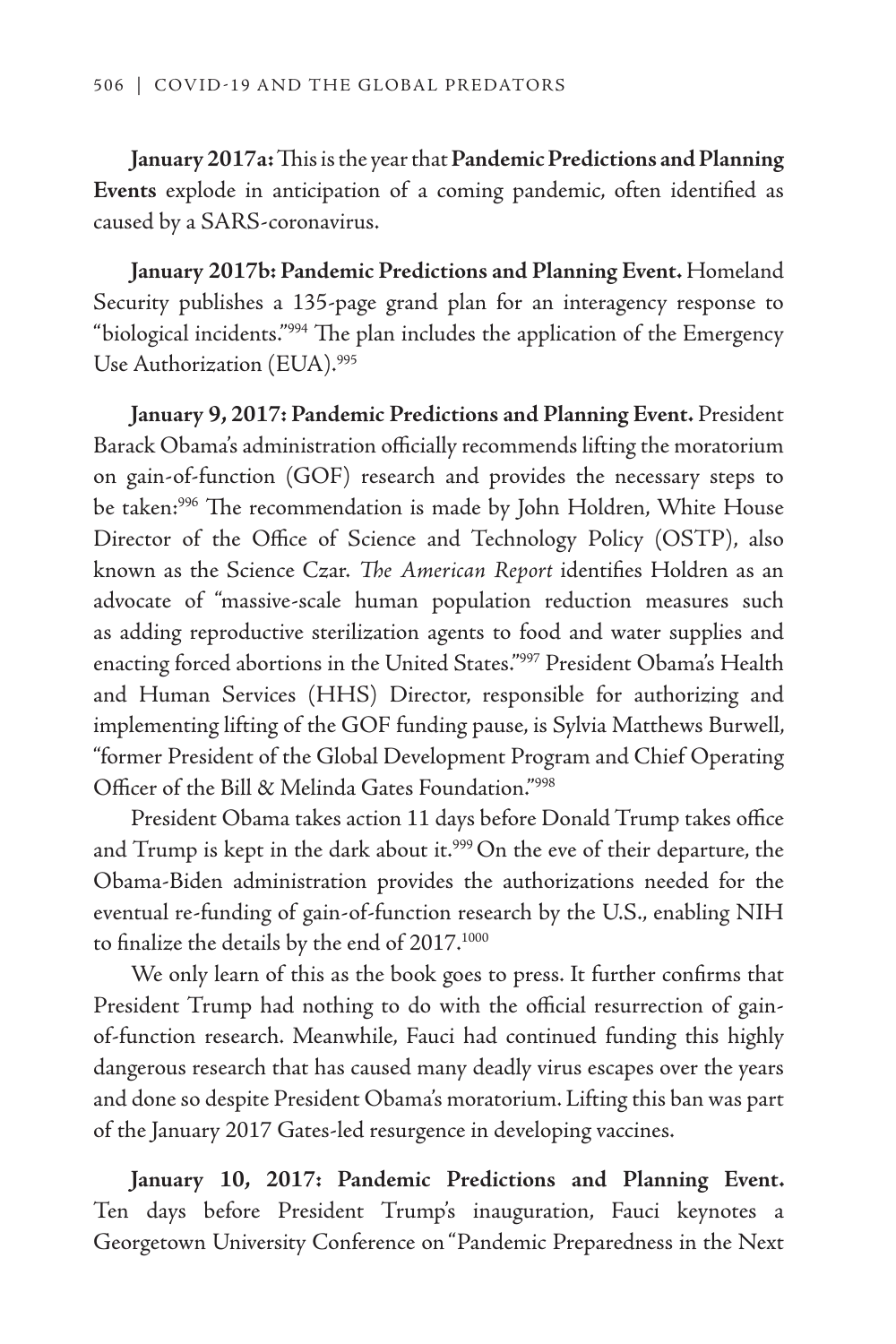Administration." Fauci unequivocally declares that President Trump will "definitely" face a pandemic during his first term (Chapter 16). He expresses his certainty several times during his talk. Fauci urges the development of the corporate/government collaborations, characteristic of the future Great Reset.

The Harvard School of Public Health, which boasts of being founded in close collaboration with the Chinese Communist government, is represented by Ashish K. Jha MD. He, too, gives a talk expressing his anticipation of the coming pandemic and advocates for a global response resembling a combination of the Great Reset and Operation Warp Speed in a massive collaboration between business and government.

**January 13, 2017a: Pandemic Predictions and Planning Event.**  The FDA announces new guidelines for its Emergency Use Authorization  $(EUA)<sup>1001</sup>$  originally passed by Congress in response to  $9/11$ . The new FDA regulations reinforce the high-speed development and production of medications and vaccines in an epidemic, bypassing the FDA's usual safeguards and creating billion-dollar boondoggles for the drug companies and their investors.

**January 13, 2017b: Pandemic Predictions and Planning Event.** A White House planning meeting is held in which Obama Administration officials brief the Trump Administration on preparations for a global pandemic. Here is the description by the leader of the exercise:<sup>1002</sup>

January 13, 2017, national security officials assembled in the White House to chart a response to a global pandemic. A new virus was spreading with alarming speed, causing global transportation stoppages, supply-chain disruptions, and plunging stock prices. With a vaccine many months away, U.S. health-care infrastructure was severely strained.

No, I didn't get that date wrong. This happened: it was part of a transition exercise that outgoing officials from the administration of President Barack Obama convened for the benefit of the incoming team of President Donald Trump. As Homeland Security and Counterterrorism Adviser to President Obama, I led the exercise,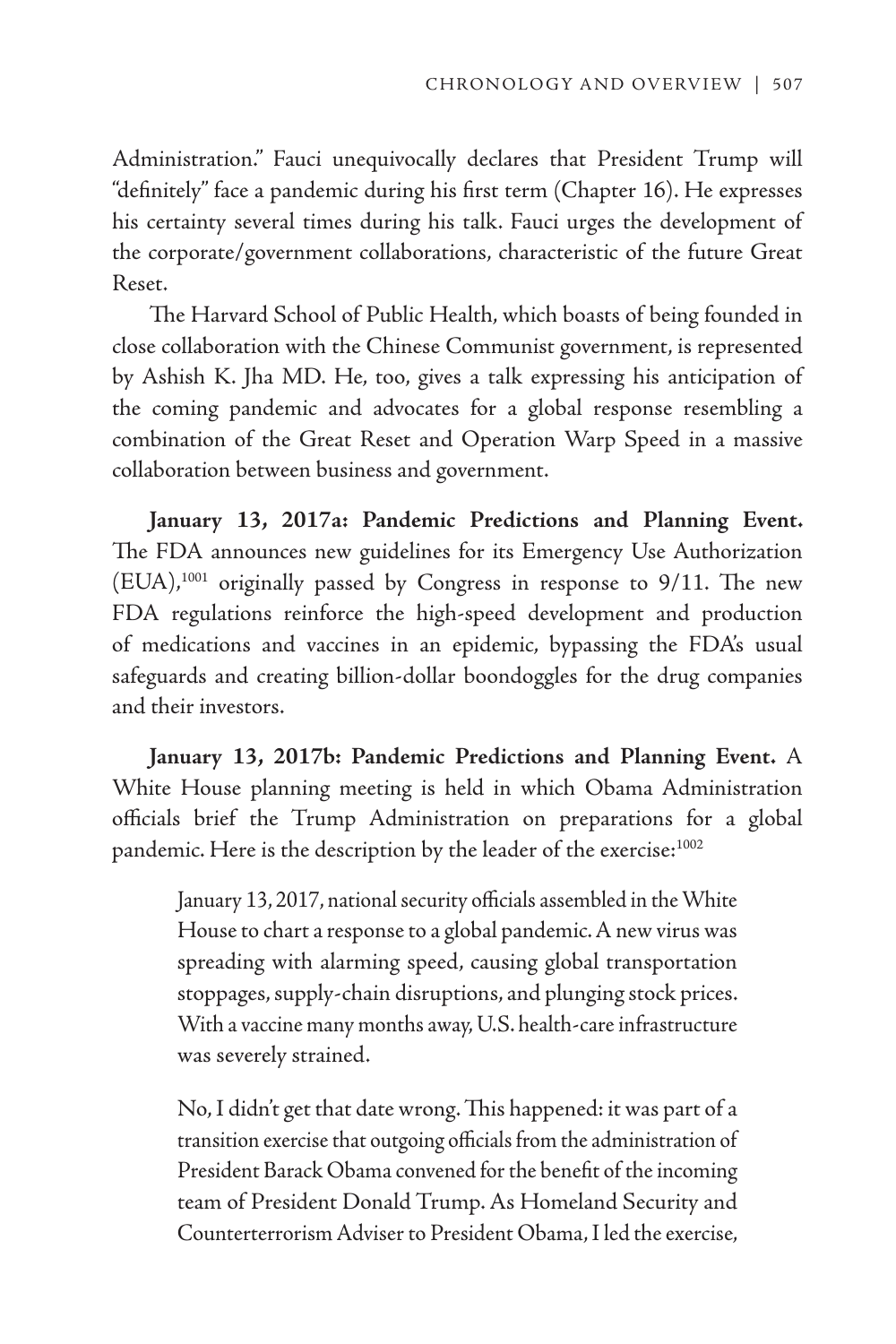in which my colleagues and I sat side by side with the incoming national security team to discuss the most pressing homeland security concerns they would face.

**January 20-24, 2017:** Klaus Schwab holds his annual World Economic Forum (WEF) at Davos in Switzerland, where there is concern that the U.S. government under incoming President Trump with his America First populist mandate will be much less docile and subservient in its relationship with the Chinese Communist regime. In direct defiance of Trump, Schwab invites China's tyrannical dictator Xi Jinping to give the keynote address in which he is critical of America. Later, international economic and financial conferences run by Schwab and also by Michael Bloomberg will become more antagonistic toward Trump's America First policies and more fawning over the Chinese Communist Party leaders.

**January 18, 2017: Pandemic Predictions and Planning Events.** CEPI is officially unveiled in a press release from Schwab's Davos location as a "Global partnership launched to prevent epidemics with new vaccines." 1003 New sources of support are added: *"CEPI is supported by several leading pharmaceutical companies with strength in vaccines – GSK, Merck, Johnson & Johnson, Pfizer, Sanofi and Takeda, plus the Biotechnology Innovation Organisation." From the beginning, all this planning has been about making money from vaccines, along with imposing the government, philanthropic, and corporate governance called the Great Reset.* 

The agenda also has that prevailing progressive veneer to it: "Just over a year ago 193 states adopted the Sustainable Development Goals—the roadmap for the future we want."

**January 24 and March 2017: Pandemic Predictions and Planning Events.** At Schwab's Davos Conference and later in Schwab's office at the World Economic Forum, Bill Gates describes his preparations for an inevitable, forthcoming pandemic (See Chapter 15). Gates unveils a new fund called the Coalition for Epidemic Preparedness Innovations (CEPI). It is founded by the Bill & Melinda Gates Foundation and announced by Gates at Klaus Schwab's 2017 World Economic Forum, which is a cofounder. This confirms the vaccine boondoggle is closely linked to what will become the totalitarian Great Reset popularized by Schwab.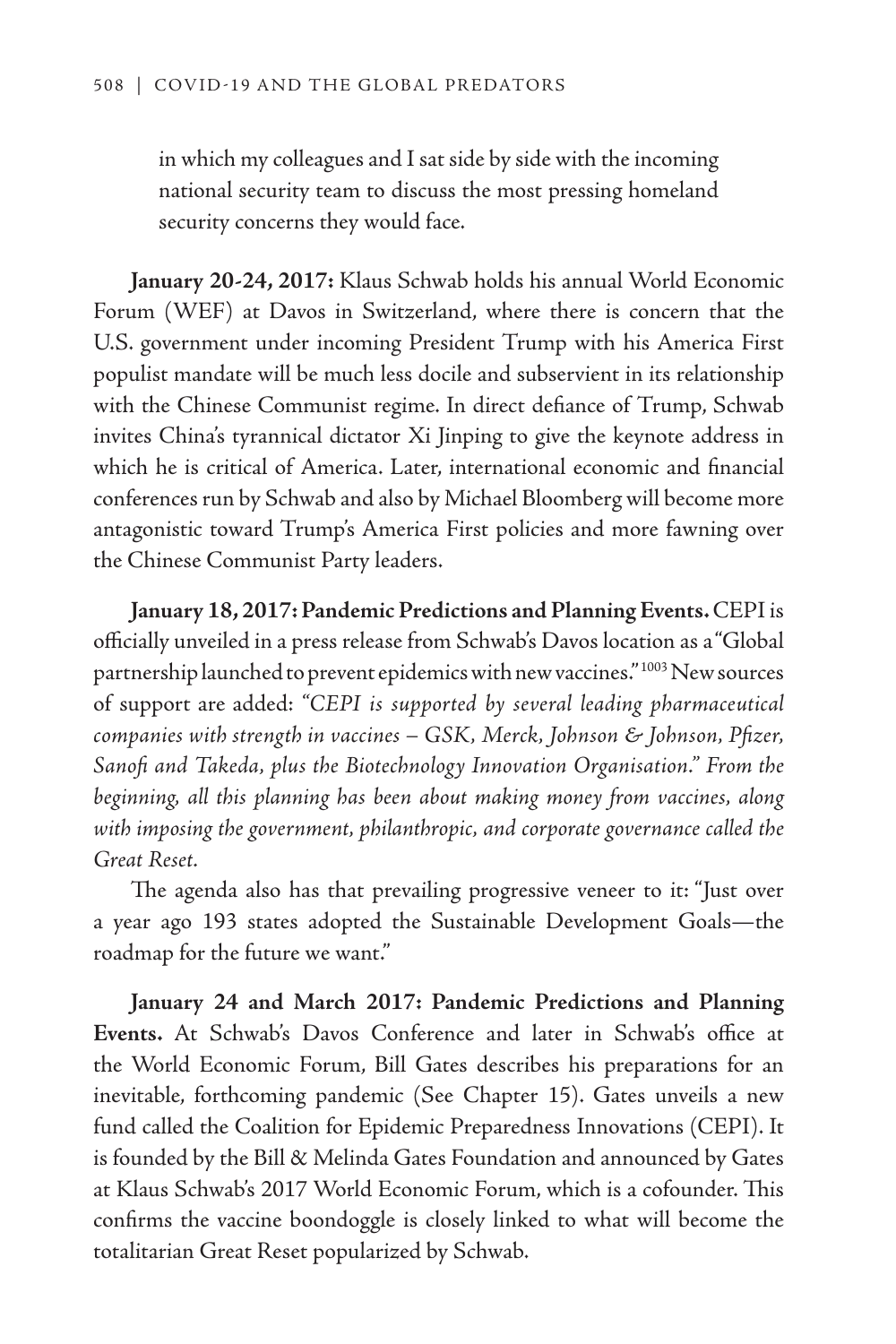CEPI will become a multibillion-dollar collaboration between large private donors and corporations, the U.N., and national governments to research and manufacture vaccines for the much-anticipated pandemic. Empowered by the 2017 FDA guidelines for Emergency Use Authorization, Gates describes the need for bypassing federal regulations to produce vaccines in a process that takes "less than a year." He mentions Moderna as one of the key corporations already working on new platforms for "novel" vaccines, which he describes as based on either "RNA" or "DNA."

In short, Bill Gates indicates in January 2017 that he has already invented, invested in, and started implementing a project identical to what will be "unveiled" as Operation Warp Speed three years later by President Trump and Fauci. Gates announces his preparations for a superspeed vaccine project in the context of the corporate/governmental capitalism that Schwab will popularize as the Great Reset. These plans will run roughshod over any concern about democratic processes or liberty—the heart of human progress.

Gates is not alone as a predator. Of the top American billionaires, all but Larry Ellison, the founder of Oracle, seem eager to sell out America in favor of China. Unfortunately, Ellison's own Silicon Valley employees reject his patriotism and concerns about China and oppose his politics. All the top American corporations are desperate to keep growing their wealth and power through unrestricted business with the Chinese Communists, who are, in turn, conducting unrestricted warfare against America.

**February 18, 2017: Pandemic Prediction and Planning Events.**  At the Munich Security Conference, Bill Gates makes the following predictions:<sup>1004</sup> "The next epidemic could originate on the computer screen of a terrorist intent on using genetic engineering to create a synthetic version of the smallpox virus ... or a super contagious and deadly strain of the flu." "Whether it occurs by a quirk of nature or at the hand of a terrorist, epidemiologists say a fast-moving airborne pathogen could kill more than 30 million people in less than a year. And they say *there is a reasonable probability the world will experience such an outbreak in the next 10 to 15 years*." (Italics added.)

He also spoke of the need for vaccines, explaining: "Most of the things we need to do to protect against a naturally occurring pandemic are the same things we must prepare for an intentional biological attack."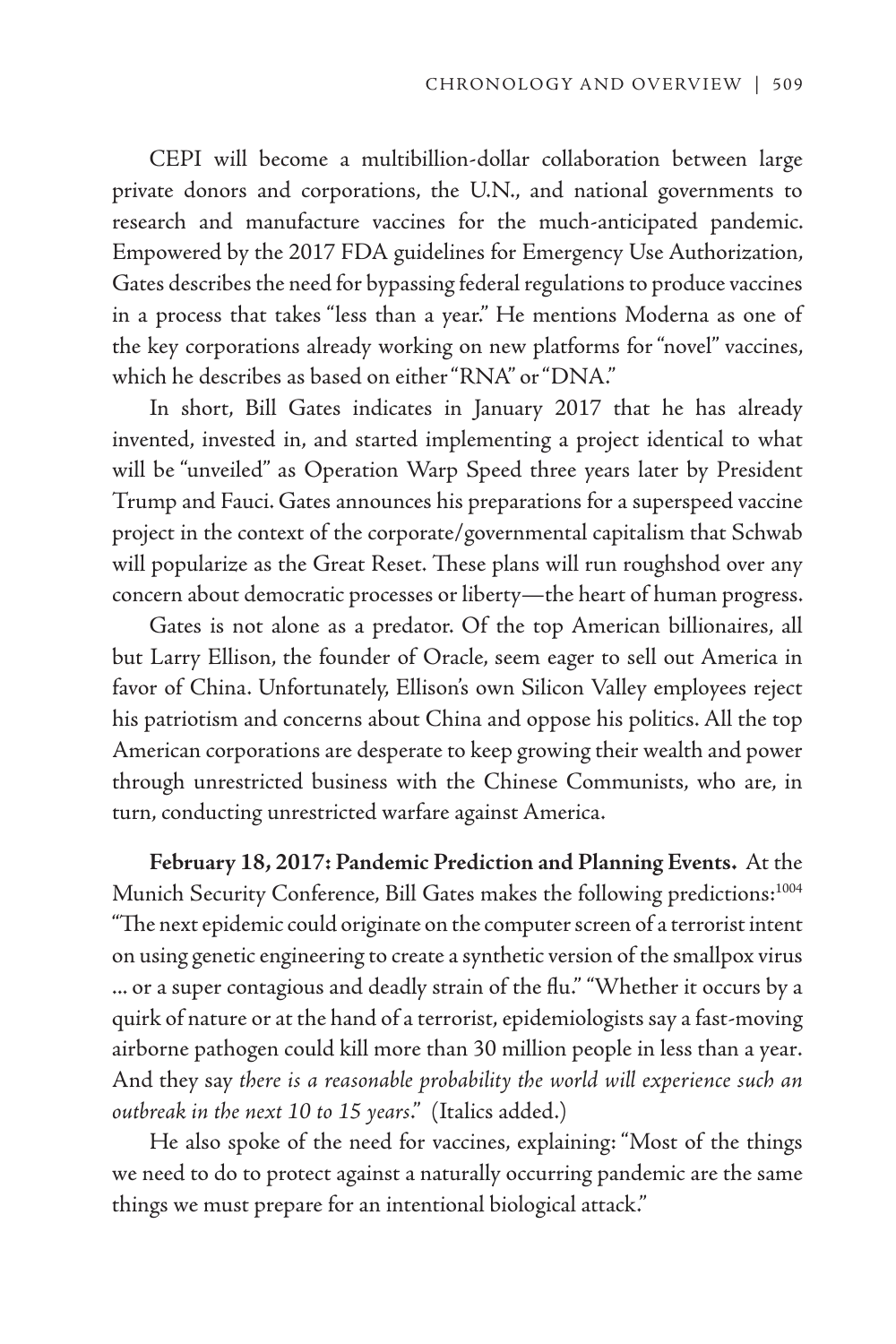**March 2017: Pandemic Predictions and Planning Event.** *The Lancet Infectious Diseases* positions CEPI as the central funding and organizing center for pandemic preparation.

**July 21, 2017: Pandemic Predictions and Planning Event.** In June 2021, we discover the master plan for CEPI, which more recently led to the discovery of the original *CEPI: Preliminary Business Plan* (see Chronology, January-November 2017 and Chapter 15). Interim CEO of CEPI, John-Arne Røttingen, presents an astonishing 21-page PowerPoint presentation to the World Health Organization Association.<sup>1005</sup> The document confirms and strengthens all the points made in the book about the advanced planning, including the enormous profits assigned to Bill Gates. A table gives a broad description of the global predators, leaving out only Communist China, who works through WHO. CEPI describes how it will divide up the world with WHO during the coming pandemic. Among the more than 20 large entities described, only one person is mentioned, "Gates," who will participate in "Development/Licensure." CEPI will take control over everything except setting healthcare and scientific standards, which will be the task of WHO. The plan springs a great deal from Gates' inspiration and determination with no regard whatsoever that these plans are being made for all humanity by people with no elected or appointed status to do so. It also continues to be clear it's all about making a fortune and increasing power and control through vaccines.

**October 2017: Pandemic Predictions and Planning Event.** The Johns Hopkins University ( JHU) Bloomberg School of Public Health releases an important in-depth projection on how to deal with a coming "coronavirus" pandemic with vaccines. The title of the forecast plays on SARS: *The SPARS Pandemic, 2025-2028*. The fictional vaccine, named Corovax, plays on coronavirus. This is *not* the more famous Event 201, which will be conducted live in October 2019 as a wargame against the coronavirus. *The Spars Pandemic* puts more emphasis on pushing the vaccines for the coronavirus—*three years ahead of COVID-19*.

**December 8, 2017:** Dr. Tal Zaks, Moderna's Chief Medical Officer, compares mRNA to a "line of code" in a computer program and declares that,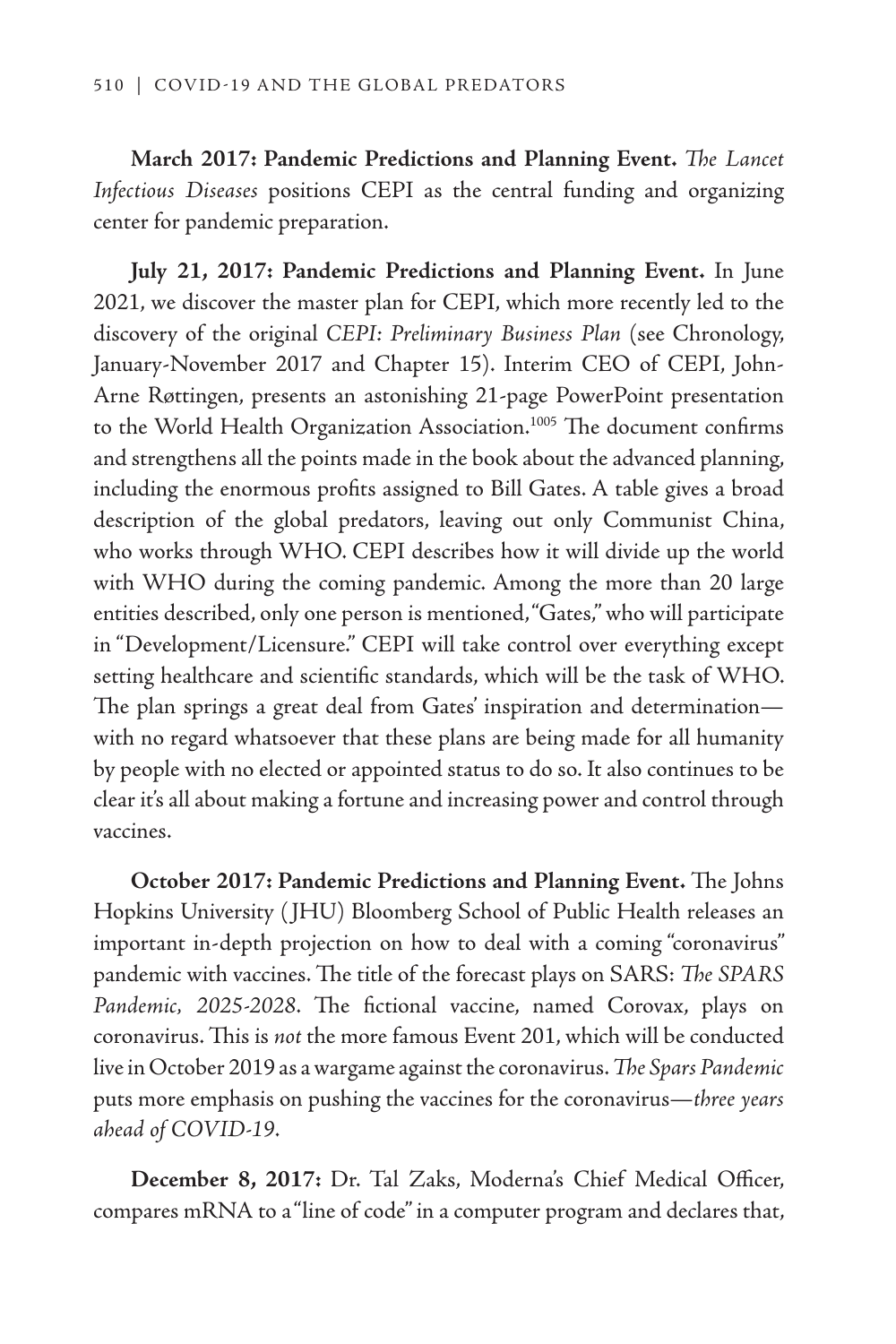with the new mRNA vaccines used experimentally for cancer treatment, "we are actually hacking the software of life."1006 Transhumanism and vaccine technology unite.

**March 20, 2018:** A scientific review describes a huge upsurge in mRNA vaccine research, ringing in "a new era in vaccinology."1007 A table reveals that Moderna (an upstart born in 2010) is being funded by the Bill & Melinda Gates Foundation, by DARPA, and by BARDA. DARPA does "advanced research" for the Department of Defense. BARDA will become the government agency for implementing Operation Warp Speed and the giveaway of billions of dollars to pharmaceutical corporations in the style of the Great Reset. The table also reveals that Gates is involved with CureVac AG, which is in partnership with several other companies, including Johnson & Johnson. Cure Vac AG is supported by the Gates brainchild, the investment fund CEPI,<sup>1008</sup> and with other corporations, creating a great tangle of complex business interests involving vaccines.

The scientific review warns that moving from animal to human research has been stymied by two problems. One problem involves "rare cases of severe injection site or systemic reactions" from mRNA, requiring further preclinical and clinical studies into "systemic inflammation." The other problem is ineffectiveness in generating immunological responses in humans. Individual scientific reports give an even more dismal picture. Evidence mounts that the billionaires, drug companies, and government agencies are making an enormously bad bet on mRNA vaccines, but the commitment to and the momentum for marketing these dangerous, experimental vaccines leaves no room for turning back.

**April 27, 2018: Pandemic Predictions and Planning Event.** Gates gives an honorific address sponsored by the Massachusetts Medical Society and the *New England Journal of Medicine* titled:<sup>1009</sup>

## **Ring the Alarm: The next epidemic is coming. Here's how we can make sure we're ready.**

Gates describes the marshalling of forces that he, Fauci, and others are in fact carrying out in anticipation of the seemingly inevitable pandemic: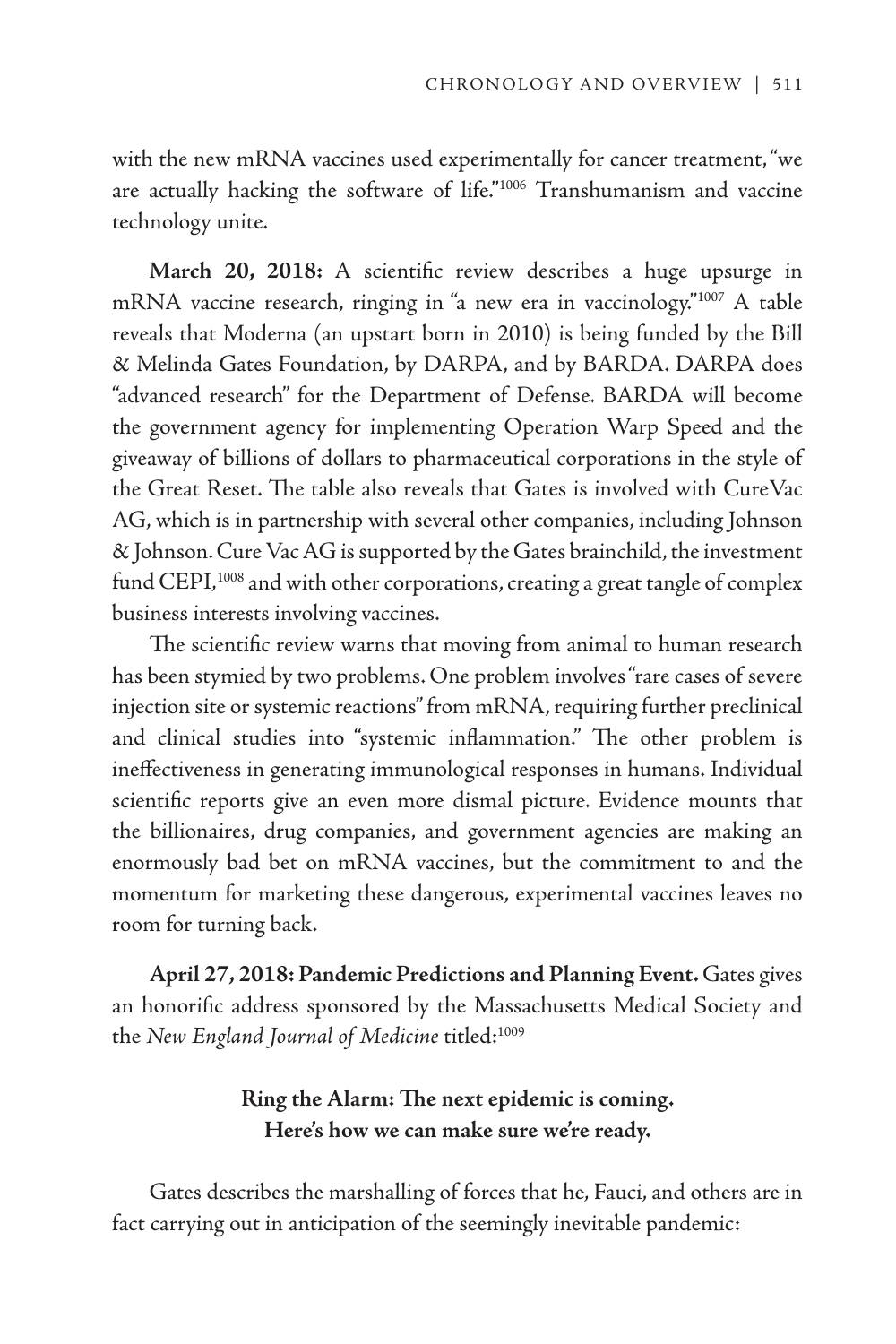The world needs to prepare for pandemics the way the military prepares for war. This includes simulations and other preparedness exercises so we can better understand how diseases will spread and how to deal with things like quarantine and communications to minimize panic.

**October 2018. Pandemic Predictions and Planning Event.** The Johns Hopkins Bloomberg School of Public Health, Division of Health Security, is the source of all JHU pandemic planning events. A terrifying book titled *Technologies to Address Global Catastrophic Biological Risks1010* describes developing projects for dealing with upcoming pandemic threats, specifically including, but not exclusively, "SARS and MERS coronaviruses." It is a blueprint for how to take control of society and to enforce vaccines despite public opposition.

The Bloomberg School of Public Health book becomes chilling when it goes on to advocate solutions that have been previously ridiculed as conspiracy theories:

**Self-Spreading Vaccines:** Self-spreading vaccines are genetically engineered to move through populations like communicable diseases, but rather than causing disease, they confer protection. The vision is that a small number of individuals in a target population could be vaccinated, and the vaccine strain would then circulate in the population much like a pathogenic virus, resulting in rapid, widespread immunity.<sup>1011</sup>

Furthermore, the Hopkins report sees this technology as posing lethal risks about which their only concern seems to be alienating public opinion:

Finally, there is a not insignificant risk of the vaccine virus reverting to wild-type virulence, as has sometimes occurred with the oral polio vaccine—which is not intended to be fully virulent or transmissible, but which has reverted to become both neurovirulent and transmissible in rare instances. This is both a medical risk and a public perception risk; the possibility of vaccine-induced disease would be a major concern to the public.<sup>1012</sup>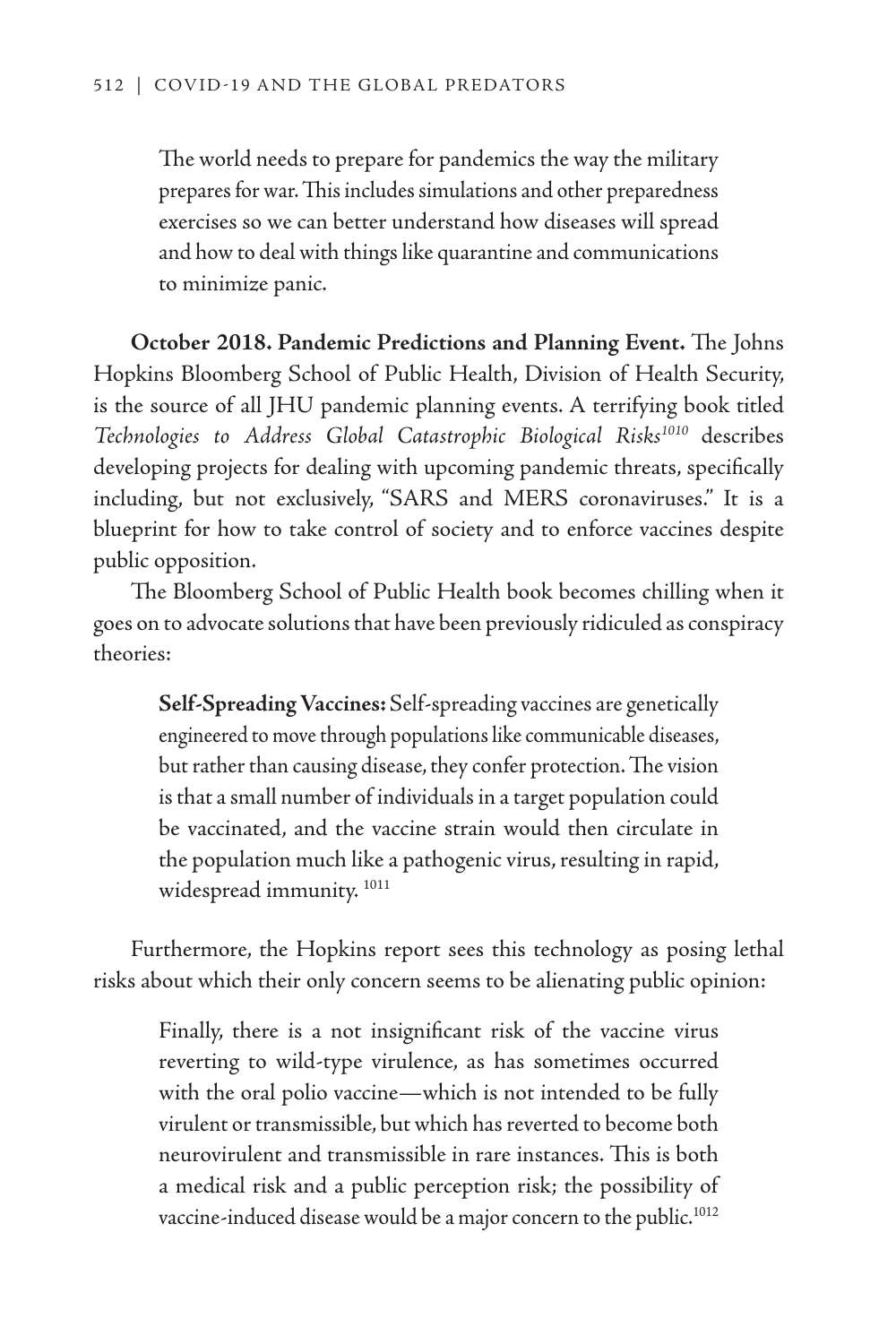As Ginger Breggin says, "Yesterday's conspiracy theories keep becoming today's headlines."

**2019: Pandemic Predictions and Planning Event.** Fauci's NIAID, predominantly through Peter Daszak's EcoHealth Alliance, awards four more years of coronavirus research, including gain-of-function studies. The current funding goes through 2021, and the project through 2025.<sup>1013</sup>

**January 2019: Pandemic Predictions and Planning Event.** Klaus Schwab's World Economic Forum (WEF) teams up with the Harvard Global Health Institute to publish an extensive white paper titled *Outbreak Readiness and Business Impact—Protecting Lives and Livelihoods across the Global Economy*. 1014 The Harvard Global Health Institute is led by Ashish K. Jha, who joined Fauci on January 10, 2017, to predict that there would be a pandemic during the then upcoming administration of Donald Trump and later attacks all early treatment of COVID-19 and the frontline physicians.

In warning about future threats, the WEF/Harvard white paper twice mentions "coronaviruses" and seven times refers to "SARS." The purpose of the report is summed up in the sentence, "The societal threat posed by epidemics provides a compelling platform for engagement across the public and private sectors."

Pandemics are seen as the ultimate way of enforcing what Klaus Schwab will soon unveil as the Great Reset and what we call corporate-government fusion. The goal is to enable totalitarian control that bypasses or crushes the legal protections and liberty represented by the United States of America as a patriotic democratic republic.

**May 1, 2019: Pandemic Predictions and Planning Event.** More than six months before the outbreak in China, a bill was introduced in the House of Representatives that led to a proposed \$100 billion program to force epidemic tracking on Americans.1015 The bill was "COVID-19 Testing, Reaching, And Contacting Everyone (TRACE) Act," and its remarkable number was HR 6666.1016 It was criticized as a grave move toward totalitarianism1017 and was not passed. Although there is evidence Gates influenced the creation of the bill, there is no evidence it would finance his activities. This bizarre bill adds to the mounting evidence for active preparation for the coming pandemic.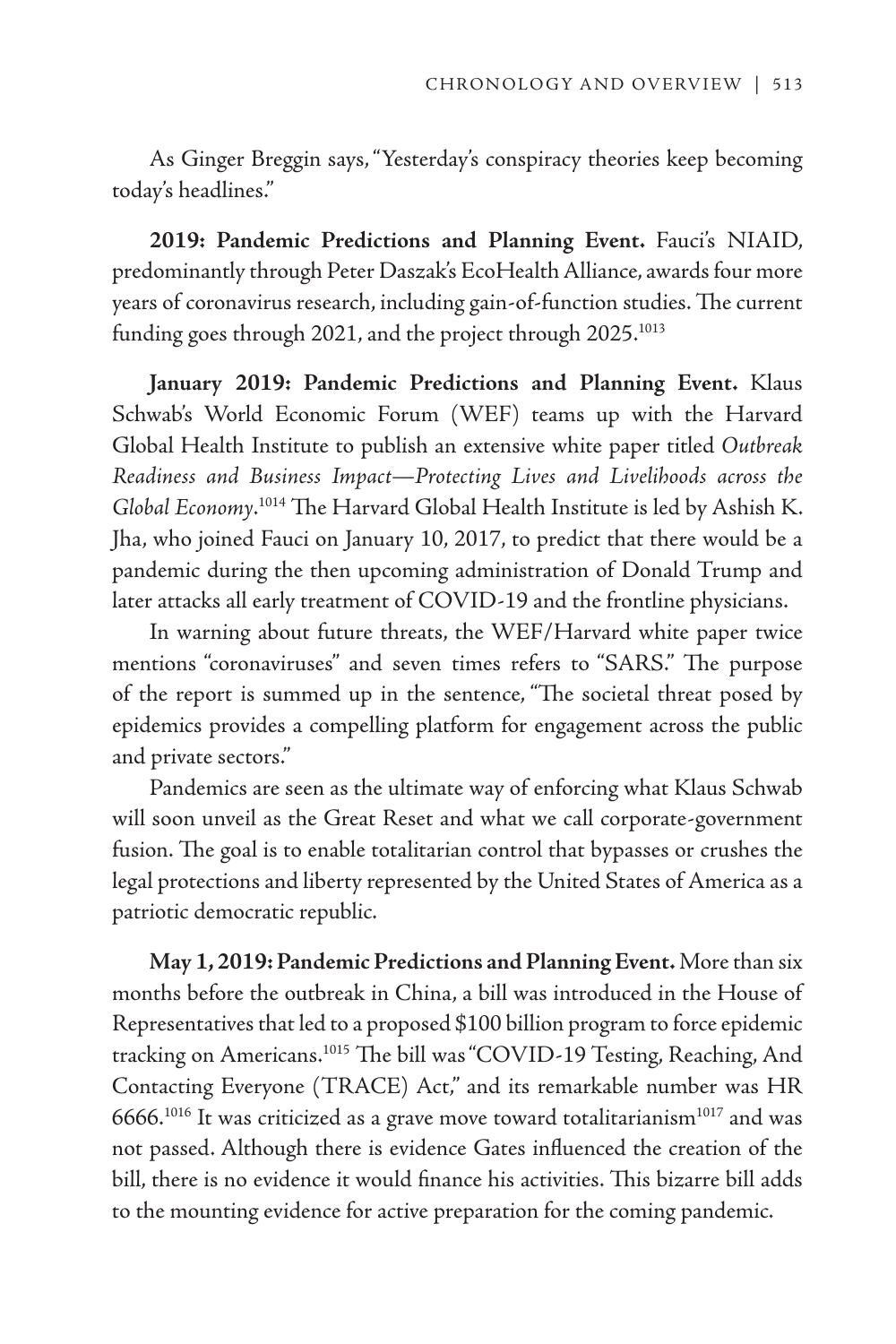**September 2019. Pandemic Predictions and Planning Event.** *A World at Risk: Annual Report on Global Preparedness for Health Emergencies by the Global Preparedness Monitoring Board (GPMB)*1018 is a book sponsored by The World Health Organization and the World Bank with acknowledgments to familiar globalist organizations like the Johns Hopkins University Center for Health Security and Wellcome Trust. Emphasis is placed on rapid, innovative vaccine development, and include "surge manufacturing" of "nucleic acid types" which will be "pre-tested and approved for us within weeks." This once again anticipates Operation Warp Speed.

Members of the Board of GPMB include Anthony Fauci; Chris Elias, President, Global Development Program; Bill & Melinda Gates Foundation, USA; George F. Gao, Director-General, Chinese Center for Disease Control and Prevention, People's Republic of China; and many other high-ranking officials from around the world. This first annual report comes out shortly before the pandemic breaks out in China.

**October 2019: Pandemic Predictions and Planning Event.** The Johns Hopkins Bloomberg School of Public Health—which two years earlier published *The SPARS Pandemic, 2025-2028*—now holds a much-publicized pandemic simulation. Called Event 201, it physically brings together representatives of governments, corporations, and investors collaborating in wargame style against a pandemic caused by a SARS-CoV virus. Event 201 is sponsored by two of the most influential global predators: Bill Gates and Klaus Schwab. It is also associated with Michael Bloomberg for whom the School of Public Health is named. Participants include the director-general of the Chinese CDC and major global corporations. It deepens the connections between pandemic preparation, Schwab's Great Reset, and Bill Gates' Warp Speed-like program. The top theme is "**Governments, international organizations, and businesses should plan now for how essential corporate capabilities will be utilized during a large-scale pandemic."**<sup>1019</sup>

**November 2019:** In a direct assault on President Trump's policies and diplomacy, Bloomberg holds his second New Economy Forum in *Beijing, China*1020 at which China's dictator Xi Jinping makes a smiling appearance. The conference is cosponsored by the Chinese Communists, and the theme is on "recoupling" with China. "Funding Partners" include 3M, Exxon Mobile, FedEx, HSBC, Hyundai, and MasterCard. Shortly after the conference,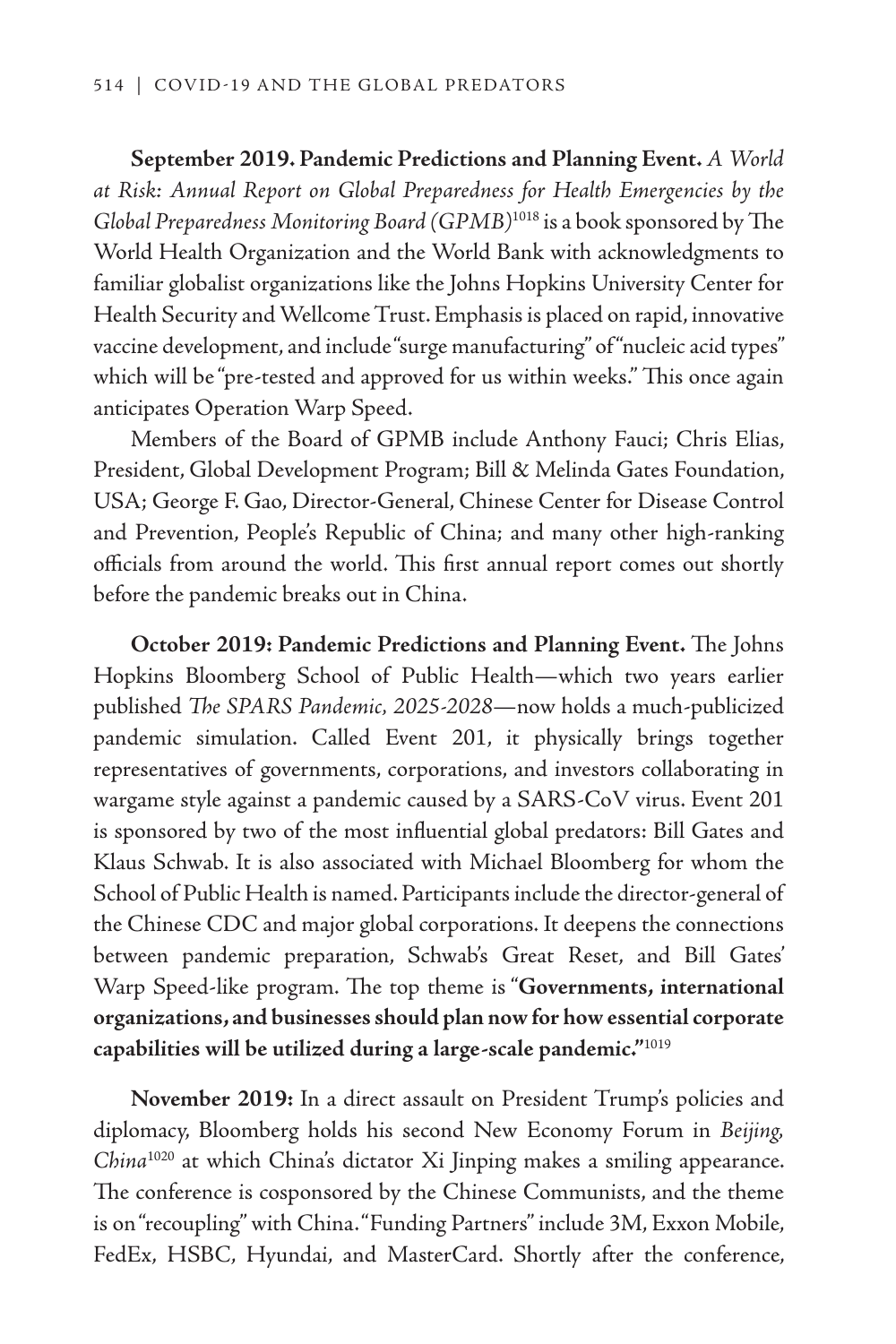Bloomberg announces his candidacy for President of the United States, a nation he is consciously sacrificing for the wealth he can generate with the Chinese Communists.

**December 1, 2019:** Cases of viral pneumonia begin showing up in China, although retrospectively there would be reports of possible cases in November or even earlier. The pandemic will become a boon to all the globalists and the Chinese Communists, whose *400* billionaires will grow their wealth by an *average* of 60% in the first year of COVID-19.

**January 2020: Pandemic Predictions and Planning Event.** With the same title as the 2017 book by Johns Hopkins, *The SPARS Pandemic* is published as a monograph in the *Journal of International Crisis and Risk*. 1021 It has a new subtitle and focus: "A Futurist Scenario to Facilitate Medical Countermeasure Communication." As in the original book, the star vaccine is Corovax. Emphasis is given to communicating with the public to overcome criticism of the vaccines and to gain compliance with vaccinations. Because of the time it takes to get a journal article published, this scientific publication that originated in 2019 or earlier becomes another amazing prediction and planning event.

**January 2020a:** The Wuhan Institute is openly taken over by China's People's Liberation Army under General Chen Wei, a leading expert in biochemical weapons and bioterrorism.1022 However, under the Chinese policy of military-civil fusion (MCF), for several decades all the activities of the Institute were already inseparable from the military.1023 A State Department memo describes military-civil fusion: 1024

As the name suggests, a key part of MCF is the elimination of barriers between China's civilian research and commercial sectors, and its military and defense industrial sectors. The CCP is implementing this strategy, not just through its own research and development efforts, but also by acquiring and diverting the world's cutting-edge technologies—including through theft—in order to achieve military dominance.

**January 2020b:** Multiple scientific sources within China conclude that SARS-CoV-2 is a chimeric or man-made virus based on, among other things,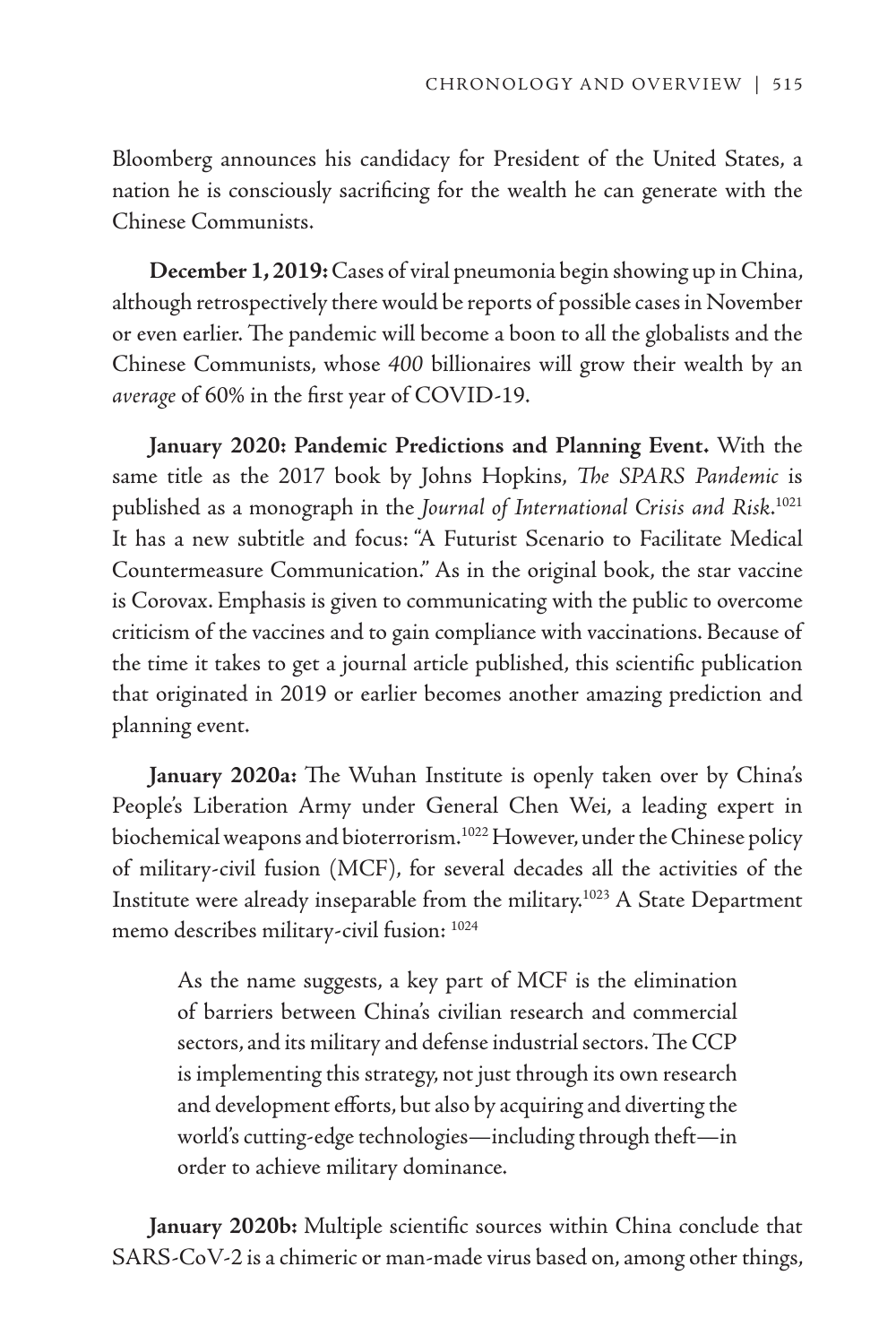the artificially tailored spike inserted into the virus which enables it to attack humans and is not found in nature. China begins censoring, punishing, and "disappearing" doctors, scientists, and journalists who describe the pandemic or identify its source as the Wuhan Institute.<sup>1025</sup> One researcher rejects his original conclusions, one physician dies, and another disappears. One courageous scientist flees to America to tell the truth. WHO covers up for the Chinese and repeats their lies. From now on, the entire array of globalists who dominate Western governments, media, educational institutions, medicine, and science will declare that the Wuhan Institute of Virology was not the origin of the virus and that it came from nature. Social media begin deleting or taking down comments calling SARS-CoV-2 the Chinese virus or attributing it to the Wuhan Institute. It is labeled a baseless conspiracy theory.

However, the Communist institute has been creating virulent SARS-Coronaviruses from before 2015, some in collaboration with U.S. scientists and many on its own. Anthony Fauci's NIAID and Francis Collins' NIH fund the collaborative research with the Chinese Communists, and they also fund individual Chinese researchers working in the Wuhan Institute. Every Chinese researcher works under the control of the Chinese Communists and their army, and the Wuhan Institute is essentially a military facility. Beyond that, the Wuhan Institute is notoriously insecure, and Chinese research facilities have had numerous leaks of SARS-CoV and other viruses in the past.

**January 21, 2020:** The Chinese Communists belatedly admit human-tohuman transmission of the new coronavirus, and the U.S. CDC confirms the first case in America.

## **January 23, 2020: Years of Planning Take Off Faster than the Pandemic.**

**January 23, 2020a: Pandemic Predictions and Planning Event.** *CEPI makes a stunning announcement from its Norway office,1026 indicating how fully prepared the global predators have become after at least three years preparation for the arrival of the anticipated pandemic. We label this announcement a Pandemic Predictions and Planning Event because the virus has not yet been named SARS-CoV-2 and no one is as yet confirming a serious worldwide pandemic.*  Furthermore, the program would not be able to get its anticipated government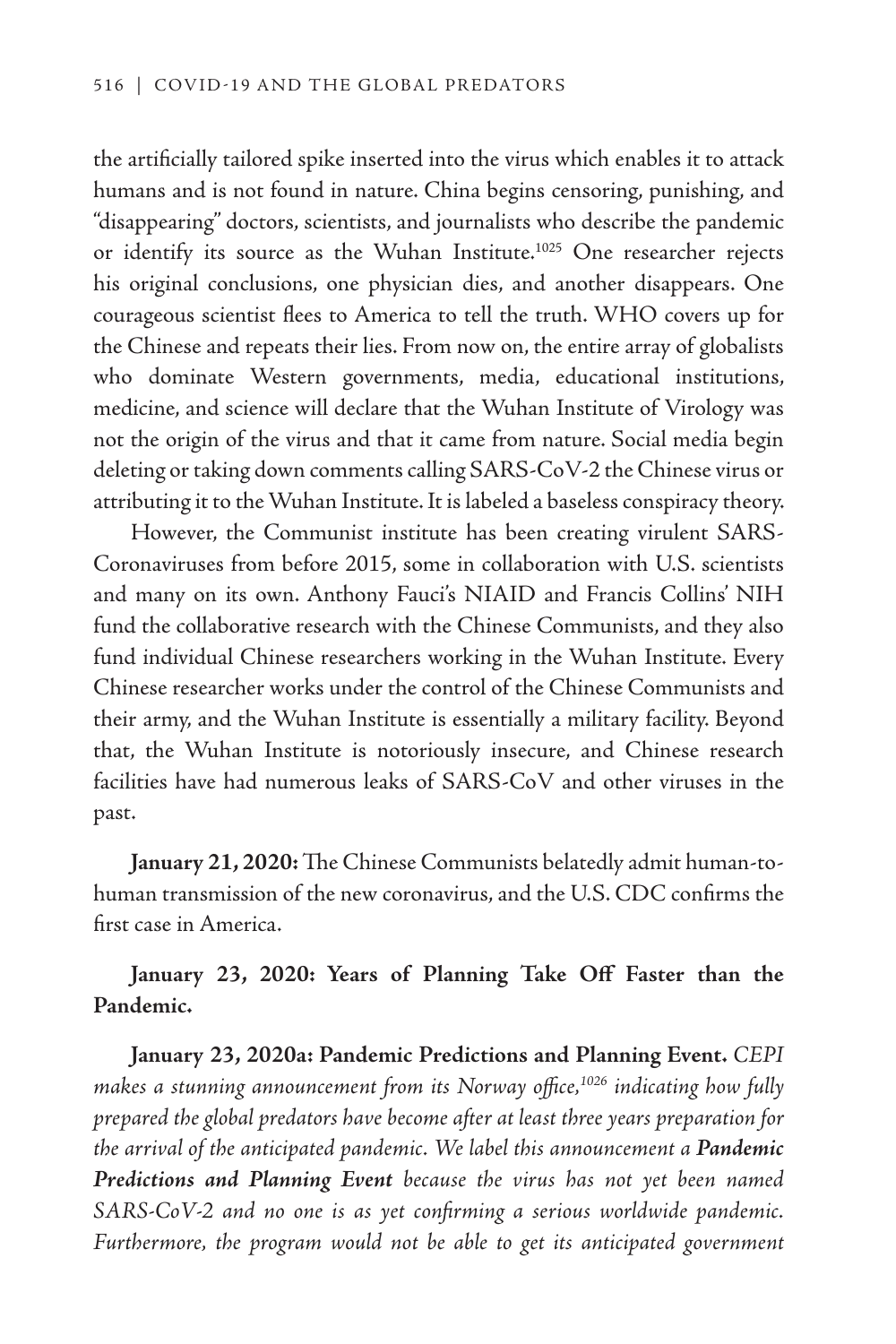*funding unless there are no effective treatments. Nonetheless, CEPI barrels ahead with the help of Moderna and Fauci's NIAID:*

CEPI, the Coalition for Epidemic Preparedness Innovations, today announced the initiation of three programmes to develop vaccines against the novel coronavirus, nCoV-2019.

The programmes will leverage rapid response platforms already supported by CEPI as well as a new partnership. The aim is to advance nCoV-2019 vaccine candidates into clinical testing as quickly as possible....

In addition, CEPI today announces a new partnership with Moderna, Inc., (Nasdaq: MRNA) and the U.S. National Institute of Allergy and Infectious Diseases.

*So Bill Gates and Klaus Schwab as CEPI founders were now official partners with Anthony Fauci!*

**January 23, 2020b** Moderna announces a collaborative effort with the National Institutes of Health to use its genetic drug development platform to fast-track an experimental vaccine in less than a year.<sup>1027</sup> (A recent approval for an Ebola vaccine took two decades!<sup>1028</sup>)

Summing up the events of the day, CEPI has new partnerships with Moderna and NIAID. Now Moderna is also in partnership with NIAID and NIH, and NIH owns and profits from a large piece of Moderna's patents for the vaccine.<sup>1029</sup> And Bill Gates more or less tells them all what to do, including CEPI, Moderna, NIH, and Fauci's NIAID.

**January 23, 2020c:** An article in *JAMA1030* coauthored by Anthony Fauci pushes the false narrative of an emergence of a dangerous coronavirus from nature despite his NIAID funding research on creating pathogenic CoVs near the site of the co-called emergence. He also advances the unproven "suspicion" that the original SARS epidemic of 2002-2004 emerged from nature. The article concludes, "The emergence of yet another outbreak of human disease caused by a pathogen from a viral family formerly thought to be relatively benign underscores the perpetual challenge of emerging infectious diseases and the importance of sustained preparedness." Actually, *no SARS-CoV*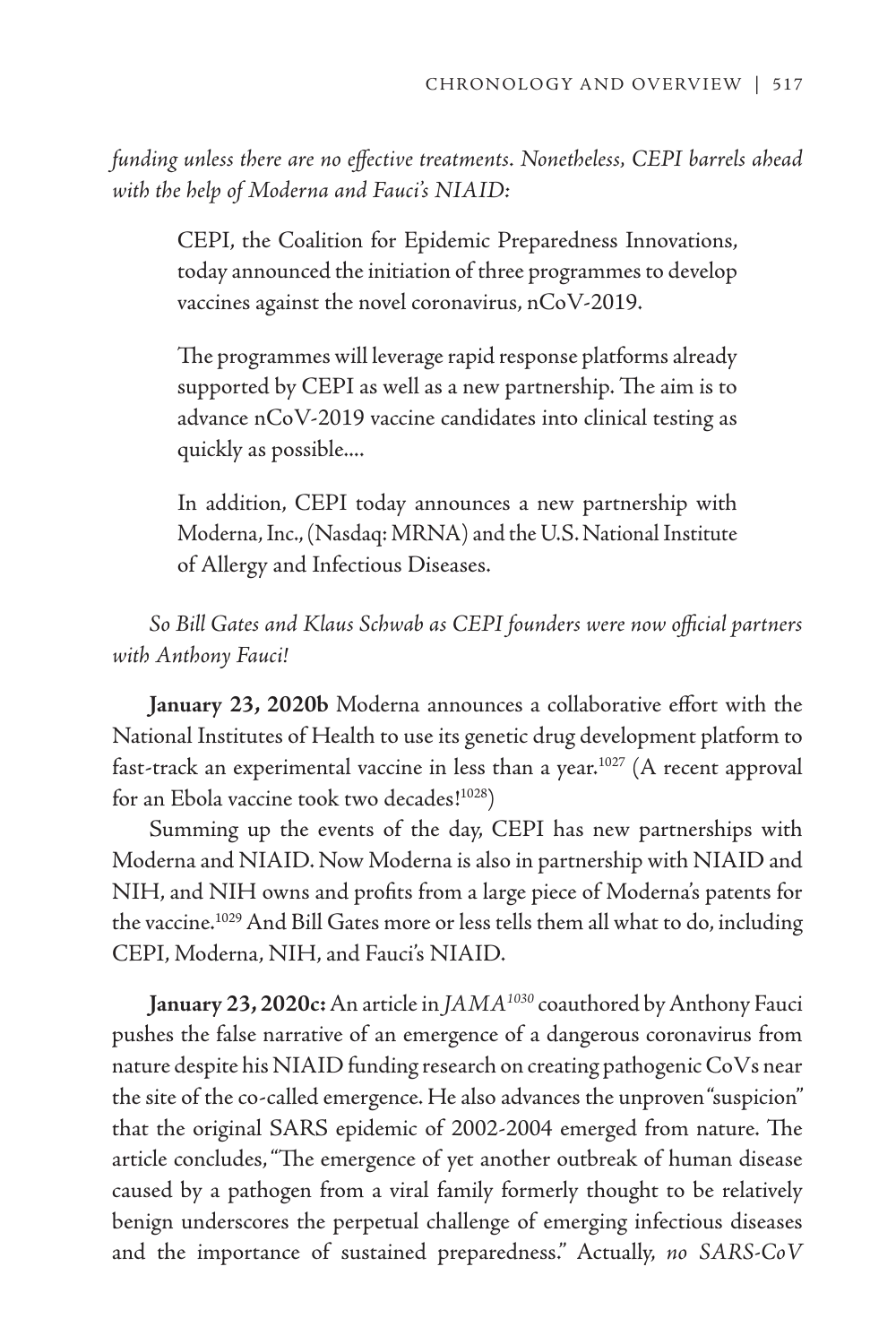*viruses have ever been found in nature or proven to have emerged from nature to cause an epidemic.* 

**January 30, 2020:** WHO reports 7,818 total confirmed SARS-CoV-2 cases worldwide with a risk assessment of *very high* for China and *high* at the global level.

**January 31, 2020:** President Trump, against Fauci's resistance, bans all traffic from China except returning U.S. citizens.

**Early February 2020: Pandemic Predictions and Planning Event.**  NIH describes how fully prepared the establishment was for the coronavirus pandemic:<sup>1031</sup>

Years before the COVID-19 pandemic began, experts at the NIH Vaccine Research Center (VRC) were studying coronaviruses to find out how to protect against them. The scientists chose to focus on one "prototype" coronavirus and create a vaccine for it.... The VRC worked with a company called Moderna *[Bill Gates]* to use this information to quickly customize their prototype approach to the SARS-CoV-2 spike protein. *By early February, a COVID-19 vaccine candidate had been designed and manufactured.*  This vaccine is called mRNA-1273. By March 16, 2020, this vaccine had entered the first phase of clinical trials. Other vaccines, including a similar one from Pfizer and BioNTech SE *[partnered with China]*, entered clinical trials not long after. (Brackets and italics added.)

*The "design" and "manufacture" of a specific coronavirus vaccine within days after the identification of the pandemic in early February is either the luckiest guess ever made by mankind, a miracle, or the product of huge investments made with great planning and specific foreknowledge of when the SARS-CoV would be released.* 

**February 4, 2020:** CDC sends out its test kits for COVID-19 and independent labs find they do not work. CDC bumbling delays America's response to the pandemic by several weeks as public health officials fly blind, unable to confirm hot spots. It's one of multiple CDC botches to come.<sup>1032</sup>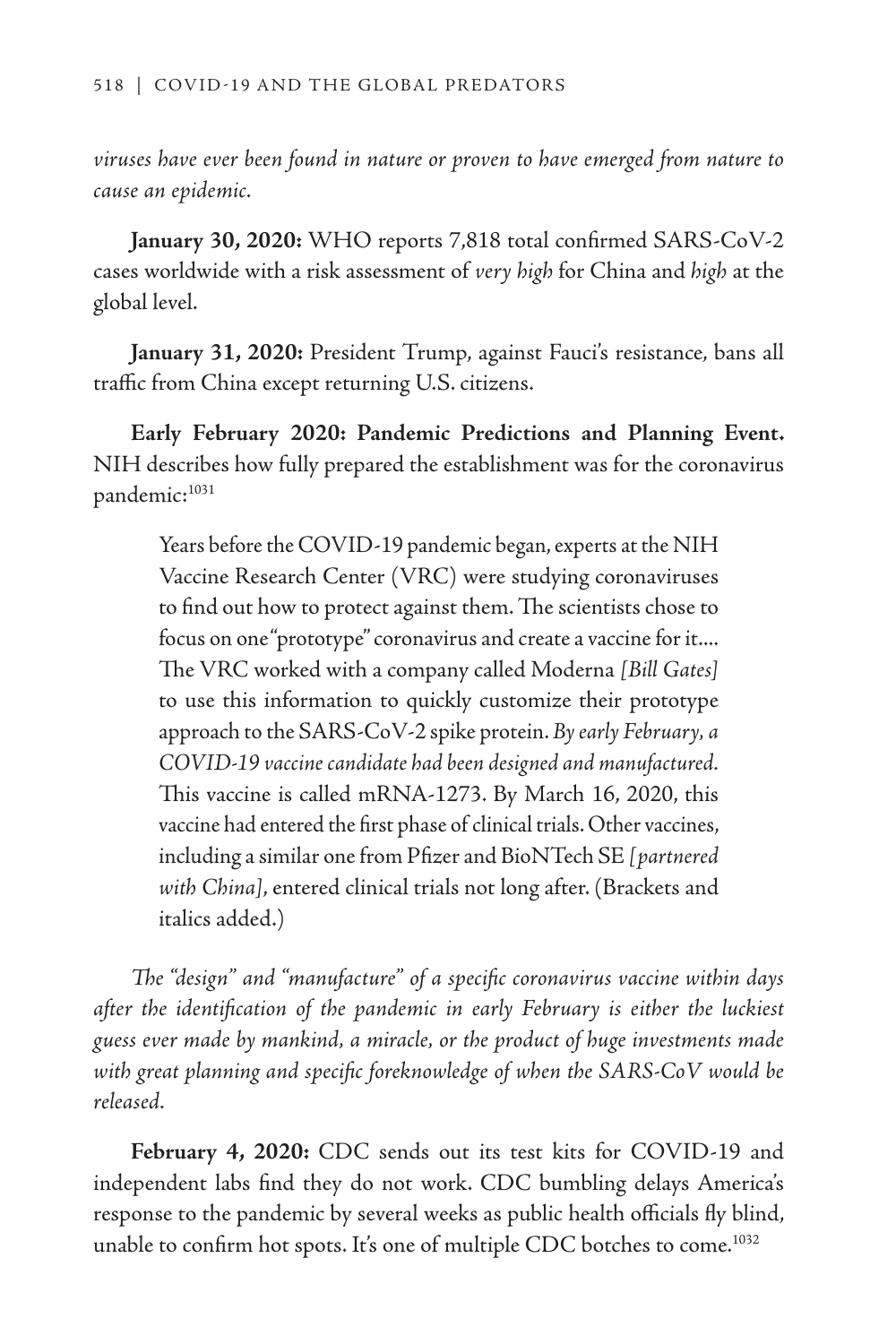**February 19, 2020:** The esteemed British journal *The Lancet* publishes a letter organized by Peter Daszak from more than two dozen professionals fawning over China and rejecting any aspersions cast upon the Communist regime. It rejects the "conspiratorial" accusation that SARS-CoV-2 leaked from the Wuhan Institute. This event epitomizes how global predators in the medical and scientific communities consciously organized to put Communist China's image above scientific truth and the well-being of America and all humanity.

**March 2020a:** The Trusted News Initiative is launched in December 2019 by the BBC to "protect audiences and users from disinformation, particularly around moments of jeopardy, such as elections." Its goal is to censor anything positive toward President Trump or European populism in the coming elections. However, it soon takes on COVID-19 "disinformation." As of March 2021, the "partners" are "BBC, Facebook, Google/YouTube, Twitter, Microsoft, AFP [a news agency], Reuters, European Broadcasting Union (EBU), Financial Times, The Wall Street Journal, The Hindu, CBC/ Radio-Canada, First Draft [leftwing disinformation group], Reuters Institute for the Study of Journalism." Their aim: "An industry collaboration of major news and tech organizations will work together to rapidly identify and stop the spread of harmful Coronavirus disinformation."1033 In August 2020, to work against Trump's re-election, they will be joined by projects with the *AP*, *The New York Times*, and *Washington Post*. 1034 Their motto should be, "Global predators of the world unite!"

**March 2020b:** The health bureaucracy worldwide takes action to suppress the use of hydroxychloroquine or any other inexpensive, safe, and effective medications to treat COVID-19 patients, including early, at-home treatment. The suppression is most harsh in wealthy Western nations (who will pay for the development and use of very expensive vaccines).

The active suppression of lifesaving treatments by so many trusted authorities seems preposterous and beyond the imagination. Letting patients die for lack of treatment and murderously overdosing patients to discredit good treatments are such extreme activities that they beg for the full analysis provided in this book. Here is a brief analysis:

The January 2020 Emergency Use Authorization (EUA) act, which enables Operation Warp Speed and the related escalation toward the Great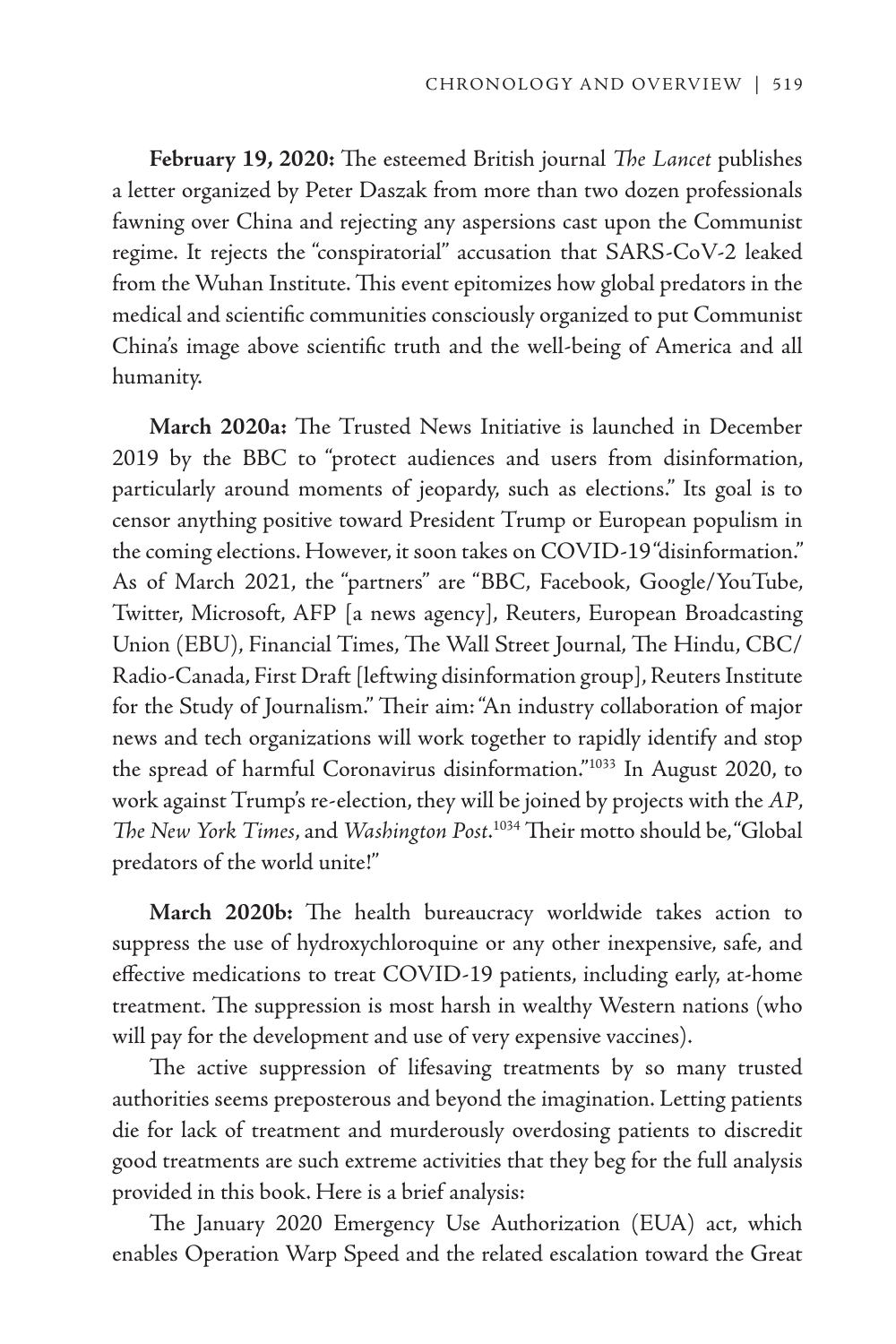Reset, has a catch in it. The catch is that the stupendous taxpayer gift to the pharmaceutical industry and its investors under the Emergency Use Authorization cannot go into effect if there are already existing, safe, and effective treatments. *To this day, if hydroxychloroquine and any other array of treatments are recognized by the government as safe and effective for COVID-19, Operation Warp Speed and the Great Reset will lose their legal justification under the Emergency Use Authorization.* 

The second reason for stopping all effective treatments for COVID-19 is to make people believe they must take vaccines. *If almost everyone recovers with the available treatments, there will be no rush to take highly experimental, very dangerous, and very expensive vaccines.* 

The third reason for making COVID-19 seem untreatable is that the globalists need to keep Americans terrified and docile. The fear of COVID-19 is justifying a totalitarian shutdown or lockdown of America—the one great nation standing in the way of the global predators. This unscrupulous motivation for weakening America is verified by the globalist thought leader, Klaus Schwab, in his book *COVID-19 and the Great Reset* in July 2020. Schwab devotes many pages to explaining that the existence of a strong, patriotic democratic republic like the United States, and especially under President Donald Trump, will thwart the ambitions of the globalists to rule the world through corporate-government fusions.

**March 2020c:** Family physician Vladimir Zelenko MD, the author of one of the introductions to this book, searches the scientific literature and contacts physicians worldwide, concluding that hydroxychloroquine with additional medications and therapeutics is a very safe and effective treatment for COVID-19. He successfully treats thousands of patients in his office north of New York City. He communicates with President Trump and becomes friends with Rudy Giuliani; however, he meets so much opposition from officials in New York City and fearful people in his community that he is forced to leave his clinic and his hometown.

March 11, 2020a: On this day, WHO declares a pandemic.<sup>1035</sup> On the same day, testifying before Congress, seeking increased funding, Anthony Fauci declares that the lethality of COVID-19 is "ten times" the "seasonable  $f_{11}$ <sup>."1036</sup>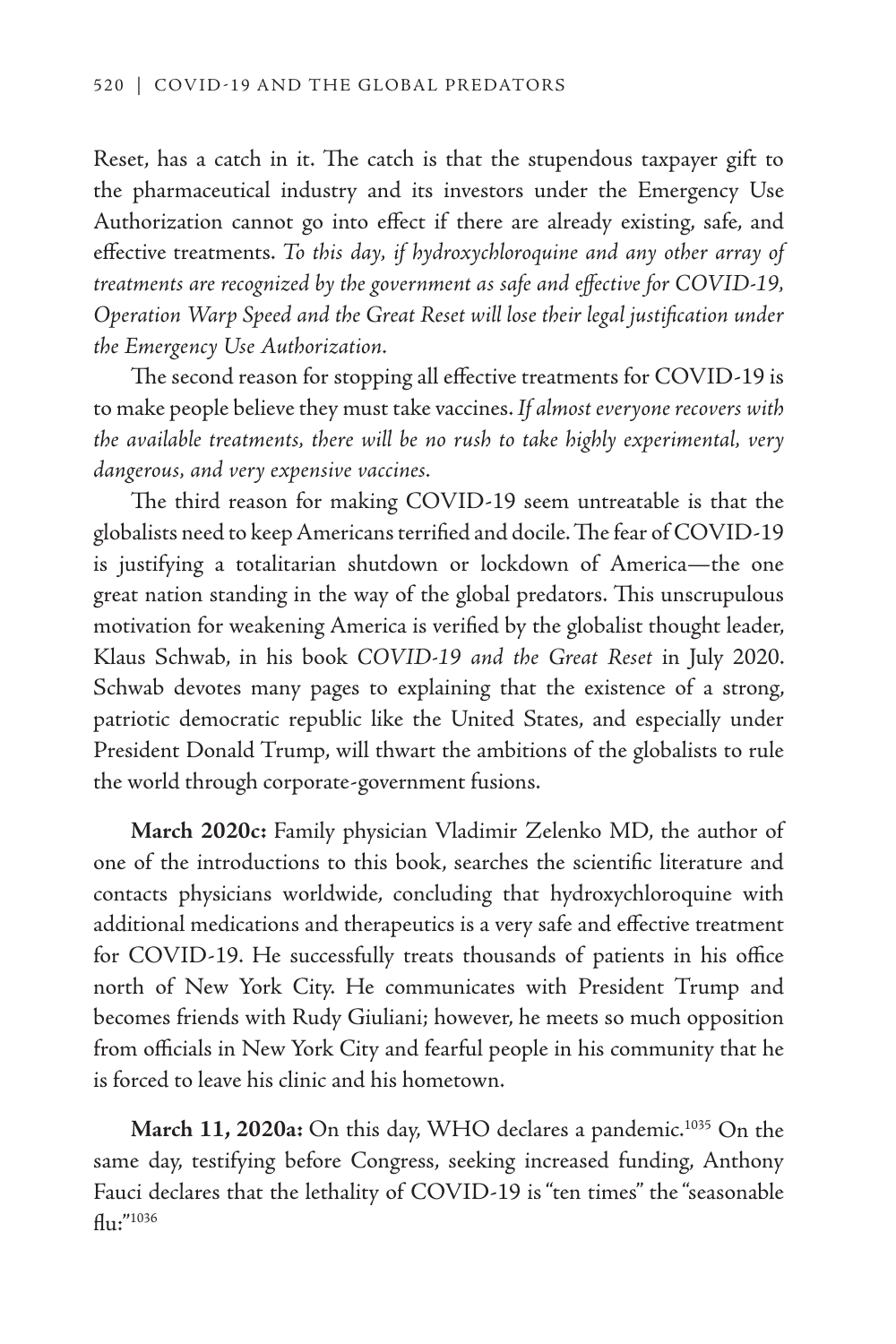The flu has a mortality rate of 0.1 percent. This has a mortality rate of 10 times that. That's the reason I want to emphasize we have to stay ahead of the game in preventing this.

But Fauci had come to much more benign conclusions eleven days earlier in a scientifically documented editorial published online on February 28, 2020, and then republished in hard print on March 26, 2020, in the *New England Journal of Medicine*. Citing specific studies, Fauci declares:<sup>1037</sup>

If one assumes that the number of asymptomatic or minimally symptomatic cases is several times as high as the number of reported cases, the case fatality rate may be considerably less than 1%. This suggests that the overall clinical consequences of COVID-19 *may ultimately be more akin to those of a severe seasonal influenza (which has a case fatality rate of approximately 0.1).*

Which Fauci are we to believe, the one writing a science-based editorial or the one testifying before Congress? The answer is simple—neither one. Fauci always speaks politics to serve his masters and never science to serve the truth.

Actually, COVID-19 is much less dangerous than the flu for people under age 55, and for children, teenagers, and young adults it is a negligible or absent threat. Most deaths occur in patients over 80 who are suffering from other physical disorders. However, with adequate medical treatment—completely opposed by Fauci—deaths in older people can be and are enormously reduced.

**March 11, 2020b:** "Dr. Anthony Fauci shared a [virtual] platform with a Chinese Communist Party 'health expert,' and it went largely unreported by any Western media outlets. Chinese state media, on the other hand, could not get enough of it, because Fauci delivered a propaganda coup for the communist regime in Beijing." 1038

**March 13, 2020:** President Trump, again with resistance from globalists who want to grow international commerce and to weaken America, bans travel from Europe except for U.S. citizens returning home.

**March 19, 2020a:** California becomes the first state to order a lockdown. This marks the beginning of the tragedy of increasing top-down government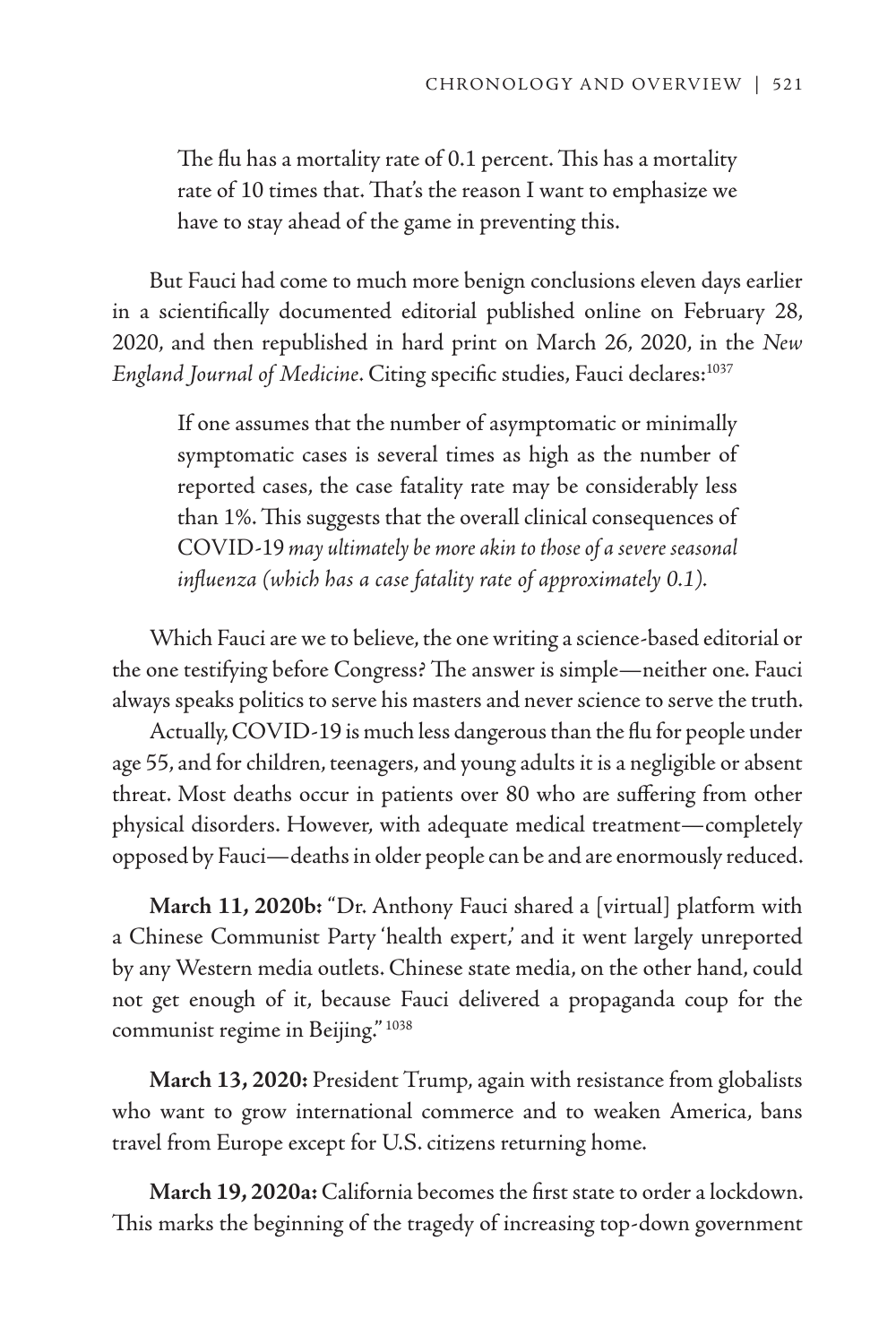control in the United States that weakens America and accustoms its citizens to greater docility and subservience, while the global predators simultaneously bloat themselves with increased wealth, grandiosity, and power.

**March 19, 2020b:** At a press conference on COVID-19, President Trump reports positive news from other countries, including China, showing the effectiveness of hydroxychloroquine against COVID-19. His support of hydroxychloroquine leads the progressive anti-Trump media to further deride it as "Trump's drug." One commentator on Fox News, Neil Cavuto, almost hysterically accuses President Trump of killing people, warning that anyone who is even taking hydroxychloroquine as a preventive like the President, "it will kill you, I cannot stress enough, it will kill you."1039

**March 23-24, 2020**. Hydroxychloroquine is urgently needed throughout the country as a preventive measure for vulnerable people, to save individual lives of people infected with COVID-19, to reduce hospital admissions and deaths, and to cut short and defeat the pandemic. President Trump's Secretary of HHS Alex Azar directs his deputy, Rick Bright, to make hydroxychloroquine available from the U.S. National Stockpile.<sup>1040</sup> Deputy Bright instead colludes with the FDA's Janet Woodcock to sabotage hydroxychloroquine by restricting its use to hospitalized patients, when its proven worth is in early treatment. Trump is repeatedly stymied by the embedded globalist bureaucracy at the cost of thousands of American lives and a violent lockdown that wrecks individual lives, family life, society, and the economy.

**March 25, 2020:** New York Governor Cuomo signs an order requiring unprepared and ill-equipped nursing homes to accept COVID-19 patients, turning the facilities into death traps. A year later, in March 2021, Cuomo will be accused by his own administrator of suppressing the number of deaths, raising the actual tragic number from 5,000 to 10,000 or more fatalities.

**Cuomo also issues** one of the most restrictive executive orders in the country to prevent access to hydroxychloroquine for the treatment of COVID-19 patients.1041 Cuomo's leadership will influence Democratic governors around the nation to repeat his mistakes, resulting in many thousands of unnecessary deaths.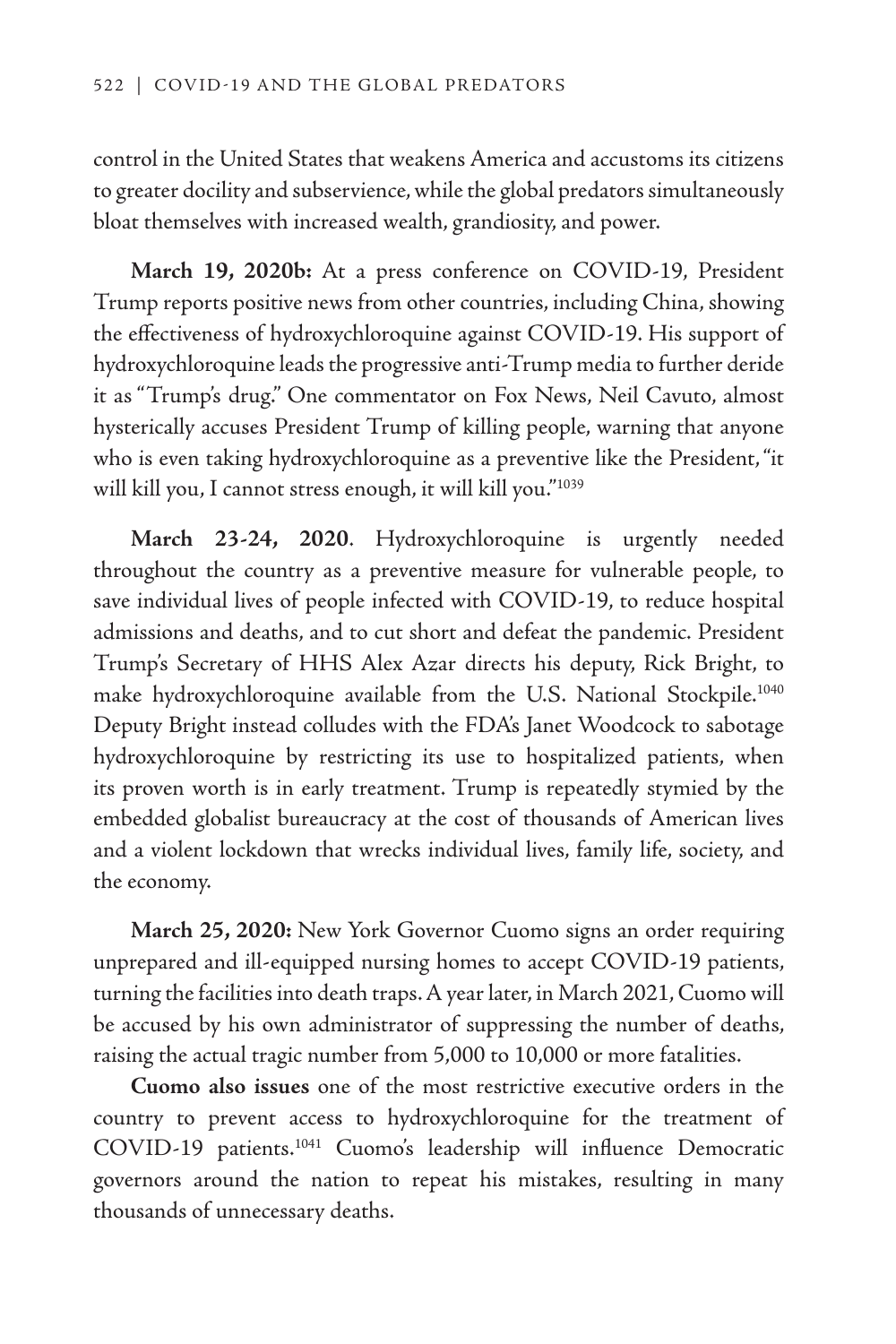**April 3, 2020:** The CDC reverses its earlier policy and recommends wearing face masks in public spaces and indoor gatherings. There is no scientific basis for these requirements, but wearing masks is an effective tool to frighten and demoralize people, isolating them and making them more submissive. Fauci also reverses his original March 8, 2020 statement that "there's no reason to be walking around with a mask." At no time does Fauci or the CDC produce scientific documentation for their stands on face masks, and scientific reviews show they do more harm than good outside of healthcare facilities (Chapter 12).

**April 7, 2020:** Dr. Deborah Birx confirms that CDC is counting deaths of people *with* coronavirus as *caused* by coronavirus regardless of other comorbid, underlying, or primary causes: "So, I think in this country we've taken a very liberal approach to mortality.... the intent is right now that those if someone dies with COVID-19 we are counting that as a COVID-19 death."1042

**April 8, 2020:** New Jersey becomes the first state to require customers and employees to wear face masks at essential businesses and construction sites.

**April 11, 2020:** The *Journal of the American Medical Association* (*JAMA*) rushes to put online a study from Brazil purporting to show that chloroquine (the earlier version of hydroxychloroquine) killed many COVID-19 patients. An examination of the prepublication paper and the published paper shows the victims were killed by systematic, substantial overdoses of the drug until an oversight committee stopped the murderous experiment. *JAMA* never retracts the criminal study, which makes American doctors terrified of giving hydroxychloroquine to their patients.

**April 14, 2020:** President Trump announces the U.S. will withdraw funding from WHO for covering up China's lies early in COVID-19 and for other pro-Chinese actions. Bill Gates criticizes Trump and quickly makes himself the second biggest contributor to WHO after the Chinese Communist Party.

**April 14-15, 2020:** The Breggins discover the 2015 scientific paper by Menachery showing that Fauci-funded U.S. scientists in 2015 were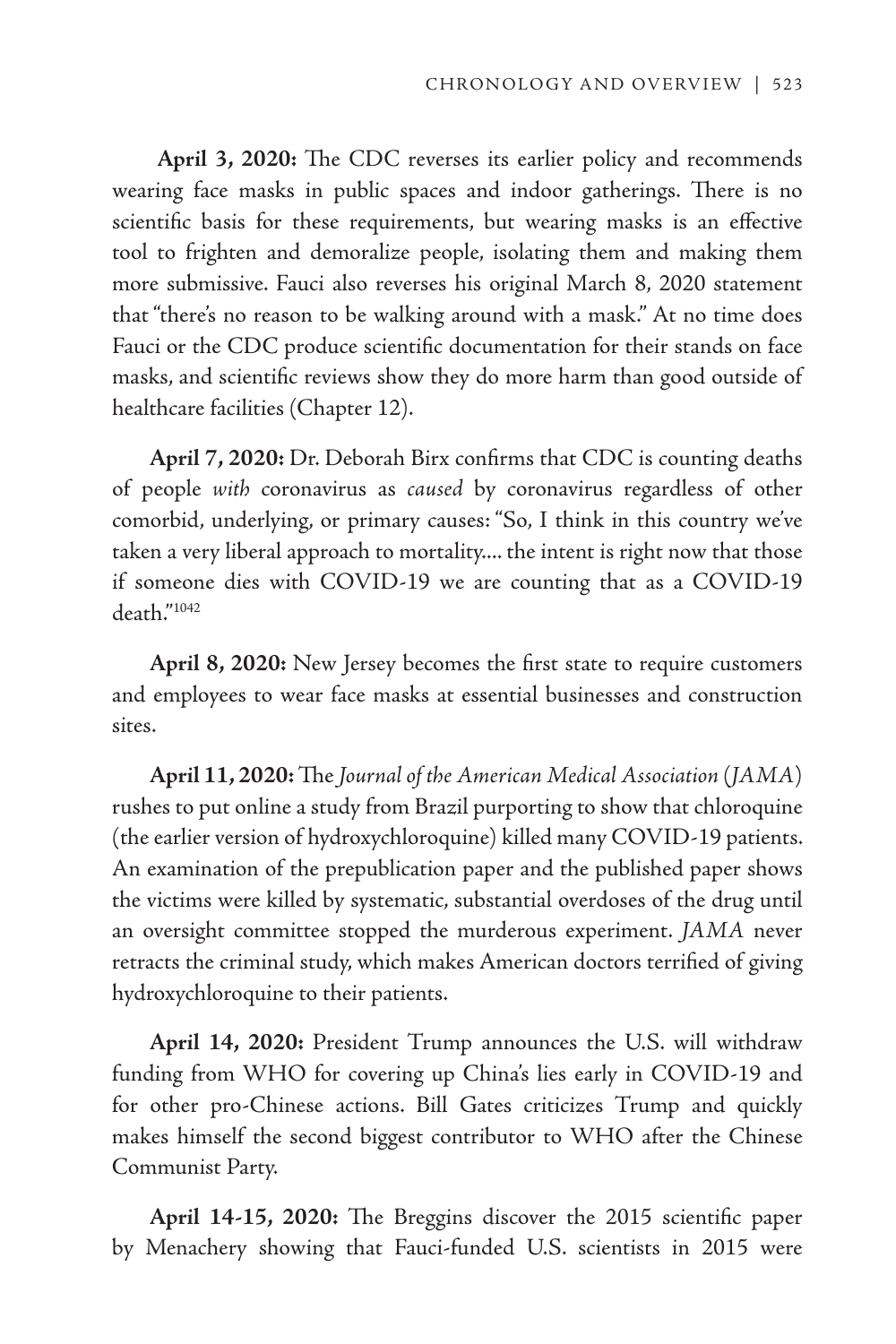collaborating with top Wuhan Institute scientists to make lethal SARS-CoVs in American and Wuhan labs. We publish a blog and a video,<sup>1043</sup> and send them to the media and to close allies of President Trump. Two days later, on April 1st, President Trump stops the Fauci-funded collaborative research with the Chinese Communists.

In the blog and video, we point out that the 2015 SARS-CoV is "extremely closely related" to SARS-CoV-2 in its clinical effects. We warn in the video that the 2015 SARS-CoV resisted treatment in mice. We also warn that some of the older vaccinated mice became severely ill and died when exposed to the SARS-CoV virus—a warning yet to heeded by NIAID, FDA, and CDC.

We emphasize that the Wuhan Institute is run by the Chinese military. We already believe that SARS-CoV-2 came from the Wuhan Institute as a pathogen from the line of those being made in 2015 in the U.S./China collaboration.

**April 16, 2020:** The U.S. Government through BARDA (in HHS), under Rick Bright, awards Moderna \$483 million "to Accelerate Development of mRNA Vaccine (mRNA-1273) Against Novel Coronavirus."1044 The U.S. taxpayer is paying for Moderna's clinical trials, which have not yet begun.

**May 15, 2020:** President Trump, with Fauci over his shoulder, announces Operation Warp Speed. The program mimics everything Bill Gates announced in January 2017 and is wholly consistent with what Schwab will call the Great Reset with its corporate-government fusions. There is no indication that President Trump knows that the whole idea of Operation Warp Speed was planned and organized years earlier by Bill Gates with Moderna and other investors, confident of a coming vaccine bonanza from the predicted or planned pandemic.

**June 3, 2020:** Schwab enlists John Kerry and Prince Charles to announce the Great Reset.

**July 2020:** A team made up of Chinese researchers, with the addition of Baric from North Carolina, publishes a scientific paper about engineering a SARS-CoV-2 into one that causes an unusually high death rate in mice due to encephalitis (see Chapter 3).1045 Baric continues *making even more dangerous SARS-CoV pathogens with the Chinese Communists*.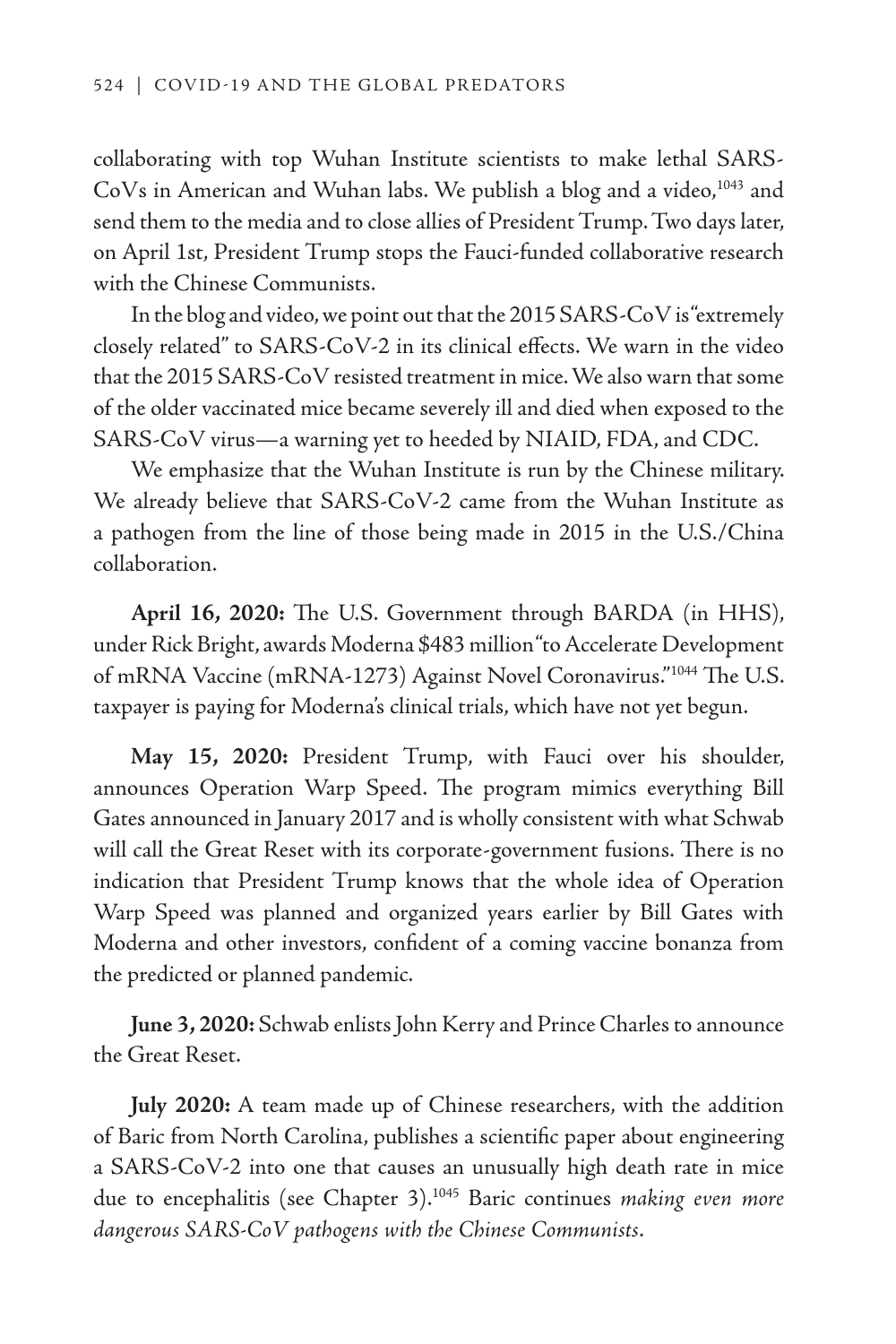**July 14, 2020:** Schwab releases his book *COVID-19 and The Great Reset*. He touts it as exploring "the far-reaching and dramatic implications of COVID-19 on tomorrow's world, and advocates for a 'Great Reset' in the economy and society."1046 Note the direct use of COVID-19 to promote the new world order of the Global Reset—something the globalists have been building toward for many decades. Schwab describes how globalism is making strides under COVID-19 but is now deeply threatened by American populism and similar trends in Europe. He warns that the success of globalism depends on stifling America's democratic, patriotic revival under President Trump.

**July 15, 2020:** Moderna becomes the first drug company to begin clinical trials and announces supposedly successful results in the initial trials. Moderna, remember, was already being promoted by Bill Gates in January through March 2017 as a drug company preparing novel vaccines on rush platforms for the coming great pandemic. The many years of investment, scientific research, and organizational planning by Bill Gates, Klaus Schwab, Michael Bloomberg, Moderna, Fauci, and other globalists are coming to fruition.

**July 22, 2020:** In a \$1.95 billion deal, the U.S. buys 100 million doses of Pfizer's vaccine with an option for 500 million MORE—five months before it is approved.<sup>1047, 1048</sup>

**July-August 20, 2020:** Attorney Tom Renz asks Dr. Peter Breggin to write a medical-legal report in support of an injunction to stop the oppressive, unending emergency measures in Ohio and other states. Renz succeeds in getting his lawsuit accepted by the court, beginning a nationwide series of legal actions, and the Breggins begin this book. The injunction will cause the governor to halt his emergency edict but not his oppressive activities.

**August 7, 2020:** Led by Peter A. McCullough MD, a large team of physicians and researchers publish an article in the *American Journal of Medicine* that presents a pathophysiological basis for understanding the existing, safe, and effective early treatment options for COVID-19.1049 The study carefully outlines a treatment approach that includes hydroxychloroquine in combination with other antiviral medications and zinc, and with prednisone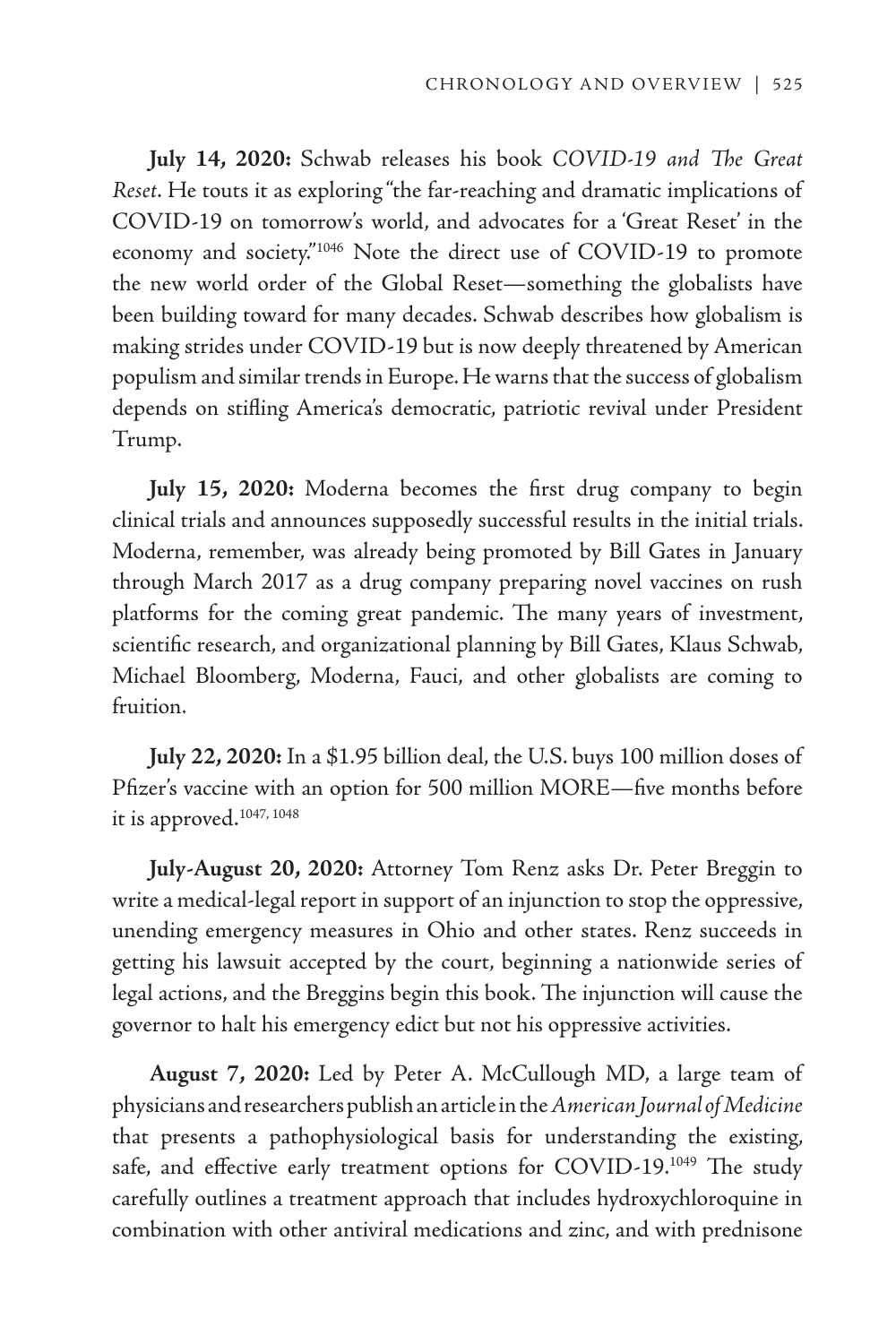and anticlotting drugs when necessary. *The government and the medical and scientific establishment continue to withhold from doctors and patients any adequate form of lifesaving, early treatment.* 

**Late August 2020:** CDC admits that only 6% of COVID-19 death certificates have only one cause of death listed and for the other 94% there are an average of about 2.5 comorbidities per patient, many of which could have been the primary cause of death (Chapter 8).<sup>1050</sup> The inflation of death rates is to frighten people into taking vaccines. The obscure and uniquely inadequate process of counting also makes accurate accounting impossible.

**September 2020:** Continued warnings about lethality of the COVID-19 vaccines. In the midst of Operation Warp Speed, another major review warns that the vaccines "being expedited through preclinical and clinical development" could "exacerbate COVID-19 through antibody-dependent enhancement (ADE)."<sup>1051</sup> That is, being vaccinated and then exposed to COVID-19 can produce unusually severe respiratory disease related to the cytokine cascades (storms) of severe COVID-19 (Chapter 11). Fauci, Gates, Moderna, Pfizer—everyone knowingly putting any of the vaccines through Operation Warp Speed—are acting recklessly and their actions will lead to thousands of deaths in the U.S. and around the world.

**September 14, 2020:** An interview with Gates describes him as not a "fan" of President Trump but closer to Fauci.<sup>1052</sup>

**September 14, 2020:** Li-Meng Yan MD, PhD—who recently escaped from China—and three colleagues publish a paper linking SARS-CoV-2 to a chain of Chinese and American research going back to 2013 and to the Wuhan Institute from which it was released.<sup>1053</sup>

**October 2020:** Peter A. McCullough MD, MPH, Jane Orient MD, and Elizabeth Lee Vliet MD (the writer of the document) jointly author *A Guide to Home-Based COVID Treatment: Step-By-Step Doctors' Plan That Could Save Your Life*. The free, regularly updated booklet is distributed by the Association of American Physicians and Surgeons (AAPS), but it is suppressed by the mainstream media, social media, the medical and scientific establishment, and every other global predatory institution in America and the world.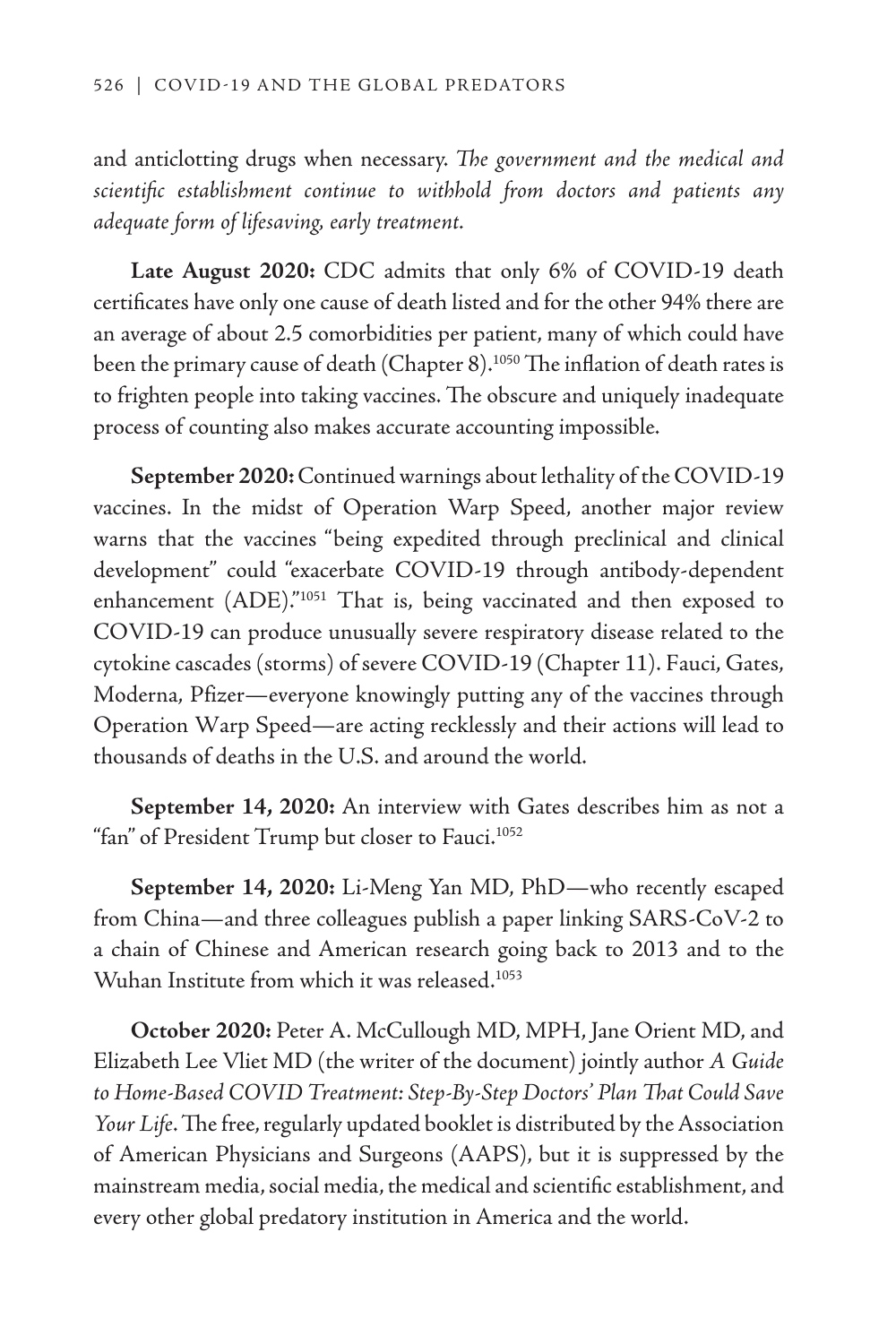**October 8, 2020: Li-Meng Yan MD, PhD** and her colleagues put a second paper onto the internet, "SARS-CoV-2 Is an Unrestricted Bioweapon: A Truth Revealed through Uncovering a Large-Scale, Organized Scientific Fraud." 1054

**November 12, 2020:** *JAMA Network* issues a preliminary analysis that fluvoxamine vs. placebo is helpful for outpatient early treatment of COVID-19. Fluvoxamine is an SSRI antidepressant with an especially strong profile of adverse effects that include mania, hypomania, and violence 1055 and has gone out of favor in the U.S. Eric Harris, the Columbine High School shooter, was taking fluvoxamine at the time he perpetrated the mass murders. My medical/legal analysis of his medical and related records—made available to me as a medical expert—found that Harris deteriorated while taking the antidepressant for months leading up to the day of the mass murders, with an increase in his dose not long beforehand. On the day of the shootings, he probably continued to take the medication. In the autopsy after his death by suicide at the scene of the murders, Harris had an effective concentration of fluvoxamine in his bloodstream. The coroner ironically described it as a "therapeutic" level.

*For those who find it difficult during COVID-19 to believe that the media and pharmaceutical industry work together to deceive the public, the press uniformly*  ignored the story or falsely reported that Harris was not taking antidepressants at *the time of the shootings. That was back in mid-1999.* 

**November 16-19, 2020:** Michael Bloomberg's annual New Economy Forum (NEF) is held virtually. The Chinese Communist Party is again a cosponsor. The theme is defiance of President Trump's policies and the necessity of recoupling China with the world's billionaires and giant corporations. Top global corporate executives are lending their support, including McDonald's, IBM, MasterCard, FedEx, Prudential, Goldman Sachs, Honeywell, and numerous huge banks. The Clintons are there and so is Bill Gates.

**November 19 and December 8, 2020:** The U.S. Senate Oversight Committee for Homeland Security and Government Affairs under Senator Ron Johnson holds two hearings with extremely well-qualified medical experts testifying under oath about the effective, early, home-based treatment of COVID-19 to save lives. Videos of the Senate expert testimony are censored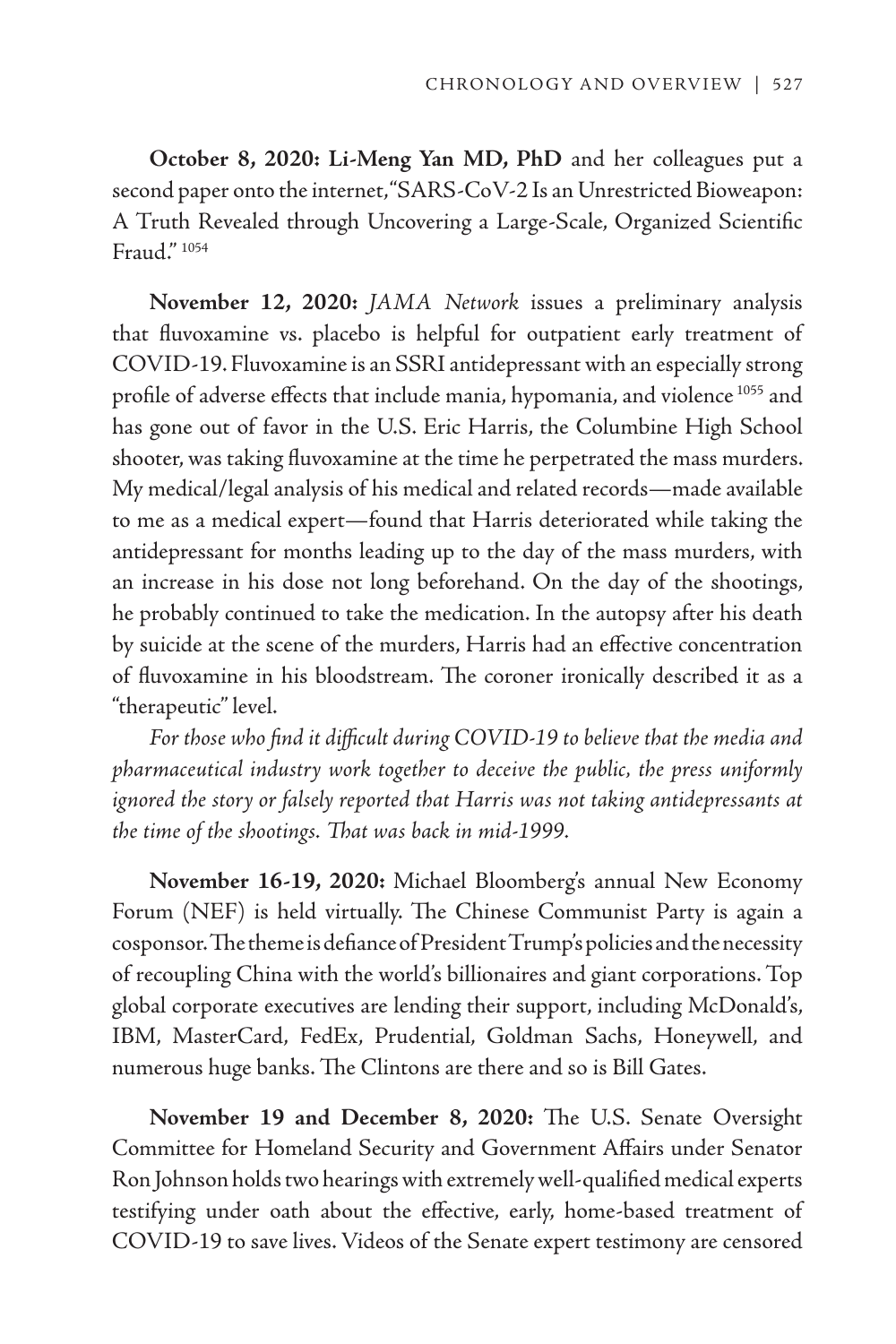by YouTube, Facebook, and Twitter, and the hearings are not covered in the mainstream media. The Democrats boycott and attack the hearings and the participants. Every effort is made to continue keeping the American people in the dark about inexpensive, safe, and effective treatments for COVID-19.

**November 20, 2022:** WHO gives "a conditional recommendation against the use of remdesivir. This means that there isn't enough evidence to support its use." This undermining of another treatment is almost certainly aimed at increasing the necessity of the vaccines. The global predators are putting all their emphasis on vaccines for gaining enormous profits and enforcing more fear and greater top-down government, especially in America.

**November 24, 2020:** Following the election of Joe Biden, which is an absolute necessity for the triumph of the global predators, the Great Reset becomes U.S. policy. At Schwab's 2020 World Economic Forum, John Kerry—Biden's special consultant, cabinet member, and Climate Envoy makes the final connection. He declares, "In effect, the citizens of the United States have just done a Great Reset. We've done a Great Reset."

**December 3, 2020:** John Ratcliffe, Director of National Intelligence for the U.S., states:<sup>1056</sup>

If I could communicate one thing to the American people from this unique vantage point, it is that the People's Republic of China poses the greatest threat to America today, and the greatest threat to democracy and freedom worldwide since World War II.

The intelligence is clear: Beijing intends to dominate the U.S. and the rest of the planet economically, militarily, and technologically. Many of China's major public initiatives and prominent companies offer only a layer of camouflage to the activities of the Chinese Communist Party.

I call its approach of economic espionage "rob, replicate, and replace." China robs U.S. companies of their intellectual property, replicates the technology, and then replaces the U.S. firms in the global marketplace.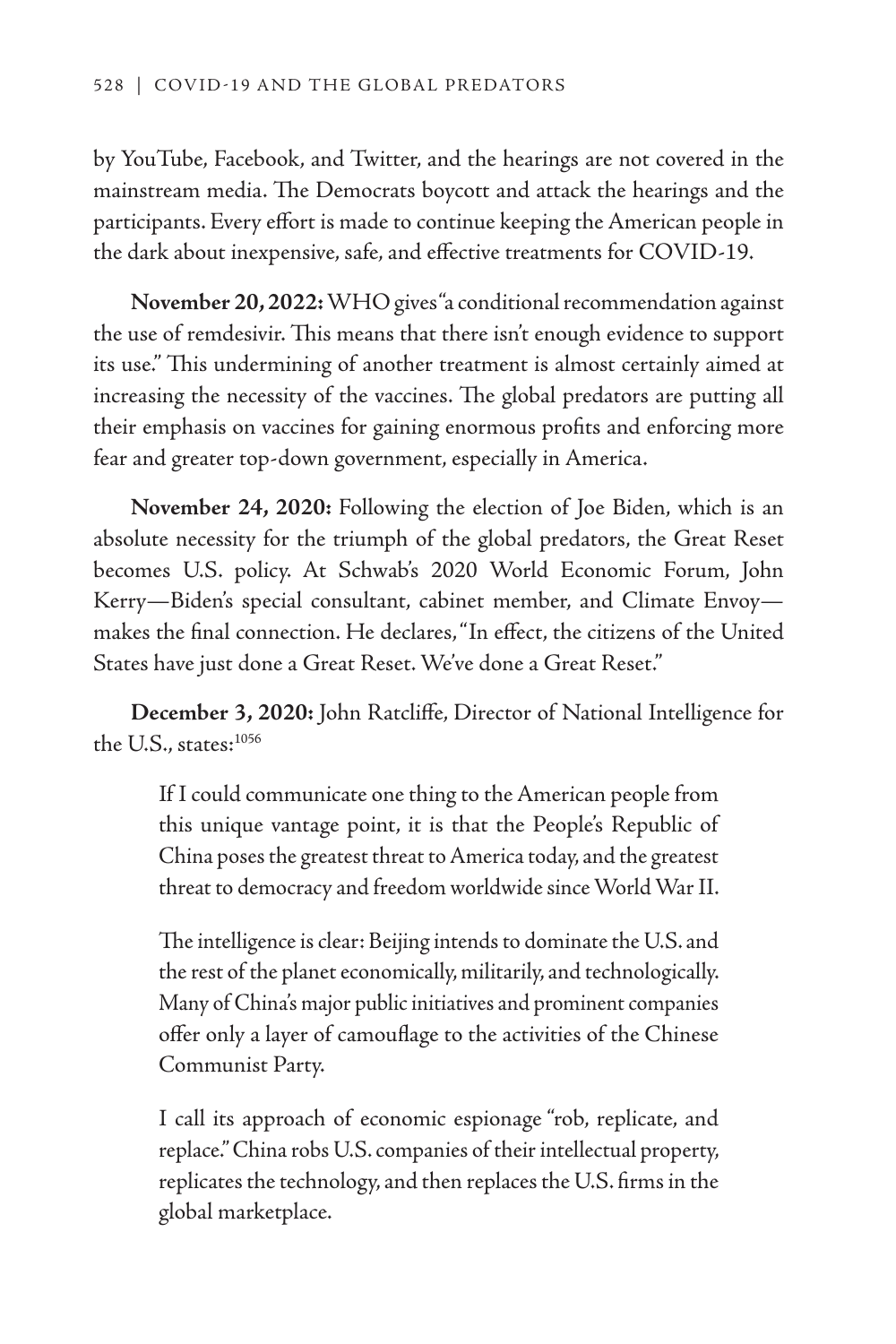**December 11, 2020:** The Pfizer-BioNTech vaccine is authorized by an Emergency Use Authorization by the FDA. The Chinese are also beneficiaries through their corporate partnership with Germany's BioNTech.<sup>1057</sup>

**December 18, 2020:** Moderna's vaccine is authorized for use by an Emergency Use Authorization by the FDA. NIH claims "joint ownership" of the vaccines,<sup>1058</sup> making it a perfect corporate-government fusion.

**Late December 2020:** Two scientific articles are posted online and then published in journals indicating the spike protein (S protein) alone can cause inflammation and damage to the endothelial cells in blood vessels in the body and brain in animals and humans.<sup>1059,1060</sup> They document the mRNA vaccines are causing the recipient's body to produce spike proteins that are in themselves potentially very harmful to the body.

**December 30, 2020:** Peter A. McCullough MD, MPH and 32 other physicians and researchers—including Elizabeth Lee Vliet MD and Vladimir Zelenko MD—publish the most extensive review of the benefits of early treatment of COVID-19.1061

**January 14, 2021:** The Vaccine Credential Initiative (VCI) is unveiled as a coalition of big tech and big healthcare corporations, as well as WHO and others. It claims a "Trustworthy, traceable, verifiable, and universally recognized digital record of vaccination status is urgently needed worldwide to safely enable people to return to work, school, events, and travel."1062 It is closely involved with the Commons Project,<sup>1063</sup> which is supported by the Rockefeller Foundation and Schwab's WEF, and aims to develop a CommonPass, a vaccine and medical record passport, working with Apple Health for iOS and CommonHealth for Android. Every global predator may end up having a piece of this project and, along with it, a piece of us.

**January 19, 2021:** "BioNTech-Pfizer and Moderna COVID-19 vaccines sales are expected to generate \$14.7bn in revenue by 2023."1064

**February 2021:** Israel experiences an escalating death rate in association with Pfizer vaccine—a controversy that continues to this day. The government remains surprisingly adamant about vaccinating the population.<sup>1065</sup>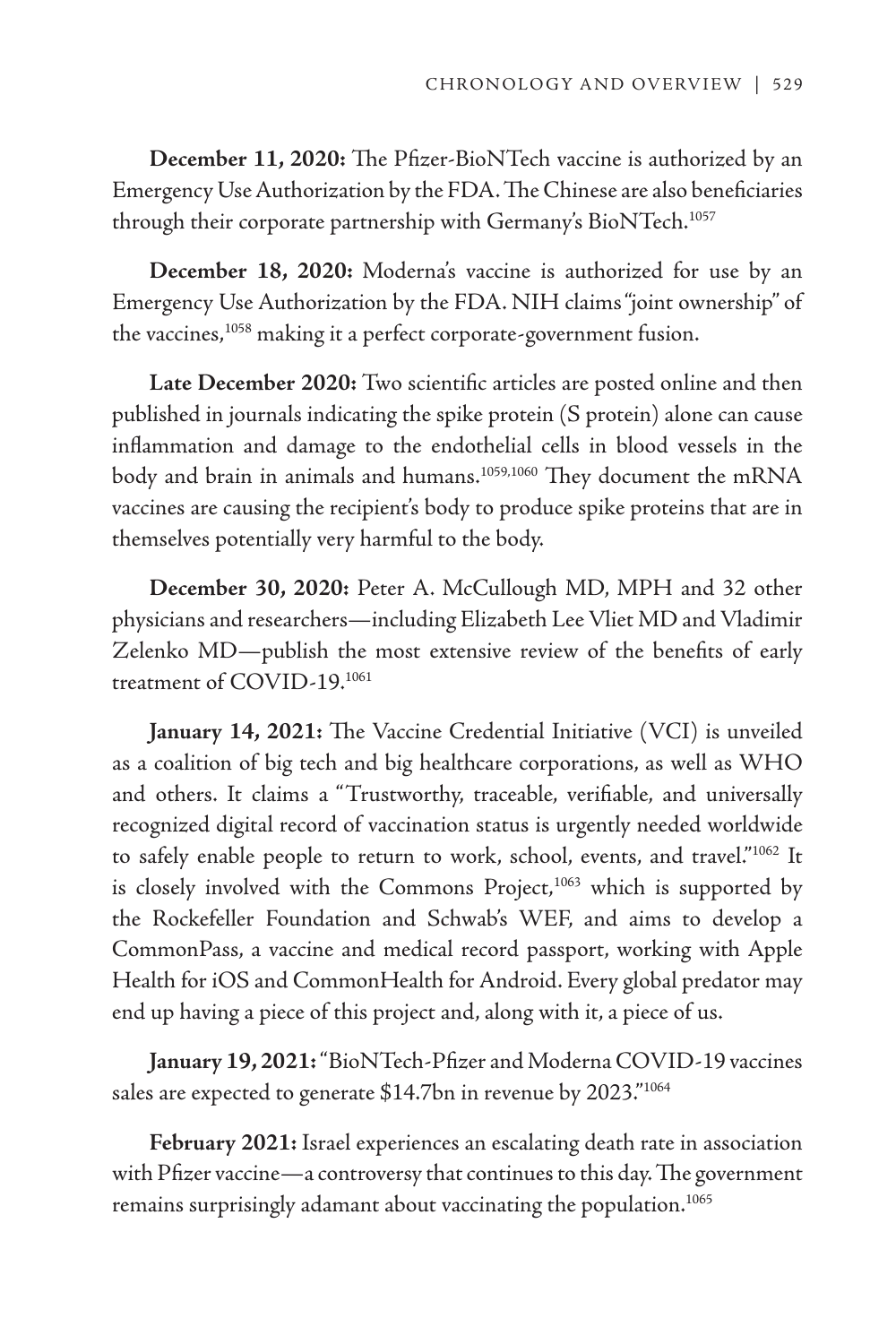**February 8, 2021:** South Africa suspends use of AstraZeneca's COVID-19 shot after data showing it only gives protection against mild to moderate infection caused by the country's dominant coronavirus variant.<sup>1066</sup>

**March 2021:** Dr. Li-Meng Yan and her colleagues publish a third paper further emphasizing that SARS-CoV-2 was released as a bioweapon in China's unrestricted warfare against the West. They describe the collusion to cover this up and answer globalist critics.1067

*By now we are in agreement with Dr. Yan. The lengthy, costly, intensive, and worldwide preparation and planning indicates an intention by the global predators, including the Communist regime, to create a coronavirus pandemic if one did not spontaneously arise. The time of the pandemic corresponds with a desperate need for the globalists and for the Communist dictatorship to assault and even depose President Trump, whose policies were undermining their power, control, and wealth.* 

Furthermore, the global predators, led by China, systematically took advantage of the epidemic and spread it worldwide, especially into America, in their strategy of unrestricted warfare. The pandemic has been greatly to their advantage, vastly enriching their billionaires and hence the Communist Party, helping them reduce their economically burdensome, aged population, enabling them to tighten control over their own population, weakening America, and giving them a biological weapon for current and future use against their enemies. They are especially using the pandemic to strengthen their economy in relation to the rest of the world. Through their principle of "unrestricted warfare," the Chinese Communists spread SARS-CoV-2 throughout the unsuspecting world by continuing flights with hundreds of thousands of potentially infected Chinese flown from Wuhan, Beijing, and other Chinese cities into the United States and the rest of the world. This assault continued until President Trump, on his own and against Fauci's expressed wishes, stopped the traffic from China.

**March 8, 2021:** We decide to put our book *COVID-19 and the Global Predators* on advance sale with a unique bonus: Everyone who buys the book immediately receives the working manuscript by email. We also periodically email updated versions to the purchasers. Within weeks, many thousands of people have bought the book prepublication and are reading the bill of particulars against Anthony Fauci and other new information in the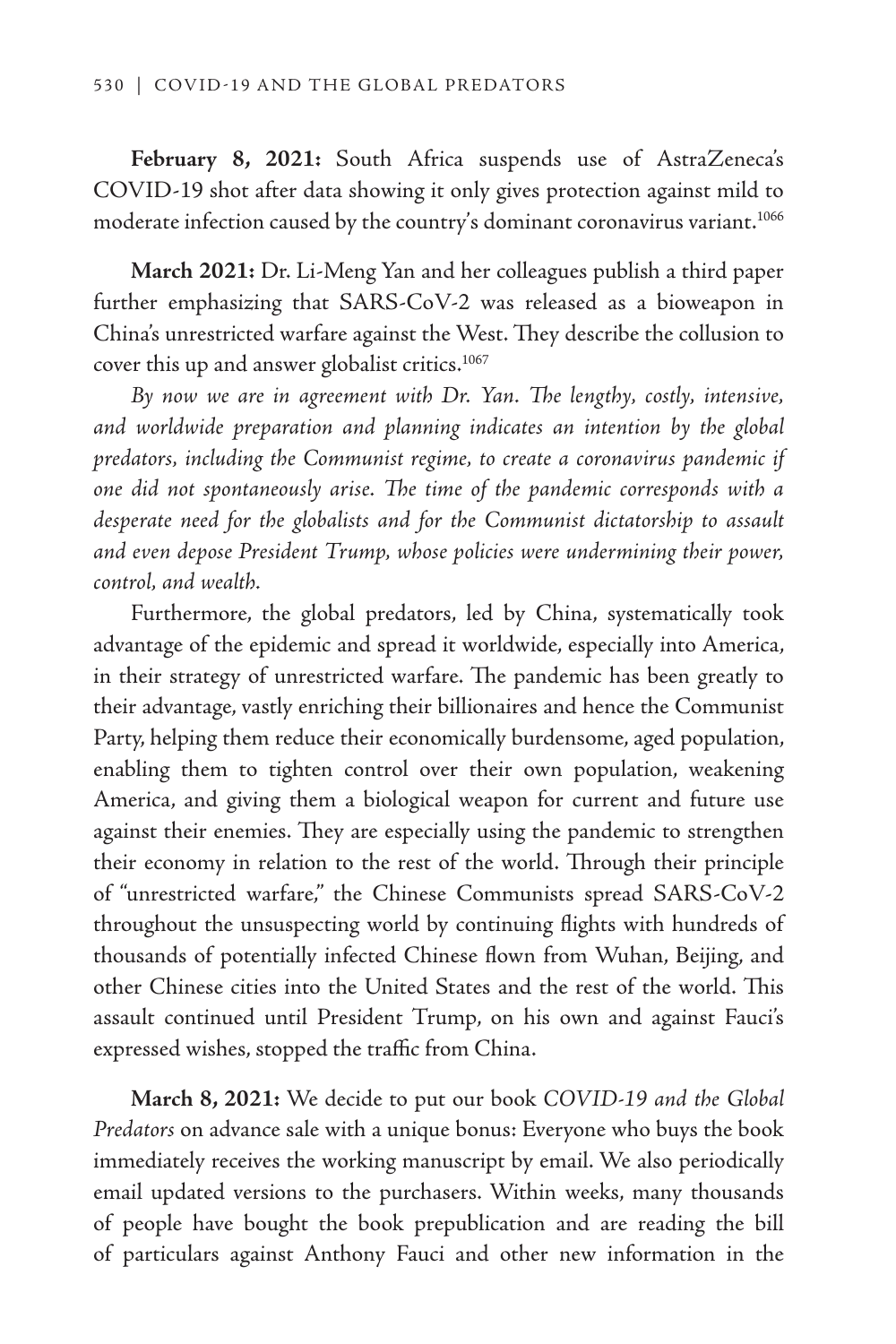manuscript. Simultaneously, manuscript copies are sent to the media and critics of COVID-19 policies. Perhaps by coincidence, criticism of Fauci heats up in May and June, surrounding issues we have most fully documented.

**March 9, 2021:** Fauci meets "side-by-side" with Chinese medical leader Dr. Zhong Nanshan on a virtual panel sponsored by the University of Edinburgh.1068 Nanshan has been awarded the Medal of the Republic—the highest honor bestowed by the Chinese Communist Party. Fauci declares the U.S. has been "hurt" more than any other country by COVID-19, citing falsified CDC data to prove his point. He accuses the past administration of "divisiveness." Both men are critical of President Trump. They praise President Biden and call for global solidarity.1069 Zhong ends his presentation by "urging other countries not to open their economies just yet, and to perhaps wait until the entire world is vaccinated, which will take a few years." Meantime, China's economy has been largely open for a year with a low vaccination rate.

**March 19, 2021:** "The PREP Act and COVID-19: Limiting Liability for Medical Countermeasures Updated March 19, 2021. To encourage the expeditious development and deployment of medical countermeasures during a public health emergency, the Public Readiness and Emergency Preparedness Act (PREP Act) authorizes the Secretary of Health and Human Services (HHS) to limit legal liability for losses relating to the administration of medical countermeasures such as diagnostics, treatments, and vaccines."1070 The pharmaceutical companies were already immune to vaccine lawsuits. This gives nearly complete immunity to healthcare providers. Individual and patient rights—in this instance, the right to sue healthcare providers for injuries—continue to be trampled upon.

**March 26, 2021:** Former CDC Director Robert Redfield states in an interview that he believes coronavirus escaped from a Wuhan lab,<sup>1071</sup> a fact we demonstrated a full year earlier.

**April 2021a:** As the grip of COVID-19 propaganda on Americans begins to loosen, the Biden Administration and the Chinese Communists are collaborating in turning their attention to ramping up the Global Warming campaign to continue the weakening of America and to increase the spread of totalitarian control worldwide. John Kerry goes on a world tour to convince countries to restrict their economies to ward off global warming.1072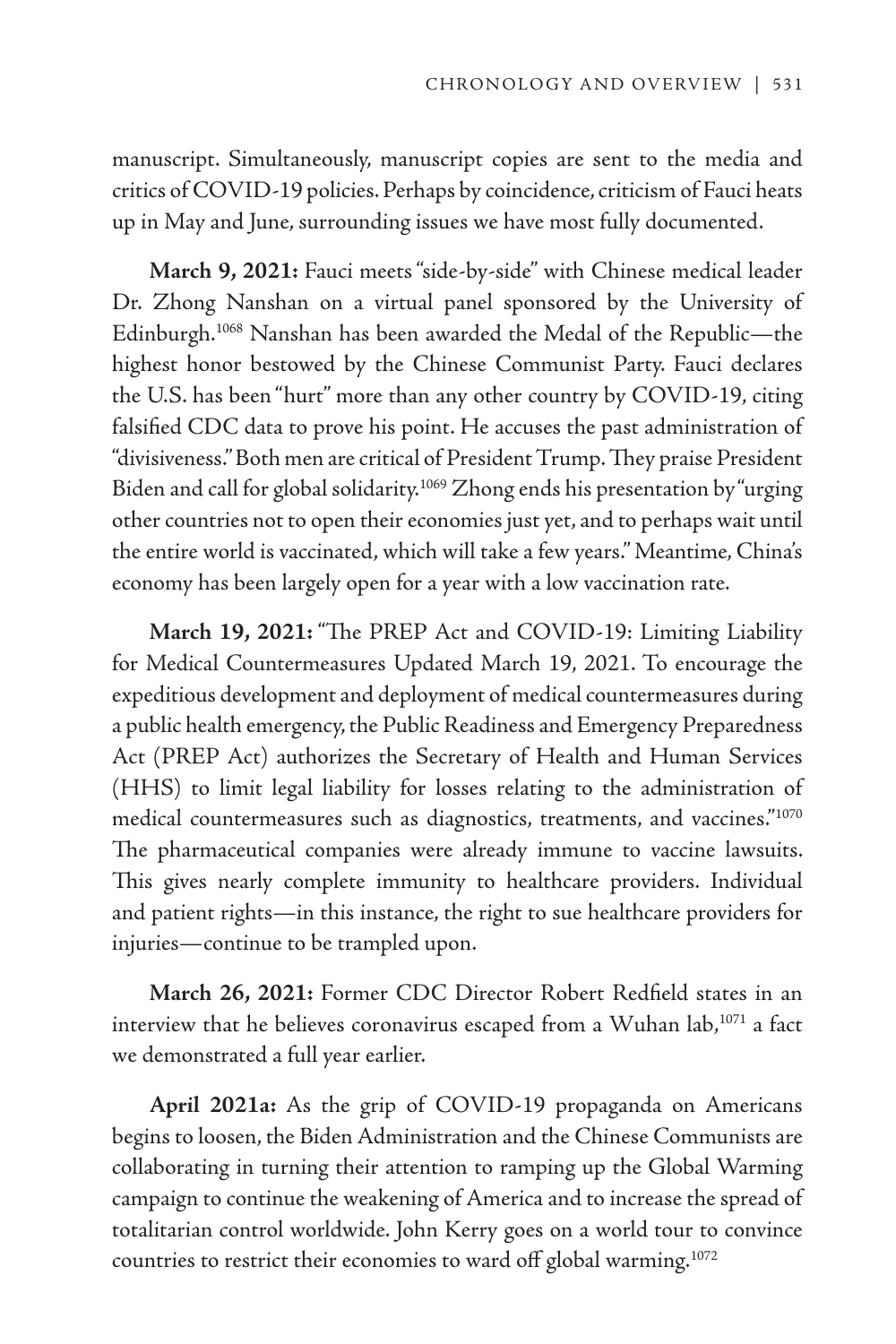**April 2021b:** Bill Gates is heavily criticized after he spontaneously states that he is against giving India, which is struggling with a resurgence of COVID-19, the legal rights or the know-how to manufacture the Oxford AstraZeneca vaccine. Gates gives reasons, but profit from intellectual property seems key.1073, <sup>1074</sup>

*Behind this conflict between Bill Gates and India, there are three less noticed but ominous facts. First, one man, Bill Gates is deeply invested in and has control over at least three out of four of the world's COVID-19 vaccines—Moderna, Pfizer, and now Oxford AstraZeneca, and he is also invested in BioNTech, the German vaccine manufacturer who is partnered with Pfizer and China. Second, this one man believes his financial investments and corporate influence give him the unrestricted right to make life-and-death decisions for millions and millions of people in the world's second-largest nation. Third, as we have documented, Bill Gates is very aligned with China and WHO. India is an adversary of China.*  That Gates casually expresses his life-and-death decisions on a TV interview adds a bizarre and unreal aura to the whole horrifying affair.

**April 15, 2021:**  WHO announces it will begin storing and sharing pathogens internationally, declaring "this will pave the way towards a system that will promote the rapid and timely sharing of biological materials with epidemic or pandemic potential, facilitate rapid access to pathogens, and promote equitable access to countermeasures."1075 *The Scientist* raises the alarm about this.1076 This is globalism at its most irrational and terrifying. Next, will the UN begin sharing worldwide the design of nuclear weapons, which many experts consider less dangerous than biological warfare with pathogens? And how secure will be the WHO pathogen repositories?

**April 24, 2021:** The Biden Administration adds to India's COVID-19 crisis by refusing to lift its ban on sending India raw materials for the Oxford AstraZeneca vaccine. We do not accept Biden's claim of putting America's needs first.1077 China is in constant conflict with India on every level, including militarily, and weakening India suits China's empire building.

**April 25, 2021a:** The headline in the *Financial Times* lauds the ominous declaration of China's Communist dictator at an international trade conference: "Xi warns against economic decoupling and calls for new world order." 1078 Xi Jinping, Klaus Schwab, Bill Gates, Mike Bloomberg, the tech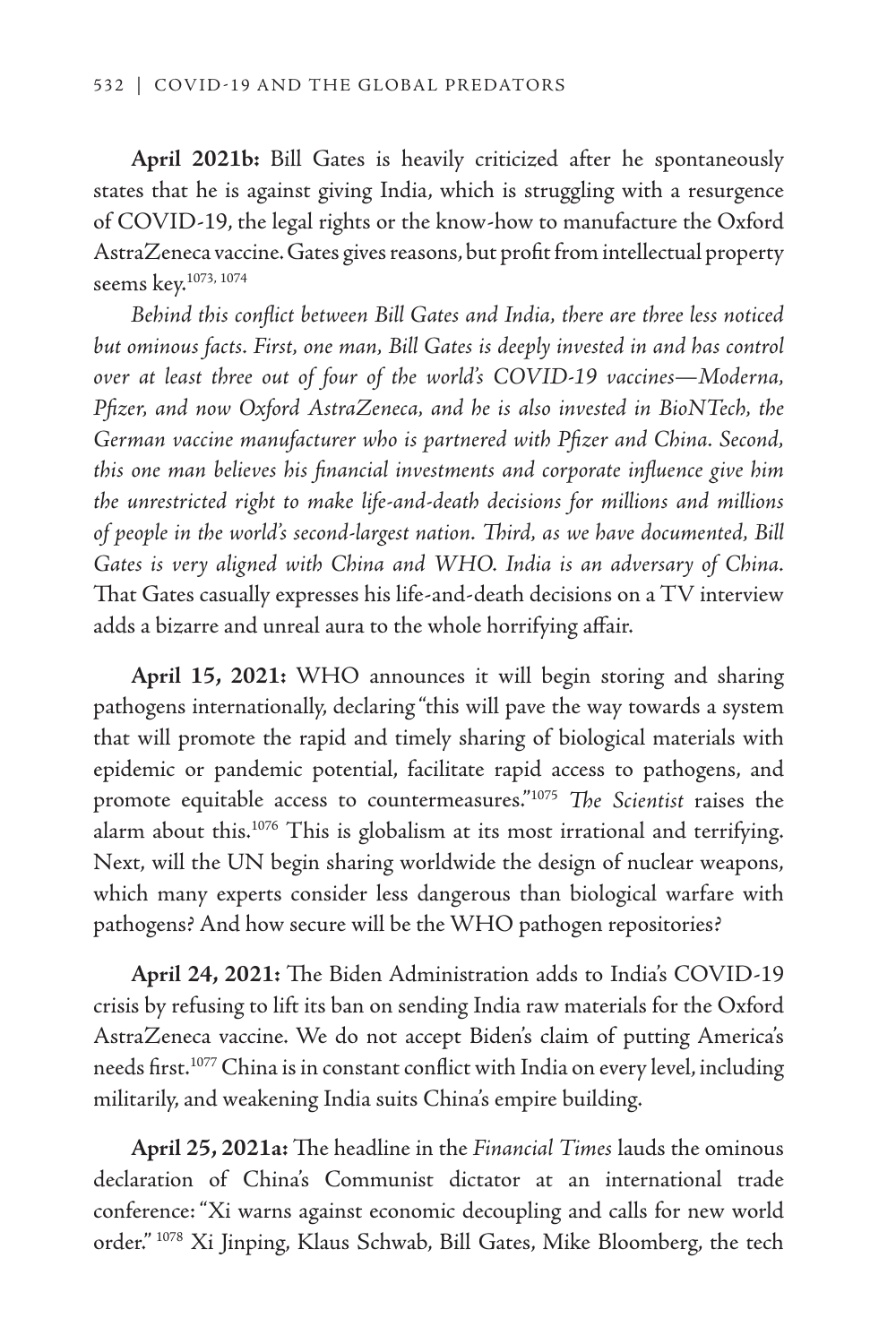companies, the big banks, and all the other global predators know that the only obstruction to their ambitions for world domination is the populist, freedomloving, patriotic, democratic republic of the United States of America and, yes, former President Donald Trump.

**April 25, 2021b:** On NBC's *Meet the Press*, 1079 NIH Director Francis Collins states that Moderna's and Pfizer's vaccines cannot receive actual permanent FDA approval because more follow-up is needed "to look at any possible late safety signals. There have not been any for Pfizer and Moderna." The deaths reported to VAERS in close association to taking the vaccines have reached 3,486 after only four months.1080 *These are extraordinarily high numbers that would take any other medicine or vaccine permanently off the market. The CDC's claim that none of these cases are actually related to the vaccines is absurd and unconscionable and can only be explained by tremendous forces impinging on the agency.*

**April 30, 2021a:** "CDC is transitioning to reporting only patients with COVID-19 vaccine breakthrough infection who were hospitalized or died."1081 Once again, information is being culled before we can see it to protect the vaccines.

**April 30, 2021b:** Patrick Coffin, a courageous fighter for liberty, has his YouTube channel taken down shortly before his virtual "Truth Over Fear Summit" is scheduled. He manages nonetheless to have nearly 50,000 signups, but his summit is then shut down by its Australian platform after barely getting started. One week later, with volunteer help from a conservative platform, he resumes his conference. Speakers at the three-day celebration of freedom and truth in science include this writer and the three outstanding physicians who wrote introductions to our book. Patrick stands for all the Americans being cancelled for such things as their opposition to election fraud or criticism of COVID-19 policies, and, more importantly, he stands for resilience as a Re-Founder of America.

**May 2021:** Six German researchers from Goethe-University of Frankfurt and Ulm University post online a report based on the concept of "Vaccine-Induced COVID-19 Mimicry."1082 That is, the vaccination by itself can produce similar syndromes to SARS-CoV-2. They focus on vaccine-induced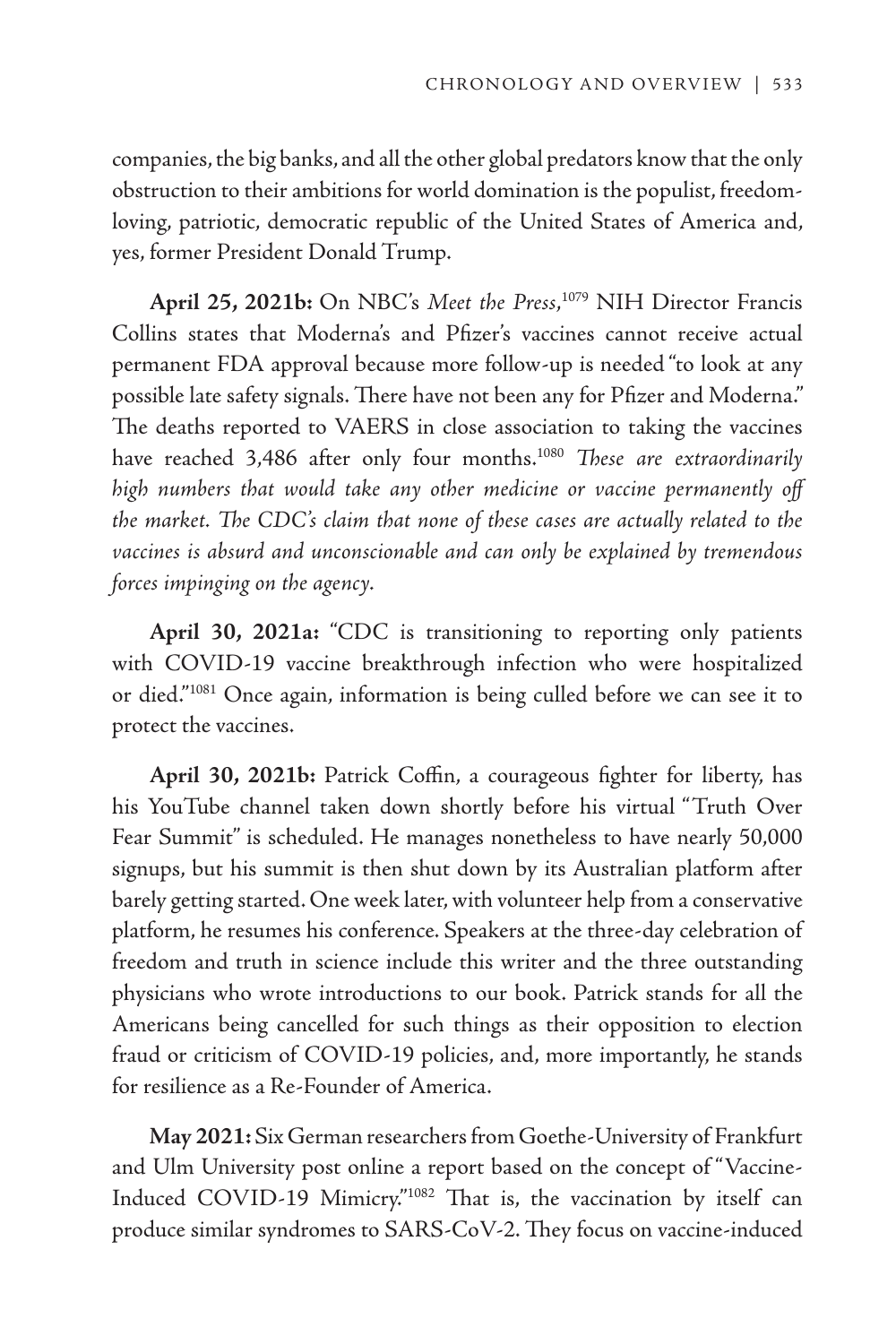thromboses (clots in blood vessels). One of the frequently clotted veins is in the brain and another in the body. They remark, "This type of adverse event has not been observed in the clinical studies of AstraZeneca, and therefore led immediately to a halt in vaccinations in several European countries. These events were mostly associated with thrombocytopenia," or low blood platelets. These findings confirm that the SARS-CoV-2 spike protein created in the body as a result of vaccination is in itself toxic and can mimic the effects of COVID-19.

**May 2, 2021:** Michael Bloomberg's newsletter editorial sets the record straight on how much the global predators love the violent Chinese dictatorship and how much they hate the spirit of freedom in America. In one of the most stomach-churning displays of American self-loathing, Bloomberg's editor explains:1083

Only a year ago, the world stood dumbfounded as the richest nation on earth, under the leadership of a COVID-denying president, botched its response to the pandemic, sacrificing hundreds of thousands of lives to a deadly combination of incompetence, hubris, and political partisanship.

Meanwhile, it was equally obvious that Xi's swift decision to contain the virus with draconian lockdowns, blanket surveillance, and Mao-style social controls delivered stunning results. China flattened the curve and—while Republicans swore off face masks and social distancing as Americans perished…

Contemplate this: A former NYC mayor, now a leading globalist, can unashamedly declare, "Mao good! Trump bad," preferring the Communist nightmare to the American Dream. Everything we Americans hold dear is threatened to extinction by the global predators.

**May 7, 2021:** Dr. Peter McCullough is interviewed at length by Tucker Carlson on *Fox Nation*, followed by an excerpt that evening on his show on the Fox News Channel. Carlson is openly dismayed to learn about the innumerable deaths caused by the unprecedented and inexcusable suppression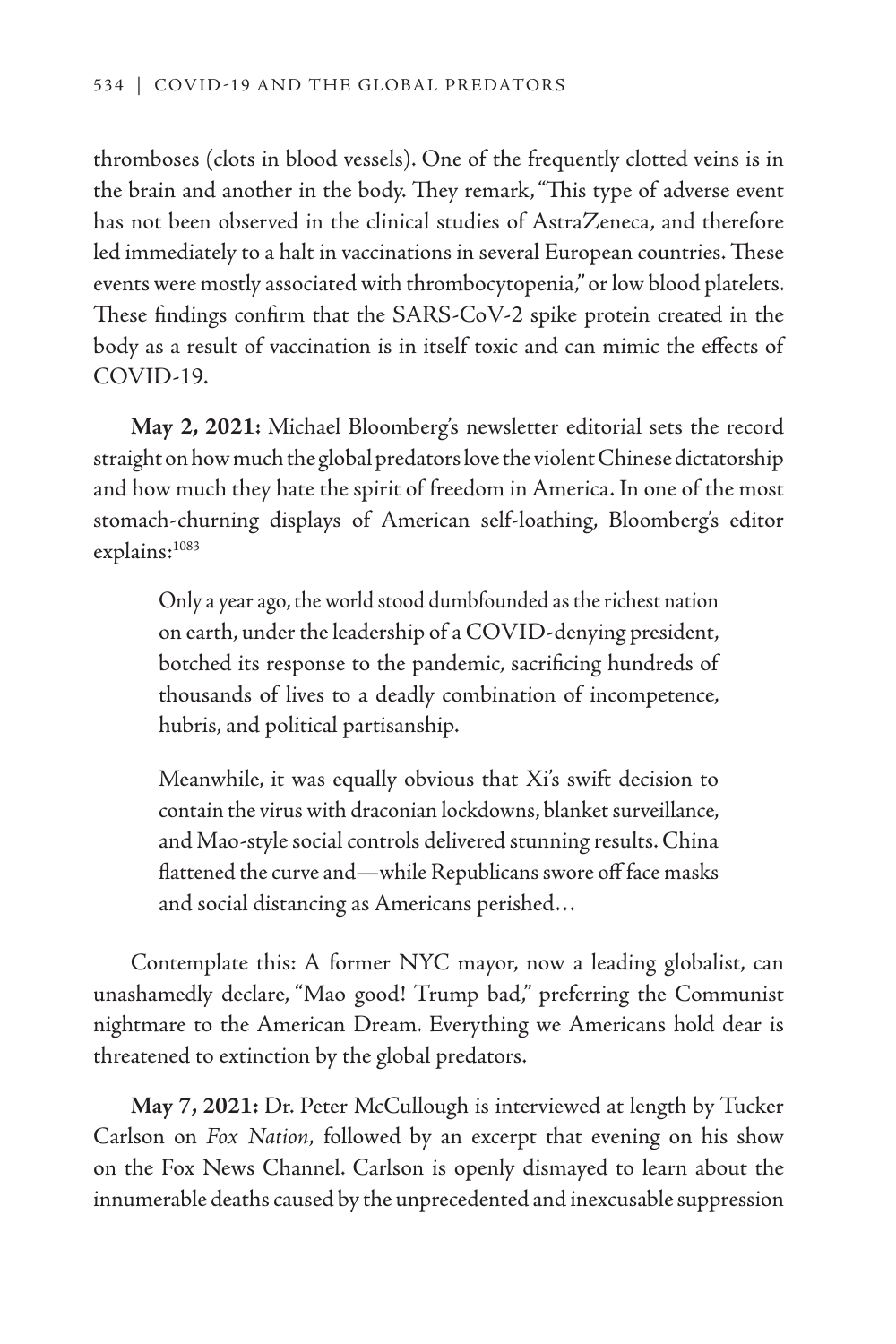of safe and effective treatments for COVID-19. Tucker is seen asking Dr. McCullough "Why?" and "Who's behind it?" multiple times. We send our book manuscript to Tucker in the hope he will use it to answer the essential questions, which would be an enormous media breakthrough in broadcasting the truth.

**May 10, 2021:** Research that should be required reading for all concerned is published in the *International Journal of Vaccine Theory, Practice, and Research,*1084 describing the unparalleled circumstances surrounding the Moderna vaccine that make it such a radical, dangerous experiment on humanity:1085

### **Unprecedented**

Many aspects of COVID-19 and subsequent vaccine development are unprecedented for a vaccine deployed for use in the general population. Some of these include the following.

1. First to use PEG (polyethylene glycol) in an injection (see text)

2. First to use mRNA vaccine technology against an infectious agent

3. First time Moderna has brought any product to market

4. First to have public health officials telling those receiving the vaccination to expect an adverse reaction

5. First to be implemented publicly with nothing more than preliminary efficacy data

6. First vaccine to make no clear claims about reducing infections, transmissibility, or deaths

7. First coronavirus vaccine ever attempted in humans

8. First injection of genetically modified polynucleotides in the general population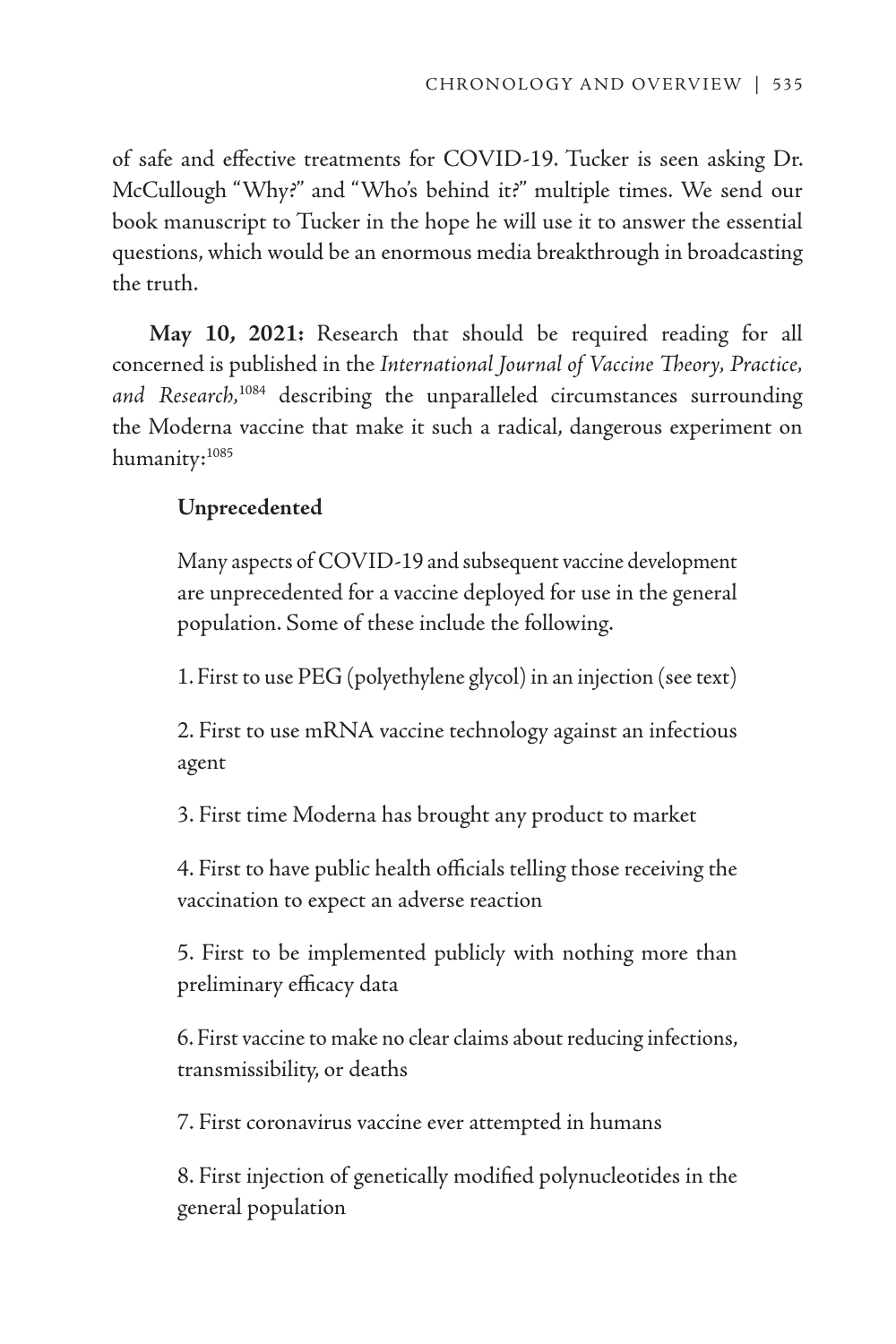**May 11, 2021:** Fauci lies to Senator Rand Paul under oath at a Senate hearing by declaring that neither his NIAID nor NIH has funded gain-offunction research with the Wuhan Institute of Virology in China (Chapter 2). Afterward, he continues lying to the press.<sup>1086</sup>

**May 12, 2021:** *The CDC has now received a total of 4,434reports of deaths associated with vaccination in the U.S.*<sup>1087</sup> *By any standard, this is catastrophic.* Because underreporting is inherent in these systems, the actual number of deaths could easily be ten times or greater. In the past, a vaccine would have been withdrawn after 100 reports of deaths. Many physicians and countries are now calling for an end to the vaccine slaughter.

A striking pattern emerges. The CDC and other authorities have all along been vastly exaggerating the numbers of deaths caused by COVID-19 and now are ignoring the multitude of deaths being caused by the vaccines. It's all about the billions being made by predatory globalists from vaccines. Simultaneously, they weaken America's resistance to globalism by enforcing submissiveness among citizens and politicians alike.

**May 19, 2021:** "The COVID-19 pandemic has brought into sharp focus two issues: the human right to access a life-saving drug and a physician's right to exercise his Hippocratic Oath. Accordingly, the Front Line COVID-19 Critical Care Alliance (FLCCC) today called for the 'Immediate and Global Use of Ivermectin to End the COVID-19 Pandemic.'"1088

**May 21, 2021:** An article published in *Clinical Infectious Diseases* demonstrates that patients recently vaccinated with mRNA have SARS-CoV-2 spike protein remnants circulating in their blood stream. This confirms that spike protein distribution is not contained within the injection site, as claimed by advocates, and makes all cells in the body vulnerable to attack.

**June 9, 2021:** Dr. Tess Lawrie, Director, Evidence-based Medicine Consultancy Ltd., sends an "urgent" report to the British drug monitoring agency (MHRA) based on a preliminary analysis of adverse vaccine reports to the agency from January through May 26, 2021.<sup>1089</sup> She warns:

We are sharing this preliminary report due to the urgent need to communicate information *that should lead to cessation of the*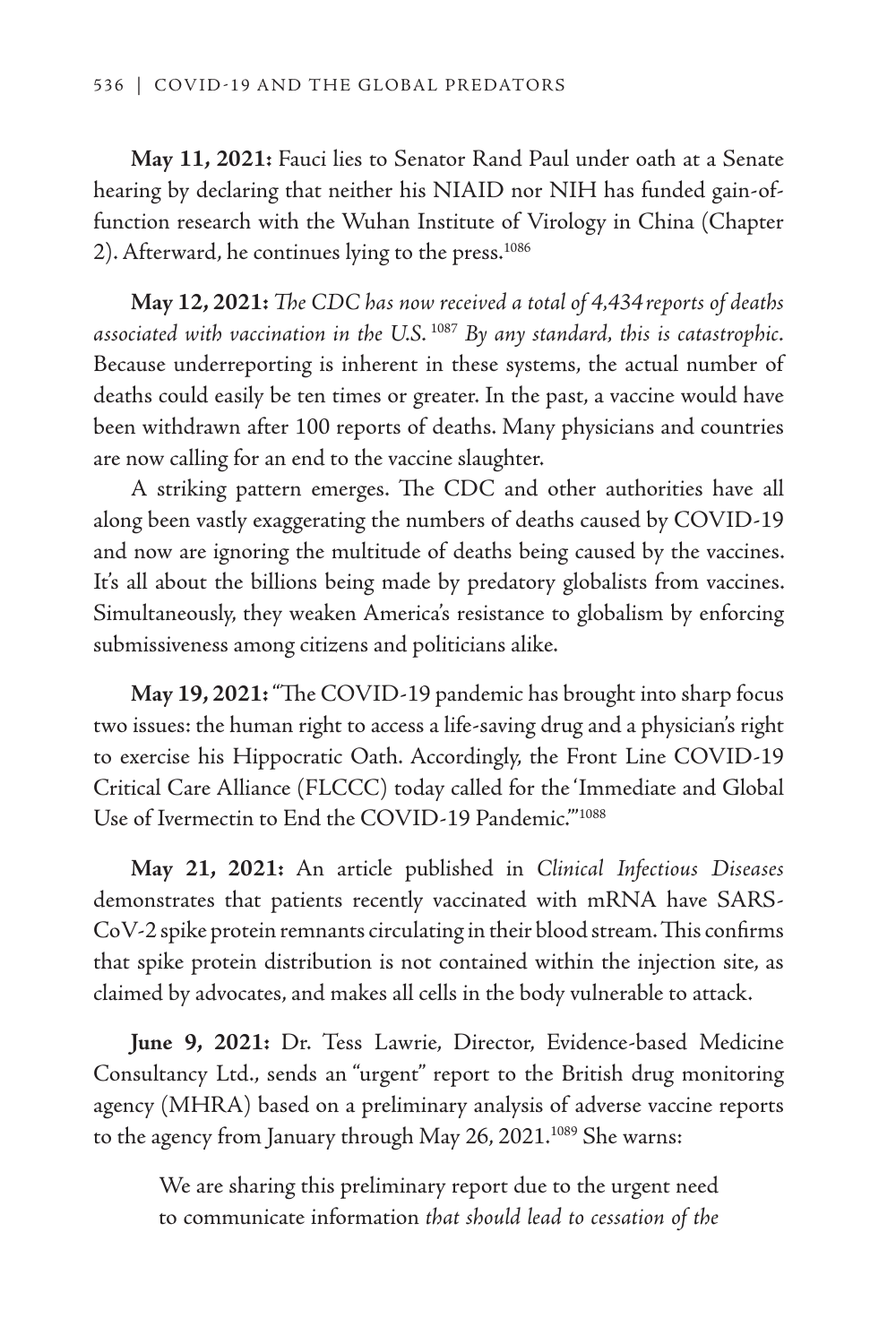*vaccination rollout while a full investigation is conducted…* (Italics added.)

The three vaccines used in Great Britain are made by AstraZeneca, Pfizer, and Moderna (spanning DNA and RNA). The adverse reactions are not limited to any particular vaccine brand or type. The report counts 1,253 deaths and 256,224 individual adverse event reports in what is called the Yellow Card system.

Drawing on Seneff and Nigh,<sup>1090</sup> Lawrie categorizes the types of adverse reactions reported:

- Pathogenic priming, multisystem inflammatory disease, and autoimmunity
- Allergic reactions and anaphylaxis
- Antibody dependent enhancement
- Activation of latent viral infections
- Neurodegeneration and prion diseases
- Emergence of novel variants of SARS-CoV-2
- Integration of the spike protein gene into the human DNA

Lawrie observes that spike proteins which the vaccines cause to be made in the body are "toxic to humans." She summarizes the reports to the British government as including "thromboembolism, multisystem inflammatory disease, immune suppression, autoimmunity, and anaphylaxis, as well as Antibody Dependent Enhancement (ADE)." These bad outcomes have already been documented in animals under laboratory conditions, and that in itself should have prevented the vaccines from being tested in humans as too dangerous.

June 10, 2021: CDC announces upcoming emergency meeting.<sup>1091</sup> "As of May 31, the CDC has received 275 preliminary reports of myocarditis and pericarditis in fully vaccinated 16-to-24-year-olds—a number that's higher than what scientists expected to see, the CDC said Thursday."1092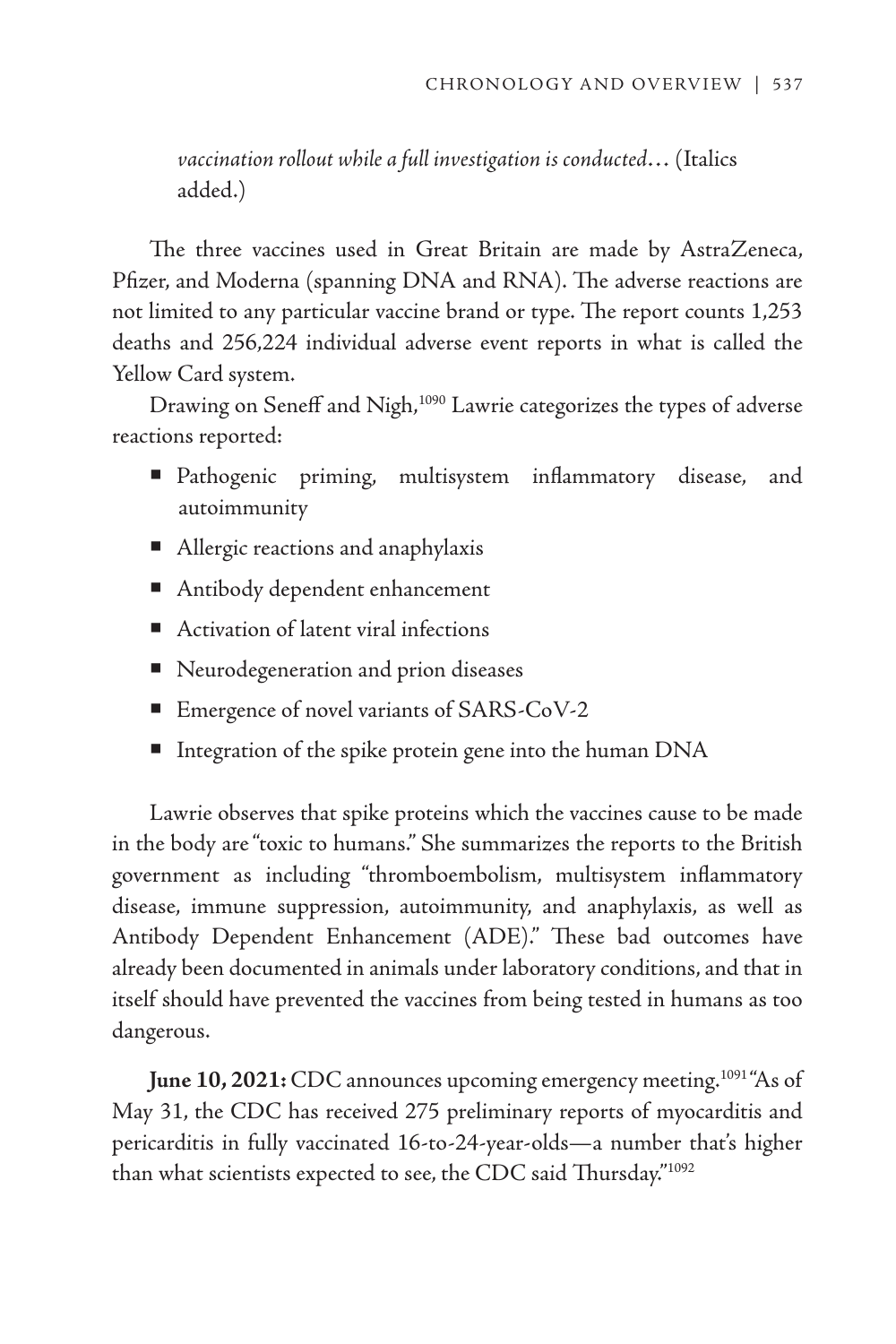**June 11, 2021a:** BMJ's *Journal of Medical Ethics* publishes "Voluntary COVID-19 vaccination of children: a social responsibility." The authors endorse vaccinating children to generally benefit society. It also reveals that "Israel, which is a world pioneer in the vaccination of its adult population, signed a contract with Pfizer for sharing data on vaccinated citizens."1093,1094

June 11, 2021b: "VAERS data released today showed 329,021 reports of adverse events following COVID vaccines, including 5,888 deaths and 28,441 serious injuries between Dec. 14, 2020, and June 4, 2021."<sup>1095</sup> Giving vaccines to young and younger children is probably the single greatest example of child abuse in human history. A medical blizzard of potential harm like this has never before been unleashed on humanity. The entry to this *Chronology and Overview,* dated July 20, 2021, will summarize the latest reported vaccinerelated death totals and comment on the implication of so much mayhem created by a single vaccine in such a short time.

**June 22, 2021: Pandemic Predictions and Planning Event.** A new report in *Science* led by Ralph Baric's team from the University of North Carolina defines the tragic future for the endless vaccine assault on humanity. It is titled, "Chimeric spike mRNA vaccines protect against Sarbecovirus challenge in mice." Continuing to falsely claim that SARS-CoV-2 emerged from nature, they are now claiming to have developed new mRNA vaccines: "multiplexedchimeric spikes" that "can prevent SARS-like zoonotic coronavirus infections with pandemic potential." They are perpetuating the myth that SARS-CoV viruses are lurking in nature ready to emerge. This justifies their continuing with humanity-endangering gain-of-function experiments, creating multiple new pandemic CoVs in their labs. This vaccine scheme continues to engorge the wealth of the global predators, while imposing totalitarian control, and will not go away on its own. The research also exposes Anthony Fauci's lies about NIAID and NIH not funding gain-of-function research with Ralph Baric. This creation of "chimeric" pandemic viruses is supported by several grants from NIAID and NIH, as well as by the pharmaceutically based Burroughs Wellcome Fund and by Facebook's Zuckerberg fund.<sup>1096</sup>

**July 20, 2021:** Reports of vaccine-related deaths in COVID-19 have now exceeded 10,000. A detailed CDC report published in 2015 found that "multiple studies and scientific reviews have found no association between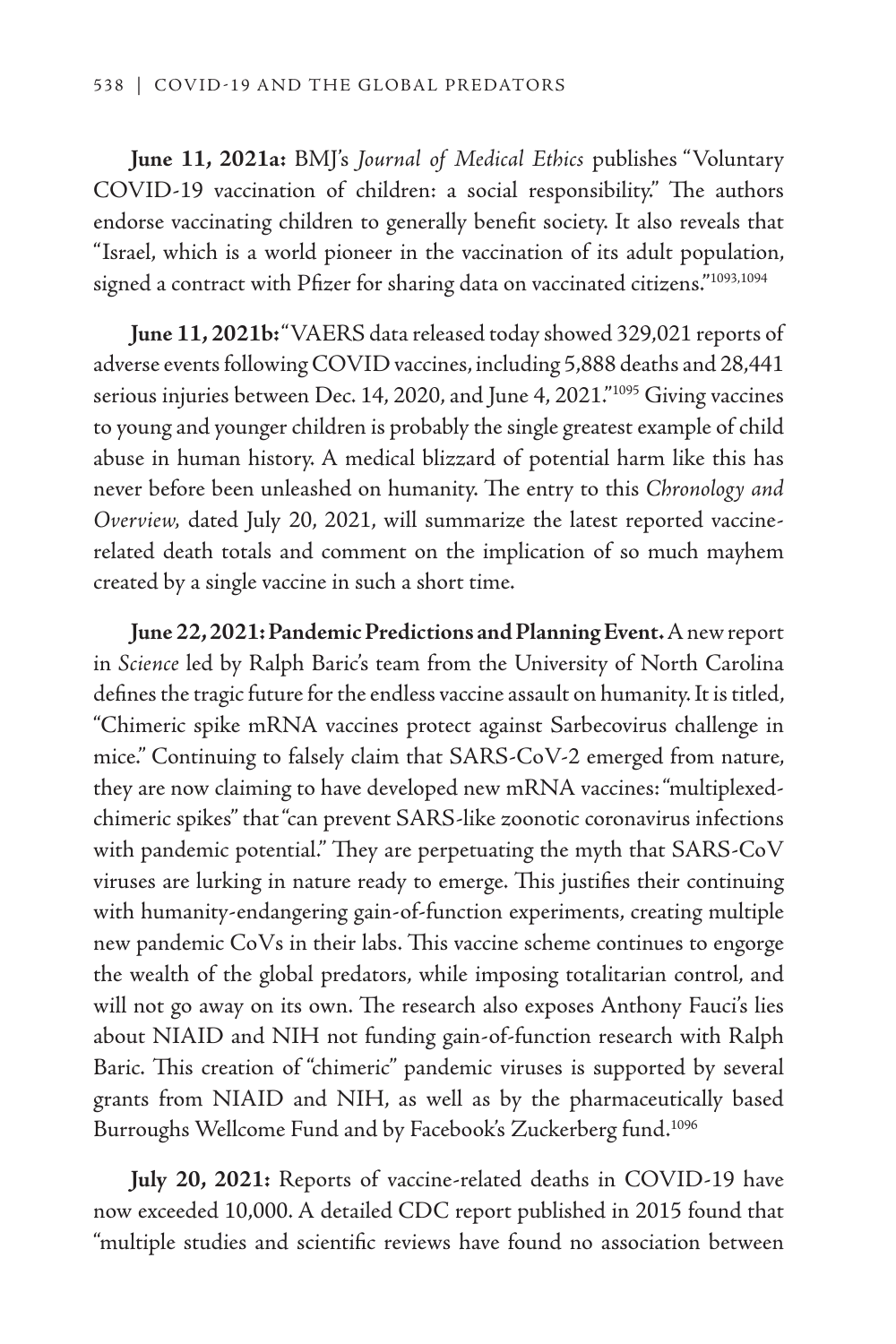vaccination and deaths except in rare cases."<sup>1097</sup> The study noted that a polio vaccine was withdrawn after five deaths among recipients and five among contact persons. It was called "one of the worst pharmaceutical disasters in U.S. history." The CDC further explained that swine flu vaccine was withdrawn after a Guillain-Barré syndrome (paralysis, often followed by death) resulted in 53 deaths.

In comparison to stopping the use of vaccines after 10 to 53 reported deaths, as of July 9, 2021, there have been *10,991* COVID-19 vaccine-related reported deaths to the CDC.1098 *Nothing in the history of American medicine has ever come remotely near the size of the COVID-19 vaccine catastrophe with many thousands of deaths from COVID-19 in a vaccination program that seems never-ending.* 

Then consider that these reports of vaccine-related deaths to the CDC are but a fraction of the actual number of deaths that have occurred. According to studies we evaluated in the book, only 1% to 10% of serious adverse events are reported to the CDC's reporting system. The actual number of vaccinerelated deaths is certainly many, many multiples higher than the already horrifying number of 10,991 deaths reported by early July 2021.

Peter A. McCullough MD, MPH provided us with the following updated information. COVID-19 vaccines are generating record safety reports. In 1990, the Vaccine Adverse Event Reporting Systems ("VAERS") was established as a national early warning system to detect possible safety problems in U.S. licensed vaccines.<sup>1099</sup> The total safety reports in VAERS for all vaccines per year up to 2019 was 16,320. The total safety reports in VAERS for COVID vaccines alone through July 7, 2021, was 438,440.1100 We note that *compared to previous rate of reporting for adverse vaccine effects to the CDC, the current reporting for COVID-19 is an avalanche.* 

Dr. McCullough also observed that people are dying and being hospitalized in record numbers in the days after COVID-19 vaccination. Based on VAERS as of June 25, 2021, there were 9,048 COVID-19 vaccine deaths reported and over 26,818 hospitalizations reported for the COVID-19 vaccines (Pfizer, Moderna, J&J). By historical comparison, from 1999 until December 31, 2019, VAERS received 3,167 (158 per year) adult death reports for all vaccines combined. Thus, the COVID-19 mass vaccination is associated with at least a 57-fold annualized increase in vaccine deaths reported to VAERS. COVID-19 vaccine adverse events account for 99% of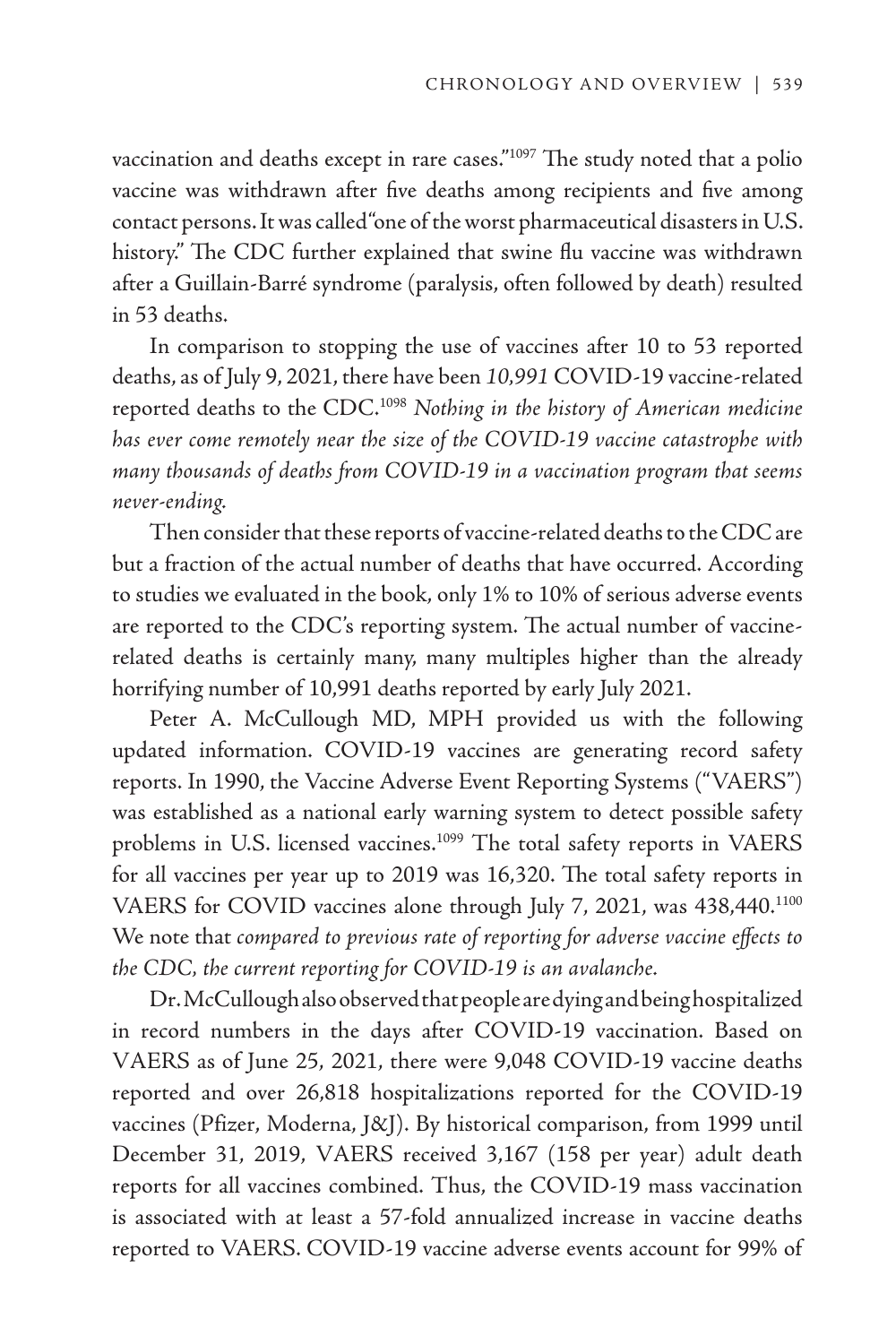all vaccine-related adverse events from December 2020 through the present in VAERS.

We agree with Dr. McCullough *that COVID-19 deaths should have been taken seriously and investigated, and then analyzed for the public, when they reached much less than 150. Then the vaccines should have been withdrawn when the reported deaths exceeded 200. They have now exceeded 10,000. Unlike all other large clinical investigations, the U.S. COVID-19 mass vaccination program has no critical event committee, data safety and monitoring board, and no human ethics committee. In a nutshell, there is nothing in the program to protect Americans from safety problems that arise with the vaccines.1101*

*We believe that this slaughter of innocents is a mass murder that must be stopped.* 

**August 4, 2021:** This is the final entry into the *Chronology and Overview*  and also into the book before it is published. It summarizes earlier events that, unfortunately and tragically, confirm that President Trump was aware of considerable medical, scientific, and legal support for any action he would take in saving lives in America and around the world by allowing and promoting preventive care and early home-based treatment of COVID-19 with appropriate medications, including hydroxychloroquine.

According to a private communication to us on August 2, 2021, from Elizabeth Lee Vliet MD, who was involved in these developments, President Trump's adviser, Peter Navarro, and the President himself were aware of the importance and availability of safe, effective treatments and failed to follow through. She also reports that Senator Ron Johnson also communicated directly with the President about the need for allowing American physicians and their patients access to these medications. Her observations are welldocumented.

Dr. Vliet was working with Senator Johnson as far back as early March and early April 2020 on organizing a letter from American physicians to President Trump urging him to "give patients the right to try this drug [hydroxychloroquine] early in the course of their COVID-19 diagnosis."<sup>1102</sup> On June 2, 2020, The Association of American Physicians and Surgeons (AAPS) announced a lawsuit against the FDA to release the national stockpile of hydroxychloroquine for use by American citizens in the early and effective treatment of COVID-19.1103 On June 22, 2020, the AAPS reported, "Today,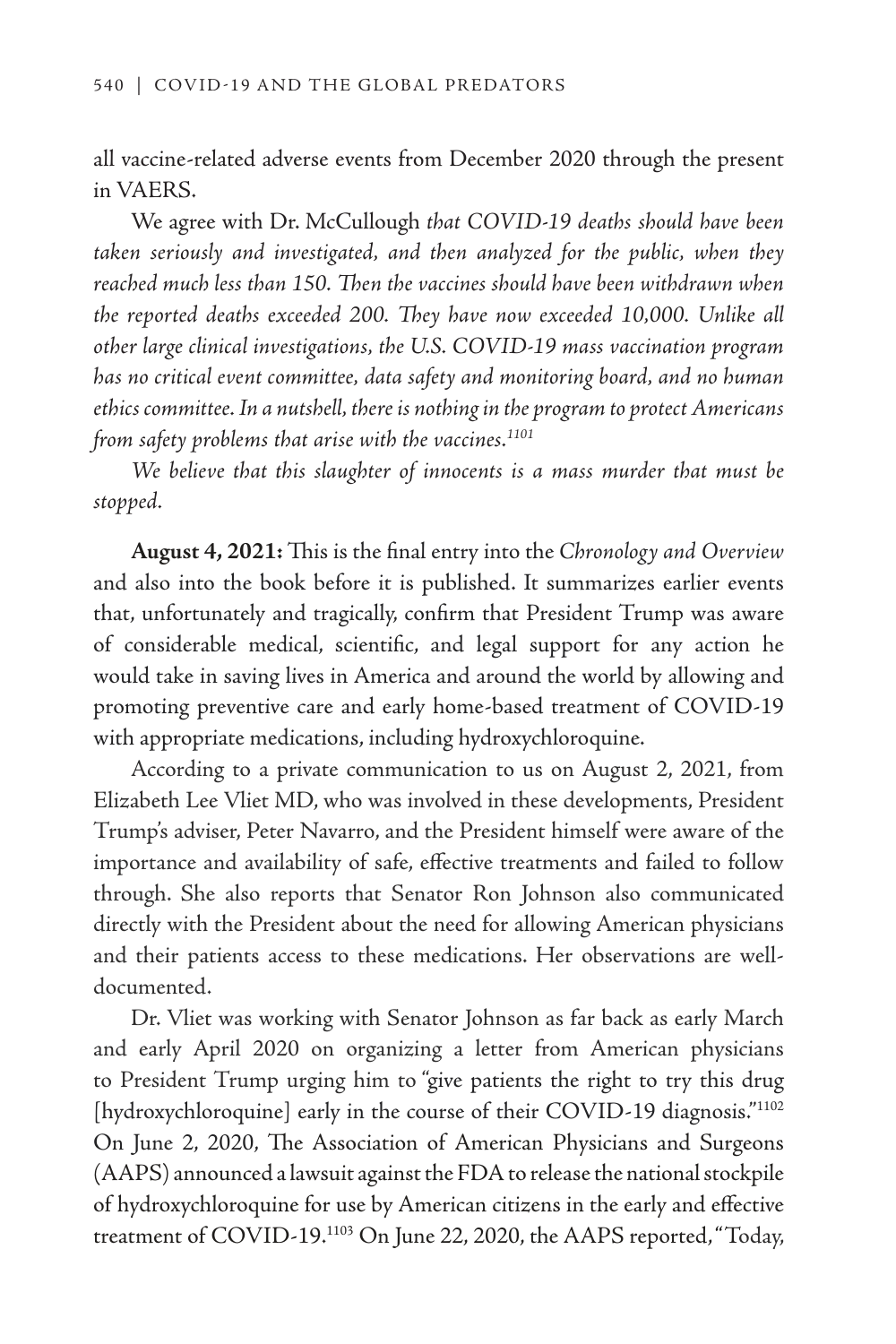the Association of American Physicians and Surgeons filed its motion for a preliminary injunction to compel release to the public of hydroxychloroquine by the Food and Drug Administration (FDA) and the Department of Health and Human Services (HHS), in *AAPS v. HHS*, No. 1:20-cv-00493-RJJ-SJB (W.D. Mich.). Nearly 100 million doses of hydroxychloroquine (HCQ) were donated to these agencies, and yet they have not released virtually any of it to the public." <sup>1104</sup> The AAPS further declared,"AAPS agrees with President Trump's adviser, Peter Navarro, PhD, who decries the obstruction by officials within the FDA to making this medication available to the public. President Trump himself has successfully taken this medication as a preventative measure,<sup>1105</sup> so why can't ordinary Americans?"

As we begin discussing in the Preface to this book, the global predators reversed President Trump's very successful America First program by unleashing COVID-19 on the world. President Trump ultimately supported their goals by shutting down the American economy and society, withdrawing his initial support of early treatment, and strongly endorsing the Gates' vaccine plan called Operation Warp Speed. The President's actions contributed to untold numbers of deaths. His support of the mass vaccinations and the lockdowns continues to demoralize a large portion of our citizenry and have profoundly compromised America's individual and political freedom.

We Americans, as well as others around the world, cannot rely upon heroic leaders to save us. It is time for freedom-loving, patriotic citizens everywhere to recognize and to stand up as a unified resistance against the loss of our freedoms and in support of reviving the spirit of liberty in America and everywhere on Earth.

**September 9, 2021**: President Joe Biden mandates through OSHA (Occupational Safety and Health Administration) that companies with 100 employees must require employees to be vaccinated or to be tested weekly. Companies failing to comply would be fined \$14,000 for every infraction, according to the OSHA rules, set to take effect January 4, 2022.

**November 2021**: Violent protests break out in Europe over vaccine mandates, including Austria, Croatia, Italy, Northern Ireland, the French territory of Guadeloupe and the Netherlands.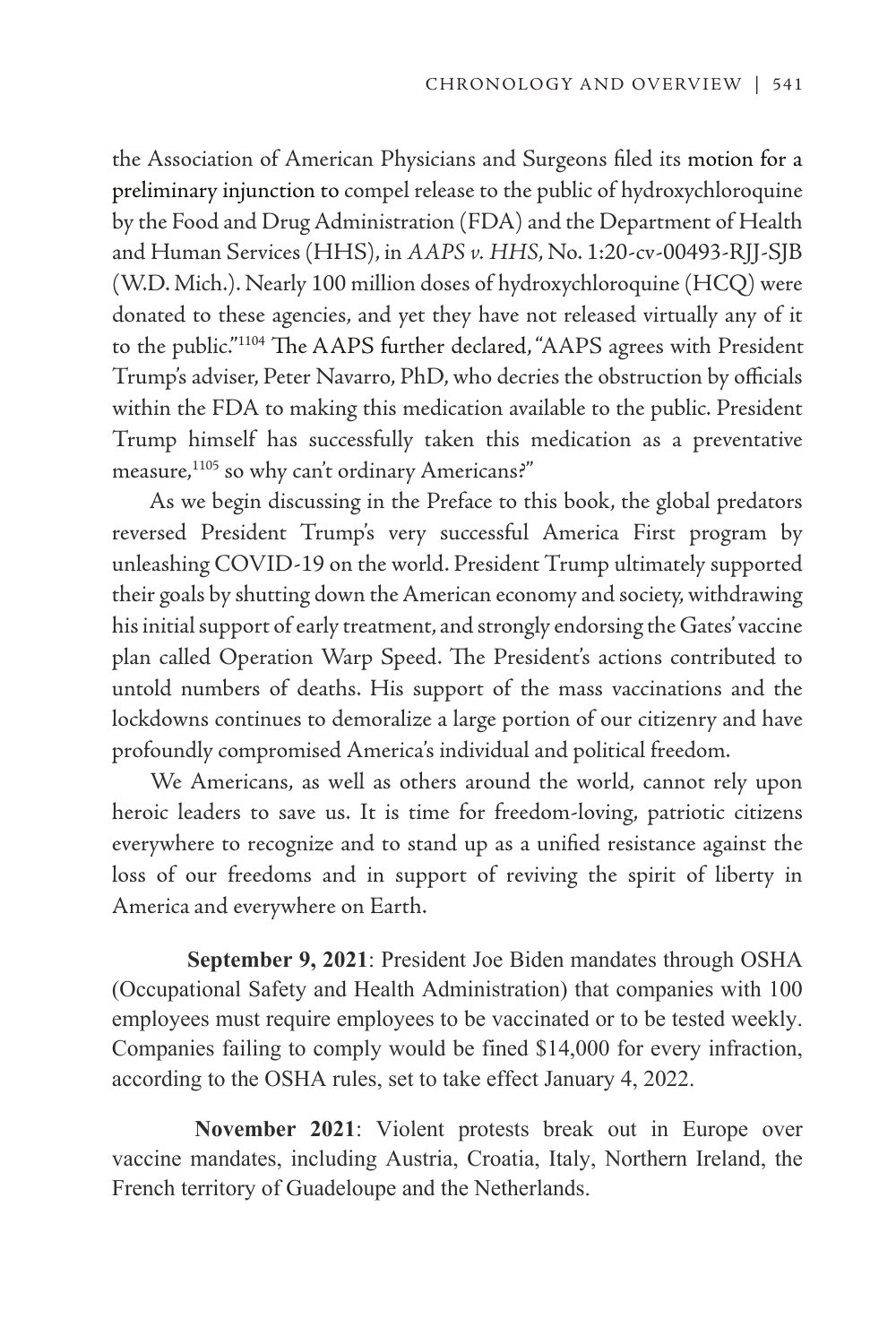**November 6, 2021**: The United States Court of Appeals for the Fifth Circuit in Louisiana issues an emergency stay blocking the Biden/ OSHA mandate of September 9.

 **November 12, 2021**: An appeals court upholds its decision to pause President Bidens sweeping vaccine mandate for private companies, calling the rule "staggeringly overbroad."

**November 18, 2021**: Seemingly acting against the Biden administration, OSHA responds to court decisions by suspending its enforcement of the President's mandate for forcing corporations to require vaccinations or regular COVID testing on all employees.

**Is it coming—the end of America as the beacon of liberty for humanity?**

**Our future is up to us all.**

**Become a Re-Founder of America!**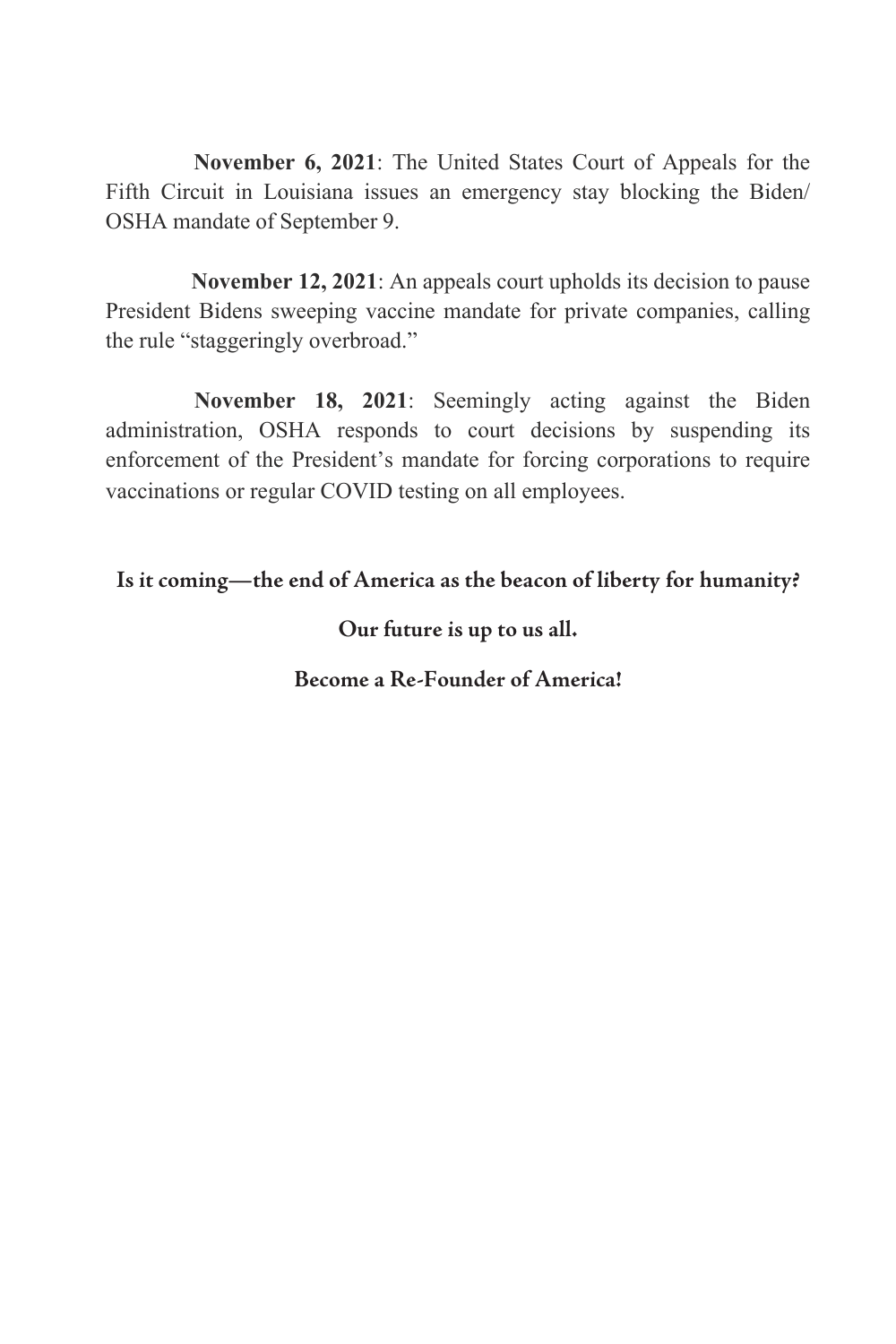# ACKNOWLEDGMENTS

 $\mathbf{W}^{\epsilon}$  are especially grateful to Peter A. McCullough MD, Elizabeth Lee Vliet MD, and Vladimir "Zev" Zelenko MD, three great doctors and among the most knowledgeable people in the world about the prevention and early treatment of COVID-19. All three have appeared separately on *The Dr. Peter Breggin Hour* radio/TV show and in separate shorter videos, most originally on our YouTube Channel, and now all on www.Brighteon.com. 1106 We are honored that they wrote introductions to our book. Their help is an inestimable contribution to our book, our knowledge, and the public good. They are saving lives with their work in the field of prevention and early treatment of COVID-19. Dr. Zelenko has inspired us beyond words, and Dr. McCullough has educated and supported us beyond anything we could have hoped for. They are Re-Founders of America.

Ginger and I wish to single out Elizabeth Lee Vliet MD for our appreciation. With enormous generosity, she volunteered many hours reading and discussing the manuscript with us, making this a much better book. In early August 2021, Dr. Vliet announced the founding of the nonprofit Truth for Health Foundation. She is the President and CEO, and Dr. McCullough is the Chief Medical Advisor.<sup>1107</sup>

Judy Mikovits MD and Meryl Nass MD were especially welcoming to us early in our investigations surrounding COVID-19, contributing their enormous professional experience and insights into the origins and nature of the pandemic.

We want to thank the experts from many fields we interviewed on videos and the weekly *The Dr. Peter Breggin Hour* radio/TV show: Marilyn Singleton MD JD, Paul Alexander PhD, Eamonn Mathieson MD, Robert Yoho MD, Lee Merritt MD, and Matt Strauss MD. Other outstanding COVID-19 interviews include Dr. Miklos Lukacs, Lt. Frank Moore (FDNY Ret.), attorney Leah Wilson and Stand for Health Freedom, historian Dr. Uwe Alschner, entrepreneur Clay Clark, and journalists Jeffrey Tucker, Leo Hohmann, and Kristina Borjesson.

With special gratitude, we acknowledge the bravery of Li-Meng Yan MD, PhD, a scientist who fled China to speak out bravely to the world. We treasure our communications with her and thank her for living in the United States, where she is much-needed and deeply valued.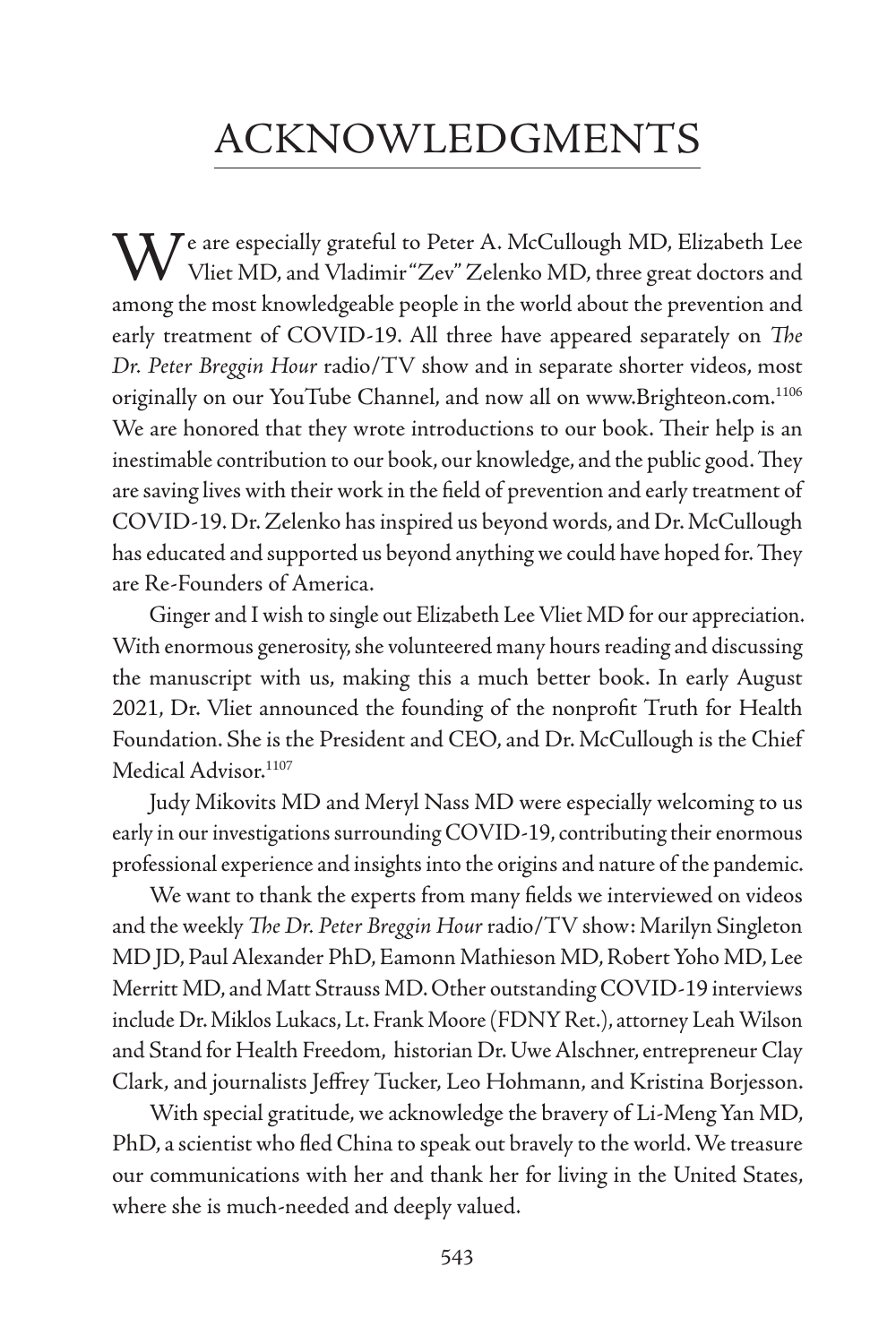We want to thank attorney Thomas Renz for asking me to write a medical expert report in support of a legal case aimed at stopping the seemingly unending "emergency declaration" by Ohio's Governor Mike DeWine, who is using COVID-19 to increase his top-down control over the lives of the citizens of Ohio. The huge effort of writing a report for the Ohio court and the success of getting the case accepted by the court galvanized us into further action. More recently, we are pleased to be working on cases of COVID-19 abuse with attorney Robert F. Kennedy, Jr. in the U.S. and attorney Reiner Fuellmich in Germany.

We also want to thank our friend Pam Popper PhD, creator of Make Americans Free Again, for connecting us to Tom Renz. Tom and Pam are both heroes who are devoting themselves to freedom at a time when to do so is risky and all-consuming. C. J. Wheeler is our marvelous publicist, helping to get the book off the ground way before publication. She is a gift to those of us fighting for American values and liberty. Catherine Austin Fitts is a great supporter of our work and has helped the public know about it and helped us understand globalism.

Patrick Coffin has been a great inspiration in his courage, resilience, and deep faith. Brig. Gen. Robert S. Spalding III provided a video interview with outstanding information that confirmed our viewpoint about the existential threat posed by Communist China. Nick Hudson is the courageous Chairman of PANDA (Pandemics - Data & Analytics), an international multidisciplinary group that examines and informs about the human cost of COVID-19 globally.

Diana West's pioneering book *American Betrayal: The Secret Assault on Our Nation's Character* (2014) is about the corruption of our government by Communist influences during World War II and helped inspire our research.

The Association of American Physicians and Surgeons (AAPS) represents thousands of doctors who believe in health freedom and the principle of liberty. I am a member along with many other physicians we have thanked in these acknowledgments.

Ginger's mother, Jean, gets a special thank you for the good humor and insight she brings to the "war room," which is our kitchen/dining room area. She adds immeasurably to our resilience, ability to laugh, and insights.

*We have many, many others to thank but, out of respect for their privacy and safety in these threatening times, we must thank them in person.*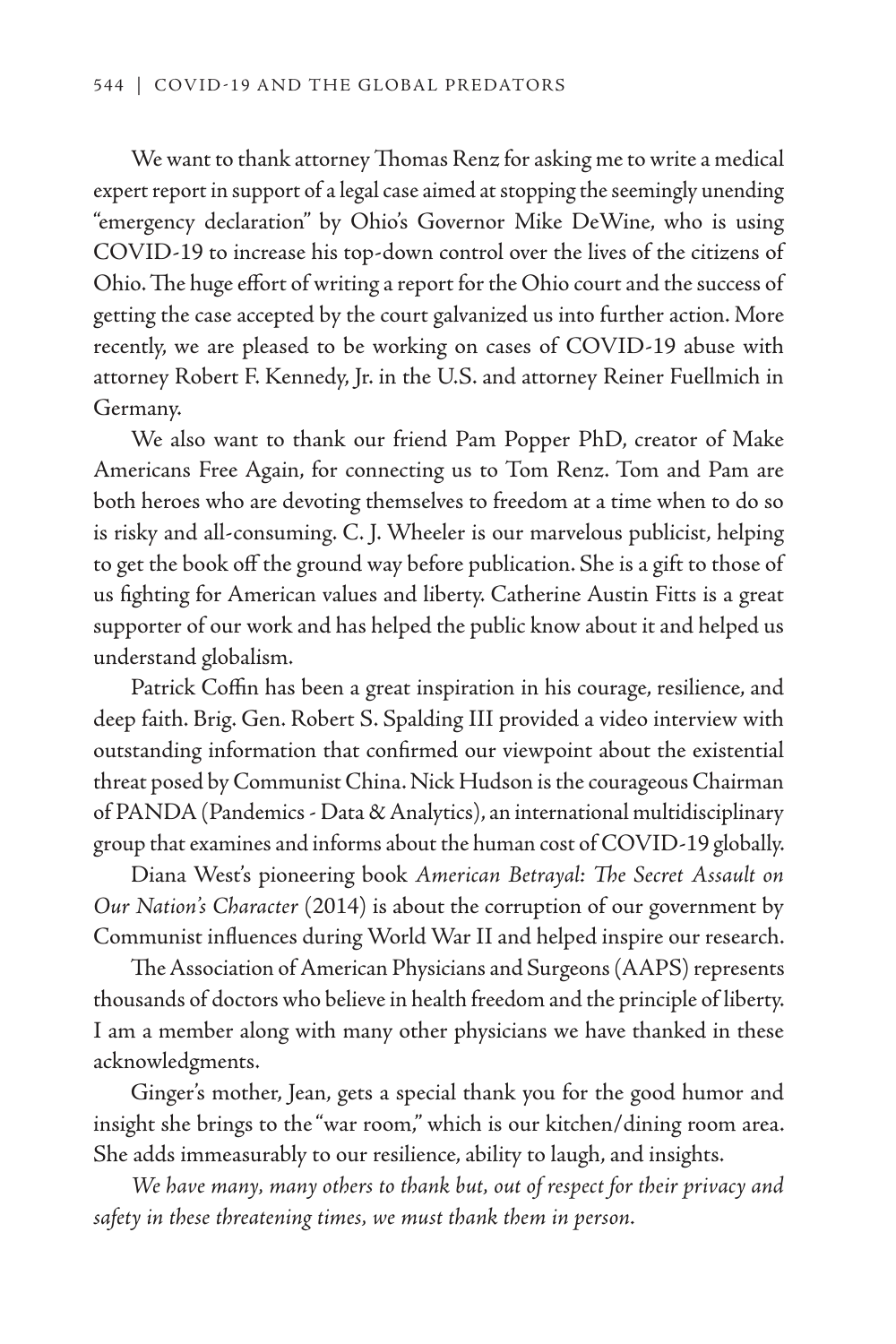# ABOUT THE AUTHORS

### **PETER R. BREGGIN MD**

Peter R. Breggin MD has been called "The Conscience of Psychiatry" for his many decades of successful efforts to reform the mental health field. His scientific and educational works have provided the foundation for modern criticism of psychiatric drugs, electroshock, and psychosurgery. He is also a leader in promoting more caring and effective therapies. His professional website and his earlier YouTube video channel, now located on www.brighteon.com, reach millions annually. However, due to increasing censorship, it is best to follow his work by subscribing to his Free Frequent Alerts on his professional website, www.breggin.com.

From early in his career, Peter has promoted freedom, responsibility, and love in his clinical, educational, professional, and political activities. His values of reason, liberty and love, and his research experience, led him to join others in examining and resisting the oppression behind COVID-19, and in promoting what he calls the Refounding of America.

In the arena of COVID-19, along with his wife Ginger as his co-researcher and consultant, he is currently working with three outstanding attorneys in a variety of state, federal, and international cases to protect and advance individual freedom: Robert F. Kennedy, Jr. and Tom Renz in the United States, and Reiner Fuellmich in Germany and Europe. In these new roles, he draws on many decades of experience as a medical expert in hundreds of legal actions, including landmark cases, on behalf of patient rights in criminal, malpractice, and product liability lawsuits, as well as injunctions to stop abusive medical and psychiatric practices.

Peter is in the private practice of psychiatry in Ithaca, New York. His educational background includes Harvard College, Case-Western Reserve School of Medicine, and psychiatric residency programs at both the State University of NY Upstate Medical Center and the Massachusetts Mental Health Center where he was a Teaching Fellow at Harvard Medical School.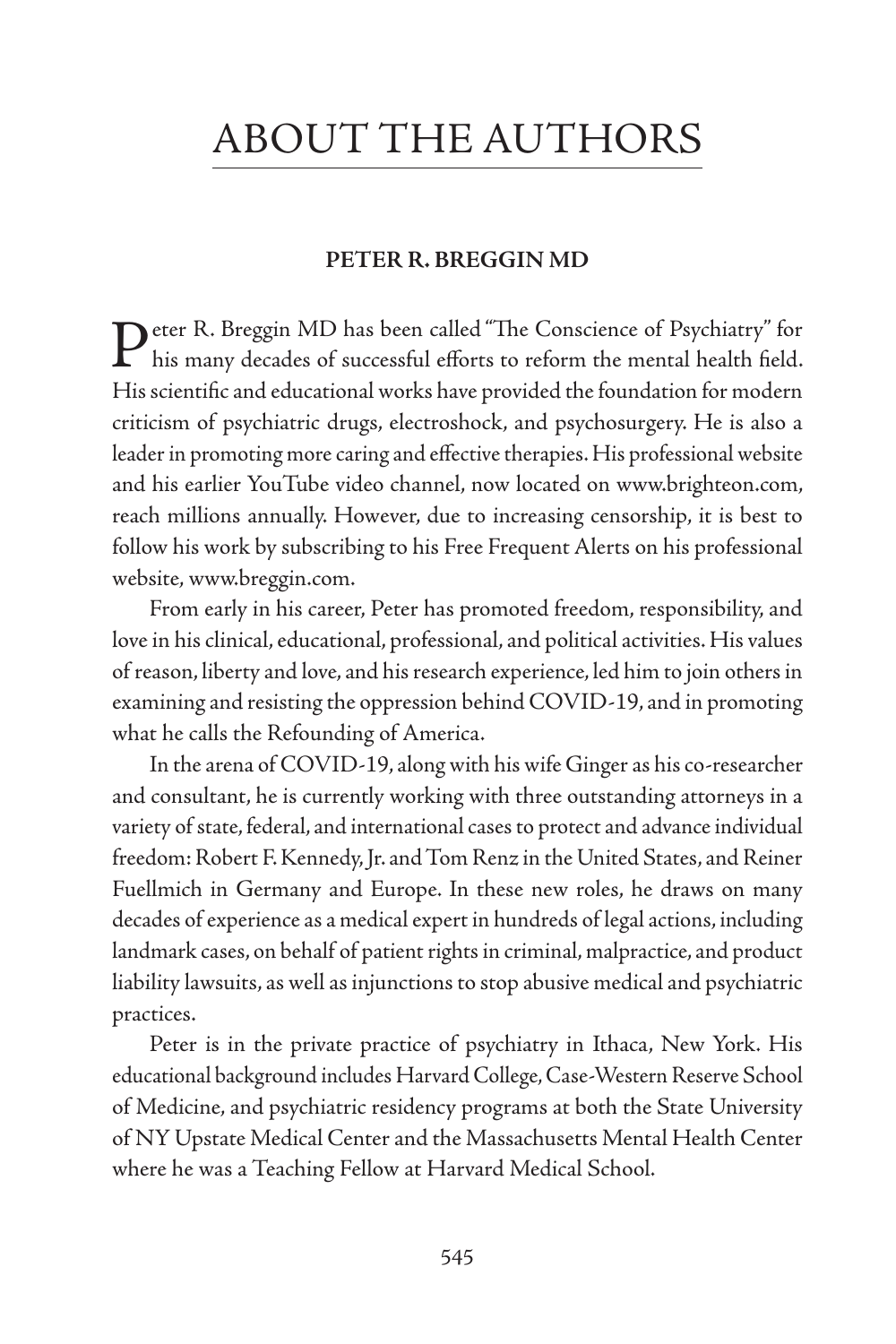He has authored more than 70 peer-reviewed scientific articles and 24 medical and popular books, including the bestsellers *Toxic Psychiatry* (1991) and *Talking Back to Prozac* (with Ginger Breggin, 1994). His most recent three books are (1) *Medication Madness: The Role of Psychiatric Drugs in Cases of Violence, Suicide, and Crime* (2008); (2) *Psychiatric Drug Withdrawal: a Guide for Prescribers, Therapists, Patients and Their Families* (2013); and (3) *Guilt, Shame, and Anxiety: Understanding and Overcoming Our Negative Emotions* (2014).

### **GINGER ROSS BREGGIN**

Ginger Ross Breggin has a background in journalism, book editing,  $\bigcup$  bookmaking, and book publishing. Since 1984, she has partnered with Peter as a coauthor, writer, editor, researcher, organization administrator, advisor, and communicator with the outside world.

When hints of a possible new pandemic reached the U.S. in January 2020, Ginger redirected her attention to researching what would be called SARS-CoV-2. She soon recognized the significance of an obscure reference to a paper published in 2015 in *Nature Medicine*. It was titled, "A SARS-like cluster of circulating bat coronaviruses shows potential for human emergence." It documented that the U.S. had been collaborating with Chinese researchers at the Wuhan Institute of Virology in gain-of-function research—making lethal viruses very similar to SARS-CoV-2. With her husband, they set aside their normal lives and began work on the pandemic, digging deep into the tragedy of the world's response to COVID-19.

Along with her husband Peter, Ginger is a member of several COVID-19 medical and science groups, including the international Doctors for Covid Ethics (D4CE) and the U.S.-based C19 Group which focuses upon early treatments for COVID-19, ongoing research, and the effects of government policies.

Ginger is the coauthor of several books with Peter, including their bestseller *Talking Back to Prozac* (1994) and *The War Against Children of Color: Psychiatry Targets Inner City Youth* (1998). She is a coeditor of *Dimensions of Empathic Therapy*.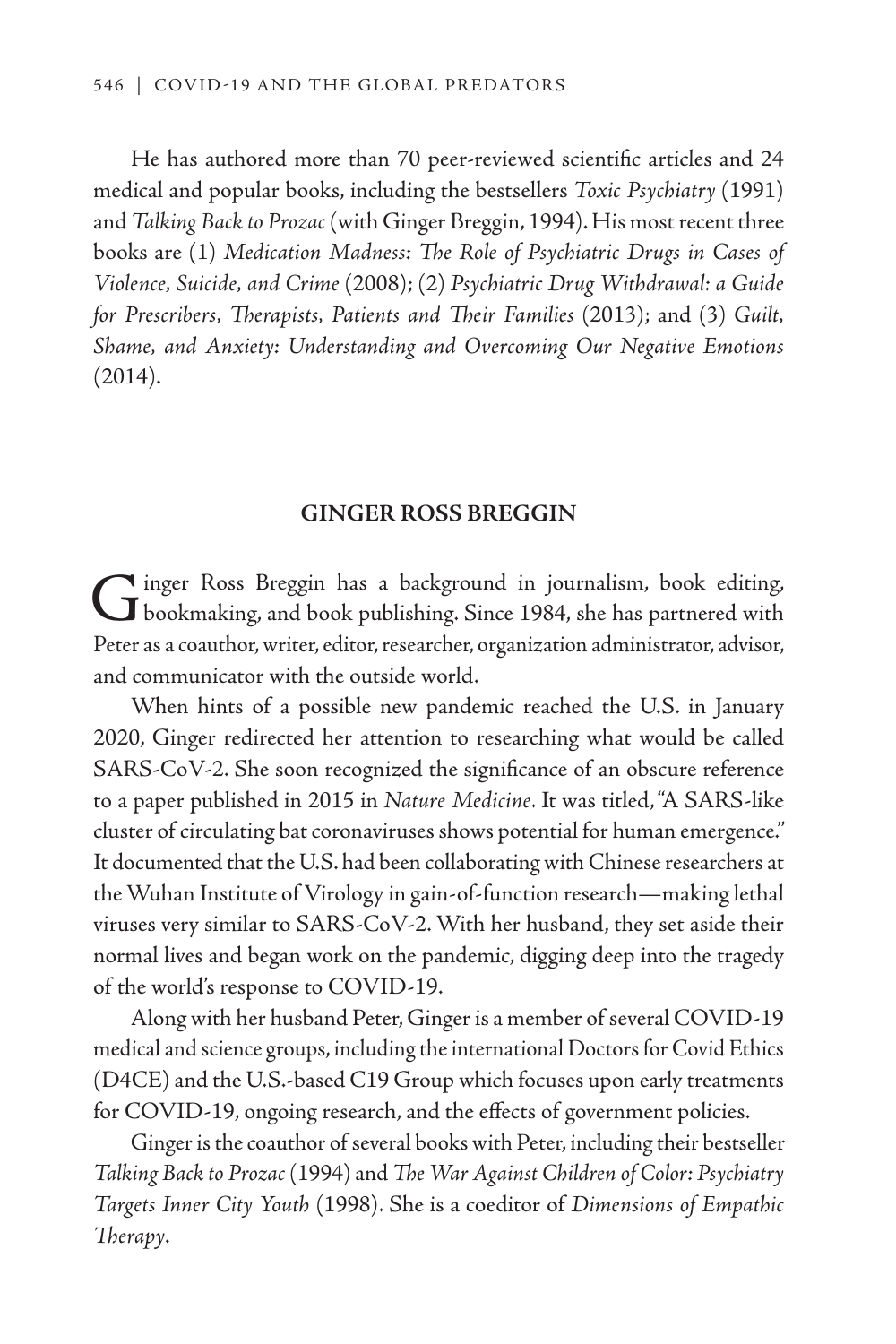Ginger designed and published Peter's book, *Wow, I'm an American: How to Live Like Our Nation's Heroic Founders*. She edited and published *The Conscience of Psychiatry: The Reform Work of Peter R. Breggin, MD*. She has researched, edited, and coauthored many blogs with him on the issues in this book.

Ginger inspired and cofounded with her husband the peer-reviewed scientific journal *Ethical Human Psychology and Psychiatry*, which she managed for many years. As a freshman undergraduate at American University, she was given an annual honors award for the best social sciences paper for all levels of the university. She is also an award-winning photographer.

From 1988-2002, she was the Executive Director of Peter's original nonprofit reform center, the International Center for the Study of Psychiatry and Psychology (ICSPP). In 2010, she cofounded a new reform nonprofit organization with her husband called The Center for the Study of Empathic Therapy, for which she is the executive director. She also works with her husband on his websites and produces his videos and his radio/TV show, *The Dr. Peter Breggin Hour.*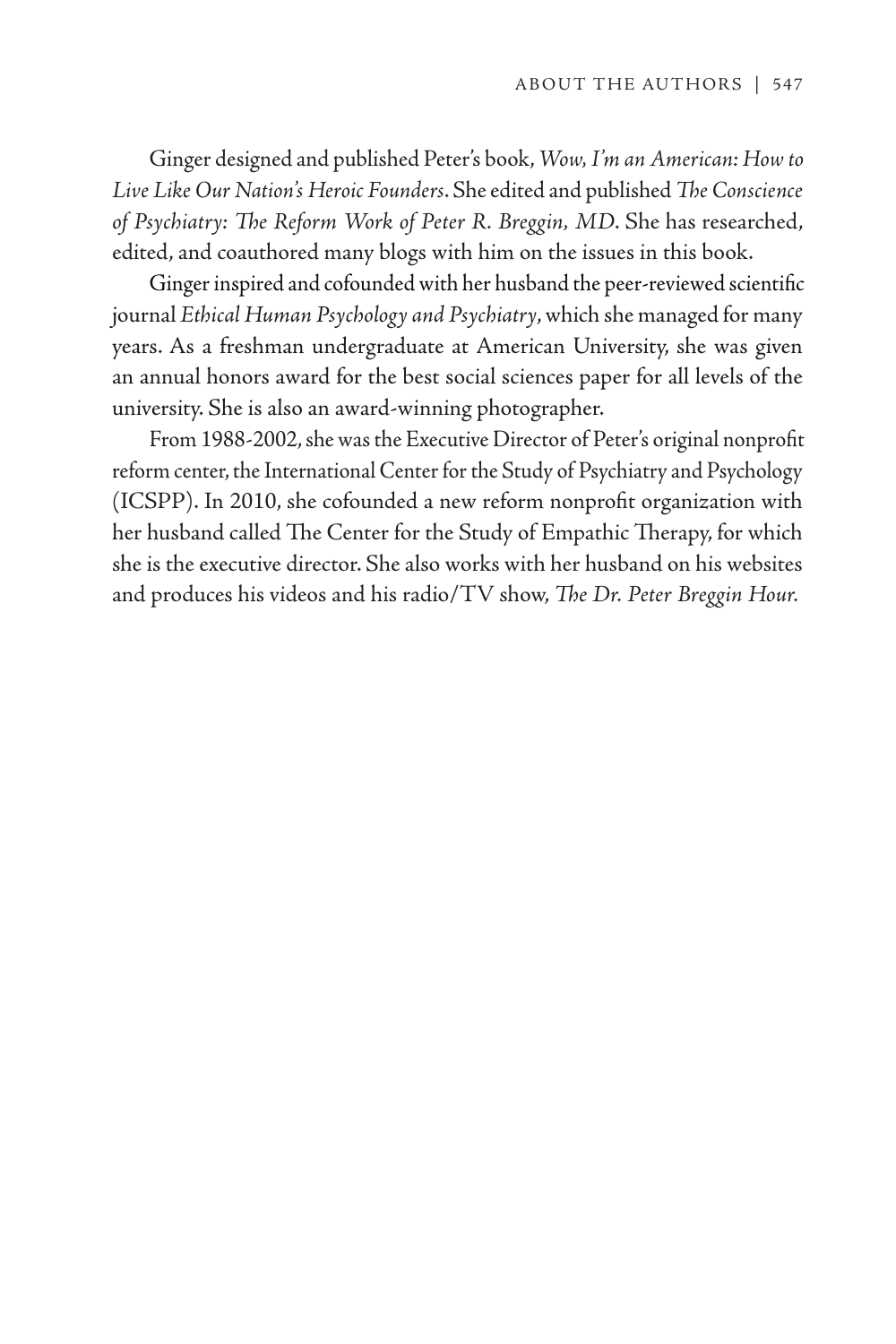# ENDNOTES

## for only the updated Chronology and Overview

These endnotes with live links can be found in digital form on www.breggin. com on the Coronavirus Resource Center. See"Digital Endnotes for *COVID-19 and the World Predators" by Peter and Ginger Breggin.* Here is the direct link to download the endnotes: https://breggin.com/covid-19-and-the-globalpredators-end-notes.

## **Citations to Dr. Breggin's YouTube Channel should now go to https://www.brighteon.com/channels/peterbregginmd**

- 964 Baric, Ralph S.; Yount, Boyd; Hensley, Lisa; Peel, Sheila; and Chen, Wan. (1997, March). Episodic Evolution Mediates Interspecies Transfer of a Murine Coronavirus. Journal of Virology, 71 (3), 1945-1955 https://jvi.asm.org/content/jvi/71/3/1946.full.pdf
- 965 https://jvi.asm.org/content/74/3/1393.short
- 966 Kuo, Lili; Godeke, Gert-Jan; Raamsman, Martin; Masters, Paul; and Rottier, Peter. (2000, February). Journal of Virology 74 (3), 1393–1406. 1393.full.pdf (asm.org)
- 967 O'Kane, C., 2020, October 23, "We're about to go into a dark winter": Biden says President Trump has no plan for coronavirus, CBS News. https://www.cbsnews.com/news/biden-President Trump-coronavirus-plan-vaccine-winter/
- 968 Zhang, F., (2004, July 2), Officials punished for SARS virus leak, China Daily. https://www. chinadaily.com.cn/english/doc/2004-07/02/content\_344755.htm
- 969 https://www.cdc.gov/sars/lab/downloads/nucleoseq.pdf complete genome for Urban SARS corona virus April 17, 2003 submitted to the CDC.
- 970 Andrea Savarino, Johan R Boelaert, Antonio Cassone, Giancarlo Majori, and Roberto Cauda. (2003, November).Effects of chloroquine on viral infections: an old drug against today's diseases? Lancet Infect Dis 2003; 3: 722-27. https://www.thelancet.com/action/showPdf?pii  $=$ S1473-3099%2803%2900806-5. Also many other articles including https://www.ncbi.nlm. nih.gov/pmc/articles/PMC1232869/pdf/1743-422X-2-69.pdf. Also see: Martin J Vincent, Eric Bergeron, Suzanne Benjannet, Bobbie R Erickson, Pierre E Rollin, Thomas G Ksiazek, Nabil G Seidah and Stuart T. Nichol.(2005) Chloroquine is a potent inhibitor of SARS coronavirus infection and spread. Virology Journal, 2, 69. doi:10.1186/1743-422X-2-69. https://www.ncbi.nlm.nih.gov/pmc/articles/PMC1232869/pdf/1743-422X-2-69.pdf
- 971 Deming D., et al. 2006. Vaccine efficacy in senescent mice challenged with recombinant SARS-CoV bearing epidemic and zoonotic spike variants. PLoS Med. 3:e525. [PMC free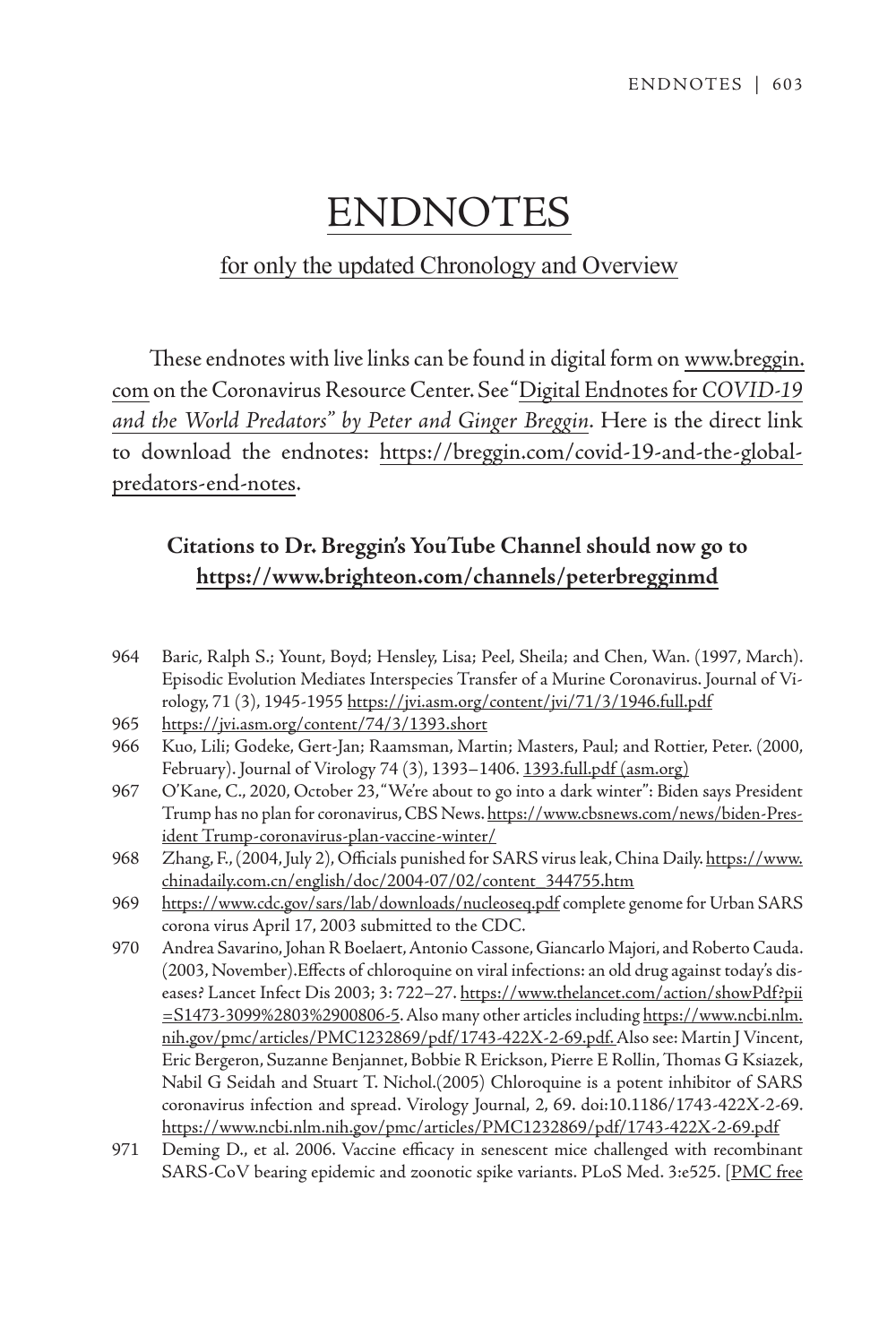article] [PubMed] [Google Scholar]. Vaccine Efficacy in Senescent Mice Challenged with Recombinant SARS-CoV Bearing Epidemic and Zoonotic Spike Variants (plos.org)

- 972 https://www.gavi.org/investing-gavi/innovative-financing/iffim
- 973 https://www.pnas.org/content/pnas/105/50/19944.full.pdf
- 974 Immigrant-Founded Moderna Leading The Way In Covid-19 Response (forbes.com)
- 975 Tseng CT, Sbrana E, Iwata-Yoshikawa N, Newman PC, Garron T, et al. (2012) Immunization with SARS Coronavirus Vaccines Leads to Pulmonary Immunopathology on Challenge with the SARS Virus. PLOS ONE 7(8): 10.1371/annotation/2965cfae-b77d-4014-8b7b-236e 01a35492. https://journals.plos.org/plosone/article?id=10.1371/journal.pone.0035421
- 976 Top 10 vaccine manufacturers in the world (yahoo.com)
- 977 Press Release, 2010, Global Health Leaders Launch Decade of Vaccines Collaboration. Bill & Melinda Gates Foundation. https://www.gatesfoundation.org/Media-Center/Press-Releases/2010/12/Global-Health-Leaders-Launch-Decade-of-Vaccines-Collaboration. The January date is cited in this document.
- 978 The booklet has been expunged from the Rockefeller website but remains available here: https://issuu.com/dueprocesstv/docs/scenario-for\_the-future
- 979 https://www.gatesfoundation.org/Ideas/Media-Center/Press-Releases/2010/12/Global-Health-Leaders-Launch-Decade-of-Vaccines-Collaboration
- 980 This is goal 3.8, located under "Goal 3. Ensure healthy lives and promote well-being for all at all ages." https://sdgs.un.org/2030agendagrant/https://sustainabledevelopment.un.org/ content/documents/21252030%20Agenda%20for%20Sustainable%20Development%20 web.pdf
- 981 Bolles, M. et al. (2011). A double-inactivated severe acute respiratory syndrome coronavirus vaccine provides incomplete protection in mice and induces increased eosinophilic proinflammatory pulmonary response upon challenge. J. Virol. 85, 12201–12215 (2011). https://www. ncbi.nlm.nih.gov/pmc/articles/PMC3209347/ The Acknowledgments in toto: "This work was supported by grants from the National Institutes of Health, Division of Allergy and Infectious Diseases (AI075297;, U54AI080680;, and U54AI081680-01), and the UNC-CH Medical Science Training Program (T32GM008719 [M.B.]). We thank Kanta Subbarao at the NIH for generously providing the icMA15 virus. We recognize the generous gift of the adjuvanted and unadjuvanted DIV from BEI. We also thank Vineet Menachery for help in manuscript preparation."
- 982 https://sph.unc.edu/sph-news/baric-to-lead-10-million-nih-grant/S
- 983 https://reporter.nih.gov/search/GCBvbhJJPEOJ8Rp15r1W1A/project-details/9819304#similar-Projects
- 984 Bill & Melinda Gates Foundation announces \$250 million COVID vaccine commitment ABC News (go.com). "Gates, who had invested in the vaccine technology in 2015, emphasized the importance of messenger RNA (mRNA) vaccines ending this pandemic and potentially ones to come in the future."
- 985 https://www.business-standard.com/article/current-affairs/scientists-in-china-discussed-weaponising-coronavirus-in-2015-report-121050900916\_1.html; https://www.news.com.au/ world/coronavirus/leaked-chinese-document-reveals-a-sinister-plan-to-unleash-coronaviruses/news-story/53674e8108ad5a655e07e990daa85465; https://www.dailymail.co.uk/news/ article-9556415/China-preparing-WW3-biological-weapons-six-years-investigators-say.html; https://www.independent.co.uk/asia/china/china-covid-leak-genetic-weapons-b1844805. html
- 986 CEPI conceived 2015 Bing
- 987 The Bill & Melinda Gates Foundation | Gavi, the Vaccine Alliance. Also see, https://www. gavi.org/investing-gavi/resource-mobilisation-process/gavi-pledging-conference-january-2015. Gavi is the "Global Alliance for Vaccines and Immunisation."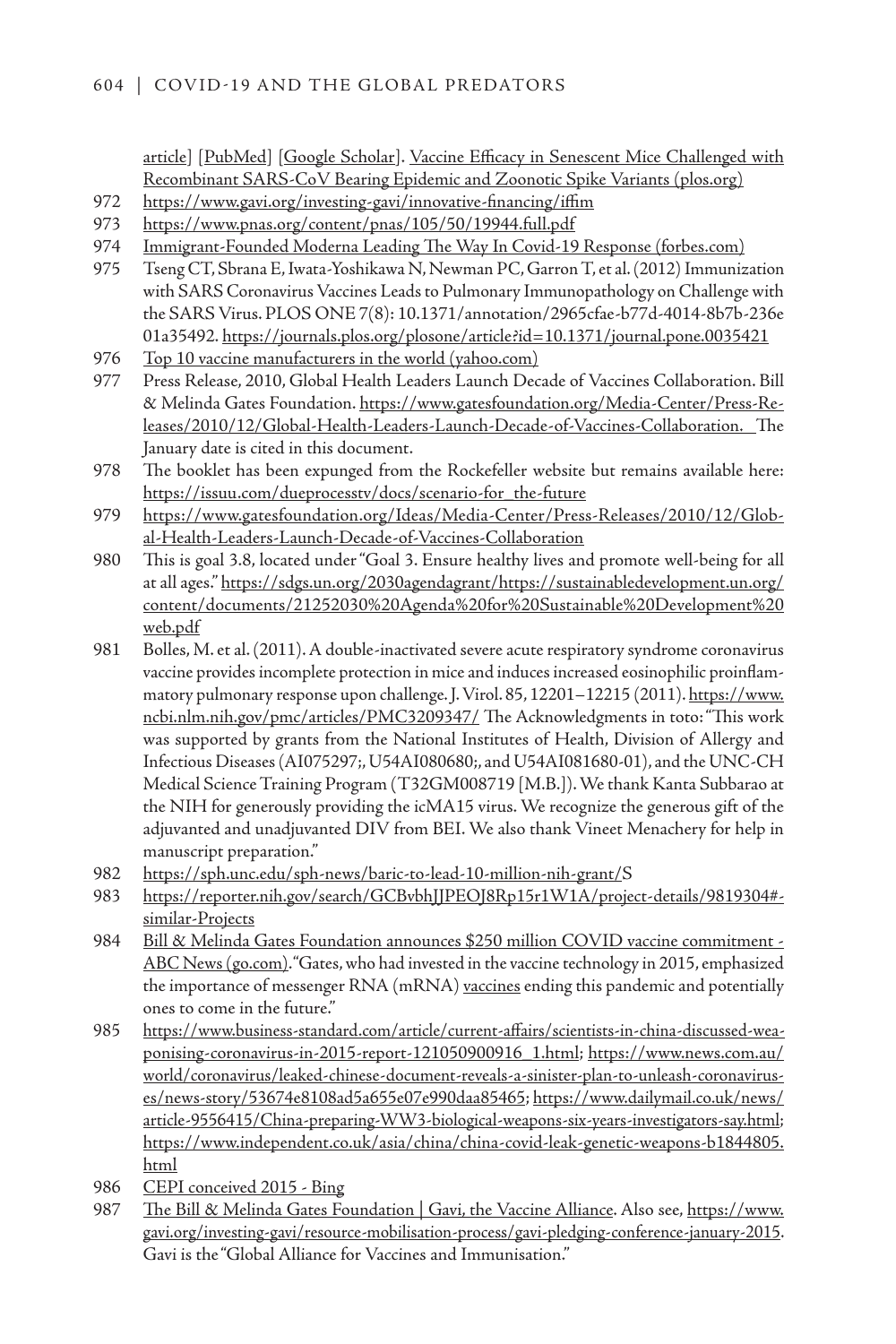- 988 https://www.scidev.net/global/features/under-fire-critics-challenge-gavi-s-vaccine-spendingpractices/
- 989 https://www.youtube.com/watch?v=6Af6b\_wyiwI
- 990 Vineet D Menachery, Boyd L Yount Jr, Kari Debbink1, Sudhakar Agnihothram, Lisa E Gralinski, Jessica A Plante, Rachel L Graham, Trevor Scobey, Xing-Yi Ge, Eric F Donaldson, Scott H Randell, Antonio Lanzavecchia, Wayne A Marasco, Zhengli-Li Shi & Ralph S Baric. (2015)A SARS-like cluster of circulating bat coronaviruses shows potential for human emergence. Nature Medicine, 21 (12), 1508-1514. December 2015. With follow-up letter included: https://www.nature.com/articles/nm.3985
- 991 https://web.archive.org/web/20160630124045/http://www.nature.com/natureconferences/ viir2016/sponsors.html. Also see: https://thenationalpulse.com/exclusive/fauci-scientists-attended-wuhan-lab-conference/
- 992 History----Wuhan Institute of Virology (cas.cn)
- 993 http://english.whiov.cas.cn/About\_Us2016/Directors2016/
- 994 Homeland Security, 2017, January, Biological Incident Annex to the Response and Recovery Federal Interagency Operation Plans. Final-January 2017. https://web.archive.org/ web/20201104004301/https://www.fema.gov/media-library-data/1511178017324-92a7a7f808b-3f03e5fa2f8495bdfe335/BIA\_Annex\_Final\_1-23-17\_(508\_Compliant\_6-28-17).pdf
- 995 Homeland Security, 2017, January, Biological Incident Annex to the Response and Recovery Federal Interagency Operation Plans. Final-January 2017. https://web.archive.org/ web/20201104004301/https://www.fema.gov/media-library-data/1511178017324-92a7a7f808b-3f03e5fa2f8495bdfe335/BIA\_Annex\_Final\_1-23-17\_(508\_Compliant\_6-28-17).pdf. For a color chart of the agencies, see: Pandemic (hstoday.us)
- 996 President Barack Obama. 2019, January 9. The White House. Recommended Policy Guidance for Potential Pandemic Pathogen Care and Oversight | whitehouse.gov (archives.gov). Recommended Policy Guidance for Potential Pandemic Pathogen Care and Oversight | whitehouse. gov (archives.gov)
- 997 Eleven Days Before Trump Took Office, Obama-Biden White House 'Depopulation' Science Czar Holdren Advised Lifting Gain-Of-Function Research Ban; Trump Kept In The Dark - The American Report
- 998 Secretary Sylvia Mathews Burwell | whitehouse.gov (archives.gov)
- 999 Eleven Days Before Trump Took Office, Obama-Biden White House 'Depopulation' Science Czar Holdren Advised Lifting Gain-Of-Function Research Ban; Trump Kept In The Dark - The American Report
- 1000 NOT-OD-17-071: Notice Announcing the Removal of the Funding Pause for Gain-of-Function Research Projects (nih.gov)
- 1001 https://www.federalregister.gov/documents/2017/01/13/2017-00721/emergency-use-authorization-of-medical-products-and-related-authorities-guidance-for-industry-and
- 1002 Monaco, Lisa, 2020, March 3, Pandemic Disease Is a Threat to National Security, Foreign AffairsLisa Monaco served as Assistant to the President for Homeland Security and Counterterrorism from 2013 to 2017. https://www.foreignaffairs.com/articles/2020-03-03/ pandemic-disease-threat-national-security
- 1003 CEPI officially launched CEPI
- 1004 Bill Gates warns tens of millions could be killed by bio-terrorism | Bill Gates | The Guardian
- 1005 https://www.who.int/medicines/ebola-treatment/TheCoalitionEpidemicPreparednessInnovations-an-overview.pdf
- 1006 Rewriting the Genetic Code: A Cancer Cure In the Making | Tal Zaks | TEDxBeaconStreet - Bing video. For commentary, see: https://medicalkidnap.com/2021/03/09/modernas-topscientist-on-mrna-technology-in-covid-shots-we-are-actually-hacking-the-software-of-life/#:~: text=Tal%20Zaks%2C%20the%20chief%20medical%20officer%20at%20Moderna,we%20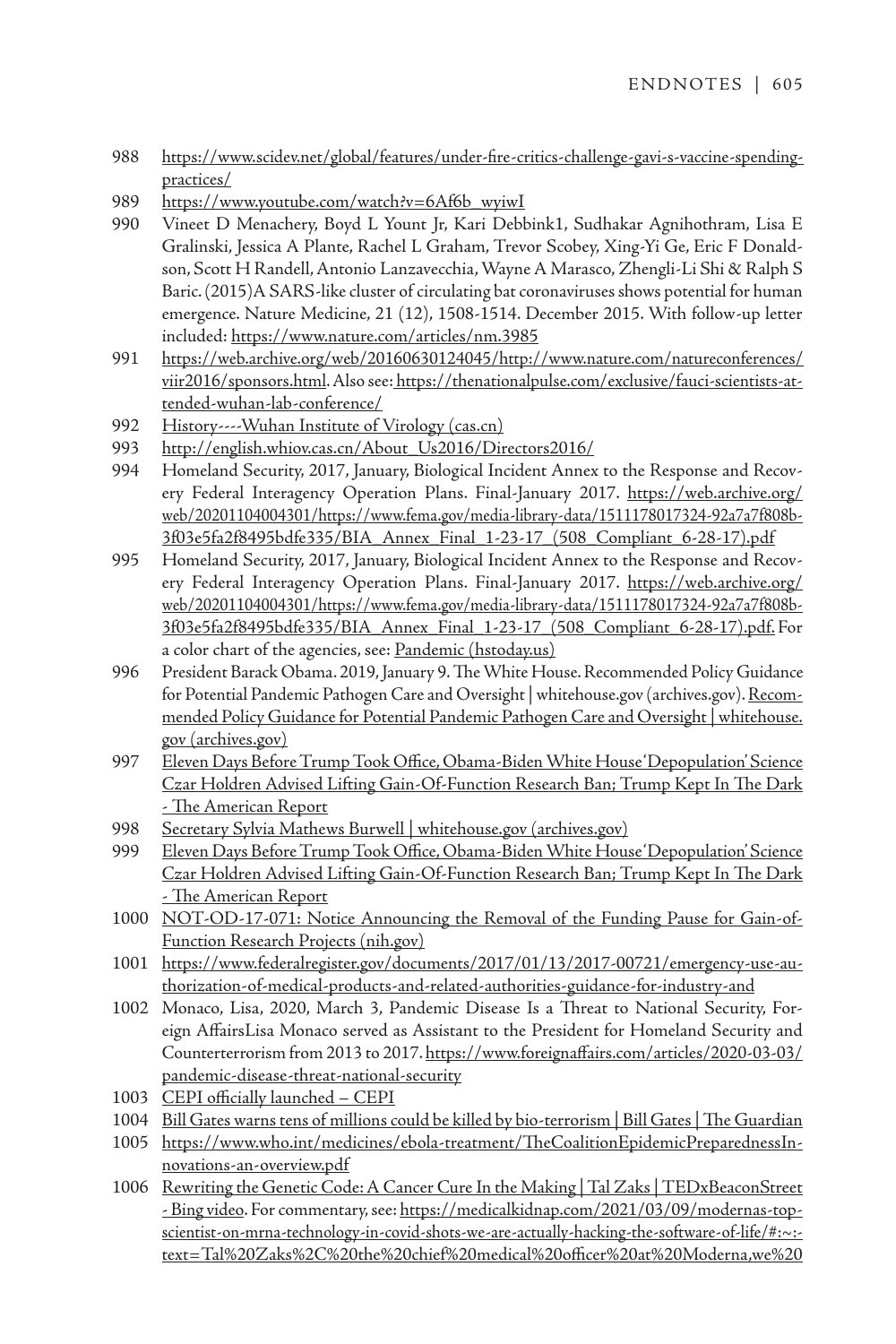think%20about%20prevention%20and%20treatment%20of%20disease.%E2%80%9D and Artificial Spike Proteins And The End of Human Health (drsircus.com)

- 1007 Norbert Pardi, Michael J. Hogan, Frederick W. Porter and Drew Weissman. (2018, April). mRNA vaccines — a new era in vaccinology. Nature Reviews 17, 261-279. https://www. nature.com/articles/nrd.2017.243.pdf?origin=ppub
- 1008 "TÜBINGEN, Germany / BOSTON March 15, 2020. CureVac AG, a clinical stage biopharmaceutical company pioneering mRNA-based drugs for vaccines and therapeutics, confirmed today that internal efforts are focused on the development of a coronavirus vaccine with the goal to reach, help and to protect people and patients worldwide." https://www. curevac.com/en/2020/03/15/curevac-focuses-on-the-development-of-mrna-based-coronavirus-vaccine-to-protect-people-worldwide/ It is impossible at this time to entangle all the various interlocking investments in vaccines, many of which include or lead back to Bill Gates.
- 1009 The next epidemic is coming. Here's how we can make sure we're ready. | Bill Gates gatesnotes. com)
- 1010 Crystal Watson, Tara Kirk Sell, Matthew Watson, Caitlin Rivers, Christopher Hurtado, Matthew P. Shearer, Ashley Geleta, and Thomas Inglesby ("Posted October 09, 2018"). Technologies to Address Global Catastrophic Biological Risks. Johns Hopkins University, Bloomberg School of Public Health, Center for Health Security. Copyright 2018." No sponsors are listed. Technologies to Address Global Catastrophic Biological Risks (centerforhealthsecurity.org) and 181009-gcbr-tech-report.pdf (jhsphcenterforhealthsecurity.s3.amazonaws. com)
- 1011 P. 6 of the JHU report.
- 1012 P. 47 of the JHU report.
- 1013 https://reporter.nih.gov/search/cVFEMwgD-UyuwQkDAvSL8Q/project-details/8674931
- 1014 WEF HGHI\_Outbreak\_Readiness\_Business\_Impact.pdf (weforum.org)
- 1015 https://health.news/2020-07-08-pandemic-bill-gates-negotiated-contact-tracing-deal.html#
- 1016 https://www.congress.gov/bill/116th-congress/house-bill/6666/text. With sponsors: Text - H.R.6666 - 116th Congress (2019-2020): COVID-19 Testing, Reaching, And Contacting Everyone (TRACE) Act | Congress.gov | Library of Congress
- 1017 https://truepundit.com/exclusive-bill-gates-negotiated-100-billion-contact-tracing-deal-with-democratic-congressman-sponsor-of-bill-six-months-before-coronavirus-pandemic/
- 1018 GPMB annualreport 2019.pdf (who.int)
- 1019 https://www.centerforhealthsecurity.org/news/center-news/2020/2020-01-17-Event201 recommendations.html
- 1020 https://www.neweconomyforum.com/2019-new-economy-forum-beijing/
- 1021 Brunson, E. K., Chandler, H., Gronvall, G. K., Ravi, S., Sell, T. K., Shearer, M. P., & Schoch-Spana, M. (2020). The SPARS pandemic 2025–2028: A futuristic scenario to facilitate medical countermeasure communication. Journal of International Crisis and Risk Communication Research, 3(1), 71–102. https://doi.org/10.30658/jicrcr.3.1.4; https://stars.library.ucf.edu/ jicrcr/vol3/iss1/4/
- 1022 https://www.dailymail.co.uk/news/article-8003713/China-appoints-military-bio-weapon-expert-secretive-virus-lab-Wuhan.html and http://www.asianews.it/news-en/Prof-Tritto:-COVID-19-was-created-in-the-Wuhan-laboratory-and-is-now-in-the-hands-ofthe-Chinese-military-50719.html
- 1023 https://www.cnas.org/publications/reports/myths-and-realities-of-chinas-military-civil-fusion-strategy
- 1024 https://www.state.gov/wp-content/uploads/2020/05/What-is-MCF-One-Pager.pdf
- 1025 In addition to Chapter 6, here are some additional reports and an Indian scientific article: https://www.hindustantimes.com/india-news/journals-retract-two-major-covid-studies/sto-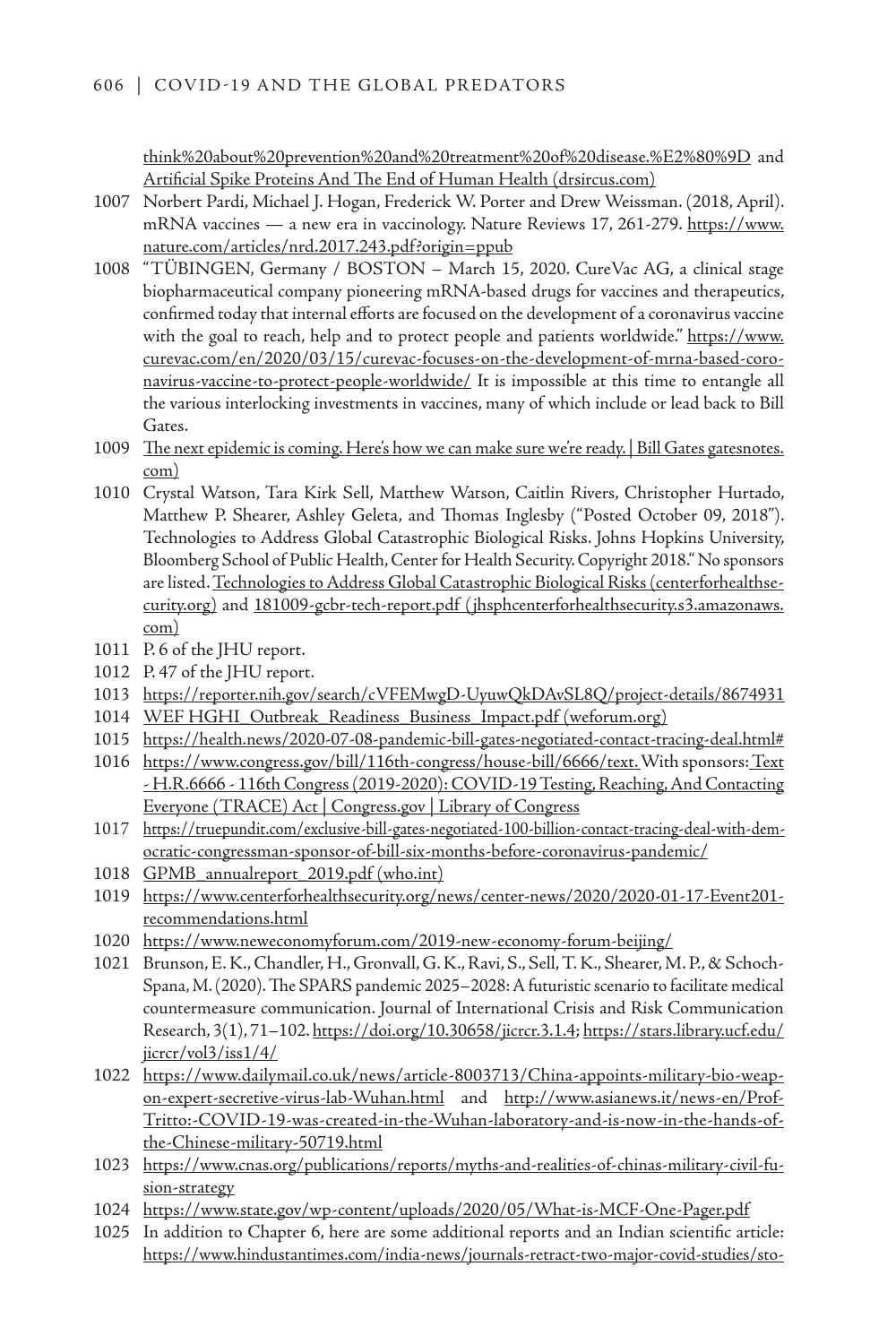ry-EVzDlWf9bUoTgBmVvRUgVK.html; https://www.theweek.in/news/sci-tech/2020/02/01/ research-paper-by-indian-scientists-on-coronavirus-fuels-bioweapon-theories.htm; Prashant Pradhan, Ashutosh Kumar Pandey, Akhilesh Mishra, Parul Gupta , Praveen Kumar Tripathi, Manoj Balakrishnan Menon, James Gomes, Perumal Vivekanandan and Bishwajit Kundu (2020, January 31) Uncanny similarity of unique inserts in the 2019-nCoV spike protein to HIV-1 gp120 and Gag. bioRxiv. https://www.biorxiv.org/content/10.1101/2020.01.30.92 7871v1.full.pdf

- 1026 https://cepi.net/news\_cepi/cepi-to-fund-three-programmes-to-develop-vaccines-againstthe-novel-coronavirus-ncov-2019/
- 1027 Headline: "A coalition backed by Bill Gates is funding biotechs that are scrambling to develop vaccines for the deadly Wuhan coronavirus." https://markets.businessinsider.com/news/stocks/ vaccines-for-wuhan-china-cornonavirus-moderna-inovio-cepi-2020-1-1028840542?op=1
- 1028 The inside story of how scientists produced an Ebola vaccine (statnews.com) and FDA approves an Ebola vaccine, long in development, for the first time - STAT (statnews.com)
- 1029 https://www.axios.com/moderna-nih-coronavirus-vaccine-ownership-agreements-22051c 42-2dee-4b19-938d-099afd71f6a0.html
- 1030 Paules CI, Marston HD, Fauci AS. "Coronavirus Infections More than Just the Common Cold." JAMA. 2020;323(8):707-708. https://pubmed.ncbi.nlm.nih.gov/31971553/
- 1031 National Institutes of Health. Undated. Retrieved May 14, 2021. COVID-19 Vaccine Development: Behind the Scenes. Years of research enable a COVID-19 vaccine to be developed in record time. https://covid19.nih.gov/news-and-stories/vaccine-development
- 1032 The CDC Is Still Botching the Coronavirus Testing Process Reason.com; Early CDC Coronavirus Test Came with Inconsistent Instructions And Cost The U.S. Weeks | WBUR News
- 1033 https://www.bbc.co.uk/mediacentre/latestnews/2020/coronavirus-trusted-news
- 1034 Trusted News Initiative (TNI) steps up global fight against disinformation with new focus on US presidential election - Media Centre (bbc.co.uk)
- 1035 https://www.who.int/director-general/speeches/detail/who-director-general-s-openingremarks-at-the-media-briefing-on-covid-19---11-march-2020
- 1036 Ronald Bailey. COVID-19 Mortality Rate ' Ten Times Worse' Than Seasonal Flu, Says Dr. Anthony Fauci. Reason Mar 11 2020 https:// reason.com /2020 /03/11/covid-19-mortality-rate-ten-times-worse than-seasonal-flu-says-dr-anthony-fauci/; and Joseph Guzman Coronavirus 10 times more lethal than seasonal flu, top health official says. The Hill https:// thehil l.com/ changing-america/well-being/prevention-cures/487086-coronavi rus-10-timesmore-lethal-than-seasonal accessed 9.1.2020
- 1037 Covid-19 Navigating the Uncharted | NEJM
- 1038 https://newlevellers.blogspot.com/2021/03/fauci-shares-stage-with-top-ccp.html. For more about D. Zhong Nanshan: https://www.npr.org/sections/goatsandsoda/2020/04/02/825957192/ dr-zhong-is-the-supreme-commander-in-china-s-war-against-coronavirus
- 1039 Fox News' Neil Cavuto Shocked by Trump Hydroxychloroquine Announcement (businessinsider.com)
- 1040 Steven Hatfield. How a Single Point Failure Destroyed the National Pandemic Plan Dr. Steven Hatfill (drstevenhatfill.com) and https://www.kmblegal.com/sites/default/files/ NEW%20R.%20Bright%20OSC%20Complaint\_Redacted.pdf
- 1041 No. 202.11: Continuing Temporary Suspension and Modification of Laws Relating to the Disaster Emergency (ny.gov)
- 1042 For the Brix video and transcription: https://www.realclearpolitics.com/video/2020/04/08/ dr\_birx\_unlike\_some\_countries\_if\_someone\_dies\_with\_covid-19\_we\_are\_counting\_that\_ as\_a\_covid-19\_death.html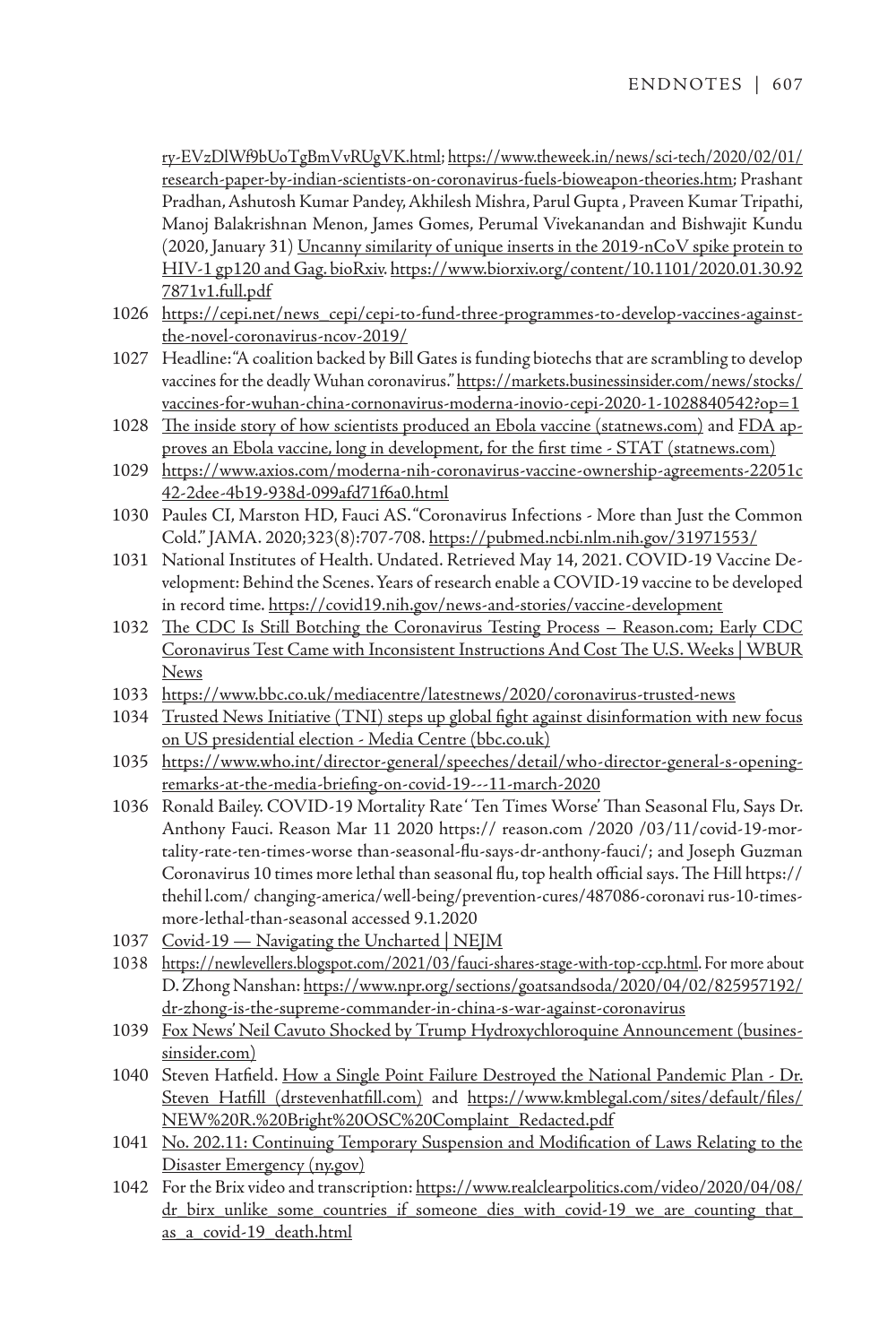- 1043 Find the blog and the Youtube presentation by Dr. Breggin that quickly reached 40,000 viewers and exceeded 59,000 on May 24, 2020: https://breggin.com/us-chinese-scientists-collaborate-on-coronavirus/
- 1044 https://investors.modernatx.com/news-releases/news-release-details/moderna-announces-award-us-government-agency-barda-483-million
- 1045 Ren-Di Jiang, Mei-Qin Liu,Ying Chen, Chao Shan, Yi-Wu Zhou, Xu-Rui Shen, Qian Li, Lei Zhang, Yan Zhu, Hao-RuiSi, Qi Wang, Juan Min, Xi Wang, Wei Zhang, Bei Li, Hua-Jun Zhang, Ralph S.Baric, Peng Zhou, Xing-Lou Yang, Zheng-Li Shi. (2020, July) Pathogenesis of SARS-CoV-2 in Transgenic Mice Expressing Human Angiotensin-Converting Enzyme 2. Cell 182, 50–58 July 9, 2020. https://doi.org/10.1016/j.cell.2020.05.0. Pathogenesis of SARS-CoV-2 in Transgenic Mice Expressing Human Angiotensin-Converting Enzyme 2 - ScienceDirect
- 1046 https://www.weforum.org/press/2020/07/klaus-schwab-and-thierry-malleret-release-covid-19-the-great-reset-the-first-policy-book-on-the-covid-crisis-globally
- 1047 https://www.cnn.com/2020/07/22/health/pfizer-covid-19-vaccine-government-contract/ index.html
- 1048 U.S. Government Engages Pfizer to Produce Millions of Doses of COVID-19 Vaccine | HHS.gov
- 1049 The paper was originally made available on August 7, 2020 online and then appeared in the printed journal in January 2021: McCullough, P., et al. (2021, January). Pathophysiological Basis and Rationale for Early Outpatient Treatment of SARS-CoV-2 (COVID-19) Infection. The American Journal of Medicine, Vol 134 (1), 16-22. https://reader.elsevier.com/reader/ sd/pii/S0002934320306732?token=0999741F25467F59E95ACBE97F83721EE81555E-A4437C92130EAC544BEB80A2868218CFDDDB04C043CE32B7C5402D20A&originRegion=us-east-1&originCreation=20210426124409
- 1050 https://www.cdc.gov/nchs/data/health\_policy/covid19-comorbidity-expanded-12092020-508. pdf
- 1051 Wen Shi Lee, Adam K. Wheatley, Stephen J. Kent, and Brandon J. DeKosky.(2020, October). Antibody-dependent enhancement and SARS-CoV-2 vaccines and therapies. Nature Microbiology, 5, 1185-1199. https://www.nature.com/articles/s41564-020-00789-5.pdf
- 1052 Branswell, H. 2020, September 14, Bill Gates slams 'shocking' U.S. response to Covid-19 pandemic, STAT. https://www.statnews.com/2020/09/14/bill-gates-slams-mismanagedu-s-response-to-covid-19-pandemic/
- 1053 Yan, Li-Meng Yan ; Kang, Shu; Guan, Jie; Hu, Shanchang. (2020, September 14). Unusual Features of the SARS-CoV-2 Genome Suggesting Sophisticated Laboratory Modification Rather Than Natural Evolution and Delineation of Its Probable Synthetic Route. Prepublication. http://breggin.com/coronavirus/The\_Yan\_Report.pdf.
- 1054 Yan, Li-Meng; Kang, Shu; Guan, Jie; Hu, Shanchang. 2020, October 8, SARS-CoV-2 Is an Unrestricted Bioweapon: A Truth Revealed through Uncovering a Large-Scale, Organized Scientific Fraud. Prepublication. https://zenodo.org/record/4073131#.X4OpJOaSk2x "You can cite all versions by using the DOI 10.5281/zenodo.4073130. This DOI represents all versions, and will always resolve to the latest one."
- 1055 http://breggin.com/wp-content/uploads/1990/01/fluvoxamine.pdf
- 1056 https://www.wsj.com/articles/china-is-national-security-threat-no-1-11607019599?mod=article\_inline
- 1057 BioNTech in China alliance with Fosun over potential coronavirus vaccine | Reuters
- 1058 The NIH claims joint ownership of Moderna's coronavirus vaccine Axios
- 1059 Yuyang, et al., 2020. https://www.biorxiv.org/content/biorxiv/early/2020/12/04/2020.12.04.409144. full.pdf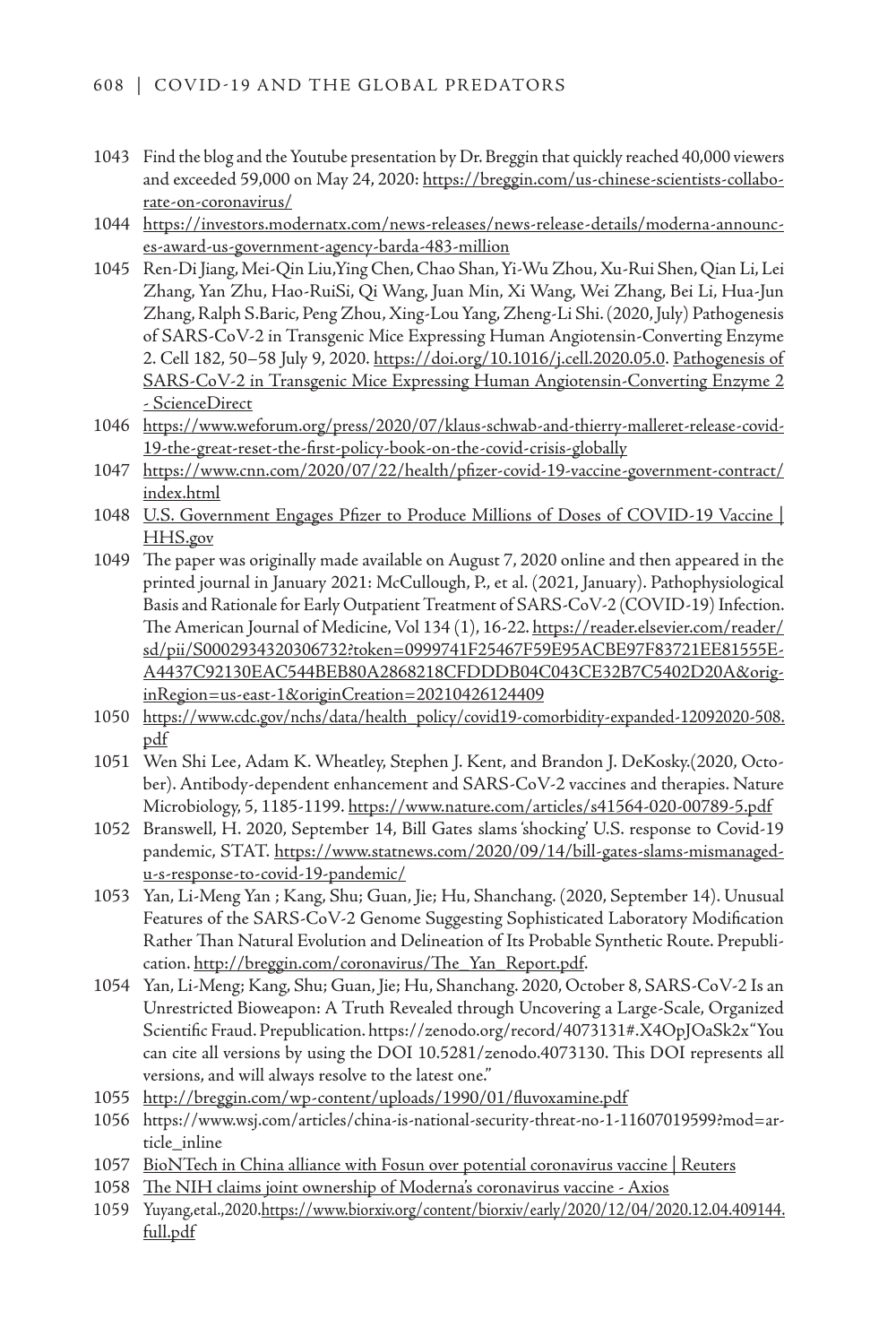- 1060 Nuovo et al., 2021. https://www.bloomberg.com/news/newsletters/2021-05-01/the-neweconomy-saturday-maybe-china-won-t-beat-the-u-s-after-all
- 1061 McCullough, P. et al. (2020, December). Multifaceted highly targeted sequential multidrug treatment of early ambulatory high-risk SARS-CoV-2 infection (COVID-19). Reviews in Cardiovascular Medicine. 21 (4), 517-530. November 2020. DOI: 10.31083/j.rcm.2020.04.264 https://rcm.imrpress.com/EN/10.31083/j.rcm.2020.04.264. See the graph at https://breggin. com/coronavirus-resource-center/. Keep in mind that death rates are vastly over-inflated.
- 1062 https://www.mitre.org/news/press-releases/coalition-of-health-technology-industry-leaders-announce-vaccination-credential-initiative
- 1063 https://thecommonsproject.org/commonpass
- 1064 https://www.busiweek.com/pfizer-biontech-and-moderna-to-earn-14-7b-from-covid-19 vaccines-sales-by-2023/
- 1065 Controversy as Israeli Stats Report Appears to Suggest 40 times Higher Deaths in Elderly After 1st But Before 2nd Pfizer Dose Than From COVID - NewsRescue.com; Controversy as Israeli Stats Report Appears to Suggest 40 times Higher Deaths in Elderly After 1st But Before 2nd Pfizer Dose Than From COVID - NewsRescue.com; As Israel Reopens, 'Whoever Does Not Get Vaccinated Will Be Left Behind' - The New York Times (nytimes.com)
- 1066 South Africa suspends use of AstraZeneca's COVID-19 vaccine after it fails to clearly stop virus variant | Science | AAAS (sciencemag.org)
- 1067 The Wuhan Laboratory Origin of SARS-CoV-2 and the Validity of the Yan Reports Are Further Proved by the Failure of Two Uninvited "Peer Reviews" | Zenodo
- 1068 https://www.theepochtimes.com/beijing-seizes-upon-faucis-call-for-solidarity-to-push-covid-19-propaganda\_3731620.html; Fauci and the Communists – AIER
- 1069 https://www.worldtribune.com/fauci-makes-nice-with-chinese-communists-at-future-ofhealth-forum/
- 1070 Congressional Research Service. The PREP Act and COVID-19: Limiting Liability for Medical Countermeasures (congress.gov)
- 1071 https://www.mediaite.com/tv/breaking-former-cdc-director-says-he-believes-coronavirusescaped-from-wuhan-lab/
- 1072 https://www.msn.com/en-us/news/politics/bidens-climate-duo-puts-us-back-in-globalwarming-fight/ar-BB1fJzxM
- 1073 Bill Gates says Covid-19 vaccine tech should not be shared with India, now there is a vaccine shortage - Technology News (indiatoday.in); COVID-19 vaccine formulas shouldn't be shared with India: Bill Gates (yahoo.com)
- 1074 Gates promotes Johnson & Johnson's vaccine in media interviews but the degree of his investment or control remains unclear to us.
- 1075 https://www.who.int/director-general/speeches/detail/who-director-general-s-openingremarks-at-the-member-state-information-session-on-who-biohub---15-april-2021
- 1076 https://www.the-scientist.com/news-opinion/biohub-network-aims-to-advance-sharingof-pathogens-for-research-68849
- 1077 US denies India's request to lift ban on export of COVID-19 vaccine raw materials (jagranjosh.com)
- 1078 https://www.ft.com/content/096dd554-499b-468c-b5fa-38b0352941a0?segmentid=acee4131-99c2-09d3-a635-873e61754ec6
- 1079 https://www.nbcnews.com/meet-the-press/meet-press-april-25-2021-n1265222
- 1080 https://www.cdc.gov/coronavirus/2019-ncov/vaccines/safety/adverse-events.html . On the second page. These numbers are both hidden and ignored by the CDC which continues to claim there are no proven cases to report, but the best use of CDC's VAERS or the FDA's FAERS is precisely to identify gross patterns like these, whereupon the marketing of the vaccine or drug would, in the past, be stopped, and a massive investigation begun.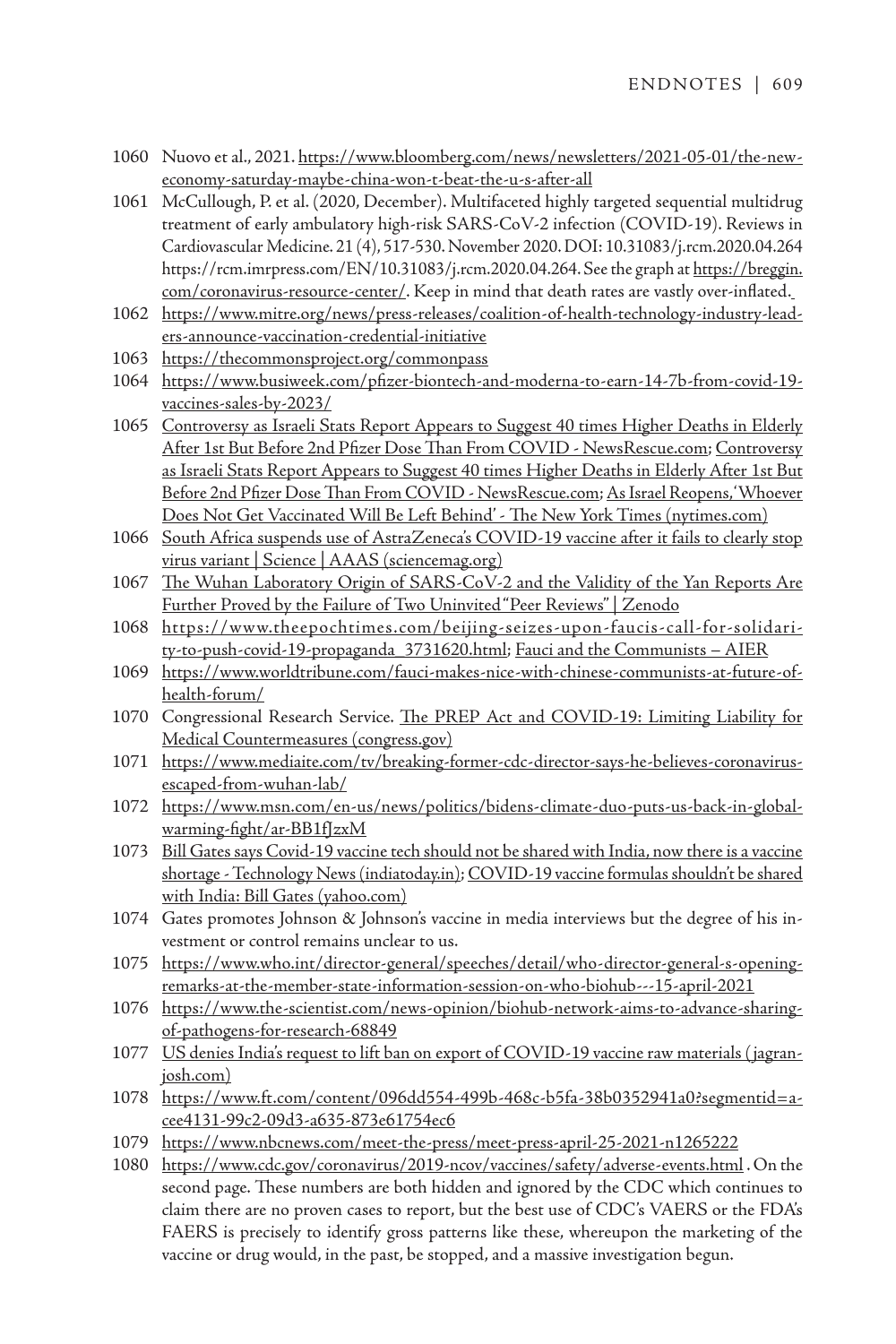- 1081 https://www.cdc.gov/vaccines/covid-19/health-departments/breakthrough-cases.html
- 1082 Kowarz E, Krutzke L, Reis J, Bracharz S, Kochanek S, Marschalek R. "Vaccine-induced covid-19 mimicry" Syndrome: Splanchnic reactions withing the SARS-CoV-2 spike open reading frame result in spike protein variant that may cause thromboembolic events in patients immunized with vector based vaccines. The article has been accepted by Clinical Infectious Diseases. https://www.researchsquare.com/article/rs-558954/v1
- 1083 https://outlook.live.com/mail/deeplink?popoutv2=1&version=20210426004.07
- 1084 Ogata AF, Cheng C-A, Desjardins M, Senussi Y, Sherman AC, Powell M, et al. Circulating SARS-CoV2 vaccine antigen detected in the plasma of mRNA-1273 vaccine recipients. Clinical Infectious Diseases. https://doi.org/10.1093/cid/ciab465. https://www.researchsquare. com/article/rs-558954/v1
- 1085 Seneff S, Nigh G. Worse Than the Disease? Reviewing Some Possible Unintended Consequences of the mRNA Vaccines Against COVID-19. International Journal of Vaccine Theory, Practice, and Research. 2021;2(1):402-43. Circulating SARS-CoV-2 Vaccine Antigen Detected in the Plasma of mRNA-1273 Vaccine Recipients | Clinical Infectious Diseases | Oxford Academic (oup.com)
- 1086 Hours after clashing with Sen. Rand Paul, R-Ky., at a Senate hearing Tuesday, Dr. Anthony Fauci called Paul's claim that the National Institutes of Health had funded "gain-of-function research" in Wuhan "preposterous" in an interview with PolitiFact. https://www.politifact. com/article/2021/may/11/united-facts-america-fauci-disputes-sen-rand-paul-/
- 1087 Centers for Disease Control and Prevention (CDC), May 12, 2021, Selected Adverse Events Reported after COVID-19 Vaccination | CDC
- 1088 https://www.thedesertreview.com/opinion/letters\_to\_editor/ivermectin-for-the-world/ article\_2aa653ca-b1ae-11eb-903e-a78b2b053ba4.html
- 1089 http://medisolve.org/yellowcard\_urgentprelimreport.pdf
- 1090 Seneff S, Nigh G. Worse Than the Disease? Reviewing Some Possible Unintended Consequences of the mRNA Vaccines Against COVID-19. International Journal of Vaccine Theory, Practice, and Research. 2021;2(1):402-43. Circulating SARS-CoV-2 Vaccine Antigen Detected in the Plasma of mRNA-1273 Vaccine Recipients | Clinical Infectious Diseases | Oxford Academic (oup.com)
- 1091 ACIP Meeting Agenda June 18 2021 (cdc.gov)
- 1092 'We clearly have an imbalance': CDC holding emergency meeting over COVID vax concern (nypost.com)
- 1093 Voluntary COVID-19 vaccination of children: a social responsibility (bmj.com)
- 1094 11221-moh-pfizer-collaboration-agreement-redacted.pdf (govextra.gov.il)
- 1095 https://childrenshealthdefense.org/defender/vaers-data-injuries-deaths-vaccinating-5-yearolds/
- 1096 David R. Martinez, Alexandra Schäfer, Sarah R. Leist, Gabriela De La Cruz, Ande West, Elena N. Atochina-Vasserman, Lisa C. Lindesmith, Norbert Pardi, Robert Parks, Maggie Barr, Dapeng Li, Boyd Yount, Kevin O. Saunders, Drew Weissman, Barton F. Haynes, Stephanie A. Montgomery, Ralph S. Baric. (2021, June 22, published online). Chimeric spike mRNA vaccines protect against Sarbecovirus challenge in mice. DOI: 10.1126/science.abi4506. Chimeric spike mRNA vaccines protect against Sarbecovirus challenge in mice | Science (sciencemag. org)."Acknowledgments. David R. Martinez is currently supported by a Burroughs Wellcome Fund Postdoctoral Enrichment Program Award and a Hanna H. Gray Fellowship from the Howard Hugues Medical Institute and was supported by an NIH NIAID T32 AI007151 and an NIAID F32 AI152296. This research was also supported by funding from the Chan Zuckerberg Initiative awarded to R.S.B… This project was funded in part by the National Institute of Allergy and Infectious Diseases, NIH, U.S. Department of Health and Hu-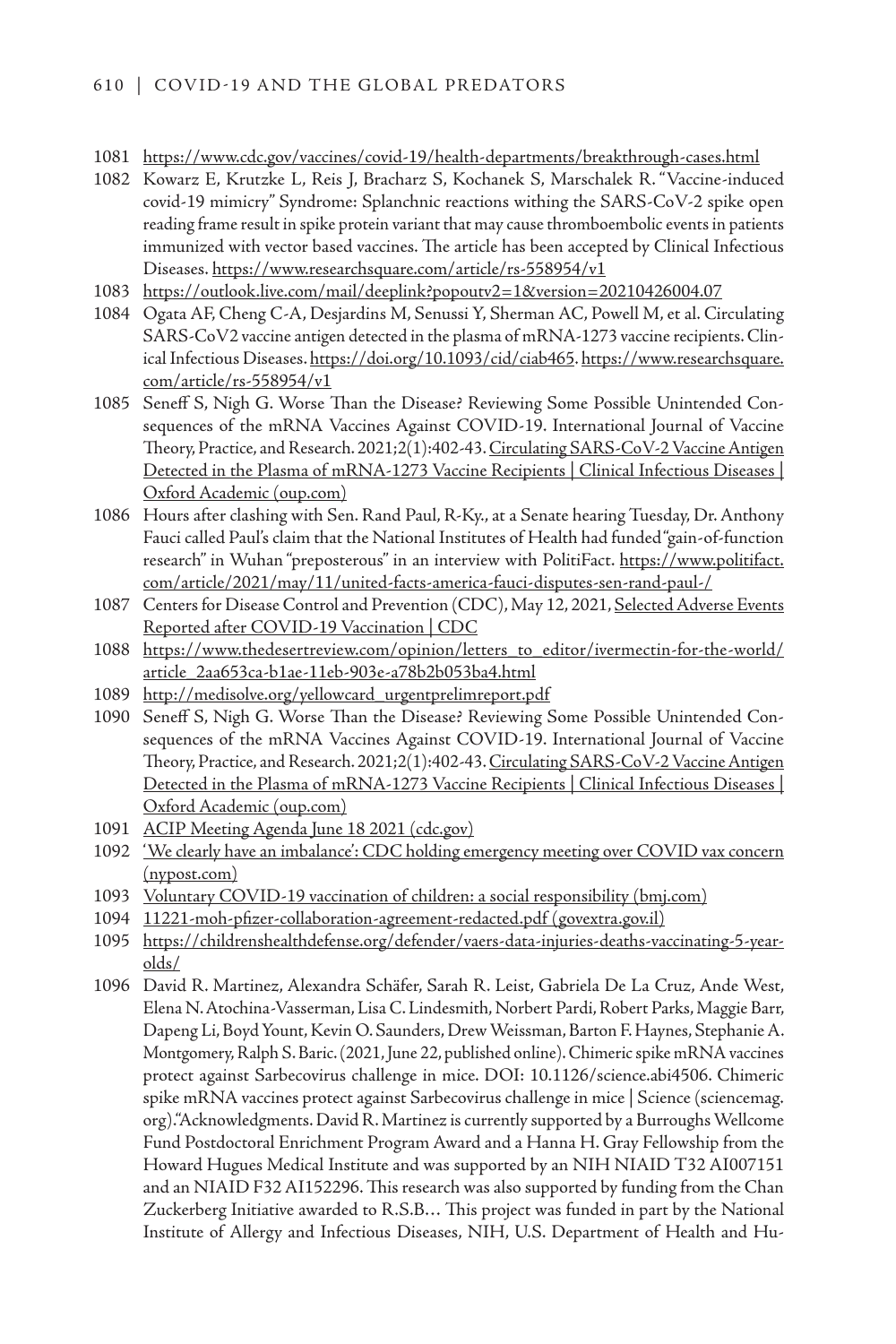man Services award U01 AI149644, U54 CA260543, AI157155 and AI110700 to R.S.B., AI124429 and a BioNTech SRA to D.W., and E.A.V., as well as an animal models contract from the NIH… Competing interests: The University of North Carolina at Chapel Hill has filed provisional patents for which D.R.M. and R.S.B are co-inventors (U.S. Provisional Application No. 63/106,247 filed on October 27th, 2020) for the chimeric vaccine constructs and their applications described in this study. (HHSN272201700036I)."

- 1097 Elaine R. Miller, Pedro L. Moro, Maria Cano, and Tom Shimabukuro. (2015, June 26). Deaths following vaccination: What does the evidence show?Vaccine,33,3288-3292.The article is from the Immunization Safety Office (ISO) Centers for Disease Control and Prevention (CDC). https://www.sciencedirect.com/science/article/pii/S0264410X15006556?casa\_token=dUjB6I2SHDQAAAAA:KD0i\_GcZ74p5wYMAubCcUd-17RSvTUleAnB\_afIofV\_xNnG6Ie3RRfAPrw8mj4DQ4bKylilBgA
- 1098 https://www.openvaers.com/covid-data.
- 1099 https://www.openvaers.com/covid-data.
- 1100 VAERS may be publicly accessed at https://www.openvaers.com/covid-data. Accessed July 9, 2021, by Peter McCullough.
- 1101 https://www.authorea.com/users/414448/articles/522499-sars-cov-2-mass-vaccinationurgent-questions-on-vaccine-safety-that-demand-answers-from-international-health-agenciesregulatory-authorities-governments-and-vaccine-developers
- 1102 https://www.ronjohnson.senate.gov/2020/4/open-letter-to-president-trump-urging-action-on-hydroxychloroquine
- 1103 https://aapsonline.org/hcqsuit and https://www.ronjohnson.senate.gov/2020/4/open-letter-to-president-trump-urging-action-on-hydroxychloroquine
- 1104 https://aapsonline.org/preliminary-injunction-sought-to-release-hydroxychloroquine-to-the-public/
- 1105 https://abcnews.go.com/Politics/trump-taking-hydroxychloroquine-unproven-drug-touted-covid-19/story?id=70751728
- 1106 https://www.brighteon.com/channels/peterbregginmd
- 1107 www.truthforhealth.org
- 1108 Europe's COVID-19 vaccine mandates spark violent protests [\(nypost.com\)](https://nypost.com/2021/11/21/europes-covid-19-vaccine-mandates-spark-violent-protests/)
- 1109 Court affirms pause on Biden vaccine mandate for private [companies \(nypost.com\)](Court affirms pause on Biden vaccine mandate for private companies (nypost.com))
- 1110 OSHA suspends Biden's COVID-19 vaccine mandate [\(nypost.com\)](https://nypost.com/2021/11/18/osha-suspends-bidens-covid-19-vaccine-mandate/)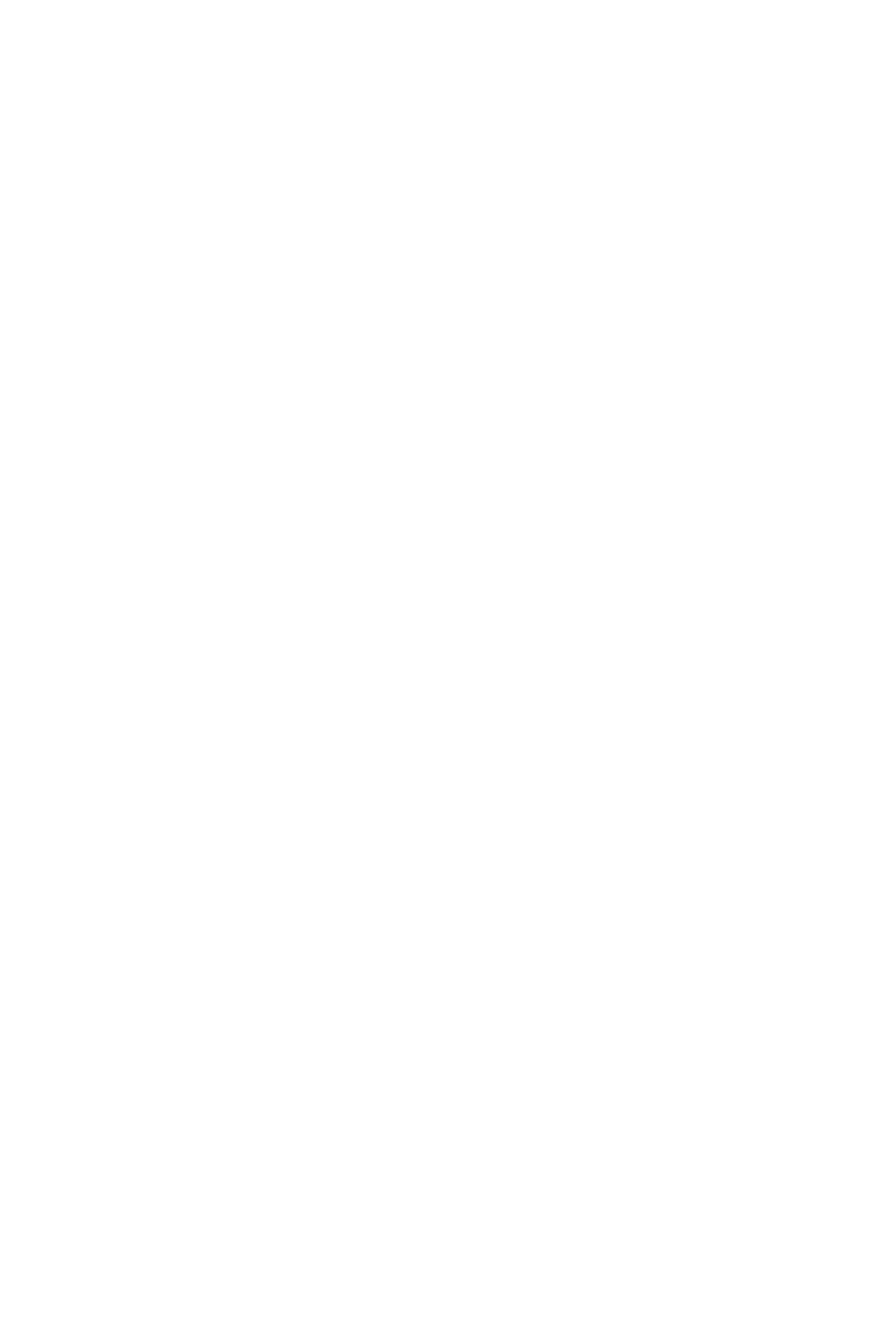## INDEX

#### **A**

AAMC (American Association of Medical Colleges), 192 AAPS (Association of American Physicians and Surgeons), 145, 253, 255, 269, 465, 477, 526, 540–41, 544 Abbasi, Kamran, 39 ABC, ix ABC News, 9, 168, 205 Abdullah II, Majesty, 352 abortions, 305, 324, 362 forced, 506 absolute power corrupts, 287 abstentions, 293 abuse, 110, 310, 319, 381, 384, 386, 427–28, 441, 449, 474, 495 child, 287, 538 human rights, 342 scientific, 188 abusive surveillance strategies, 325 academia, 98, 113 academics, 330, 336, 405 Academy of Military Medical Sciences in Beijing, 93–94 accident, 25, 43–44, 134, 326, 363 accusations, 24, 31, 70, 140, 217, 250–51, 264, 328, 383, 519 scientific, 274 ACE2, expressing human, 29 ACE2 receptor, 22, 30, 51 ACLU (American Civil Liberties Union), 443 ADAMHA (Alcohol, Drug Abuse, and Mental Health Administration), 381 Adams, John, 493 Adams, Sam, 493 addictive sedatives, 274 ADEs (antibody-dependent enhancement), 174, 179, 195, 526, 537 administration, xv, 9, 149, 217, 248–49, 411, 507, 513, 531 new, 255, 362, 389 administrators, 95, 251, 360, 522

Adobe, 323 adolescents, 394 adulthood, early, 382 adults, xiv, 145, 273–74, 286–87, 401, 410, 428 adversaries, powerful, 320, 377 adversary, 348, 532 common, 326, 470 adverse drug events, 179 adverse effects, 166, 168, 177, 179–80, 185, 273–75, 280, 287, 527 lethal, 166 Adverse Event Reporting System (AERS), 179 adverse event reports, vi, 538 adverse events, 147, 179, 203, 375, 534, 538–39 vaccine-related, 540 adverse reactions, 535, 537 adverse vaccine events, 179 adverse vaccine reports, 536 Advisory Council, Bill Gates small elite, 223, 503 AERS (Adverse Event Reporting System), 179 AFP (a news agency), 519 Africa, 254 African Americans, 382, 443, 474–75 African Union, 289 AIDS, 251–52, 392 AIDS activist Larry Kramer, 251 AIDS Coalition, 251 AIDS Czar, 251 AIDS epidemic, 252–53 AIDS-related pneumonia, 392 AIDS research, 35 AIER (American Institute for Economic Research), 104, 191, 325, 359 airline flights, 62–64, 530 Akst, Jef, 85 Alcohol, Drug Abuse, and Mental Health Administration (ADAMHA), 381 Alexander, Paul Elias, 145, 172, 185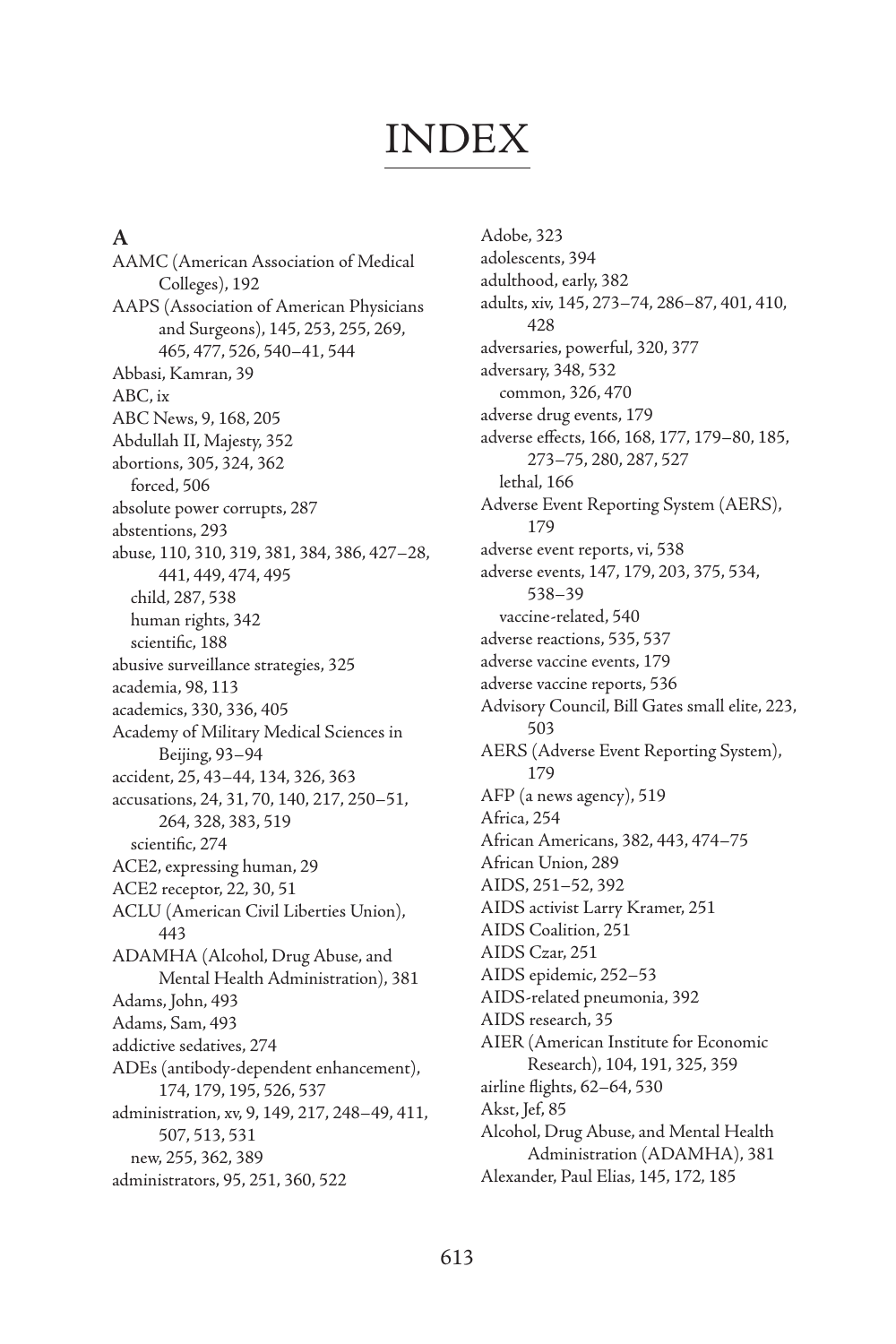Alexander the Great, 335 Alibaba, 244–45 Alito, Samuel, Chief Justice, 478 Allergic reactions, 177, 537 allergy, 96, 167, 251, 272, 403, 417, 495 alliance, worldwide, 223, 503 Alphabet, viii, 323–24 Alphabet/Google, 325 Alschner, Uwe, 185, 543 Altheide, David L., 430 Alzheimer's disease, 465 AMA, 143, 472 Amazon, 323–25, 332, 432–33, 445–46, 450, 458 Amazon shares, 325 ambitions, global predatory, 234 America, ix, xii–xvi, 1–2, 5, 10, 13, 16, 19, 36–38, 64, 66, 70, 77, 79, 81, 96, 98, 105, 111, 116–22, 124–27, 132, 137, 149, 154, 180, 208, 215, 224, 236, 244–45, 249–50, 254, 265, 279, 286, 293, 295, 297, 300, 302, 308, 310–13, 321, 324–26, 328, 331–33, 335, 337, 339, 341, 343–45, 348–49, 351, 354–55, 357, 361–62, 365–66, 369– 72, 378, 383–87, 390, 392–93, 399, 409, 435–38, 441–44, 446, 450–56, 458–60, 464, 466–68, 470–78, 480, 485, 489–90, 492–93, 497–98, 508–9, 513, 516, 519–22, 525–26, 528, 530–34, 540–41, 543, 545 populist, 244 reinspired, xiii weakening, xiii, xvi, 10, 325, 520, 530 America and freedom, 468 America and humanity, 355, 383–84 America and liberty, 435 America First, xiii, 86, 117, 120, 234, 262, 296, 300, 324, 337, 345, 348, 350, 369, 460, 470, 508 America-First ,Donald Trump's, 463 American Association of Medical Colleges (AAMC), 192 American billionaires, 2, 117, 456, 472, 509 American billionaires and corporations, 112 American-Chinese, 54 American-Chinese collaboration by Menachery, 89 American/Chinese collaborations, 50, 53

American Civil Liberties Union (ACLU), 443 American colonists, 490 American conservatism, 436 American corporations, 322, 509 American democracy, 333, 350, 353, 369 American doctors, 153, 254, 523 American Dream, 118, 122, 300, 372, 443, 469, 475, 477, 479, 534 American economy, 393, 541 American Experiment, 479 American Institute for Economic Research. *See* AIER Americanism, 371–72 American Journal of Epidemiology, 146 American Medical Association, viii, 142–43, 167, 472, 523 American patriotism, 327, 337, 463, 480 American people, 1, 106, 126, 254, 285, 321, 371–72, 387–88, 441, 450, 463, 471, 480, 528 American pharmaceutical industry, 283 American physicians, 197, 386, 540 American policy, 240, 295 American populace, 369 American populism, 245, 525 American populist movement, 454 American Presidents, 384, 442 American progressives, 443 American progressivism, 475 American Psychiatric Association, 377 American Psychological Association, 405 American research, 59, 453, 526 American researchers, 3, 7, 9, 11, 38, 173 American Revolution, 469, 475, 486, 490, 493 Americans, iv, vii, xii, xv, 8, 21, 26–27, 37, 42, 44, 51–52, 54, 62, 73, 95, 99, 103, 105, 113, 118, 126, 158–59, 167, 180–81, 236, 258, 262, 275, 282, 285, 296, 307–10, 321, 326, 336, 344, 350, 353, 357, 361, 369, 372, 375, 382, 384–86, 391–92, 394, 400, 403, 412, 436–37, 439, 441, 443–44, 451–52, 456–57, 466–68, 471–75, 481, 485– 86, 489, 491–92, 504, 513, 520, 522, 524, 531, 533–34, 540–41, 546 American Strategic Group, 126 American universities, ix, 23, 98 American universities and laboratories, 91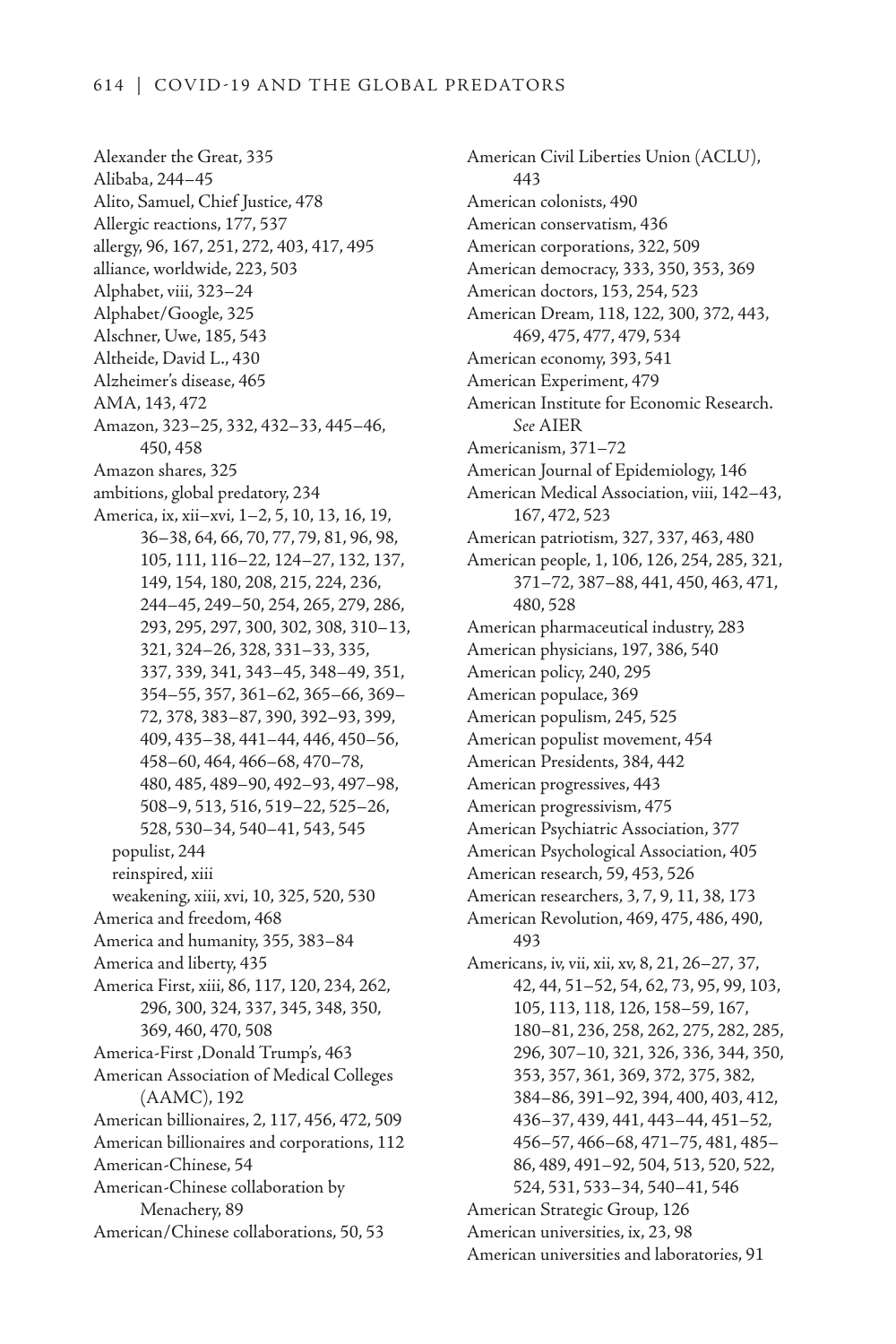American University, 547 America's Frontline Doctors, 147, 193–95, 271, 465 America's Top Billionaires, 319, 324 America's Top Global Predators, 319 Anderson, Chris, 114–15, 117 Andrews Air Force Base, 5 Andy, O.J., 379 Angell, Marcia, 282 animal adenovirus, non-replicating, 176 animals, 7, 23–24, 35, 38, 42, 55, 75, 102–3, 173–74, 183–84, 267, 385, 392, 421–25, 429, 496–97, 501–2, 511, 529, 537 older, 38, 174 vaccinated, 459 animals and humans, 7, 24, 184, 422, 529 Annual Report on Global Preparedness for Health Emergencies, 513 antibodies, 30, 174, 205–6, 537 anti-COVID, 195 anti-SARS-CoV-2, 174 antibody-dependent enhancement. *See* ADEs Antibody Dependent Enhancement, 195, 537 antidepressants, 274–76, 459, 527 Antifa, 332, 443 anxiety, xvi, 1, 110, 199, 274, 394, 402, 407– 8, 425–27, 434–35, 469, 546 apathy, 426–27, 460 Apple, viii, 323–24, 450, 458 Apple Health for iOS and CommonHealth for Android, 529 approval, worldwide government, 232 army, 214, 216, 316, 365, 455, 516 ASEAN (Association of Southeast Asian Nations), 289 Association of American Physicians and Surgeons. *See* AAPS Association of Southeast Asian Nations (ASEAN), 289 AstraZeneca, 177, 227, 232, 243, 281, 532, 534, 537 AstraZeneca's COVID-19 vaccine, 530 asymptomatic people, 403 Atlas, Scott, 157 attack human antibodies, 10, 499 attorneys, 212, 273, 280, 375, 380, 545 Australia, x, 12, 224, 286, 533

Australian National University, 432 Austria, 224 authorities, scientific, 3, 249 autoimmunity, 537 Automated Voting Machines (AVM), 330 AVM (Automated Voting Machines), 330 azithromycin, 49, 144, 255, 269–70 AZT, 252, 282

#### **B**

Bacillus subtilis, 214 bacteria, 181, 214 Bactrim, 252–53 Balmer, Steve, viii, 325 Bank of America CEO, 298 Bank of China, 455 bans, 62, 65, 84–85, 88, 506, 518, 521, 532 increasing, 62 BARDA Biomedical Advanced Research and Development Authority, 17, 149, 232, 511, 524 Baric, Ralph, 10, 26–28, 33–34, 51–52, 60, 83, 87, 173, 495, 498, 501–2, 504, 524, 538 Bartiromo, Maria, 325 bat caves, 38, 42, 47–48, 56–57, 60, 497 bat coronavirus, 30, 55 bat coronaviruses, 31–32, 68 catalogue, 32 circulating, 6, 546 transform innocuous, 504 turning benign, 81 bat CoVs, engineering benign, 81 bat CoV sequences, 7, 29 bat origin of human coronaviruses, 30 bats, 21–22, 24, 30–31, 41, 47–48, 53, 56–57, 60, 67, 77, 497 Chinese horseshoe, 53 occasionally bitten researchers, 56 bat SARS-like coronavirus, 10, 498 bats in nature, 41, 57 bat viruses, 26, 32, 37, 47, 86 harmless, 56, 59, 499, 505 bat virus research, 24 outsourced, 84 BBC, 519 BBC News, 62 BBC Radio, 72 B. cereus potential contamination, 181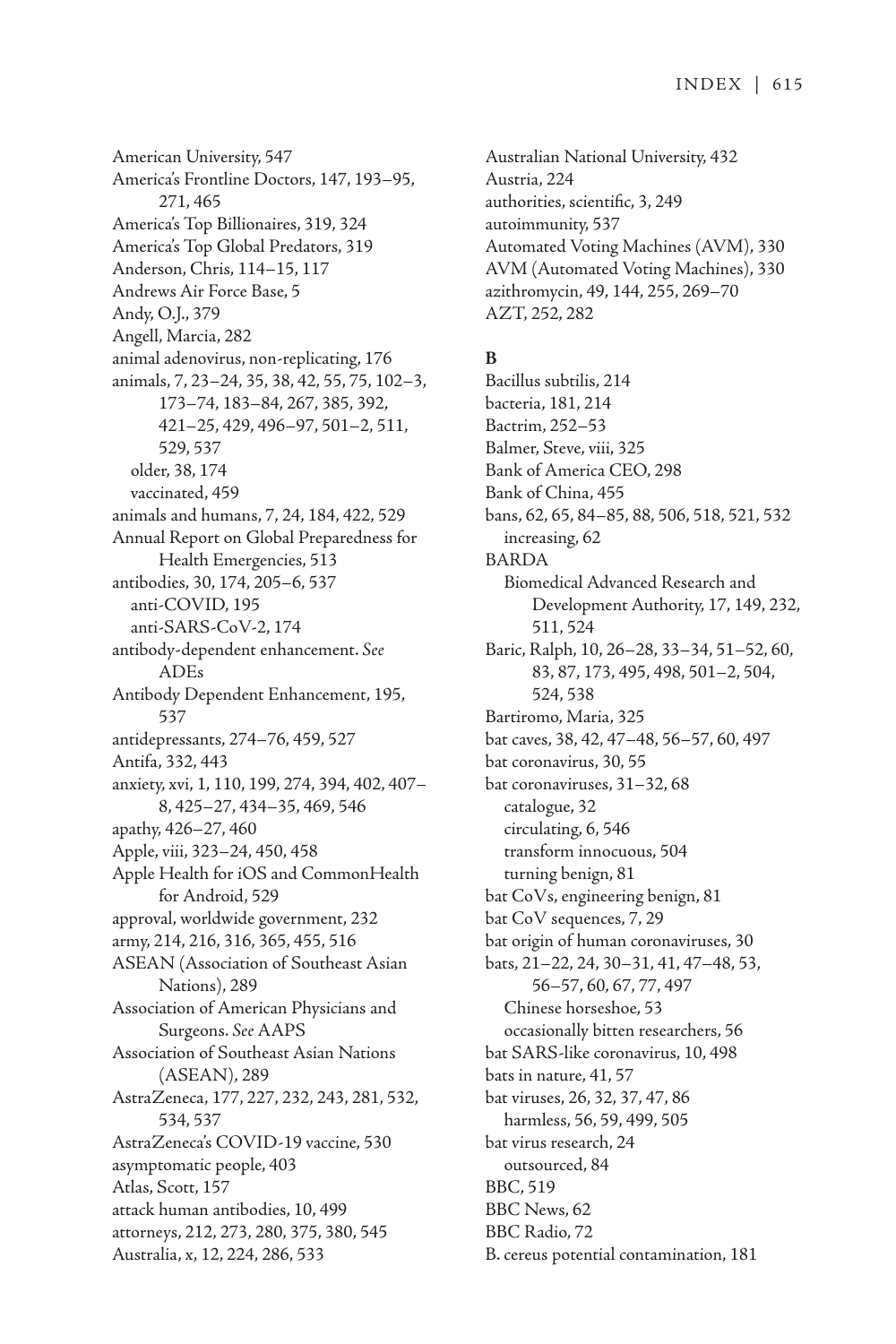Beddoes, Zanny Minton, 365 Beijing, 43–45, 62–63, 93–94, 328, 341, 348, 351, 385, 454, 497, 514, 521, 528, 530 Beijing conference, 349 Beijing-Controlled News Outlet, 328 Beijing Forum, 296–97 Beijing Institute of Virology, 58, 497 Beijing lab, 44 Beijing laboratory, 43–44 Belgium, 224 Berenson, Alex, 135–36, 201, 433 Berkshire Hathaway, 329 Berlin, 328 Berlin Pledging Conference, 503 Berlin Wall, 426, 428–29 Bezos, Jeff, 348 Bezos, Mackenzie, 325 Bhakdi, Sucharit, 204 Biden, Hunter, 341 Biden, Hunter partner Joe Bobulinski, 341 Biden, Joe, xii, 16, 26, 69, 114, 124, 159, 240, 244, 265, 289, 293, 295–96, 300– 303, 307, 309–10, 312–14, 333, 336, 339–41, 351, 354, 361–62, 388, 402, 411, 437–38, 446, 450–53, 456–57, 468, 471, 481, 503, 528 brothers, 341 transition team, 442 Vice President and Chinese leaders, 342 Biden Administration, 105–6, 169, 297, 303, 367, 393, 437, 439, 443, 457, 468, 531–32 Biden family in profitmaking schemes in China, 309 Biden family's self-enrichment, 451 Biden family story, 341 Biden presidency, 355, 440 Biden's inauguration, 446 Biden's National Security Council, 313 Biden Transition Team, 351 Biederman, Joseph, 287 Big Business, 311, 358, 469 big government, 111, 223, 269, 277, 358, 469, 503 Big Media, 334 Big Pharma, 269, 279, 281, 334, 458 Big Tech, 1, 332, 334, 370–71, 451, 458, 529 Bill & Melinda Gates Foundation, xi, 16–17,

65, 112–13, 188, 222, 224, 257, 260, 262, 324, 327–30, 364–66, 500, 502–3, 506, 508, 511, 514 Bill & Melinda Gates Foundation President, 261 Bill Gates elite vaccine Leadership Council, 387 billionaires, vii–viii, xi, 2, 19, 79, 99, 112, 120, 224, 236–37, 249, 316, 322, 324, 326, 335–36, 348, 383, 393, 401, 441, 449, 456–57, 470, 478, 488, 511, 515, 530 America's list of, 326 global predator, 383 single American, viii world's, x, 464, 527 Bill of Rights, 103, 118, 211, 217, 234, 294, 326, 358, 406, 408, 419, 431, 441, 446, 460, 470, 475, 479, 481, 486, 489–90, 493 Biodefense Laboratory Network, 96 Biogen, 329 biological warfare experts, 502 Biological Weapons Conference, 45 biological weapons research, 45 biological weapons to China, 84 BioNTech, 18, 518, 529, 532 BioNTech-Pfizer and Moderna COVID-19 vaccines sales, 529 biosafety, 96 biosafety and biosecurity, 82 biosafety incidents, 82 biosafety level, 47 Bio-safety Level-4, first-ever (BSL-4), 44, 96, 502 Biosafety Training Center, 96 biosecurity, 59, 82, 93–94 biotechnology, 94, 223 Biotechnology Innovation Organisation, xi, 224, 508 bioterrorism, 25, 35, 515 Biovacc-19, 54 bioweapons, innumerable deadly SARS-CoV, 22 bioweapons development, 81 Birx, Deborah, 523 bisexual people, 476 bitten, 47–48 Black Caucus, 382 Blair, Tony, 352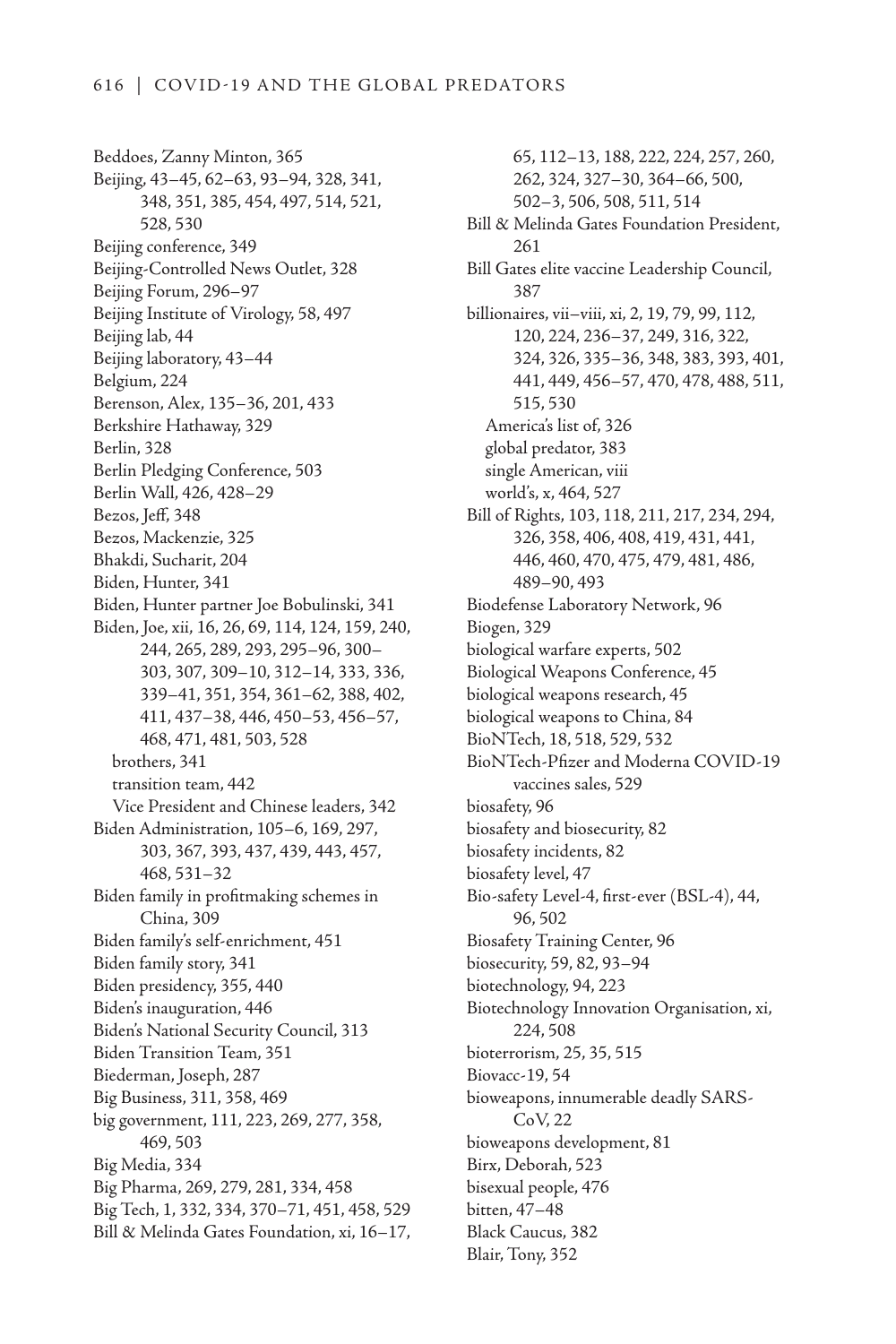Blasio, Bill, 431 blood stream, 176, 536 blood vessels, 172, 176, 184, 529, 534 Bloomberg Michael, viii, 45, 112, 117, 124, 250, 259–60, 265, 295, 302, 312, 316, 325, 347–48, 350–54, 361, 371–72, 394, 455–57, 468, 472, 481, 508, 514, 525, 527, 532, 534 former New York City Mayor , 216 ties to China, 347 Michael business in China, 347 Bloomberg New Economy, 368, 456–57 Bloomberg New Economy Forum, 349, 454 Bloomberg News, 351 Bloomberg newsletter, 457 Bloomberg Philanthropies, 216 Bloomberg School of Public Health, 237, 259–60, 510 Bloomberg School of Public Health book, 512 Bloomberg TV, 349 BMJ, 39, 188, 195, 198, 538 Bobulinski, Joe, 341 Boehringer Ingelheim, 23 Bolsonaro, Jair, 143 borders, 122, 228, 234, 296, 349, 354, 450 Borjesson, Kristina, 543 Boston City Hospital, 378 brain, 34, 51–52, 172, 184, 273, 279, 286, 303–5, 376, 379–81, 453, 529, 534 brain damage, 379–80 brain death, 380 brain disabling effects of drugs, 380 Brain-Disabling Treatments in Psychiatry, 183, 274, 280 brain stimulation, 304 Brazil, 141, 143, 166, 523 Brazilian doctors, 143 Brazilian patients, 142 Brazilian study, 141–43 Breggin, Ginger, xvii, 6, 9, 25, 122, 274, 280, 376, 381–82, 395, 401, 431–32, 464, 495, 500, 512, 543, 545–47 Breggin, Peter, 145, 373, 395, 495, 525, 545, 547 Conscience of Psychiatry, 373, 545 Dr. Peter Breggin Hour, 144–45, 185, 193, 492, 543, 547

Brende, Borge, president World Economic Forum, 314 Brennan, John, 439–40 Brexit, 314 Bright, Rick, 149, 522, 524 Britain, 195 British drug monitoring agency, 536 British Empire, 469, 490 British government, 537 Brookings Institute, 432 Brown University's School of Public Health, 258 Bruner, Seamus, 340 Buddhists, 476 Buffett, Warren, viii, 222, 225, 324, 327–29, 345, 372, 455, 472 Build the world back better, 289 Burgers Zoo, 423 Burroughs Wellcome, 252 Burroughs Wellcome Fund, based, 538 Bush, George W., 274, 351 Bushes, xv, 362 Bush family, 351 businesses, xiii, 5, 12, 189, 194, 261, 263, 289, 298, 301, 310, 313, 316, 329, 332–33, 337, 347, 353, 357–59, 410, 432, 466, 492–93, 499, 507, 514, 523 Business Insider, 237 ByteDance, 2 rival, 2

### **C**

California, 158, 256, 315, 335, 521 Cambodia, 454 campaign, xv, 48, 120, 198, 286, 449 Canada, 98, 224, 328, 375, 401 Canadian scientists, 98 Canetti, Elias, 200 capitalism, 298, 301, 327, 334–36, 468–69 global, 334, 468 redesign, 300 stakeholder, 295, 298–99 capitalists, 112, 299, 312, 315 capital markets, 341–42 captivity, 422, 424, 428 carbon neutrality, 315 carbon neutral world by, 478 Cardiorenal Medicine, xviii Cardiovascular Medicine, xviii Carlson, Tucker, 73, 191, 341, 359, 534–35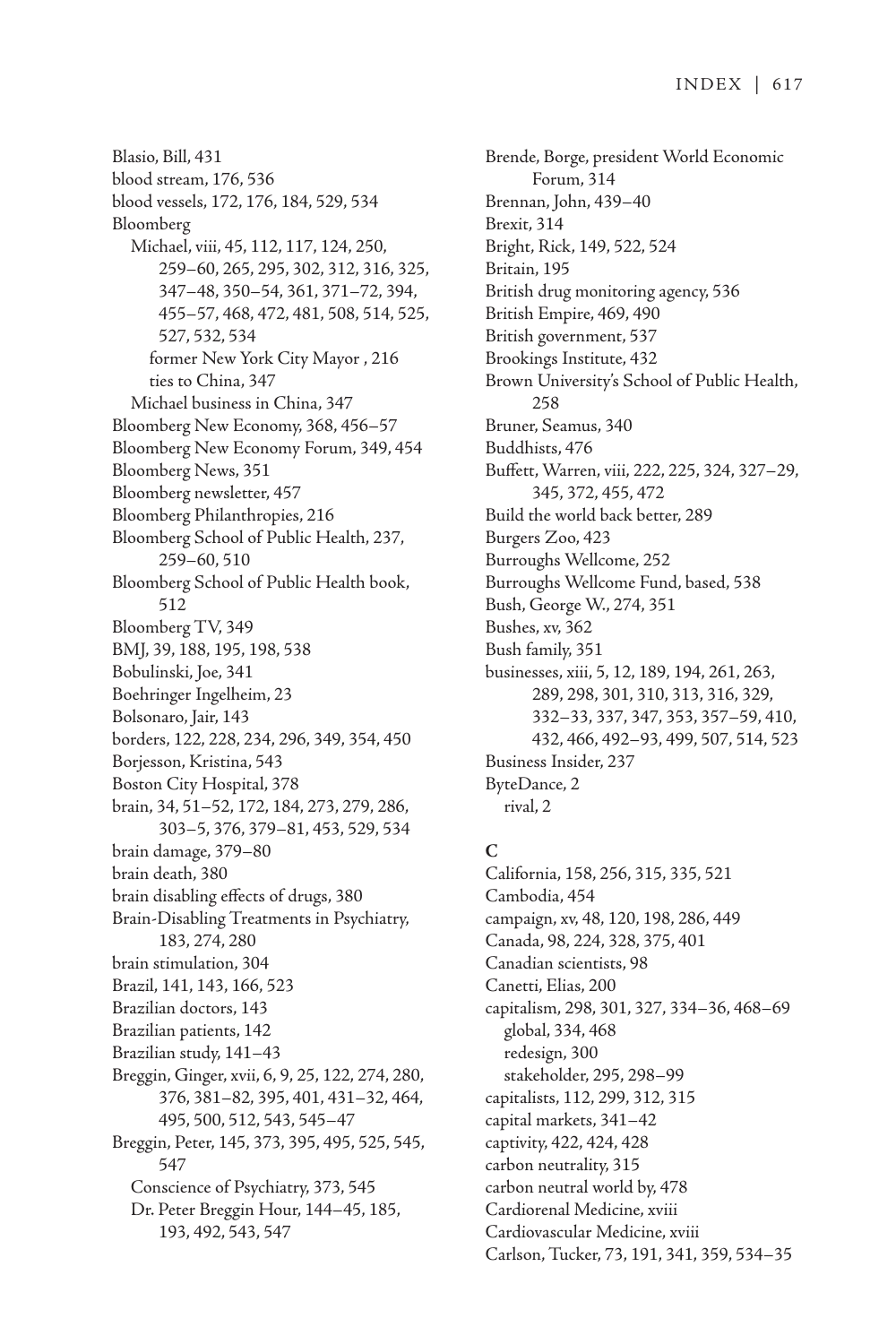case, confirmed, 137, 206 cases, xv, 7, 13, 45, 50, 95, 140, 144, 152, 181, 203–6, 210, 273, 275, 280, 299, 375, 378–79, 381, 404, 444, 496, 515, 521, 533, 544, 546 cases and deaths, 137, 207 Case-Western Reserve School, 545 Castro, Fidel, 335 catastrophe, worldwide, 171, 489 Catholic bishops, 303 Catholic bishops in China, x Catholic bishops in China in exchange, 303 Catholics, 303 Cato Institute, 120–22, 325 Cavuto, Neil, 270, 522 CBC/Radio-Canada, 519 CBS, ix CBS News, 238, 240–41 CBS News interview, 238, 241 CCIEE (China Center for International Economic Exchanges), 349 CCP. *See* Chinese Communist Party CCP government, 77–78 CCP regime, 78 CCP scientists, 77 CCP's military, 13 CCP virus, 63 CDC, 136 CDC (Centers for Disease Control), v–vi, 23, 37, 44, 49, 60, 85, 111, 113, 122, 124, 126, 131–34, 136, 150, 154, 171–72, 175, 179–81, 183, 202, 204–6, 208, 221, 225, 229, 248, 261, 264, 285–86, 290, 292, 336, 361, 370, 375, 386–87, 403, 432, 445, 472, 497, 516, 518, 523–24, 526, 533, 536–37, 539 CDC botches, multiple, 518 CDC bumbling delays America's COVID-19 response, 518 CDC data, 135 falsified, 531 CDC Director, 133 CDC-fabricated statistics, 465 CDC facilities, 44 CDC FAQ, 137, 207 CDC figures, low, 132 CDC Foundation for global vaccine programs, 113 CDC guidance, 404 CDC inflated death rates, 132

CDC labs, 58 CDC of vaccine-related adverse reactions and deaths, 370 CDC policy, 212 CDC report, 538 CDC reverses, 523 CDC's claim, 533 CDC's handling of COVID-19, 361 CDC Surges Covid-19 Stats, 404 CDC's vaccine, 179 CDC's VAERS, 392 CDC's virology, 45 cell cultures, 32–33, 497 cells, 7–8, 51, 59, 91, 101, 172, 175–78, 184, 186, 205, 499, 501, 536 endothelial, 176, 184, 529 censorship, xvii, 322, 333, 432–33, 438, 446, 451, 460 Center for China and Globalization, 353 Center for Health Security, 260 Center for Health Security and Wellcome Trust, 514 Centers for Disease Control. *See* CDC Central Bank, 97 Central Intelligence Agency (CIA), 261, 371, 440 Central Military Commission, 97 Central Office, 97 CEPI, 222, 232, 510 CEPI (Coalition for Epidemic Preparedness Innovations), x–xi, 221–26, 229–35, 237–40, 245, 264, 391, 459, 498, 502, 505, 508, 510, 516–17 CEPI investment fund, 511 master plan, 510 presentation to WHO, 233 CEPI Background, 222 CEPI coalition, 503 CEPI coalition members, 223 CEPI description, 224 CEPI founders, 503, 517 CEPI funding, xii CEPI master plan, xi CEPI PowerPoint presentation, 225 CEPI Principles, 231 CGTN (China and Globalization), 353 chain, vaccine food, 187 Chan, Margaret, Director General of WHO (2010), 500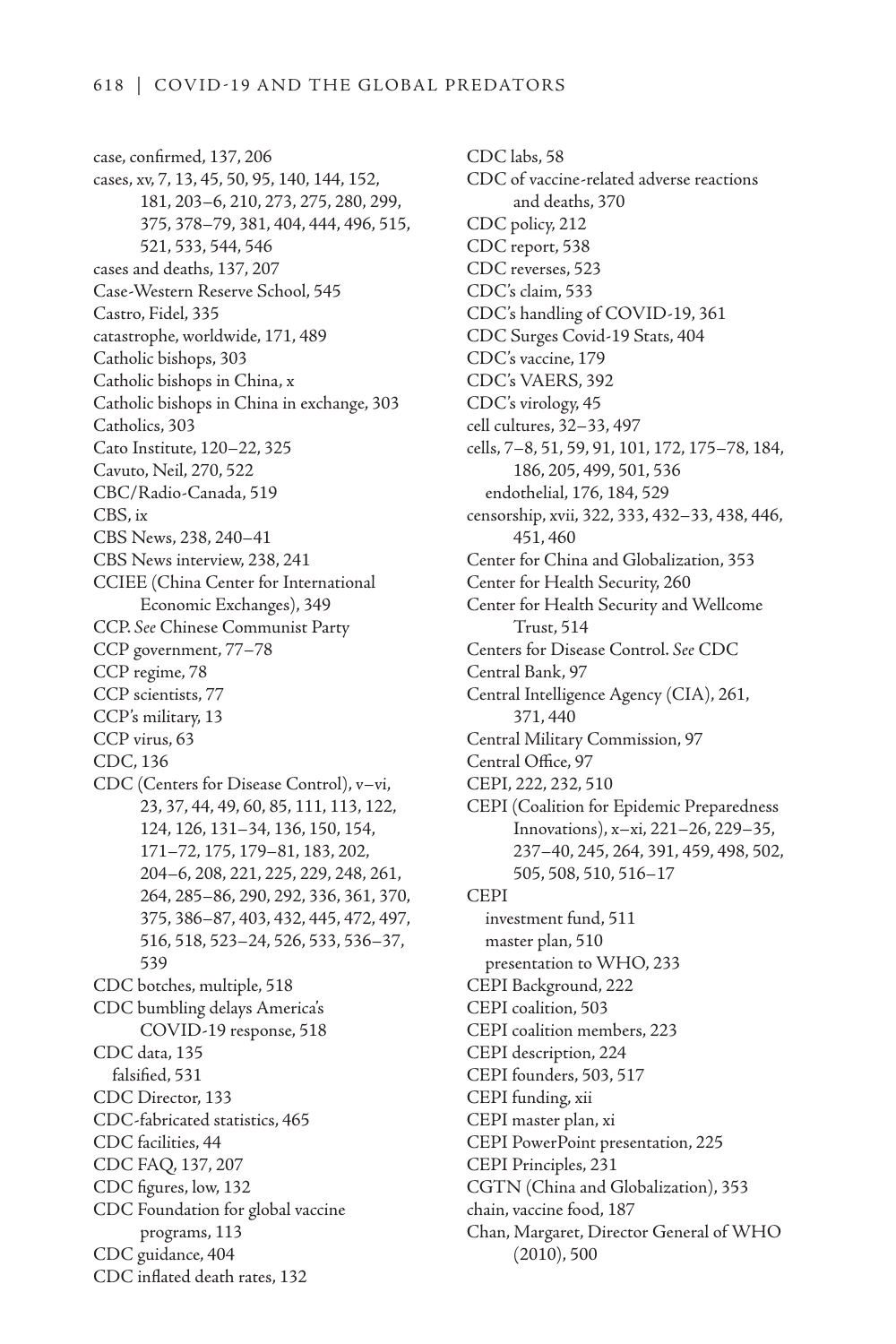Chang, Gordon, 456, 473 Chan School of Public Health, 257 Charles, Prince, 309, 311, 524 Charles Koch Foundation, 120 child, 400 children, xiv, 48–49, 70, 110, 118, 121, 132, 134–35, 137, 185, 189, 195, 273, 276, 286–87, 362, 370, 379, 387, 394, 401, 409–10, 418, 421, 426, 447, 465, 475, 486, 492, 521, 538 normal, 276 risk of death in, 134 children and young adults, 135, 465 Children's Hospital Association, 134 chimeric pandemic viruses, 538 Chimeric spike mRNA vaccines, 538 chimpanzees, 423–24 China, iv, viii–x, 1–2, 7–12, 14, 16, 21–26, 32, 38–39, 41, 43–46, 49–52, 54–67, 69–72, 74–75, 77–78, 81, 84–87, 89–92, 95–99, 101, 103, 105–6, 111–13, 115–17, 119, 123, 125–26, 146, 150, 168, 186, 244–45, 249, 254, 257–58, 260, 265, 286, 288, 290, 296, 301, 303, 309–10, 316, 321, 324–26, 328, 333–35, 337, 339–48, 350–55, 362, 368, 371, 383, 386, 389, 391, 393, 445, 450–58, 466–68, 470–73, 481, 496–97, 502–3, 508–9, 513–15, 518–19, 522–24, 526, 528, 530, 532, 534, 536 bans on flights to China, 62 empowered, 453–54 enabled, 90, 103, 106 healthcare, 113 imprisonment of Muslim minorities, 348 outsourcing of industries and jobs to, 343 PPE, 64, 116 predatory, 328 theft of Biomedical Secrets for , 95 trade war with, 120 unrestricted warfare, 76 China and Globalization (CGTN), 353 China and Ukraine, 340 China and WHO, 72, 532 China Center for International Economic Exchanges. *See* CCIEE China climate cooperation, 351 China Daily, 44 China Economic and Security Review Commission, 342

China First, 69 China First and predatory globalism, 245 China outbreak, 115 China's billionaires, 467 China's Bioweapons Program, 98 China's Central Committee, 97 China's Communist Party, 310 China's economy, 71, 531 China's empire building, 532 China's Expanded Program on Immunization, 113 China's Maoist, 350 China's military, 74, 93–94, 114 China's military bioweapons program, 113 China's Military-Civil Fusion, 12 China's Military-Civil Fusion policy, 12 China's Military-Civil Fusion program, 13 China's Military Medical Universities, 94 China's military research programs, 93 China's People's Liberation Army, 92–93, 515 China's Shanghai Fosun Pharmaceutical Group, 18 China's shutdown, 116 China's top gain-of-function scientists, 6 China's top government officials, 348 China Tech War, 473 China virus, 37, 339, 452 Chinese, v, 7–8, 10–12, 22, 24–27, 30, 37, 46–48, 50–51, 55, 57, 59–60, 62–63, 68, 71–74, 79, 89–90, 95–97, 99, 113–14, 236, 258, 262, 292, 297, 322, 334, 337, 341, 343–45, 353, 388, 443, 453–55, 460, 472, 516, 529, 531 Chinese Academies, 8 Chinese Academies of Science, 96 Chinese aggression, 466 Chinese and American scientists, 6, 28 Chinese billionaires, 265 Chinese blueprint, 473 Chinese Catholics, 303 Chinese CDC, 68, 96, 113, 261–62, 514 Chinese Collaboration, 7–8, 22, 84–85 Chinese Communist dictatorship, 25 Chinese Communist Empire, x, xiii, 453 Chinese Communist Party (CCP), ix–xii, 2–3, 8–9, 12–14, 16, 33, 36–37, 50, 53, 55, 60–61, 65, 67, 70–72, 74, 76–77, 98–99, 102, 111, 113–14, 117, 123, 125–27, 235, 258, 262, 265, 295–97, 299, 303, 307, 321–22,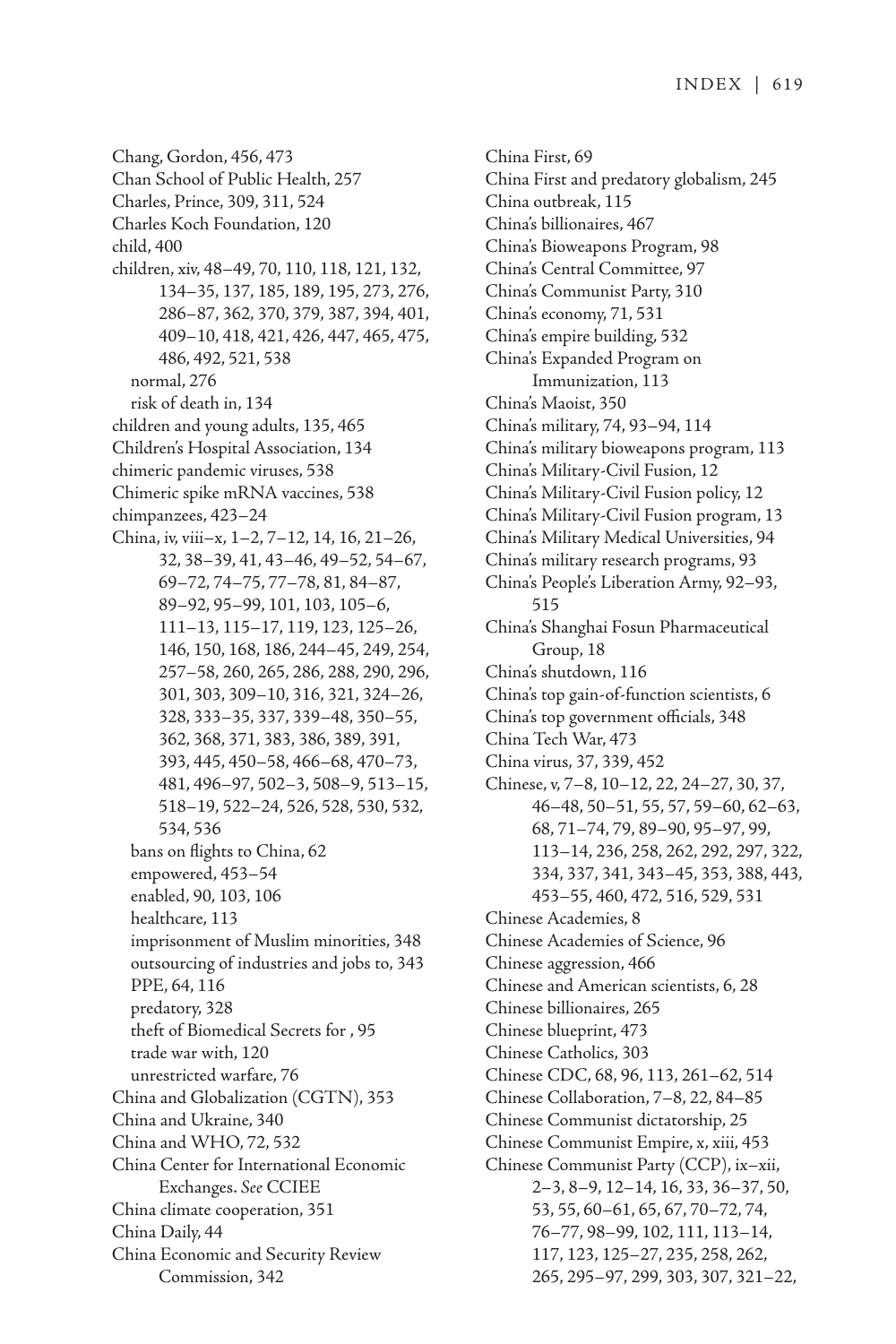324–25, 328, 333–34, 337, 339, 342, 347–50, 439, 442, 450–56, 458, 467–68, 470–75, 478, 480, 521, 523, 527–28 Chinese Communist Party, books about, 79, 473 Chinese Communist Party facility, 504 Chinese Communist Party influence, 119, 349 Chinese Communist policy of Military-Civil Fusion, 385 Chinese Communists, iv, viii–ix, xv, 2, 7, 18, 27, 29, 37, 69, 73, 78–79, 86, 89–90, 99, 103, 117, 235, 250, 262, 286, 312, 325, 343, 350–52, 358, 362, 383–85, 387, 391, 393, 395, 399, 435–36, 452, 460, 497, 502, 507–9, 514–16, 524, 530–31 Chinese Communists in making deadly SARS-CoVs, xiii Chinese Communist Wuhan Institute gainof-function research, 30 Chinese companies, 114, 125, 341–42 Chinese dissidents, 57, 451 Chinese government, x, 13, 57, 72, 76, 98, 116 Chinese investors, 123 Chinese laboratory, 11, 57, 68, 73 Chinese labs, iv, 22, 41–42, 54, 58, 60, 102, 352, 386, 437, 452, 466 Chinese lockdown, 62 Chinese military, 46, 49, 59–61, 74, 76, 92, 125, 395, 452, 524 Chinese people, ix, 70, 116, 265, 297, 476 Chinese researchers, 7–8, 11–12, 21, 27, 29, 34, 47, 51, 56, 59–60, 68, 73, 95, 249, 290, 386, 391, 504, 516, 524, 546 top, 27 Chinese research facilities, 516 Chinese research publication, 30 Chinese scientists, 22, 34, 42, 47, 52, 54, 59, 82, 91, 95, 291, 385, 391 top, 385, 504 Chinese vessels, 455 Chinese virologist, 73–74 Chinese Wuhan Institute, 459 Chinese Wuhan Institute researchers, 27 chloroquine, 140–43, 149, 151–52, 211, 269, 497, 523 cholera, outbreak, 65

Christianity, 362, 486 Christians, 476, 486 chronic life-threatening disease outcomes, 10, 502 CIA (Central Intelligence Agency), 261, 371, 440 CIA-director, former, 440 citizens, world's, 13 Civilian Biodefense Studies, 5 civil liberties people, 202 Civil War, 1, 475, 486, 490–91 Clark, Clay, 543 Cleveland Cavaliers, 343 Cleveland Clinic, 379 climate change, xx, 299, 303, 307, 309–10, 316–17 climate change fears of, 317 climate emergencies, 315 Climate Envoy John Kerry, 293 clinical trials, 152, 154, 158, 161–64, 166, 189, 195, 226, 253, 267–76, 279–81, 283, 390, 518, 524–25 controlled, 121, 192, 253, 269, 271, 280, 390 gold standard (see gold standard) Clinton, Bill, 325, 351, 354 Clinton, Hillary, 351, 440–41 Clinton Foundation, 330 Clinton Fund, 330 Clinton Global Initiative, 330–31 clotting, 172, 176, 184, 186 CNBC, 11 CNBC News, 105 CNBC report, 11–12 CNN, ix, 65, 105, 119, 209, 310, 361, 434, 437, 450 Coalition for Epidemic Preparedness Innovations. *See* CEPI Cochrane, 187–88 Cochrane Collaboration, 281 Cochrane Foundation, 188 Cochrane HPV vaccination paper, 188 Cochrane's Governing Board, 188 coercion, xv, 265, 279, 425–27, 487 Coffin, Patrick, 533 Cold War, 400 Cole, Leonard, 214 collaboration, corporate/government, 459, 507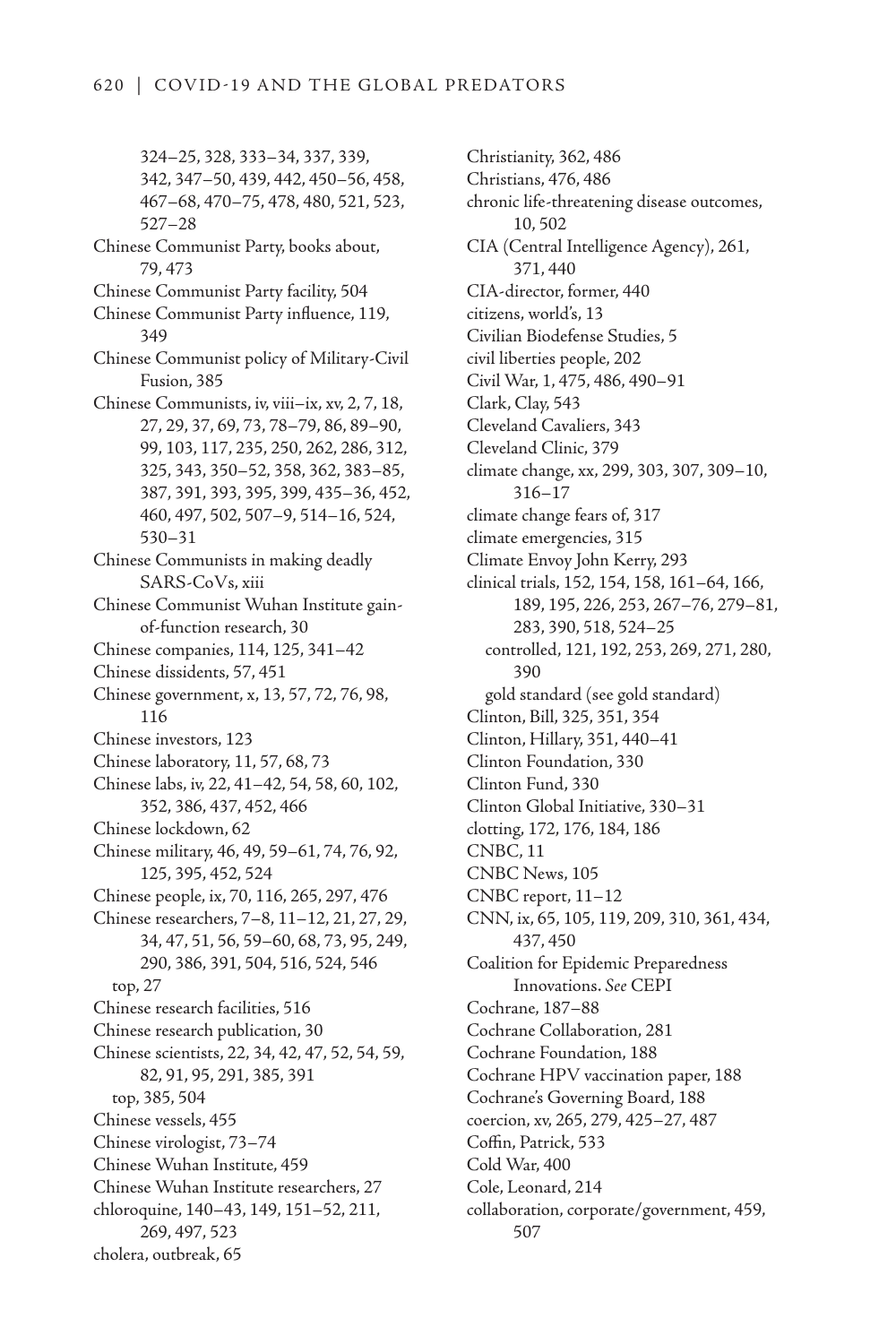collaborative research, 7, 22, 516 funded, 81, 86 Collin County, 136, 206–7 Collin County Commissioners Court, 137, 206 Collins, Francis, 17, 366, 385 NIH fund, 516 Columbia, 23 Columbian, 205 Columbia University, 316 Columbine High School, 527 coma, 380 CommonHealth, 529 CommonPass, 529 Commons Project, 529 Communism, 57, 99, 305, 358, 428, 433, 443, 454, 468 Communist, ix, 307 Communist allies, 460 Communist China, viii, x, xiii, 37, 39, 41, 54, 60, 191, 230, 263, 265, 305, 316, 322, 336, 343, 384, 386, 389, 392, 401, 454, 459, 466, 468, 473, 480, 503, 505, 510, 519, 544 Communist Chinese, 76 Communist Chinese Empire, 456 Communist dictatorship, 73, 530 Communist Empire, x, 2 Chinese, 235, 297 Communist military, 452 Communist Party, 2, 8, 13, 57, 60, 68–69, 348, 399, 504, 530 Communist Party military-civil fusion, 113 Communist Party of China, 14, 74, 97, 345 Communist Party of China's Central Committee, 97 communist regime in Beijing, 521 Communist regimes, 19, 27, 99, 308, 519, 521, 530 Communists, x, 25, 37, 69, 73, 79, 85, 112, 297, 322, 334, 345, 349, 352, 389, 399, 454–55, 460, 481, 544 abused Chinese, 43 companies anti-Trump, 323–24 far-reaching East India, 469 large American, 468 powerful, 352 Congress, 7, 126, 179, 282, 333, 358, 373, 377–78, 382, 395, 439, 441, 507, 520–21

Congressional Committee, 9, 179, 308 Conservative patriotic organizations, 121 Conservative politicians, 120 conservatives, 120, 326, 335, 358, 362, 439, 445, 451, 469–70 conservatives and President Trump, 439 consortium, 187, 273, 280, 375 worldwide, 238 conspiracy theories, 22, 24, 43, 78, 133, 189, 234, 260, 291, 293, 327, 365, 512 Constitution, 118, 217, 234, 336, 358, 406, 419, 438, 446, 460, 475, 479, 481, 493 Constitutional Convention, 486 Constitutional rights, vi Constitutional stress test, 479 Constitution and Bill of Rights, 103, 211, 326, 408, 431, 470, 486, 489 Continuing Medication Education, 143 control, xiv, xvii, xx, 62, 64, 71, 112, 114, 117, 190–91, 279, 283, 317, 322, 333, 336, 378, 385, 387, 400, 402, 407, 411, 416, 432, 437, 441, 446, 455, 460, 478, 480, 491, 493, 503, 505, 510, 512, 516, 530, 532 mind, 304, 352–53 top-down, 336–37, 403, 479, 544 worldwide social, 117 controversy, 6, 14, 16, 31, 54, 84, 89, 344, 529 scientific, 268 Cooney, Bevan, 340 COPD, 198 Copenhagen, 281 coronavirus, 7, 17–18, 22, 24, 26, 28, 30, 33, 45, 56, 62, 67–68, 74, 84–85, 91, 133, 135–36, 186, 191, 207, 213, 217, 236, 261, 291, 403, 496, 504, 510, 523, 531 animal virus jumping to humans, 496 bat, 68, 74 coming, 102 dangerous, 68–69, 517 deadly, 9, 38, 116 harmless, 7, 21, 91 infectious, 403 killer, 53 mouse hepatitis, 495 new, 38, 516 novel, 11, 66, 68, 133, 162, 517, 524 prototype, 518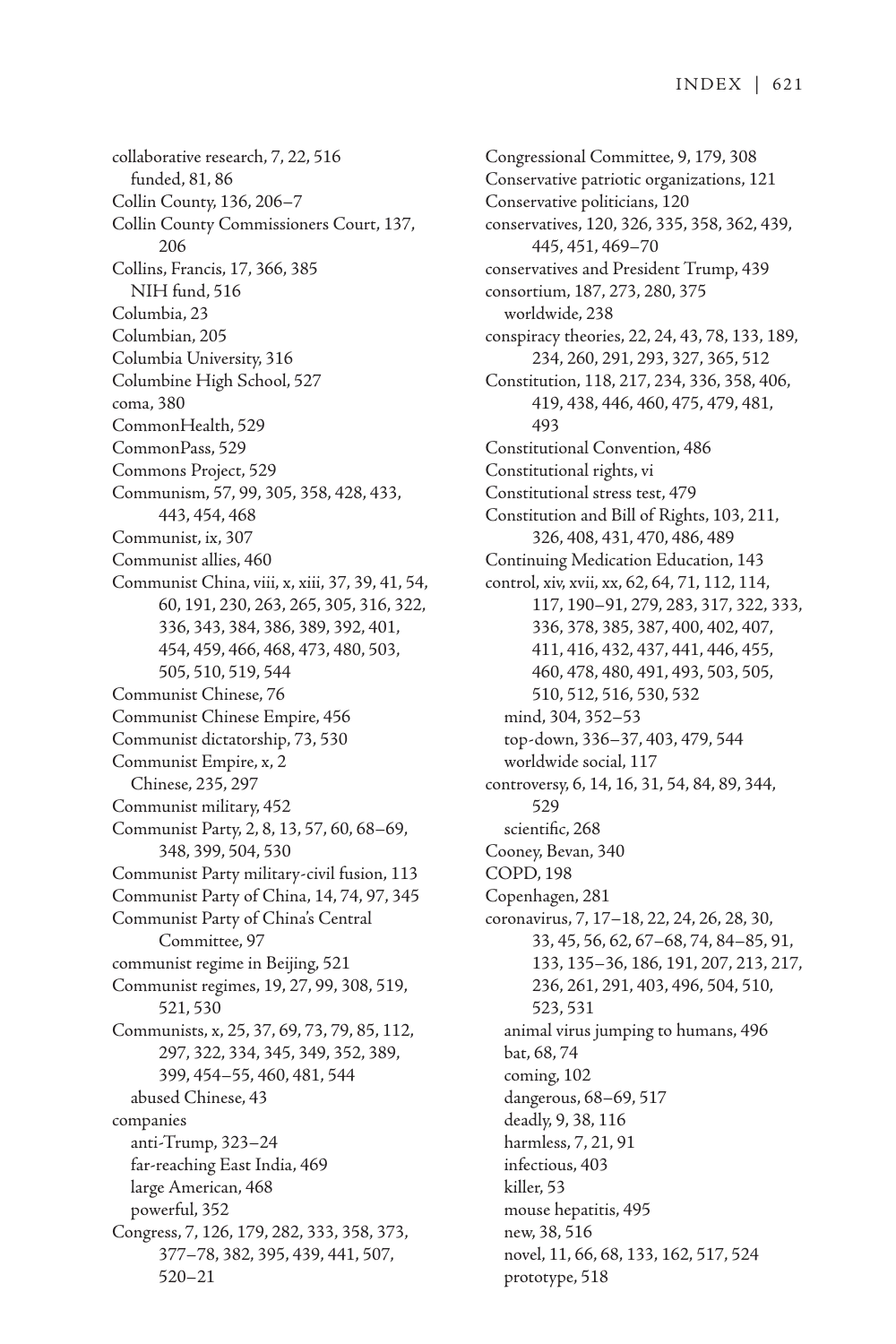coronavirus bioweapons, 59 coronavirus containment, 133 coronavirus crisis, 311 coronavirus deaths, 136 coronavirus disease, 406 coronavirus disinformation, 519 coronavirus epidemic, 217, 268 earlier, 48 coronaviruses, 7, 11, 30, 34, 42, 46, 53, 55, 57, 74, 91, 101, 106, 150, 152, 155, 173, 225, 496, 501–2, 513, 518 coming, 367 deadly SARS, 384 extracting, 67 harmless, 8, 384 human, 30 human-infecting, 73 lab-created, 58 making, 50 making virulent, 9 unmodified, 59 coronavirus infections, 67, 215 eradicating, 155 pathogenic, 502 coronavirus in nature, 24 coronavirus outbreak, 66, 96 coronavirus pandemic, 65, 72, 79, 114, 158, 237, 264, 310, 391, 399, 500, 510, 518, 530 next, 90 coronavirus patients, 208 coronavirus persistence, 55 coronavirus research, 12, 16, 18, 502, 513 Coronavirus Resource Center, 6, 146 coronavirus story, 54 coronavirus vaccine, 113, 518 effective, 23 potential, 366 recognized, 355 Corovax, 260, 263, 510, 515 Corporate/Government Fusion, 235, 240, 244 Corporate/Government Fusion and Globalism, 244 corporate-government fusions, 89, 236, 265, 503, 513, 520, 524 Corporate World, 468 corporations, 111–12, 122, 199, 223–24, 228, 236, 238, 241, 260, 297, 299, 301, 310, 335–36, 342, 349–50, 383,

394–95, 399, 468, 470, 473, 503, 508, 511, 514 large, 121, 332, 335, 434, 469 major worldwide, vii corporations and governments, 260, 310 countries, xx–xxi, 4, 12, 19, 43, 46, 63–65, 70–71, 95–96, 105, 155, 157, 159, 189–90, 201–2, 209–10, 216–17, 255, 258, 260, 269–70, 301–3, 308– 9, 314–15, 326, 328, 340, 344–45, 351–52, 363–65, 369, 372, 392–93, 400, 402, 436, 439, 441, 454–56, 479, 482, 522–23, 530–31 developing, 244 foreign, 308, 372 courage, xii, 144, 383, 403, 439, 444, 447, 481–82, 489, 544 courts, special vaccine, 192 CoV-2, 42, 54, 78 coverup, 55, 63, 69, 76 COVID-19, iii, v–xxi, 1–4, 6–159, 161–69, 171–265, 268–70, 272, 274, 276, 279–80, 282–83, 285–88, 290–336, 340, 342, 344, 348, 350, 352–54, 358–482, 486, 488–90, 492, 495– 540, 543–46 cases, 63, 136–37, 205–8, 375 child, 134 crisis, 479 Czar, 158, 389 death certificate listing, 206 deaths, 131, 134, 137, 203, 207, 212, 386, 523, 526, 540 deaths in long-term care facilities, 212 defeat of humans by, 77 definition of, 137, 206 diagnosis, 540 drugs, 25 early treatment and prevention of, 464 early treatment of, 132, 546 early treatment of , xviii, xxi, 145, 153, 155, 182, 211, 217, 255–56, 387, 513, 527, 543 early treatments, successful, 38 effective treatments for, v, vii, 132, 386, 520, 528, 535 experimental vaccines, 193–94 in India, 243 infections, 159, 213, 409 and Lockdowns, 433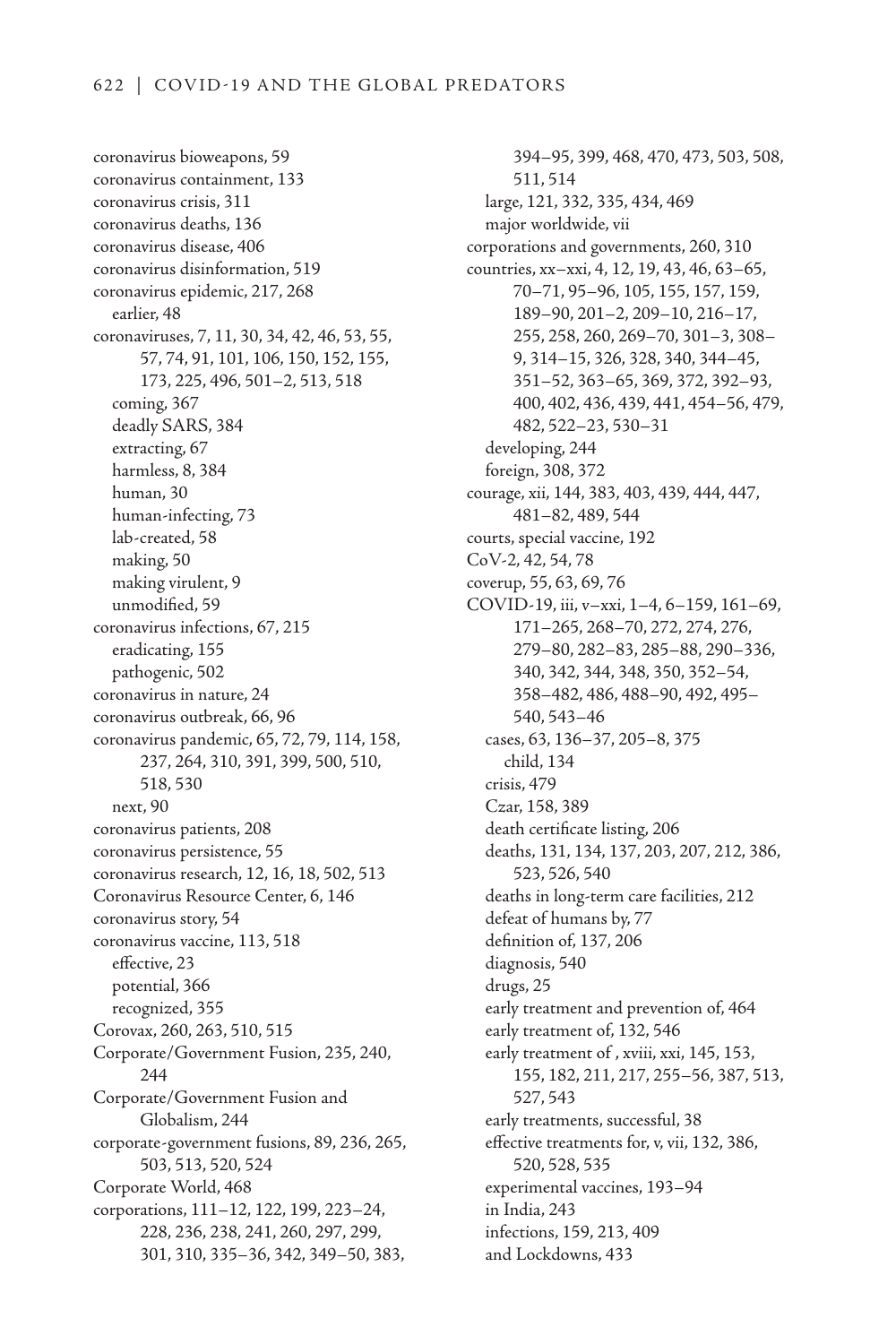mass vaccination, 539 mRNA vaccines, 192 outpatient treatments for, 153 COVID-19 , prevention and early treatment of , 543 COVID-19 prophylaxis and early treatment of , 211 severe, 162, 526 surrounding, xix, 15, 65, 113, 189, 201, 322, 375, 381, 384, 464 testing patients for, 212 COVID-19 Commission, 288–89, 291 COVID-19 pandemic, xix, 64, 78, 87, 92– 93, 102, 155, 204–5, 260, 296, 299, 337, 365, 367, 407, 499, 518, 536 COVID-19 patients, v, xxi, 51, 133, 140, 142, 146, 212, 255–56, 271, 519, 522–23 COVID-19 Patients, high-risk, 139–40, 146 COVID-19 patients, recovering, 212 COVID-19 policies, x, 1, 5–6, 370, 373, 430, 445, 451, 463, 466, 473, 477, 531, 533 COVID-19 predators, 352 COVID-19 propaganda, 531 COVID-19 public health policies, 117, 466 COVID-19 related death, 133 COVID-19 SARS-CoV-2 virus, 73 COVID-19 spike protein (see spike protein) COVID-19 Testing, 513 COVID-19 tests, negative, 202 COVID-19 Treatment Guidelines, 154 COVID-19 treatment of, 149, 153–55, 163, 256, 269, 287 COVID-19 vaccine catastrophe, 539 COVID-19 vaccine death rate, 171 COVID-19 vaccine deaths, 539 COVID-19 vaccine plans, 391 COVID-19 vaccines, 171–72, 178, 180–81, 185, 195, 458, 498, 526, 533, 539 world's, 243, 532 COVID-19 vaccines to children, 185 covid vaccines, 539 following, 538 CoV inter-species transmission, 32–33 CoV populations, 55 CoVs, 7, 38, 55, 497 creating multiple new pandemic, 538 creating pathogenic, 517

creation, 25, 57–59, 83, 86, 234–35, 377, 486, 513, 538 creatures, 57, 421 crimes, xix–xxi, 78, 133, 145, 215, 275, 281, 376–77, 386, 394, 412, 424, 546 crisis, worldwide health, 241 Cuba, 335 Cuban Missile Crisis, 400–402 Cubans, 310, 443 Cultural Revolution, 257 cultures, epithelial, 28 Cuomo, Andrew, 201, 209–12, 215–17 Governor, 209, 211–13, 215–17, 522 governor performance, 211 Cuomo administration, 212 Cuomo's leadership, 522 Cuomo's state health commissioner, 212 CureVac AG, 511 cycles, 207, 498 cycle thresholds, 208

## **D**

Dara, Parvez, 185 dark winter, 5, 496 DARPA, iv DARPA (Defense Advanced Research Projects Agency), iv, 17, 352–53, 502, 511 Darwin's theory, xix Daszak, Peter, 22–25, 29–30, 32–33, 36, 50–51, 58, 90, 289–92, 312, 352–53, 411, 472, 478, 519 EcoHealth Alliance, 22, 36, 59, 83, 513 Davos, 222–24, 234, 237, 241, 244–45, 508 Davos Agenda, 296, 454 DEA, 124, 290 death, adult reports, 539 death by suicide, 527 death cases, 206 probable, 206 death certificates, 131, 133 death for millions, 243 death houses, 265 death in modern human history, xviii death of humanity, 305 death rate, annual, 135 death rate of patients, 390 death rate of patients on remdesivir, 390 death rates, 48, 66, 132–33, 135, 164, 203, 208, 270, 390, 404, 526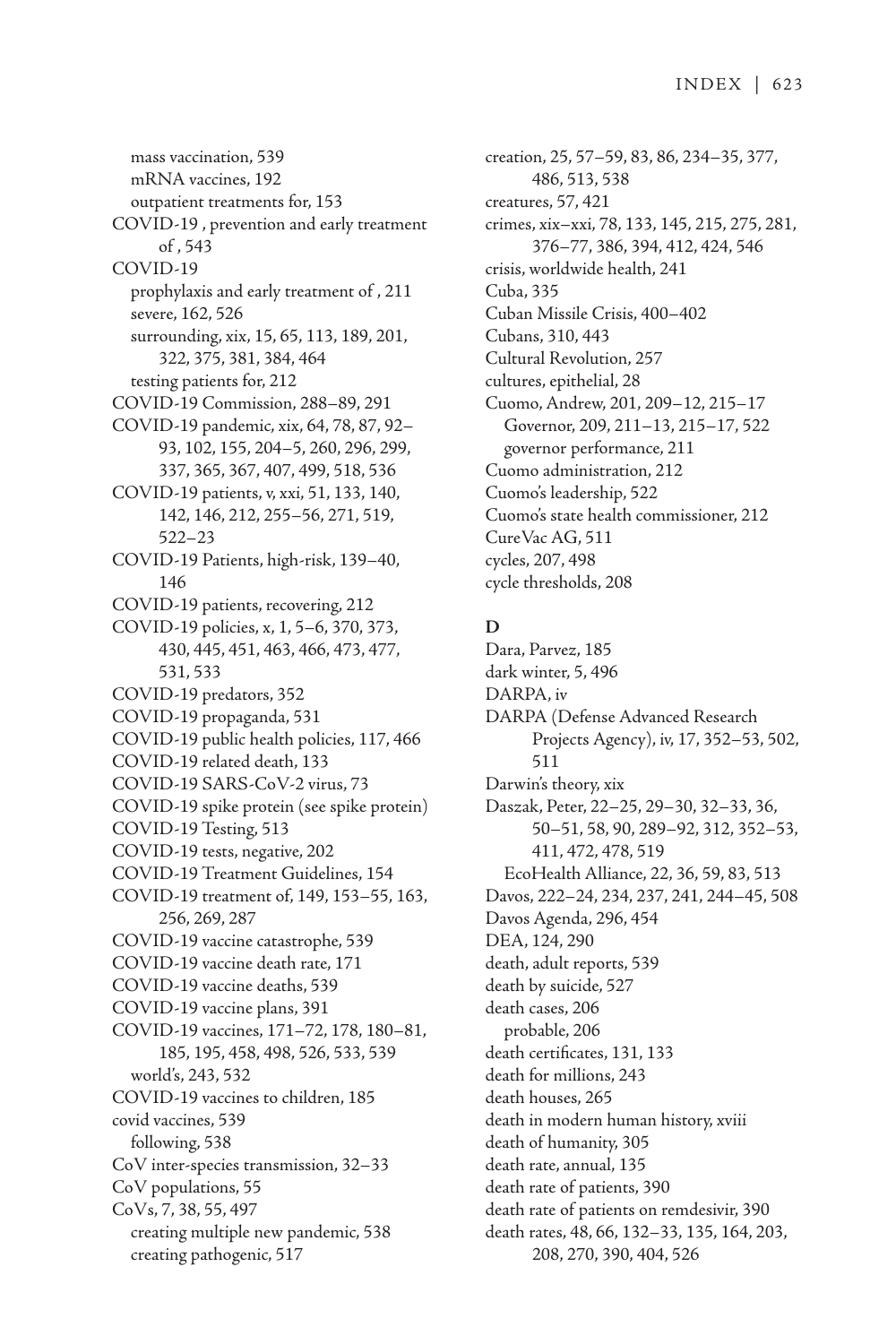annual, 136 escalating, 529 estimated, 131 excessive, 144 extraordinary, 132 high, 48, 524 higher, 135 inflated, 203 lower, 269 second highest per-population, 213 zero, 137 deaths, v–vi, xiv–xv, xvii–xx, 48, 51–52, 111, 116, 131–37, 139–42, 145, 147, 149, 151, 154–56, 171–76, 178, 180–82, 186, 203, 205–8, 211–12, 215, 217, 264–65, 304–5, 363–65, 385–86, 392, 394–95, 404, 409, 411, 421, 424, 432–33, 436, 464–67, 497–98, 501, 521–22, 526–27, 533, 535–41 accident-related, 133 actual number of, 180, 536, 539 all-cause, 465 counting, 523 excess, 432 excessive, 178 heart disease, 465 hundred, 465 increasing, 203 innumerable, 534 involving, 182 lonely, 445 millions of, 133, 498 predictions of millions, 409 report, 182 reporting excessive, 465 reports of, 181, 183, 392, 465, 536 thousands, 526, 539 total, 181, 209 unexplained, 151 vaccine-related, 171, 179, 195, 387–88, 392, 538–39 deaths and economic shutdowns, 66 death sentence, 135 deaths in America, predictions of millions of, 409 deaths in older people, 521 deaths of millions, v death threats, 370 catastrophic, 404 death toll, 209, 215, 432

death traps, 522 death warrant, xii Decade of the Vaccine, 189 decoupling, 349, 457, 473 Deep State, xiv, 124, 149 Defense Advanced Research Projects Agency. *See* DARPA Defense Production Act, 64–65 Dellums, Ron, Congressman, 382 Demers, John, 11 Deming, Damon, 173 democracies, 39, 103, 117, 119, 204, 263, 295, 333, 336–37, 402, 406, 408, 440, 479–80, 528 Democrat administrations, 371 Democrat campaign, 332 Democratic candidate, 342 Democratic governors, ix, 522 Democratic leadership, 438, 440 democratic nation state and globalism, 295 Democratic nominee for President, 307 Democratic Party, 71, 145, 328, 371, 441, 443, 445, 449, 451, 460, 468, 471, 473 Democratic platform, 337 Democrats, 5, 256, 341, 437, 443, 451–52, 471, 474 Dengue virus, 155 Denmark, 187–88, 224 Department of Health and Human Services, 18, 82, 88, 212–13, 496, 541 deplorables, basket of, 440 despair, 235, 429, 476–77 development clinical, 174, 526 high-speed, 507 sustainable, 293–94, 311 developmental delays, 394 diabetes, 7, 28–29, 465 diagnose, 167, 203, 320 Didi Chuxing, 2 disease, 5, 33, 63, 116, 131, 136, 148, 163, 174, 190–91, 204, 208, 211–12, 214–16, 222, 255, 271, 365, 376, 389, 413, 415, 431, 511–12 blueprint priority, 230 human, 174, 501, 517 inflammatory, 537 vaccine-induced, 512 disinformation, 119, 519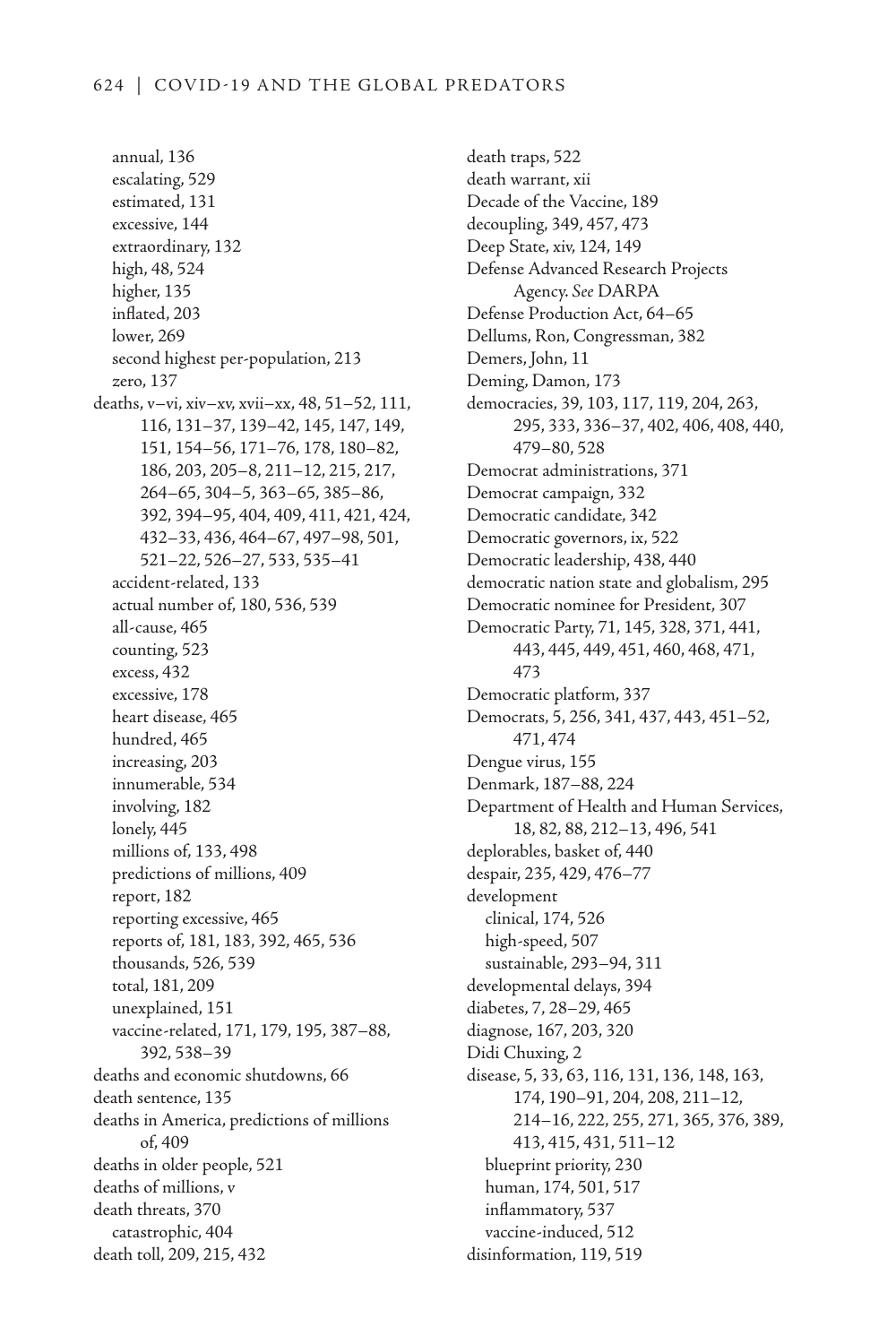disruption, 265, 467 dissidents, 433 Divergents, xvi diversity, 55, 262, 475–76 DNA, 175–78, 192, 238, 307, 509, 537 DNA and mRNA vaccines, 176–77, 226, 239, 241 DNA COVID-19 vaccines, 387 DNA vaccines, viii, 172–73, 176–78, 184, 186, 192, 196, 232, 392, 459, 501 DNA vaccines for SARS-CoV, 174 DNR, 215 doctors, v, xvii, 5, 49, 63, 66, 133, 140, 143– 44, 147–48, 151–54, 158, 193, 195, 203, 205, 208, 211, 217, 256, 269, 271, 273–75, 282, 287–88, 375–76, 379, 381, 429, 464, 498, 526, 544 dogs, 308, 410, 421, 423–24, 432 DOH. *See* Department of Health Dominion, voting machines, 330 do not resuscitate orders, DNR, 215 Dorsey, Jack, Twitter, 323 doses, lethal, 140–42 Douglass, Frederick, 488 draconian, ix, xiv, 370, 465 draconian COVID-19 policies, draconian, 458, 465 drug companies, vi, xii, 6, 17, 132, 141, 148–49, 154, 162, 167, 189, 192, 196, 231, 236, 241, 256, 268, 273–76, 280, 282–83, 366, 374, 376, 389, 392–93, 434, 498, 507, 511, 525 powerful, 3 drug companies government, 147 drug industry, 281 worldwide, 150 drugs, xviii, 35, 141–43, 146, 148–52, 155, 157, 161–66, 169, 179–80, 183, 186, 192, 211, 228, 252, 267, 271–76, 280–83, 304, 375–76, 387, 390, 480, 523, 540 antipsychotic, 286–87 blockbuster, 267–68, 273 effective, 140, 152, 155 exempt, 147 lifesaving, 102, 148, 367 safest, 143, 150 Drug Safety Communication, 152 drugs and vaccines, 148, 179, 252, 390, 480 Du, Lanying, 30

Dugan, Regina, 352–53 Dykes, Melissa and Aaron, 304, 377

#### **E**

early stage COVID-19, 146 early treatment, xvii, 132–33, 139, 145, 154, 228, 253, 265, 386, 392, 464, 522, 526, 529, 541, 546 early treatment of COVID-19, 155 earth, xvi, 23, 204, 230, 235, 314, 316–17, 345, 355, 357, 360, 400, 436, 446, 452, 455, 458, 470–71, 487, 534, 541 East Berlin, 428–29 Ebola epidemic struck, 254 Ebola trials, 161, 267, 390 EBU (European Broadcasting Union), 519 EcoHealth Alliance, 7, 21–23, 27–29, 31– 33, 36–37, 90–91, 94, 290–91, 312, 352, 384, 411, 452, 478, 502 largest funder of, 37 EcoHealth Alliance President. *See* Daszak, Peter economic damage, 353, 363–65 Economic Times, 62 economies, ix, xiv, 23, 102, 115, 117, 132, 138, 182, 255, 265, 289, 301, 305, 311, 331, 349, 353, 362, 365, 393, 403, 405, 435, 450, 453, 455–56, 467, 498, 522, 525, 530–31 worldwide, 300 Economist, 365 ECT (see electroshock treatment) ECT Resource Center, 381 Edsall, David Linn Dean, Jarvard T.H. Chan School of Public Health, 257 education, 93, 97, 132, 257–58, 282, 301, 315, 344, 374, 381–82 educational interventions, 418 EID. *See* emerging infectious diseases election, 4, 328, 332–33, 371, 388, 437, 442–43, 445, 450, 452, 519, 528 election day, 369, 388 electroshock treatment (ECT), 375, 379– 81, 545 Elias, Chris, 514 Eli Lilly, 273–76, 280–81, 375 elite, 25, 111, 298, 321, 350, 412, 437, 441, 469 global, 166, 443 Ellison, Larry, 324, 509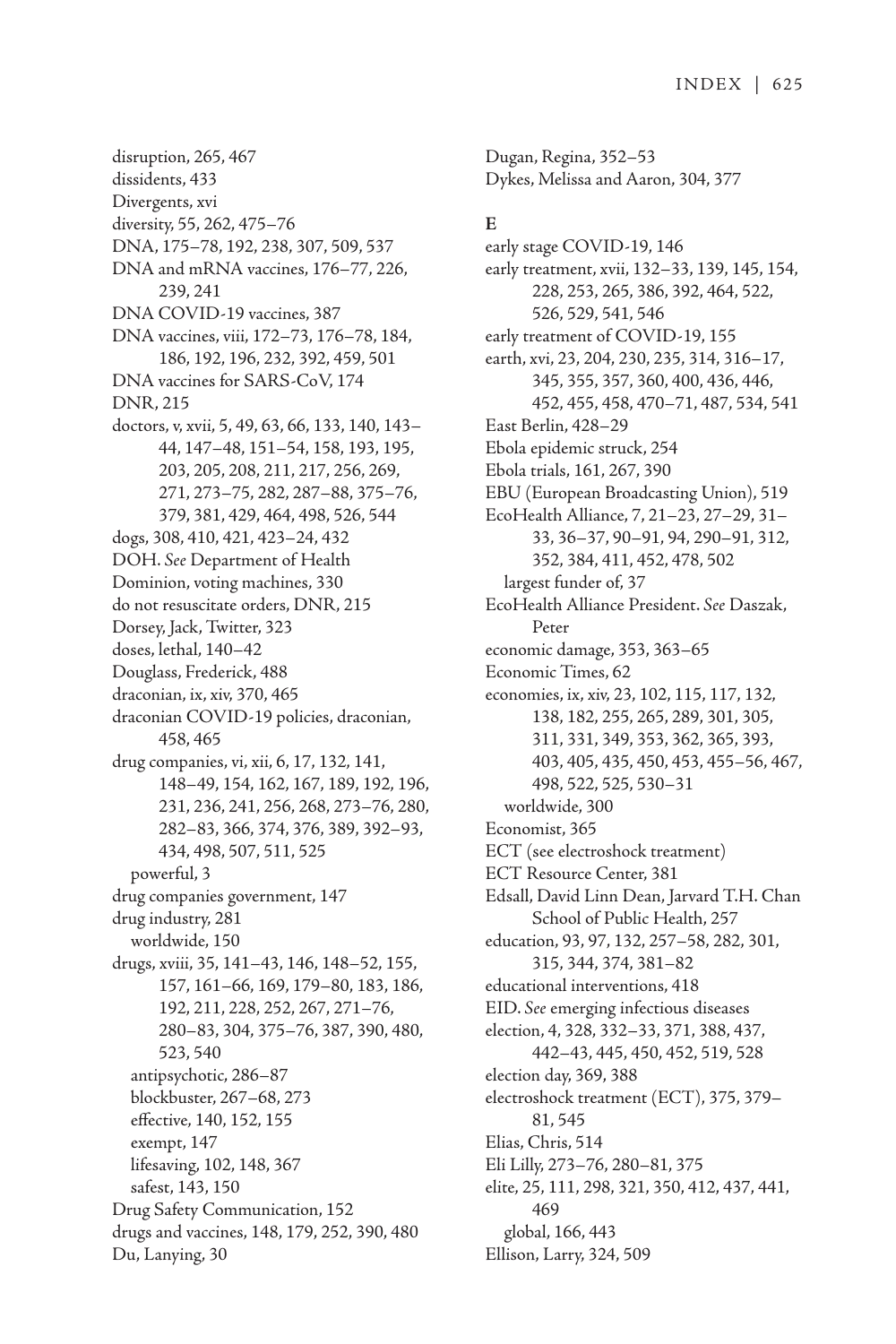emergence, 32–33, 42, 45, 99, 102–3, 367, 517 Emergency Medical Techs and Ambulances, 215 Emergency Preparedness Act, 531 emergency use, worldwide, 174 Emergency Use Authorization. *See* EUA emerging infectious diseases (EID), 90–91, 94, 101, 238, 367, 504, 517 Emerging Infectious Diseases-South East Asia Research, 91 Emerging Pandemic Diseases, 29, 404 emissions, zero, 314–15, 337 Empathic Therapy, 546–47 employees, 4, 97, 213, 362, 388, 523 EMTs, 215 encephalitis, 34, 52, 271, 524 encephalitis in human COVID-19, 52 endothelium, 172 energy, 250, 259, 399, 446, 450 engineering history of SARS-CoV-2, 74 enslave, xx, 412, 473 environment, xx, 101–2, 182, 311, 360, 367, 418, 505 environmental interventions, 418 epidemic, 3, 35, 42, 59, 66, 70–71, 106, 115, 151, 195, 204, 216, 222, 224, 226, 228, 230, 237, 240–41, 251–52, 270, 286, 496, 507–8, 513, 517, 530, 532 worldwide, 173, 237 Epidemic Preparedness, 239 epidemiology, 93–94, 146, 195, 198 epidemiology of emerging viral disease, 504 Epoch Times, 57, 63, 125, 202, 302, 341, 451, 473, 477 Epstein, Richard, 432 equality, 305, 412 escaped chinese scientist (see Yan, Li-Meng) ESG, 298 Essential Medicines, 151 essential medicines and vaccines, 501 establishment, medical/scientific, 140, 154, 187, 189, 464 Ethical Human Psychology and Psychiatry, 547 Ethiopia, 65–67, 224, 328 EUA (Emergency Use Authorization), vi–vii, 17–18, 140–41, 147–48, 152, 175, 184, 186, 223, 225, 236, 242,

245, 252, 264, 387, 391–92, 498, 506–8, 519–20, 529 approval, 392 expedited, 272 hydroxychloroquine, 152 Medical Products, 242 remdesivir, 163 statute, 148 system, 148 Eugenical Federal Government Program, 381 eugenicists, 175 eugenics, xix, 413 twenty-first century, 175 Europe, 177–78, 314, 354, 480, 521, 525, 545 European Broadcasting Union (EBU), 519 European Central Bank, 352 European Commission, 224 European countries, 534 European populism, 519 euthanasia, 175, 217, 305 Evidence-based Medicine Consultancy Ltd, 536 evil, x, xiv, 10, 25, 60, 249, 335, 382, 438, 452, 454, 456, 459, 489 evolution, xix, 43, 60, 497, 505 natural, 91, 505 evolution in nature, 505 executive branch, 149, 452 experimental vaccines, vi–vii, ix, xv, 110, 186, 194–95, 511, 517 extremism, 315, 433 extremists, ix, 433

### **F**

FAA (Federal Aviation Administration), 373, 375 Facebook, viii, 41, 147, 154, 323–25, 332– 33, 362, 432, 445, 450, 458, 519, 527 Facebook's Instagram, 458 Facebook's Zuckerberg fund, 538 FAERS (FDA Adverse Event Reporting System), 179, 182 families, xii, xviii, 57, 70, 110, 118, 183, 216–17, 321, 325–26, 340, 393, 400, 403, 428, 434–35, 444, 453, 466–67, 488, 492, 496, 546 Fareed, George, 146, 157, 256 fatal dose, 141–42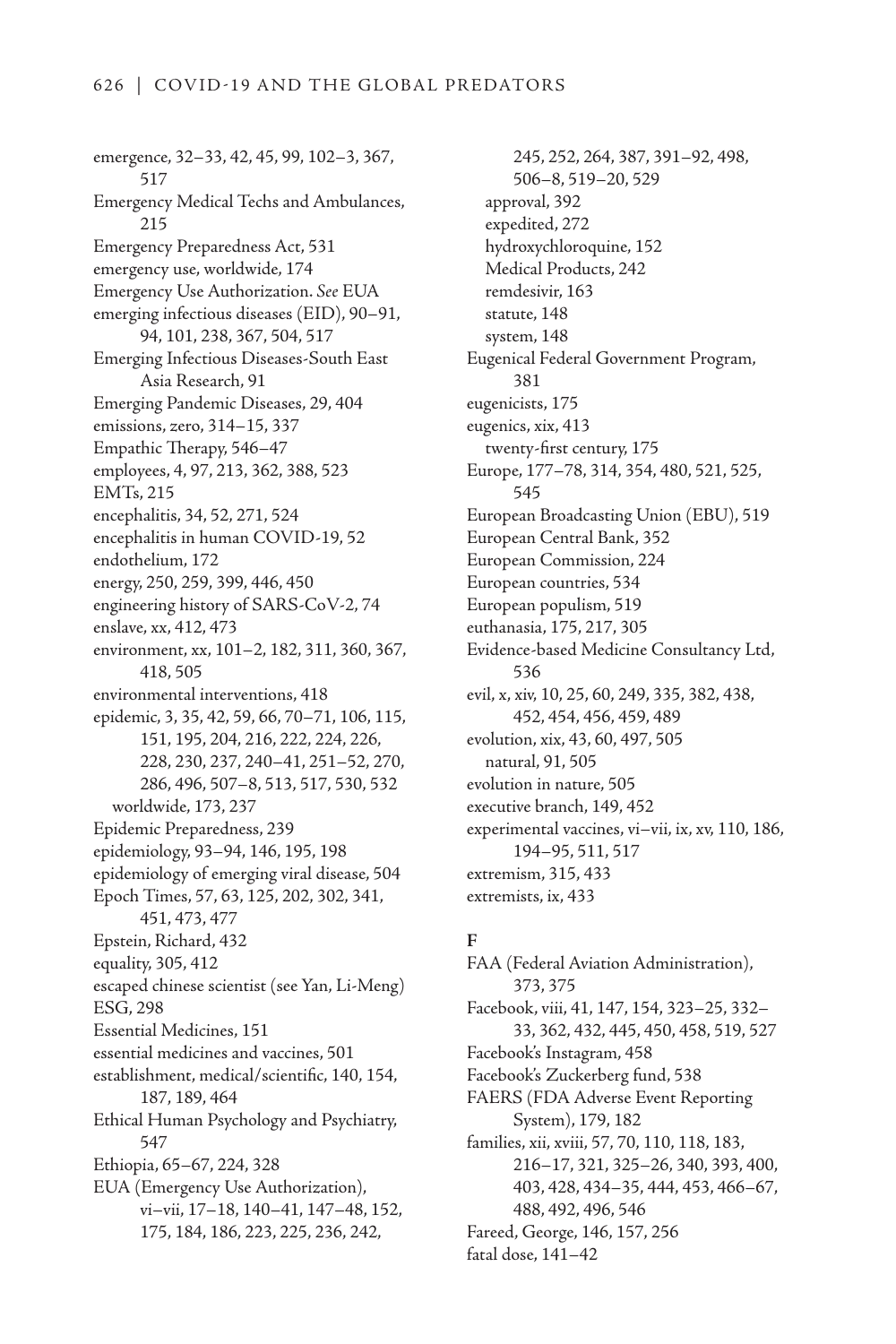143, 147–48, 150–52, 154, 158, 164, 166, 169, 172, 175, 179–80, 182–86, 188, 192, 221, 223–25, 229, 236, 240,

Fauci, Anthony, iv–vi, viii, 1–5, 7–9, 11–19, 21–22, 24–28, 31–37, 41–42, 48, 51–53, 57–60, 64–69, 74–75, 79, 81, 83–84, 86–92, 96–109, 111–13, 115, 117, 126, 131–32, 135, 139, 148–49, 157–58, 161–67, 175, 192, 196, 201–2, 208, 221, 223, 225, 228–29, 232, 234–36, 238, 241, 247–60, 264–65, 267–68, 272, 276–77, 290, 295, 297, 313, 327, 330, 333, 335–37, 361, 366, 369, 372–75, 381–95, 399, 402–4, 409, 411, 417, 432–33, 442, 445, 460, 464, 466, 468, 472, 478, 481, 495–97, 500, 502–4, 506–7, 509, 511, 513–14, 517, 520–21, 523–26, 530–31, 536, 538 bill of particulars, 211, 373, 382–84, 389, 391, 395, 530 Fauci and Biden, 69 Fauci and COVID-19 Policies, 373 Fauci and Daszak, 36 Fauci and Gates, 60, 112, 175, 333 Fauci and NIAID, 99 Fauci and NIH, 33 Fauci and NIH Director, 385 Fauci and WHO, 372 Fauci-controlled panel, 163 Fauci emails, 68–69 Fauci-funded collaboration, 59, 78, 524 Fauci-funded gain-of-function research, 31–32 Fauci-funded scientists, 48 Fauci-funding, 22, 90, 98, 106, 385, 466, 504 Fauci funding Chinese researchers, 29 Fauci's COVID-19 treachery, 395 Fauci's drug remdesivir, 163, 166 Fauci's failed study of remdesivir, 167 Fauci's funding, 74, 92, 168, 452 Fauci's handling of HIV, 251 Fauci's institute, 22, 27, 74, 81, 162, 272 Fauci's NIAID, 7, 10, 30–31, 54, 67, 83, 92, 113, 173, 370, 391, 399, 459, 501, 513, 516–17 Fauci's NIAID and NIH, 391 Fauci's NIH committee, 163 Fauci's reckless history, 254 Fauci's resistance, 518 FBI, 12, 336, 371, 438 FDA (Food and Drug Administration), v– vii, xvii, 17–18, 111, 124, 126, 132,

242, 245, 248, 254, 264, 267–69, 271, 273–76, 280, 282, 286, 290, 292, 336, 370, 373, 375–76, 380, 386–87, 399, 445, 472, 507, 524, 529, 540–41 FDA Adverse Event Reporting System. *See* FAERS FDA and CDC, 229, 386 FDA and NIH, 159, 225 FDA approval, vi, 141, 147, 164, 166–67, 186, 240, 268, 272–73, 276, 280, 390, 533 FDA approval process, 242, 431 FDA approval requirements, 498 FDA approves remdesivir, 166 FDA Emergency Use Authorization, 508 FDA FAERS, 179 FDA's chief in-house analyst, 275 FDA's National Center for Toxicological Research, 7 fear, xvii, 47, 60, 104, 118, 131, 144, 159, 182, 184, 187, 195, 205, 210, 216, 235, 237, 265, 317, 351–52, 358, 369–70, 394, 399–400, 402–3, 405–6, 408–9, 426, 430–31, 437, 455, 485, 520, 528 fear appeal, research, 405 fear arousal, 406 fear-based appeals, 404–8 fear-based messaging, 407 fear-based sentiments, 199 fear-inciting health communication campaigns, 407 fear level, 403 fear mongering, 203 fearmongers, 403 fear tactics, 460 Federal Aviation Administration (FAA), 373, 375 federal courts, 373, 375, 479 Federal Emergency Management Agency, 64 Federal Register, 223, 242 Federal Reserve Board, 351 FedEx, 349, 351, 514, 527

- Finland, 224
- Fitton, Tom, 69

FLCCC, 536

Fitts, Catherine Austin, 544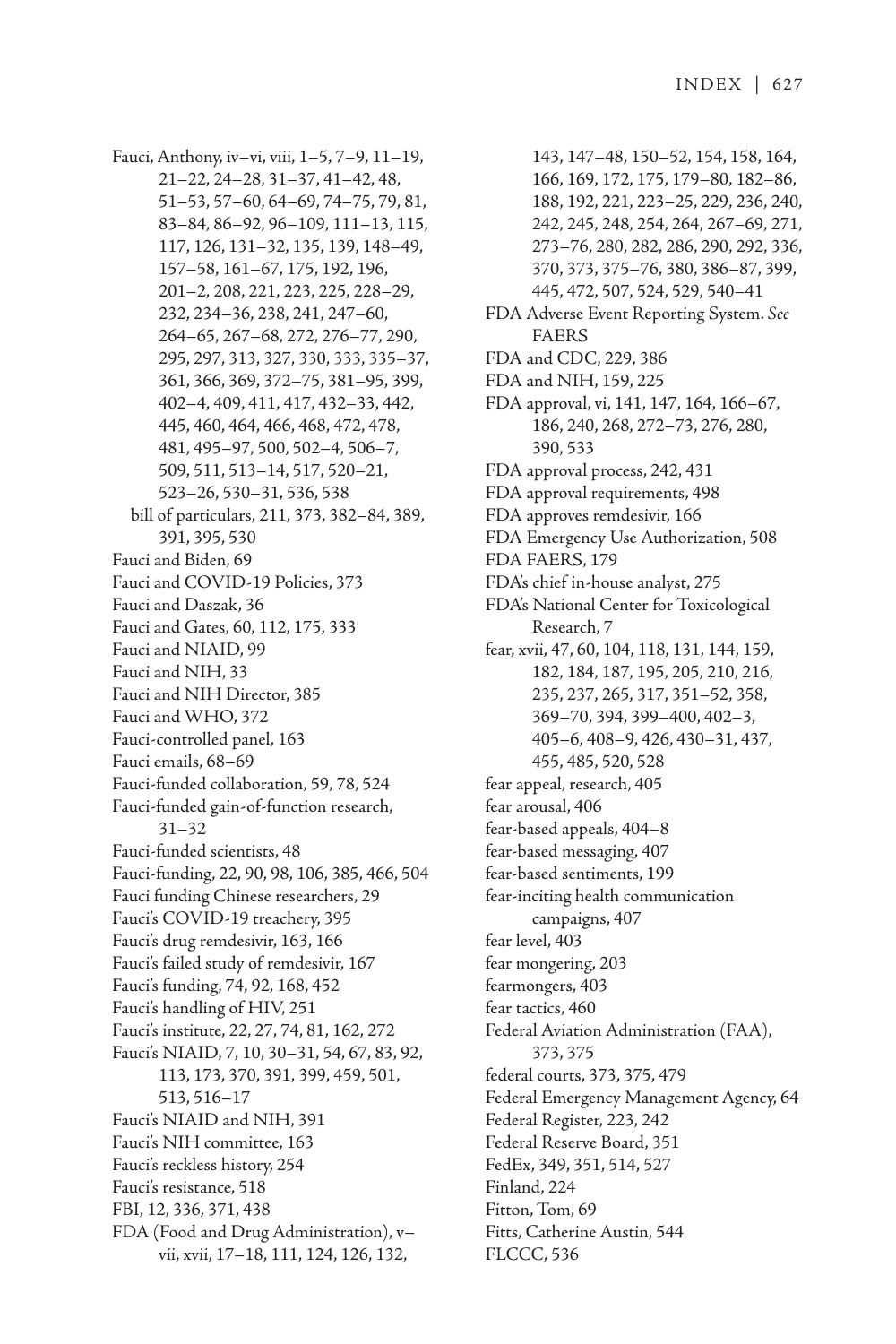flights, domestic, 62 Florida, 158 Florida Keys, 360 flu, 65, 202, 205, 465, 509, 520–21 seasonal, xiv, 465 flu disappears, 205 fluoxetine, 273 flu vaccines, 75 fluvoxamine, 527 FOIA (Freedom of Information), 58, 68, 383–84, 389 food, xiii, xvii, 111, 273, 280, 289, 402, 421–22, 445, 457, 506, 541 Food and Drug Administration. *See* FDA Forbes, 109, 118–19, 323, 329, 344 foreknowledge (see planning COVID-19 in advance) Fort Detrick, 44 foundation, 17, 65, 189–90, 221–22, 238, 241, 328–30, 332, 365, 479, 545 Founders, xii, 118, 221, 223, 294, 296, 347, 358, 425, 436, 441, 444, 446, 470, 481, 486–88, 490, 503, 509, 546 Fourth Industrial Revolution, 303 Fourth Medical University, 92–93 Fox News, 53, 270, 341, 354, 434, 445–46, 522 Frankfurt, 533 Franklin, Benjamin, 357–58, 493 fraud, 121, 126, 282, 288, 487 scientific organized , 75, 527 freedom, xiii–xv, 104, 117–19, 121–22, 200, 253, 265, 294, 298–99, 301, 303, 315, 326–27, 332–33, 337, 345, 354, 357–58, 369, 393, 412, 421–26, 429, 431–32, 436, 441, 443, 446, 451, 458–59, 463–64, 468–71, 473, 475–76, 478–81, 483, 485–90, 493, 528, 533–34, 541, 544 fight for, 122, 493 human, 123, 469 loss of, 421–22, 425, 429, 432 personal, xiii, 110, 119, 336, 401, 477, 500 freedom and liberty, 336 freedom celebration, 533 freedom in America, xv, 382, 394, 451, 490, 534 freedom in humans, 422 freedom-loving, 451, 533, 541

Freedom of Information. *See* FOIA Freedom of Information Act, 68, 383 freedom of people, 357 freedom of speech, 344, 417, 439, 460, 479 freedom reflex, 421–22 freedom to avaricious billionaires and corporations, 301 free people, xv, 104, 357, 461 free world, xiv, 296, 353, 453, 480 French Revolution, 305 Friedan, Tom, 432 frighten people, 526 Front Line COVID-19 Critical Care Alliance, 536 Frontline Doctors, 193 Fuellmich, Reiner, 378, 544–45 fund Chinese researchers, 14 fund Chinese virus researchers, 36 funded gain-of-function research by scientists, 391 funding, v, xi, 6–7, 9–10, 14, 22, 25–28, 30–34, 51–52, 65, 69, 74, 82–84, 86, 88, 90, 101, 173, 175, 237–38, 240, 269, 317, 330, 366, 382, 385, 399, 453, 498, 502, 506, 513, 516, 523 funding animal research, 452 Funding China's Military, 12, 125 funding research, 26, 34, 84, 254, 290, 383 fundraisers, 325, 440 funds, pension, 125, 342 funeral homes, 215 Furmanski, Martin, 44 Futurist Scenario, 263, 515 FVR (Foundation for Vaccine Research), 14

# **G**

Gaetz, Matt, US Congressman, 84–85 Gain of Function (GOF), 6, 8, 26–28, 32–34, 85, 88, 495, 506, 546 America's program, 60 ban on, 85 China, iv, 26–27, 30, 32, 74, 82, 84 experiments, 82, 538 deadly, iv fund, 26, 106, 391 funding, 31, 538 grants, 88 lab studies, 54 projects, multiple Wuhan Institute, 30 research, iv, 8, 14–15, 23–34, 45–46, 53, 58, 74, 82–83, 87–88, 90–91, 96,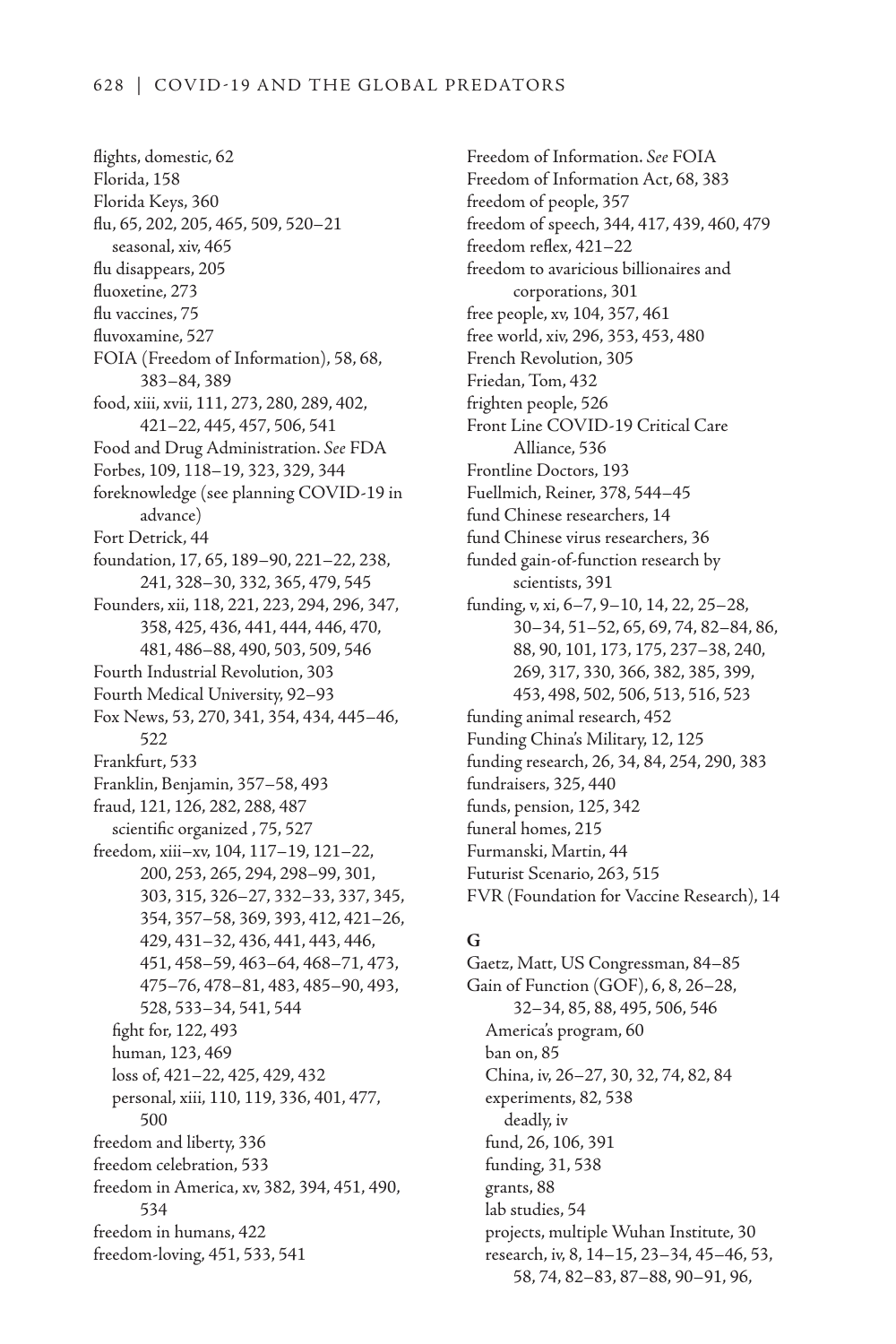173–74, 384–86, 391, 497, 501–2, 506, 536, 546 collaborative, 26, 113 controversial, 90 dangerous, 25, 33, 83, 502, 504 monitoring, 88 outsourcing, 31, 84 outsourcing to China, 84 President Obama stops, 81 studies, 34, 58, 81–82, 86, 504, 513 Galveston, 94 Galveston National Lab (GNL), 95–98 Galveston National Lab and lesser programs, 96 Galveston National Lab and Wuhan Institute of Virology, 95 Galveston National Laboratory, 96 Gandhi, Mahatma, 488 GAO (General Accounting Office.), 179 Gao, George F., 262, 514 GAO report, 179 Gates, Bill, vi, viii, x–xii, xv, 2–3, 11, 18, 22, 25, 79, 107, 109, 111–18, 124, 175–76, 185, 187–91, 196, 221–45, 249–50, 260, 264–65, 267, 312, 314–16, 324, 328–30, 333, 335, 337, 339, 345, 349, 351–55, 361, 363–66, 371–72, 386–88, 391–92, 394–95, 399, 455, 478, 497, 500, 502–5, 508–11, 517–18, 523–27, 532 Gates, Bill ambitions, 230 Gates, Bill CEPI, xi Gates, Bill global predator, 257 Gates, Bill Master Plan, 225 Gates, Bill Master Plan Found, 221 Gates, Bill vaccines, 191 Gates, Bill Warp Speed-like program, 514 Gates, Melinda, 19, 328, 359, 499 Gates and Bloomberg, 371 Gates and Fauci, 112, 228, 234 Gates and global corporations, 79 Gates and WHO, 222 Gates' CEPI foundation, xii Gates' CEPI master plan, 223 Gates family, 328 Gates Foundation. *See* Bill & Melinda Gates Foundation Gates master plan, 222, 224, 226 Gates master plan in PowerPoint, 229 Gates' vaccine plan, 541 Gates' Warp Speed-like, 235

Gates' wealth, 113 Gavi, 225, 498, 503 Ge, Xingyi, 8, 22, 27, 30, 53 General Accounting Office. (GAO), 179 genetic code, 175–76 genetic material, 176 Genghis Khan, 124, 308 genome, 90, 177 George, King, xii, 421 George Mason, 374 Georgetown Conference, 256–57, 259 Georgetown's Brain Science, 98 Georgetown University, 98, 258, 303 Georgetown University Conference, 506 German vaccine manufacturer, 532 Germany, x, 18, 204, 223–24, 328, 430, 503, 544–45 Germ Games, 365 Gertz, Bill, 473 Gettysburg, 486 Ghebreyesus ,Tedros Adhanom, viii, 66–67, 352, 354, 411, 472 Ghebreyesus, Tedros Adhanom, Director General of WHO, 65, 114 Gilead, 161–65, 272, 390 Gilead's medication Remdesivir, 79 Gilead years, saved, 164 Giordano, James, 98 Giuliani, Rudy, 471, 520 GlaxoSmithKline, 280–81 (GSK), xi, 224, 508 Global Alliance for Vaccines and Immunization (GAVI), 503 global elite, 362 global health, 10, 256–57, 261, 352–53 Global Health Science, 247 Global Health Security Agenda Consortium, 23 Global Initiative, 330 globalism, xiii–xiv, 1, 10, 86, 112, 118–19, 125–26, 154, 159, 244–45, 263, 295–96, 312, 358, 361–62, 369–72, 435, 442, 463, 472, 525, 532, 536, 544 globalism and COVID-19, 125 globalist ambitions, xiii, 117, 295–96, 310, 399 Globalist Capitalism, 468 Globalist Capitalism and Communism, 468 Globalist Censorship, 53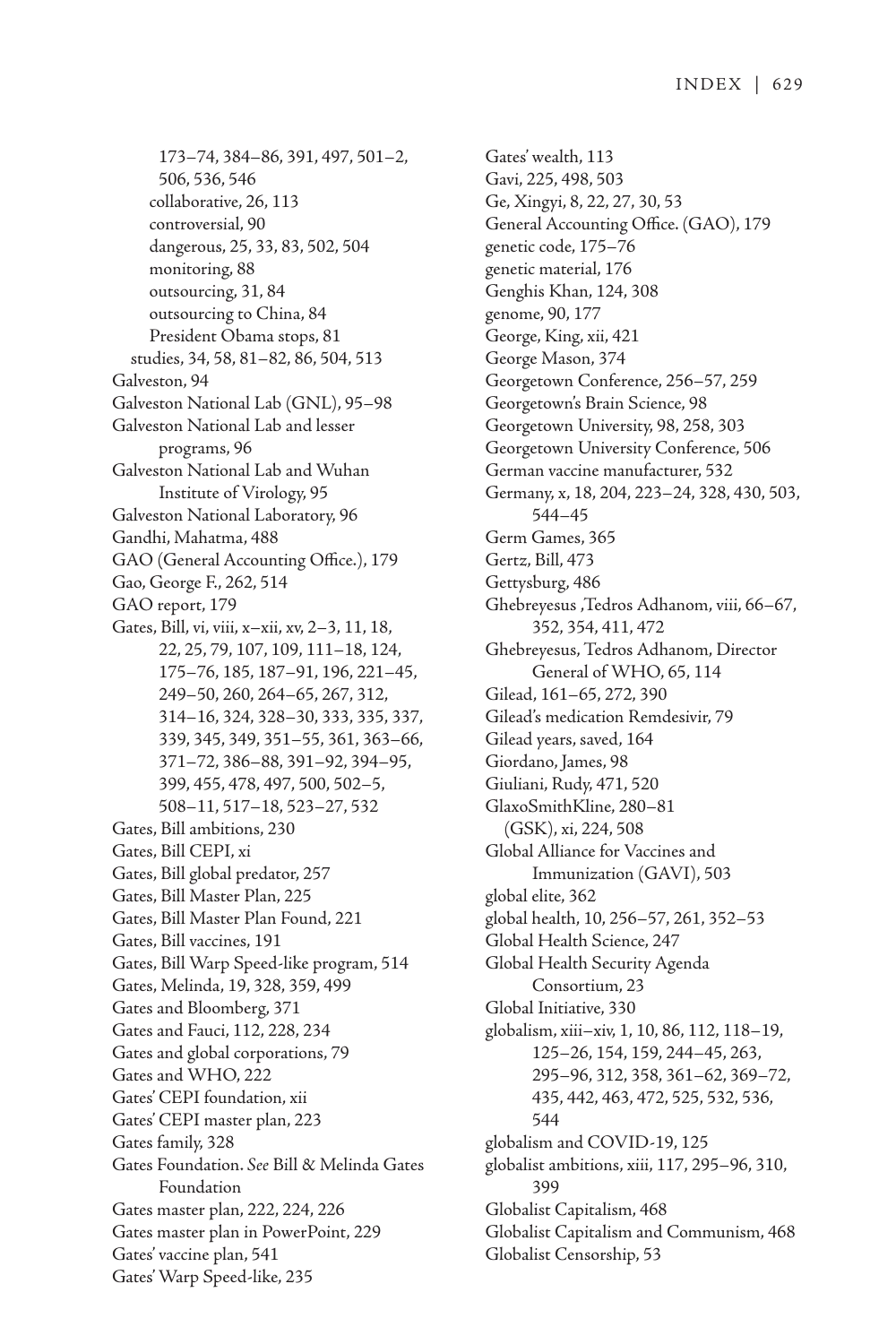Globalist Denial, 454 Globalist Enmity, 295 Globalist Entanglements, 16 globalist individuals, 1–2 Globalist Libertarians, 120 globalist powerhouse, 288 Globalist Puppet Master, 339 globalists, vii–x, 41, 86, 89, 98–99, 117–21, 123, 150–51, 166–67, 234, 236, 254–55, 258–60, 264, 286, 294, 297, 300, 302–3, 312–13, 317, 320–22, 324, 326–28, 331–37, 339, 345, 347–48, 351, 359, 361–62, 366, 368–72, 435–37, 442, 445, 450, 453–55, 457–58, 460, 463–64, 466, 470–71, 474–75, 478, 481, 515–16, 520–21, 525 progressive, 446 globalists and China, 453 globalists defend China, 24 Globalist War, 369 globalization, 55, 76, 234, 296–97, 362 Global Law, 98 Global Pandemic Exercise, 260 Global partnership, 224, 508 global perpetrators, 112, 320–21 Global power corrupts, 287 global predator major, 260, 325–26 Global Predator Network, vii Global Predator Profile, 319, 321 global predators, iii, v–xxi, 1–4, 6–34, 36–38, 41–79, 81–82, 84–98, 102, 104, 106–7, 109–12, 114–42, 144, 146–58, 162–64, 166, 168–69, 172–240, 242, 244–45, 248–65, 268, 270, 272, 274, 276, 279–80, 282, 285–86, 288–304, 307–8, 310–36, 340, 342–44, 348–50, 352, 354–55, 358–95, 399–400, 402–46, 449–54, 456–61, 464–541, 544, 546 American, 117–18, 126, 262 discrediting hydroxychloroquine, 288 global predators and progressives, 442 global predators and Trump, 36 global predatory institution in America, 526 Global Preparedness for Health Emergencies, 513 Global Preparedness Monitor Board, 69 Global Reset, 109, 299, 311, 525 Global Vaccine Action Plan, 112, 500

Global Virome Project, 36 global warming, 316–17, 531 fighting by shrinking human freedom, 314 global wealth and power, 123 GMO mosquito, 361 GNL. *See* Galveston National Lab God, xii, xxi, 144, 157, 313, 326, 357, 399–400, 412, 443–44, 446, 470, 486–89, 493 Goethe-University, 533 Goffman, Erving, sociologist, 429 Goldman Sachs, 349, 351, 527 gold standard, 161, 166, 192, 253, 272–73 gold standard of science, 267 Goodman & Gilman, 141–42 Goodwin, Frederick, 381–82 Google, viii, 297, 323–25, 332–33, 362, 432–33, 450, 458, 470 Google China head Lee Kai Fu, former, 349 Google head Eric Schmidt, former, 349 Google/YouTube, 451, 519 Gøtzsche, Peter C., 187–89, 281–82 governance global predatory, 314 world's, 337 government, top-down, x, xiii, 111, 182, 265, 362, 393, 432, 479, 528 government agencies, 1, 49, 136, 141, 159, 181, 399, 434, 511 Governmental Affairs Committee, 341 governmental wealth and power, 240 governmental wealth and power in preparation, 240 government control, 135, 259, 301, 478, 499 increasing, 521 government employees, 3, 388 science-oriented, 18 government funding, 65, 286, 364 government-granted exclusive marketing rights for years, 283 government health officials work, 168 government interference, 49, 254 government officials, 196, 452 government partners, 258 government policies, 87, 546 government power, 335 governments, v–vi, xi, 14, 17–18, 82–84, 86, 97–98, 113, 115, 147, 150, 193, 196, 199, 202, 204, 223–24, 230–32,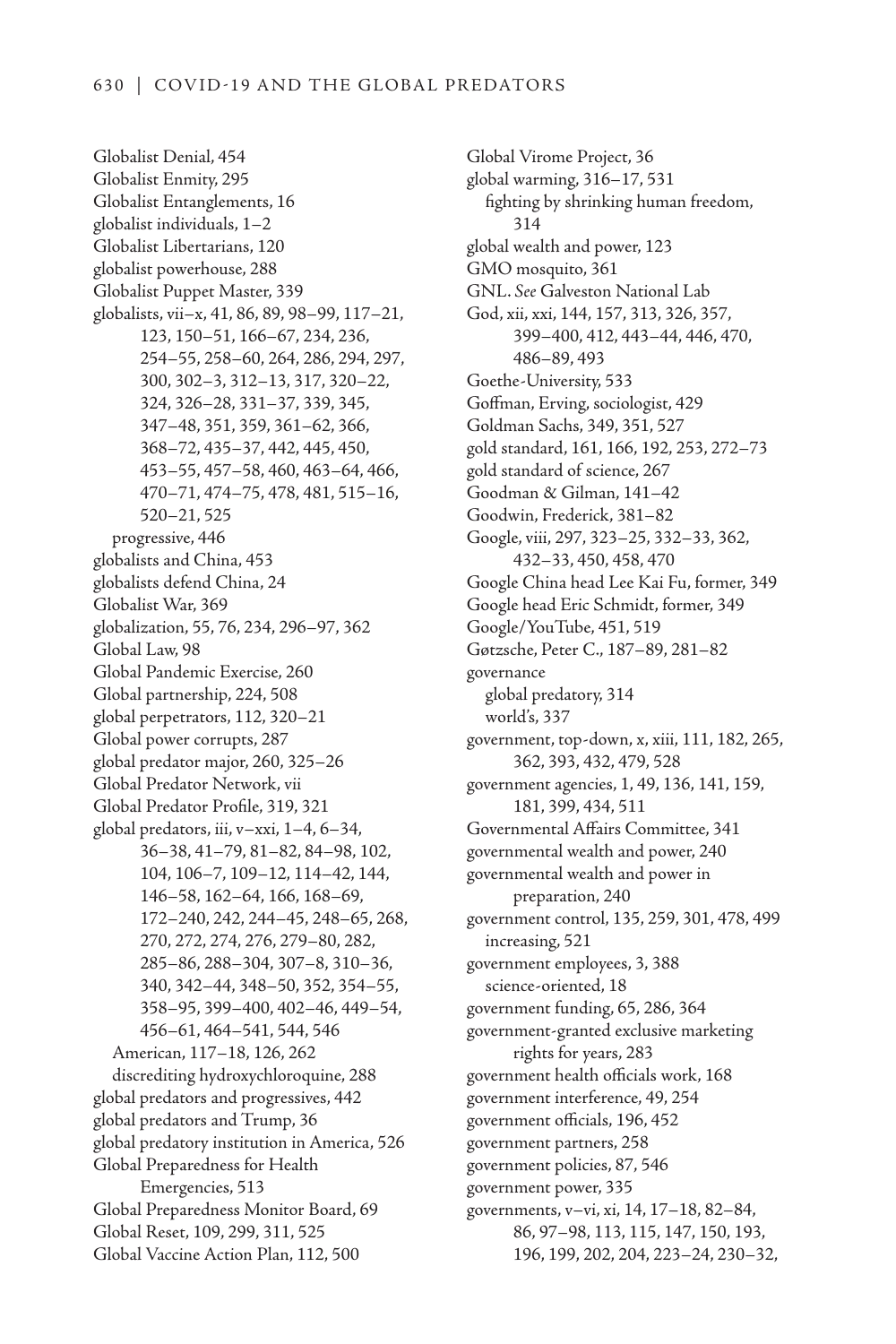236–38, 240, 260–61, 263, 289, 292, 297–98, 301, 310–11, 326–27, 330, 332, 334–36, 349, 364, 366, 394, 413–14, 433, 446, 452, 455–56, 466, 469–71, 473, 479, 482, 486–89, 507–8, 514, 524, 526 federal, 159, 181, 192, 215, 223, 327, 351, 382 foreign, 308, 473 large, 121, 244, 435 limited, 335, 493 national, 263, 455, 508 out-of-control, 461 government support, 150 government suppression, 70, 203 governors, 207, 209–10, 213, 217, 254, 335, 351, 415, 525 GPMB (Global Preparedness Monitoring Board), 68, 513–14 grants, 7, 9–10, 17, 26–28, 33, 52, 83, 90–91, 243, 454, 538 government research, 92 gravity, 178, 373–74 Great Barrington Declaration, 137 Great Britain, x, 143, 286, 328, 357, 381– 82, 418, 537 Great Reset, xii–xiii, xx, 70, 79, 89, 221–24, 228, 230, 237, 240, 245, 259, 265, 293, 295, 299–302, 307, 309–10, 313–14, 336–37, 399, 412, 468, 500, 503, 507–9, 511, 513, 519–20, 524–25, 528 doomed, 336 name, 240 Great Reset and New Normal, 336 Great Reset Initiative, 301–2 Greek army, 176 Green New Deal, 337, 367 international, 355 Guardian, 311 Guillain-Barré Syndrome (GBS), 181, 539 Guillemin, Jeanne, 34 guilt, 399, 403, 425–27, 434–35, 469, 546 guns, 440–42

### **H**

H5N1 viruses, 15 Haemophilus influenzae type, 181 Haemophilus influenzae type b vaccines (Hib), 181 Hale, Peter, 14

Halperin, David, 402 Hangzhou Hikvision, 125 Harris Eric, 527 Kamala, 451 Harvard, viii, 7, 27, 137, 145, 256–58, 286–87, 429, 454, 472, 481 Harvard China Health Partnership, 257 Harvard faculty, 257 Harvard Global Health Institute, 248, 513 Harvard hospitals, 378 Harvard Medical School, 52, 282, 286–87, 545 Harvard Medical School researchers, 287 Harvard Pilgrim Healthcare, 179 Harvard psychiatrist Biederman, 287 Harvard School of Public Health, 14, 507 Harvard's Massachusetts General Hospital, 378 Harvard University, 287 Hatch Act, 3–4, 388 HCQ (see hydroxychloroquine) health, vi–vii, xvii, xx, 7, 28, 37, 67, 159, 180, 193, 197, 257, 263, 416, 531 Health and Human Services, 531 *See* HHS healthcare, 113, 152, 190, 193, 315, 510 healthcare providers, 151, 182, 203, 217, 272, 531 Health Emergencies Programme of WHO, 216 health freedom, 137, 544 health professionals, 109, 382, 406–8 Health Security, 260–62, 512, 514 hearings, 145, 255–56, 378, 527–28 Heart Rhythm Problems, 152 heaven, 456 helplessness, 422–23, 425–28 psychological, 427–28, 489 herd immunity, 105, 191, 276 definition of, 191 HHS (Health and Human Services), 18, 30, 37, 82, 88, 506, 524, 531, 541 HHS Director Alex Azar, 522 Hib (see Haemophilus influenzae type b vaccines) Hindu, 519 Hippocratic Oath, 536 Hispanics, 444, 450 Hitler, Adolph, 335, 413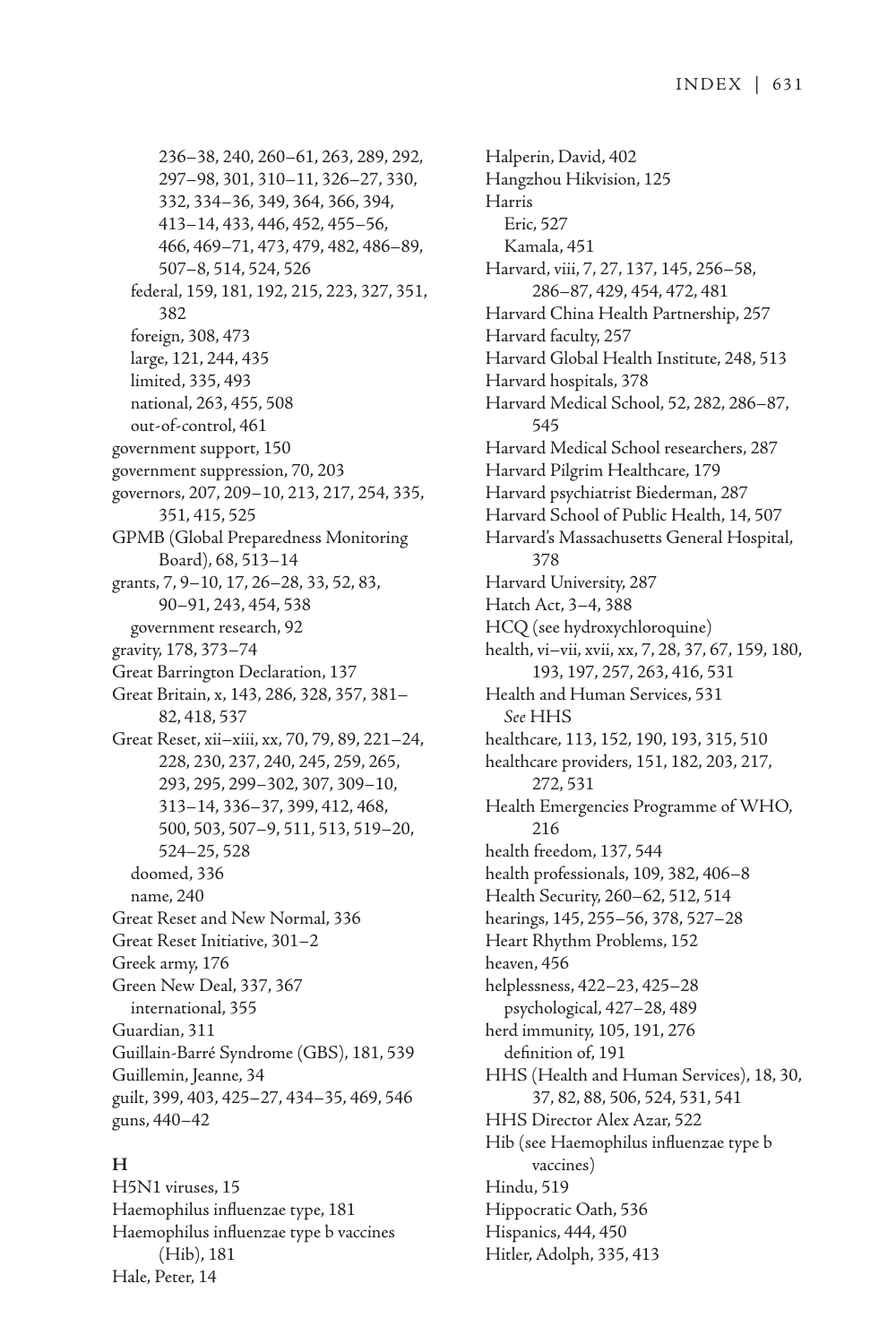HIV, 16, 134, 251–52, 254 HIV-1 Nonnucleoside Reverse Transcriptase Inhibitors, 93 HIV/AIDS, 167, 282 HIV epidemic, 134, 251 HIV patients, 250, 253 Hofstra University, xxi Hohmann, Leo, 543 Holdren, John, 506 Holocaust, 401, 430 new, 178 Home-Based COVID Treatment, 526 Home-based Early and Effective Treatment of COVID-19, v Homeland Security, 63, 150, 255, 264, 440, 506–7, 527 Homeland Security Committee Meeting, 155 homeless, 214 Honeywell, 64, 351, 527 Hong Kong, 48, 71, 106, 119, 303, 343, 345 Hong Kong and protests, 348 Hong Kong flu, 136 Hong Kong protesters, 344 Hong Kong School of Public Health, 73 Hopkins report, 512 horses, 424 Hospital Admission Benefit, 194 hospital admissions, 522 hospital admissions and deaths, 522 hospitalizations, vi, xiv–xv, xvii–xviii, 132– 33, 139–40, 145, 153, 163, 256, 395, 411, 465–66, 539 hospitalizations and deaths, xvii, 411, 465 Hospitalized COVID-19 Patients, 99, 168 hospitalized patients, 133, 156, 163, 165, 203, 211, 522 hospitals, 5, 93, 110, 133–34, 143, 147, 152–54, 158, 162, 164–65, 187, 205, 213, 215, 228, 404, 409 mental, 377, 380, 428–29 House Oversight, 133 Houston Rockets' General Manager Daryl Morey, 343–44 HPV vaccination, 188 HSBC, 349, 514 Huawei Technologies, 97, 125 Hubei, 62 Hubei province, 62, 325 Hubei University, 52

Hudson, Nick Chairman PANDA, 544 human activities, 102–3, 297, 305, 333, 367 human behaviors, 103 human beings, 22, 86, 112, 196, 268, 270, 310, 335, 421, 431, 443, 480, 488, 491, 496 human body, 172–73, 176–77, 184–86, 196, 459, 501 human cells, 22, 37, 54, 59, 90, 176, 497, 499 human DNA, 177, 537 human experimentation, 183, 353 human history, 175, 299, 477, 538 human interference in nature, 48 humanity, vii, ix, xi, xiv–xvi, xix–xxi, 2, 19, 25, 78, 101–2, 111, 116, 122, 127, 133, 145, 159, 166, 171, 222, 227, 232, 235–37, 247, 249–50, 254, 259, 293, 297, 304–5, 316, 319–20, 322, 327, 337, 340, 352–53, 355, 360, 362, 370, 377, 382–86, 388, 394–95, 412, 434, 445, 459–60, 463, 469, 474, 480, 482, 493, 510, 519, 535, 538, 541 humanized mice, 32–33, 51 humankind, 19, 24, 35, 45, 60, 111, 166, 249, 322, 366, 372, 472 human nature, xiii, 357–58, 469 corruptible, 488 human race, xix–xx, 294 humans, xiv, 7, 21, 23–24, 31, 33, 37, 41–42, 44, 51, 55–56, 63, 68, 77, 86, 91, 102–3, 121, 144, 172, 176, 178, 183– 84, 193, 226, 235, 252, 267, 292, 305, 312, 360, 422, 424–25, 429, 434–35, 459, 488–90, 496, 499, 502, 505, 511, 529, 535, 537 infect, 9, 51–52, 74, 77, 83, 90 Hundred Year Marathon, 473 Hungary, 224 hydroxychloroquine, v, 136, 140–41, 143– 44, 146–54, 156–59, 161, 163, 194, 211, 225, 253, 255–56, 269–70, 272, 279, 286–88, 387, 390, 466, 519–20, 522–23, 525, 540–41 hydroxychloroquine (HCQ) for patients, 147 hydroxychloroquine block, 149 dangers of, 143, 256, 287 discredit, 140, 143, 288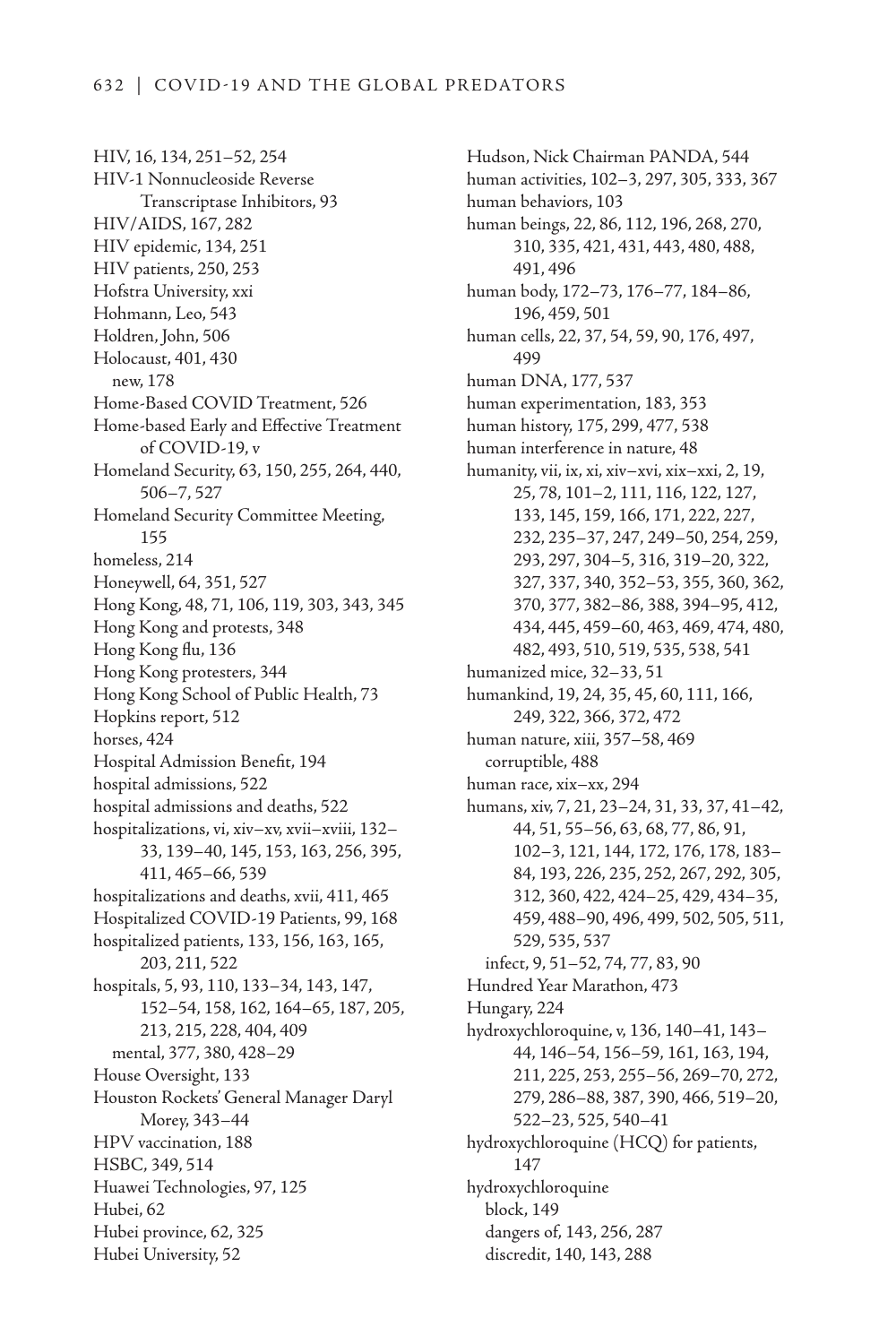doses of, xiv, 159, 541 effective, 146, 163, 386, 522 support of, 270, 522 hydroxychloroquine and ivermectin, 147, 159, 163, 225, 253, 466 hydroxychloroquine-based home treatments, vi hydroxychloroquine for COVID-19, 149, 157, 161 hydroxychloroquine Opposition to for COVID-19, 157 Hyundai, 349, 514

# **I**

IBM, 351, 527 ice age, 316–17 Iceland, 224 ICSPP (International Center for the Study of Psychiatry and Psychology), 374, 547 ICU admission and death in hospitalized patients, 156 ID cards (see vaccine passports) ideology, xii, 112, 299, 312, 414, 453, 456 IFFIm, Intl. Finance Facility for Immunization, 498 Illinois, 207 illness, 50, 152, 164, 173–74, 184, 193, 198, 206, 459 non-COVID, 465 illness and death, 173–74 IMF (see International Monetary Fund) Immanuel, Stella, 271 immigrants, illegal, 296 immigration, 122 immune responses, 38, 183, 186, 206, 499, 504 cellular, 173 innate, 199 immunity, xvii, 105, 176, 191, 512 complete, 531 immunization, 113, 181, 498, 503 prior, 173 immunological overreactions, severe, 176 immunology, 495 immunopathology, 499 enhanced, 173 impeachment, 350, 442, 449, 471 second, 71, 350, 446, 449–50, 471 Imprimis, 126, 466

imprisonment, 348 Inauguration Day, 446 incapacitated people, 186 independence, xii, xix, 1, 118, 193, 234, 265, 294, 326, 357, 406, 421, 435, 444, 446, 460, 470, 475, 481, 486, 488, 491, 493 India, xi, 223–24, 243, 328, 352, 503, 532 Prime Minister, 352 India's COVID-19 crisis, 532 India's tragedy, 243 individual freedom, xiii, 294, 300, 335–36, 361, 365, 413, 545 individualism, xiii, 326, 354, 414, 463, 470 individual rights, 222, 234, 408, 417, 479 individuals, powerful, 111, 377 Indonesia, 224 industries, xv, 1, 97, 111, 168, 196, 223–24, 237, 240, 242, 254, 261, 263, 265, 270, 272, 283, 301, 329, 335, 343, 366, 441, 450, 474 infect, 8, 56, 363, 496, 498, 502, 504 infected people, 64 infection, v, 31, 38, 44, 51, 115, 131, 137, 181, 183, 191, 195, 206, 213–15, 225, 253, 261, 499, 533 Infection Fatality Rate, 194 Infection Fatality Ratio, 132 Infection Protection Act, 204 infectious diseases, 34, 36, 44, 93, 96, 102–3, 167, 248, 251, 255, 272, 367, 403, 417, 495 inflammatory cytokines, 146 Influenza pandemics, 432 Ingraham, Laura, 114, 354 injections, xvii, 175–76, 178, 181, 196, 535 injuries, 182, 184, 531, 538 Instagram, 332 Institute of Medicine report, 49 Institute of Microbiology and Epidemiology, 93–94 Institutional Review Boards (IRBs), 269, 272 institutions, 1–2, 90–92, 94–95, 97, 111, 122, 125, 161, 228, 260, 269–70, 277, 279, 289–90, 296, 301, 321, 331, 361, 374–75, 378–79, 395, 401, 434, 445, 471–72, 480 global predatory, 526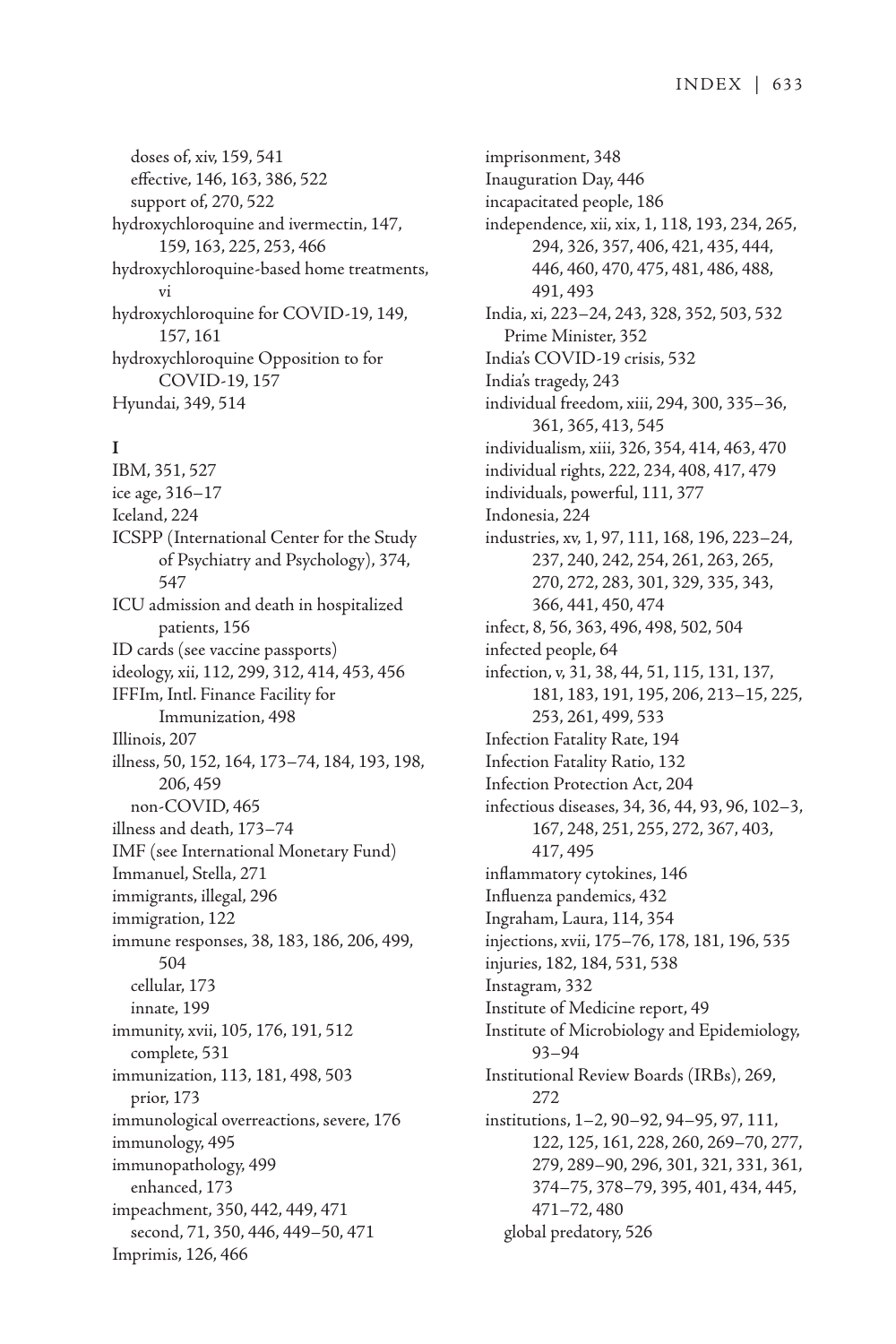intellectual property, 13, 95, 189, 243, 528, 532 International Business Council, 298 International Center for the Study of Psychiatry and Psychology (ICSPP), 374, 547 International Institute for Strategic Studies and Mandela Institute, 349 International Journal of Risk and Safety in Medicine, 188 international labor, free trade in, 122 International Monetary Fund, 289 investigation, 50, 55, 94–95, 181, 289, 292, 379, 537 investments, xi, 16–17, 120, 123, 177, 190, 231, 236, 238, 240, 364–65, 387, 391, 453–54, 501, 518, 525 organized, 503 investors, viii, 113, 125, 196, 223, 348, 386– 87, 498–99, 505, 507, 514, 520, 524 Iran, 46, 335, 450, 480 IRBs (Institutional Review Boards), 269, 272 Iron Curtain, 426, 428 irritability, 273–74 IRS, 438 ISIS, defeated Jihadist, 450 Islamic Jihadism, 372 Islamic people, 362 Islamophobic, 440 isolation, 22, 30, 110, 465, 468 isolation and characterization, 22, 30 Israel, 178, 372, 450, 529, 538 Israeli Navy, 46 Israel's Security Award, 46 Italy, 224 ivermectin, v, 6, 145, 147–48, 154–56, 159, 163, 194, 225, 253, 255, 269, 386, 466, 536 data supporting, 155 Global Use, 536 ivermectin, use of, 155

# **J**

Jacobs, Michael M., 158 JAMA, ix, 143, 465, 523 JAMA Network, 527 JAMA Network Open, 143 James, Tish, 212

James LeBron, 326, 339, 343–45 support of China, 344 James report, 213 Japan, 12, 223–24, 372, 503 Jeff Bezos, viii, 5, 324–25, 361 Jefferson, Thomas, 444, 493 Jerusalem, 372, 450 Jews, xix, 400, 431, 476 Jha, Ashish, 248, 255–59, 507, 513 Globalist Background, 256 Harvard Global Health Institute, 257 Jihadists, 123, 322, 335 Jinping, Xi, 13–14, 72, 112, 244, 265, 296– 97, 333, 348–50, 395, 450, 454, 456, 508, 514, 532 Johannesburg, 328 John Hopkins Bloomberg School, 23 Johns Hopkins and Harvard, viii, 472 Johns Hopkins Bloomberg School of Public Health, 79, 512, 514 Johns Hopkins Center for Health Security, 261 Johns Hopkins Center for Health Security in partnership, 262 Johns Hopkins University, ( JHU), 216, 237, 259–62, 264, 374, 496, 510, 515 pandemic planning events, 512 Johns Hopkins University Center for Health Security, 514 Johns Hopkins University Coronavirus Resource Center, 402 Johnson, Ron Senator, 145, 255, 527, 540 Johnson & Johnson, xi, 23, 177, 224, 227, 232, 262, 281, 287, 508, 511, 539 Johnson & Johnson factory, 243 Jordan, 352 Journal of International Crisis and Risk, 263, 515 Journal of Medical Ethics, 538 Judaism, 486 Judeo-Christian, xvi, 358, 481, 485–86, 488, 490 Judeo-Christian Values, 234, 486 Judicial Watch, 68–69, 384, 389 Justia Patents, 16

#### **K**

Kaepernick, Colin, 326, 343 Kaimowitz v. Department of Mental Health, 377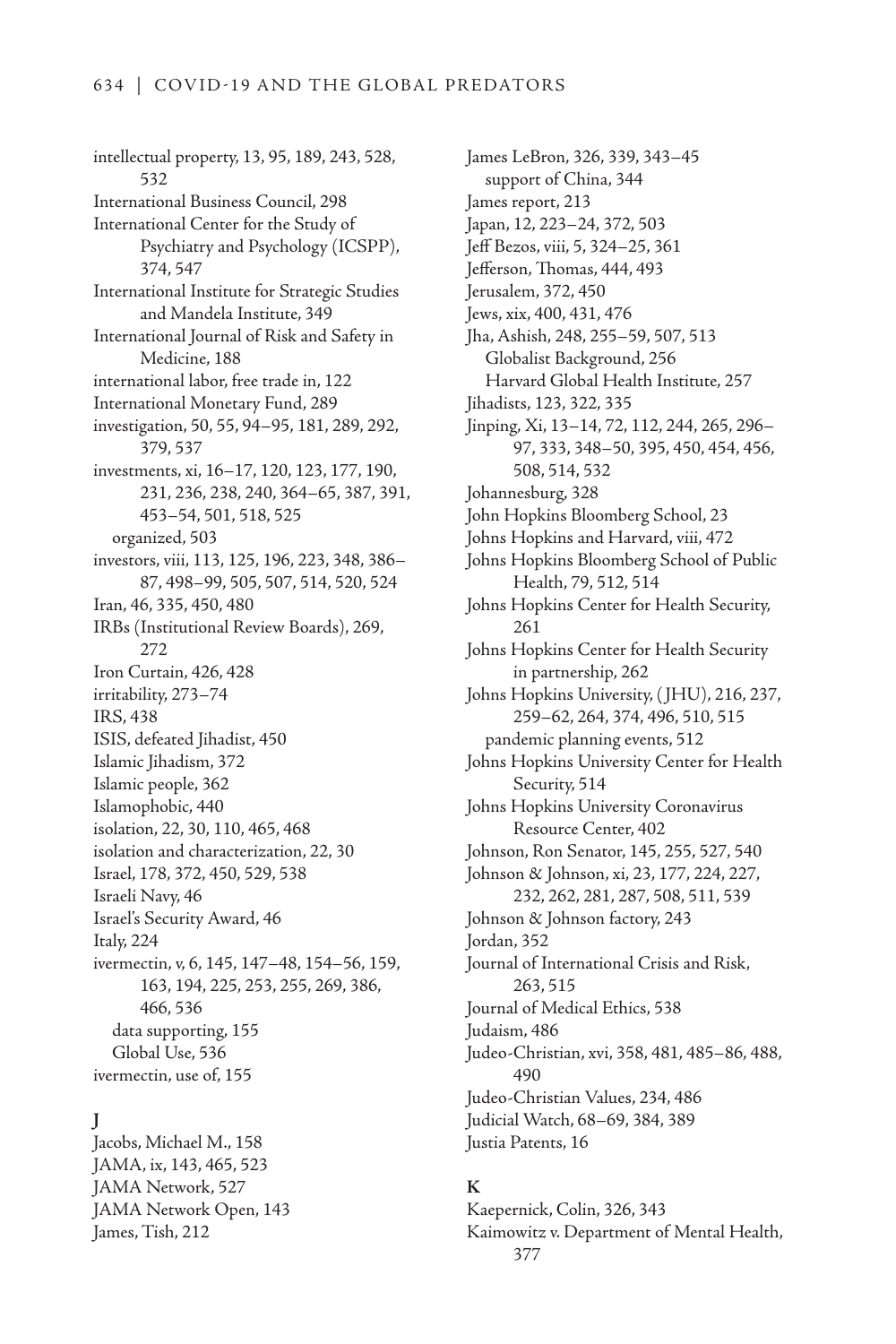Kazakhstan, 340 Kennedy, Robert F. Jr. attorney, 378, 402, 544–45 Kennedy Brian T., 126, 466 Kennedy President John F., 400–401 Kennedy Scott, 349 Kentucky Supreme Court, 275 Kerr, Andrew, 87 Kerry, John, xii, 124, 240, 293, 307–10, 312–14, 361, 367, 468, 472, 481, 503, 528, 531 Kerry family, 309 Kerry's children, 309 Kerry's DNA, 307 Kerry's violations, 307 Khamenei, 335 kidney disease, 7, 28–29 Killer Mosquitos, 360 killing people, 217, 270, 522 King, Martin Luther, 401, 488 Kissinger, Henry, 349 KKK, 475 Knight, Phil, 326 Koch, Charles, 121, 325 Koch, David, 120 Koch, Julia, 325 Koch Brothers, 109, 120–23 Koch Enterprises, 325, 469 Koch family, ix, xv, 121, 123, 362, 455, 472, 487 Koch Industries, 120, 123 Kolata, Gina, 95 Korea, 224 Kory, Pierre, 155–56 Kuwait, 224

## **L**

lab in China, 24, 38, 56, 84 labor, cheaper, 372, 441 laboratories, 7, 10–11, 32, 35, 42–44, 49, 52–54, 56, 59–60, 68, 73, 91, 96, 101, 150, 207, 421, 497, 505 laboratory leaks, 16, 46 laboratory modifications, special, 59 Labor Day, 403–4 labs, 7–8, 10–11, 24–29, 35, 37, 42–48, 51, 54, 56–58, 60, 73, 75, 78, 84–85, 91, 96, 106, 176, 184, 186, 236, 452, 496–98, 502, 505, 538 Lakers, 343–44

Lancet, viii, 22, 24–25, 50, 60, 89, 162, 167, 281, 285–92, 472, 497, 519 Lancet Infectious Diseases, 75, 225–26, 509 Lancet's Multinational Study, 286 Lancet's Official Scientific Commission, 288 Larry King Live, 376 Lawrie, Tess, 536 lawsuits, vi, 182, 196, 273, 280, 525, 540 Lazzarino, Antonio, 198 leadership, 4, 67, 72, 228, 286, 299, 301, 309, 313, 328, 345, 354, 402, 436, 446, 474, 534 worldwide globalist, 109 Leadership Council, 25, 112, 500 original vaccine, 391 Lee, Kuo-Hsiung, 92–93 lethality, 8, 77, 135–36, 142, 172, 214, 520, 526 Levin, Stephen T., 210 LGBTQ activists, 251 Liang, Qiao, 76 Libertarian Party, 488 libertarian principles, 122, 488 libertarians, 120, 122–23, 325–26, 333, 335, 358, 362, 440, 444, 453, 469, 487–88 liberty, xvi, xix, 119–20, 122, 124, 294–96, 300, 302, 333–37, 362, 369, 372, 408, 415, 417, 419, 421, 425, 435, 438, 443–44, 453, 463, 468, 473, 475–76, 478, 480–81, 485–89, 492–93, 509, 513, 533, 541, 544–45 individual, xv, 118, 211, 354, 416, 446, 460, 474, 479 person's, 415, 491 liberty and love, 545 liberty to death, 443 life, xiii, xvi, xix, 76, 104, 135, 154, 204, 217, 243, 298, 309, 316, 337, 355, 394, 401, 417, 424, 428, 451, 457, 467, 474, 477, 486–87, 490, 510, 526 human, 321, 359, 488 spiritual, 481 life-and-death decisions, 532 lifesaving information on early home-based treatment, xix–xx, 412 life sciences, 14 life's work, 110, 189 Lindell, Mike, 439 LinkedIn, 363 lipid nanoparticles, 499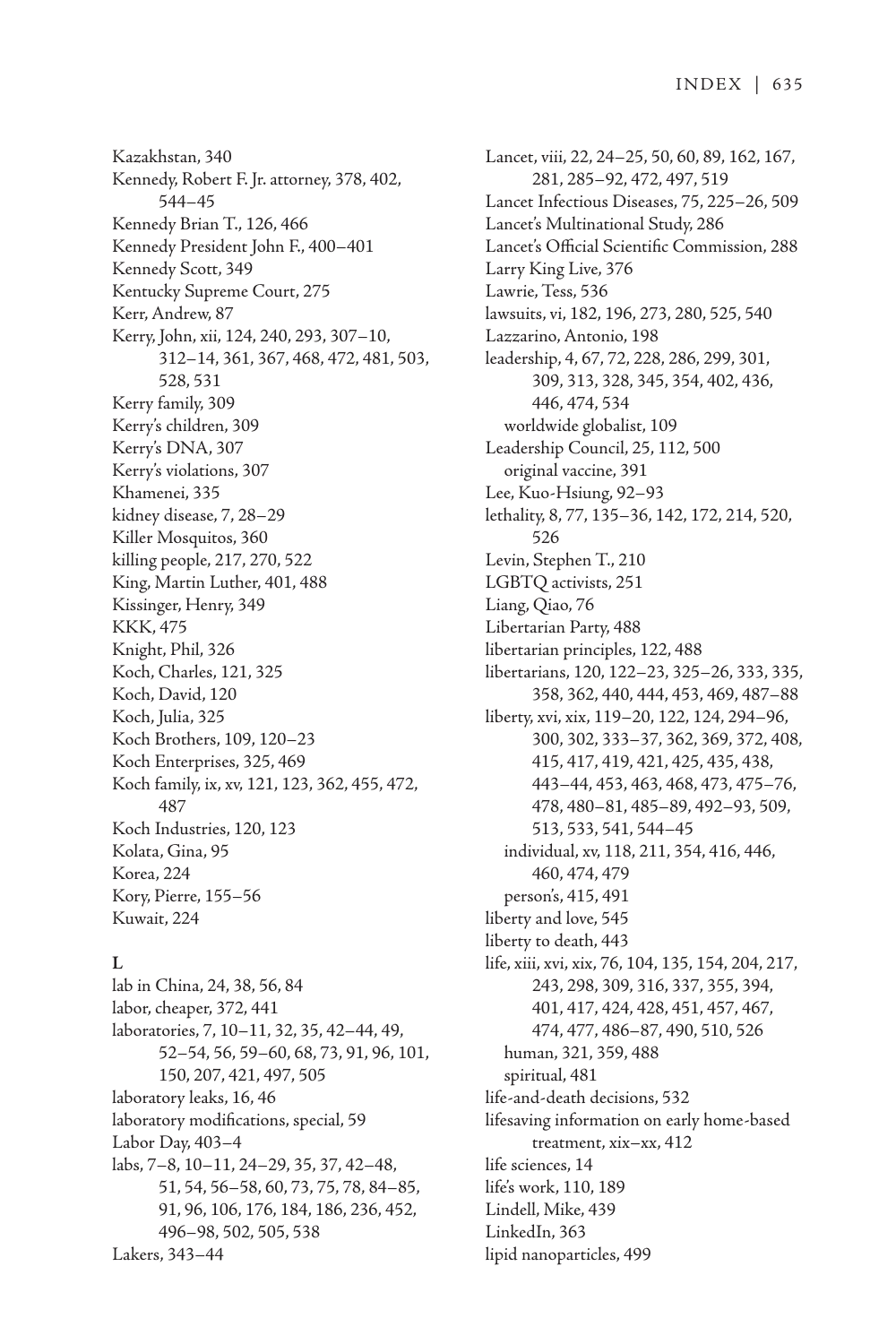Lipsitch, Marc, 14 Lithuania, 224 lobotomy, 286, 376, 382, 429 new wave, 376 lobotomy and psychosurgery, 304, 378, 382 lockdowns, 104, 115, 137, 216, 304–5, 359, 363, 425, 433, 520–21 total domestic, 62 Lock Step, 499–500 Logan Act, 307 Long Island, 400 polio epidemic struck, 401 long-term care facilities, 110, 212 Lord Acton, 287 Los Angeles, 106, 335, 431 Los Angeles Lakers, 344 love, xiii, 104, 121, 302, 343, 360, 369, 423, 428–29, 434, 443, 446, 467, 476, 485, 487–89, 492–93, 545 Luetkemeyer, Blaine, 133 Lufthansa, 262 Lukacs, Miklos, 543 lungs, 51–52, 173, 184, 501 Luxembourg, 224

### **M**

Ma, Jack, 244–45 Macron, Emmanuel, French President, 118 Make America Great, 480 Make Americans Free Again, 544 malaria, 143, 151, 157–58 Malaysia, 23, 224 malfeasance, 166, 212–13 Malloch-Brown, Lord Mark, 332 Mandela Institute for Development Studies, 349 Manhattan, 210, 212 mania, 273, 527 Marasco, Wayne A., 27 market, vi, 25, 53, 60, 64–65, 104, 172, 195, 275, 283, 325, 333–34, 345, 362, 365, 465, 469, 498, 533, 535 free, 121, 263, 298, 332, 335, 469 market cap, 323–24 marketing, viii, 177, 273, 282, 336, 366, 375, 511 market vaccines, 184 Marriott International, 262 Mars, 455

Marxism, 235, 304, 326, 361 Marxist countries, 460 Marxist principles, 99 Marxists, 123, 335 Marxist stakeholders, 299 Marxist theory, official, 473 Marxist visionaries, 334 Maryland, 374 masks, xvii, 64, 116, 158, 191, 197–202, 265, 388, 399, 403, 408–10, 430, 474, 523, 534 Massachusetts, 208, 211, 286, 307 Massachusetts General Hospital (MGH), 378 Massachusetts Medical Society, 511 Massachusetts Mental Health Center, 545 mass murder, xix–xx, 141, 175, 209, 211, 250, 412, 527, 540 Masson, Jeffrey, 423, 428 MasterCard, 115, 349, 351, 514, 527 master plan, x, 221–23, 225–26, 228, 233, 505, 510 Mathieson, Eamonn, 543 McCullough, Peter A., v–vi, xvii–xviii, 15, 132, 140, 145, 178, 193, 256, 411, 445, 525–26, 529, 534–35, 539–40, 543 McDonald's Corporation, 351, 527 MCF. *See* Military-Civil Fusion McGill University, 262 McKibbin, Warwick, 432 media, v, ix, xvii, 7, 9, 61, 71, 73, 86, 126, 147, 150, 154–55, 159, 193, 208, 228, 240, 251, 270–71, 330, 355, 359, 373, 378, 382, 432, 439, 460, 464, 471–72, 516, 524, 527, 531 major, 1, 9, 41, 83, 157, 271, 275, 279, 328, 332, 370, 377, 388, 445, 449–50 major global predatory, 450 Medicaid, 281 medical associations, 269, 472 Medical Ethics, 538 Medicare, 203 Medicare COVID-19 incentives, 133 Medicare fraud, 282 Medication Madness, 275, 280, 546 medications, xix–xx, 5, 49, 110, 146, 149, 151, 154, 156, 179, 253, 267–68, 279, 288, 375–76, 390, 412, 507, 520, 527, 540–41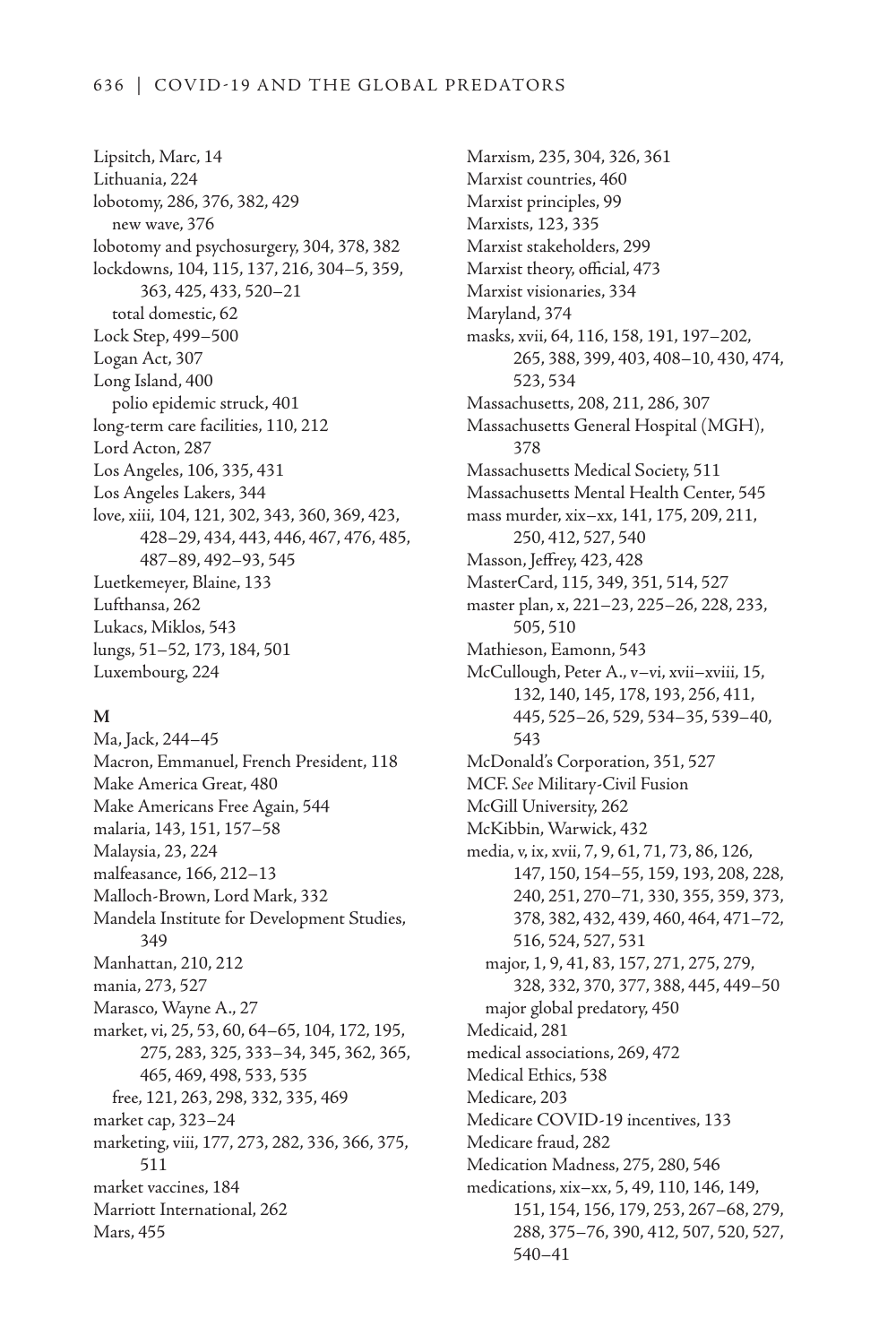medications and vaccines, 149, 507 Medicinal Research Institute, 94 medicine, viii, xviii, xxi, 74, 96, 154, 167–68, 188, 190, 193, 195, 204, 228, 230, 238, 243, 253, 256, 273, 282, 287, 374, 376, 387, 430, 472, 501, 511, 516, 521, 525, 533, 545 memorandum, 229–30, 342 Memorandum of Understanding. *See* MoU memory, 381, 402, 442 memory dysfunction, 381 memory loss, severe, 381 Menachery, Vineet, 6–7, 21, 27–28, 31, 33–34, 38, 53, 55–56, 59, 73–74, 82–83, 86–87, 89, 235, 391, 502, 504–5, 523 article, 27 gain-of-function research, 30 mental health, 377, 381–82 Merck, xi, 181, 224, 281, 508 Mercola, Joseph, 290–91 MERCOSUR, 289 Merritt, Lee, 197, 411 MERS, 82, 102, 367 MERS-CoV, 502 MERS viruses, 82 Metropolitan Transit Authority (MTA), 213 Mexico, 224 MHRA, 536 MI6, 53, 72 Miami Heat, 343 mice, 29, 33–34, 37, 51–52, 58, 91, 173, 183, 498–99, 504, 524, 538 engineered, 51, 59 ill, 186 impaired, 59 infected, 51–52, 173, 235 older, 37 transgenic, 51 Michigan, 15 Michigan Department of Mental Health, 377 Microbiology, 93–94, 495 Microbiology and Epidemiology, 93–94 Microsoft, viii, 323–25, 365, 519 Middle East, 450 military, 8, 12–13, 16–17, 34, 36, 57, 61, 74, 76, 89, 102, 122, 265, 325, 350, 395, 400, 438, 450, 452–53, 466, 475, 480,

487, 504, 511, 515 world class, 13 Military-Civil Fused Development, 13 Military-Civil Fusion (MCF), 13–14, 36, 60–61, 113, 258, 290, 385, 515 Military-Civil Integration, 13 military-industrial complexes, 327 military laboratories, 74, 290 Military Medical Sciences, 92–94 Military Medical Sciences in Beijing, 93–94 military occupation, 446 millions of patients, 143, 145 Milner, Conan, 202, 477 Ministry of Health data, 178 Minnesota, 14 Mississippi, 379 Mississippi Medical Center, 379 Missouri, 133 Moderna, viii, 11, 17, 79, 172, 177, 224, 226–27, 232, 236–38, 241, 243, 267, 352, 365, 391, 399, 459, 499, 509, 511, 517–18, 524–26, 532–33, 535, 537, 539 experimental product, 499 Moderna and Fauci's NIAID, 516 Moderna and Pfizer's vaccines, 183, 533 Moderna CEO Stéphane Bancel, 352 Moderna COVID-19 vaccines sales, 529 Moderna on new platforms, 264 Moderna's Chief Medical Officer, 510 Moderna's COVID-19 vaccine, 185, 535 Moderna's mRNA vaccines, 17, 79 Moderna's patents, 517 Moderna's technology platform, 499 Moderna's vaccine, 16–17, 352, 529 Modern Naval Asymmetric Warfare, 46 Mok, Andy, 353 Mongol Empire, 124 monopolies, 358, 362, 458, 469 Monroe, Marilyn, 213 Moore, Frank, 543 morality, 358, 489 moratorium, 14, 25, 81, 83–84, 87, 183, 195, 384–85, 502, 506 Morens, David, 404 Morey, Daryl, 345 mortality rate, 48, 521 Mosher, Steven W., 473 MoU (Memorandum of Understanding between CEPI and WHO), 229–30, 342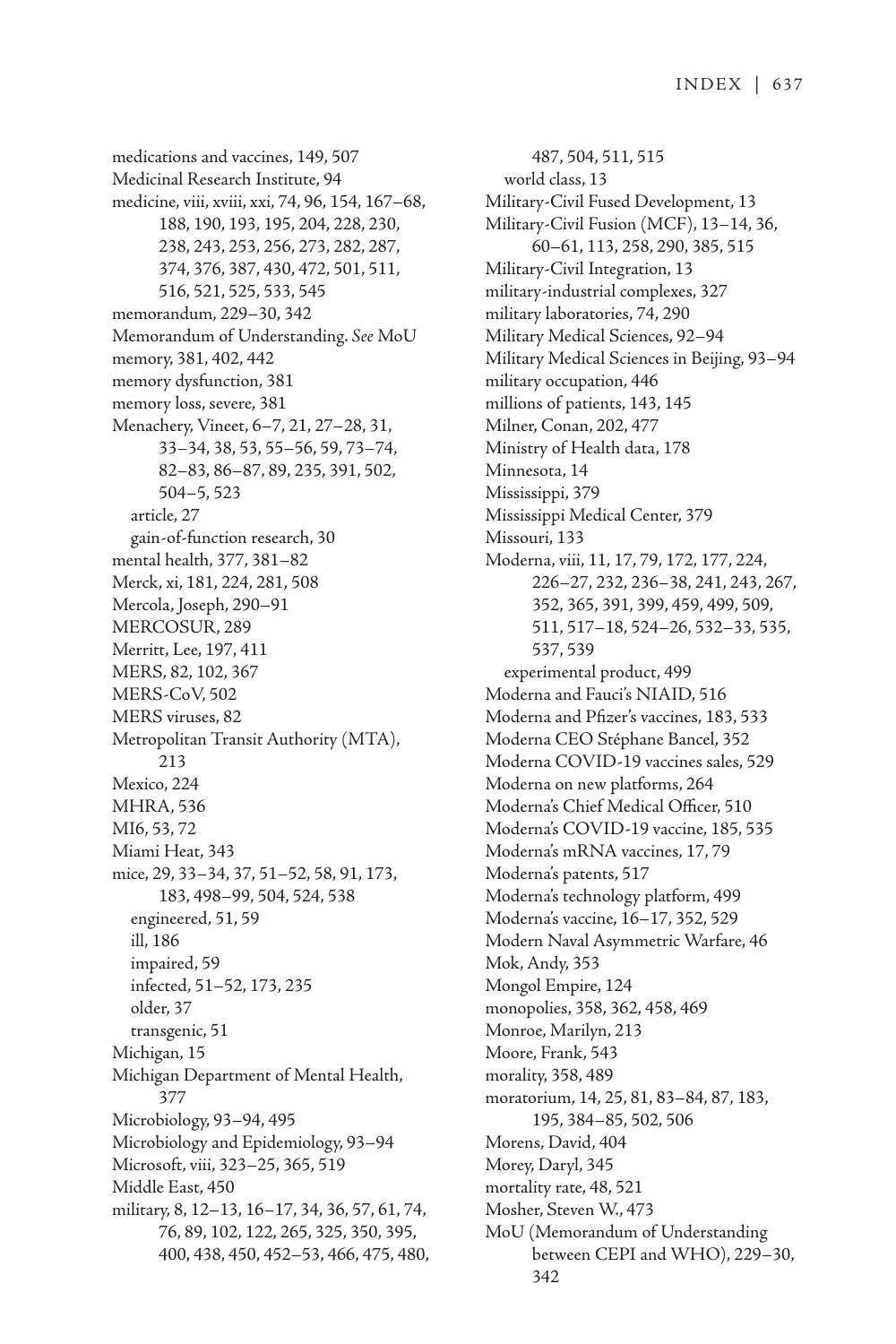mouse hACE2, 52 humanized, 33 mouse model, aged BALB/c, 173, 501 MPH, xvii–xviii, 140, 158, 193, 526, 529, 539 mRNA, 173–74, 176–77, 192, 387, 459, 499, 510–11, 517, 536 mRNA and DNA vaccines for SARS-CoV, 459 mRNA vaccination, 185 mRNA vaccines, 17–18, 176–78, 183, 196, 241, 267, 502, 511, 524, 529 experimental, 267 making, 499 new, 115, 510, 538 taking, 196 MSN, 440 MSNBC, ix MTA (Metropolitan Transit Authority), 213 Muller-Hill, Beno, 430 multinational study, 286 multiple stakeholders, 15 Munich Security Conference, 509 Musk, Elon, viii, 304, 353, 433, 439 Muslim Jihadists, 312, 455 Muslim minorities in China, 348 Muslims, 476 My Pillow, 439

### **N**

Nanjing Command, 74 Nanjing Military Command, 93–94 Nanshan, Zhong, 531 Nasdaq, 517 National Academies of Science, 96 National Institute of Aging (NIA), 7, 27, 29 National Institute of Allergy and Infectious Diseases. *See* NIAID National Institute of Diabetes, 7, 28–29 National Institute of Mental Health. *See* NIMH National Institute of Virology in Beijing, 45 National Institutes of Health. *See* NIH National Intelligence, 528 nationalism, 118, 296, 300, 434 National Library of Medicine, xviii National Natural Science Foundation of China, 7, 28–29

National Public Radio, ix National Science Advisory Board for Biosecurity (NSABB), 15 National Science Foundation of China, 52 National Security Council, 261, 307, 496 nation states, 234, 295, 333–34 natural habitats, 24, 55 Naturally Acquired Immunity, 191 nature, 6–7, 15–16, 19, 24–25, 41–43, 45, 48–49, 56–58, 60, 73, 75–77, 81, 85, 87, 90, 99, 101–3, 236, 268, 280, 294, 352, 367, 415, 421, 424, 444, 477, 491, 496–97, 505, 509, 515–17, 538 laws of, 444 people in, 19 predatory, 167, 289 weaponized, 78 Nature Medicine, 59, 546 Nature Microbiology, 501 Navarro, Peter, 540–41 Nazi extermination camps, 377, 400 Nazi Germany, 428, 480 Nazi ideology, 431 Nazis, xix NBA, 344–45 NBC, ix, 533 NEF. *See* New Economy Forum Neffenger, Peter, 442 negative legacy emotions, 426–27 negligence, 44, 251, 376, 383 neighbors, 91, 431 Netflix, 323 Netherlands, 224, 423, 496 Nets, Brooklyn, 344 neurodegeneration, 537 neurosurgeons, 377–79 neurosurgery, 286, 378 Nevada, 208 New Economy Forum (NEF), 325, 347–48, 354, 456, 514, 527 New Economy Forum honors China, 348 New England Biolabs, 15 New England Journal of Medicine (NEJM), viii, 167, 238, 282, 472, 511, 521 New Green Deal, 300 New Jersey, 209–11, 523 New Normal, 109, 336, 357, 363, 366, 408,  $412$ Newsmax, 451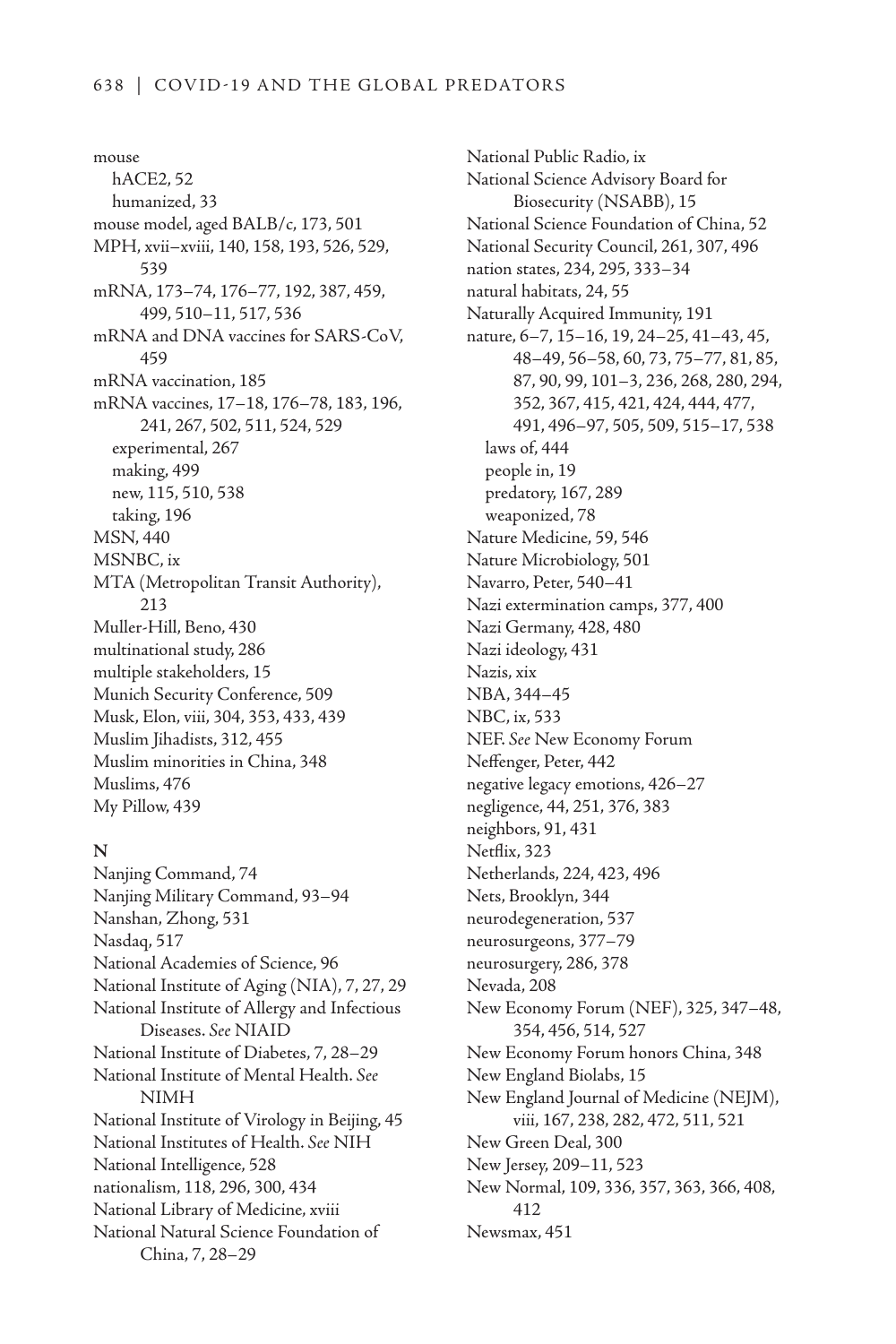newspapers, 48, 51, 54, 58, 63, 73, 287, 302, 328, 344, 348, 378, 451, 473, 477 Newsweek, 31–32, 146 New Totalitarianism, 104 New York, xxi, 62, 70, 208–9, 212–13, 216–17, 262, 333, 456, 500, 545 downstate, 210 metropolitan, 210 the people of, 211, 217 Upstate, 209–11 New York City, 209–10, 213–15, 335, 348, 432, 465, 520 mayor of, 302, 431 New York City mayor, former, 347 New York City Metropolitan Transit Authority, 213 New York City Subway Contagion, 214 New York Department of Health, 212–13 New Yorkers, 209 New York Post, 212, 340 New York State, 23, 209, 211, 216, 465 deaths, 211 New York State Department of Health, 215 New York State Governor, 522 New York State nursing home deaths, 212 New York State nursing homes, 212–13 New York Subway System, 213–14 New York Times, ix, 62, 64–65, 88–89, 95, 104–5, 119, 123, 135, 142–43, 201, 207, 209, 212, 302, 359, 363, 369, 403, 432–33, 437, 439, 519 New York Upstate, open, 217 New York Upstate Medical Center, 545 New Zealand, 224 NFL football players, 343 NGOs, xi NIA (National Institute of Aging), 7, 27, 29 NIAID (National Institute of Allergy and Infectious Diseases, iv, 14, 28, 35 NIAID (National Institute of Allergy and Infectious Diseases), iv–v, 3, 5, 12, 16–19, 26–34, 37, 59, 90–93, 96, 99, 113, 164, 167, 175, 232, 238, 248, 250–51, 366, 374, 384, 386, 390–92, 466, 472, 495, 500, 504, 517, 524, 536 NIAID, Director of, 249–50, 384, 392 NIAID and NIH, iv, 27, 29, 392, 517, 538 NIAID and NIH funding of Wuhan scientists, 14, 27, 30, 32

NIAID funding of China's military research programs, 93 NIAID funding research on creating pathogenic CoVs, 517 NIAID grants, 91–94 NIAID remdesivir study, 166, 390 NIAID's director, 34 NIAID's history, 32 Nigeria, 328 Nightline, 376 NIH (National Institutes of Health), iv–vi, xvii, 3, 7, 10, 12, 17–19, 23, 26–34, 37, 58, 60, 68–69, 81, 85, 87–88, 90, 111, 126, 148, 150–55, 159, 163–64, 166–68, 174–75, 221, 225, 232, 248, 251, 253, 257, 267, 272, 290, 292, 366, 370, 374–75, 377–78, 389–92, 399, 403, 417, 445, 459, 472, 495, 506, 517–18, 529, 536, 538 NIH agencies, 28 assault on hydroxychloroquine, 154 awards, 28, 502 corrupt, 257 and Fauci, 87–88 and FDA, 267 force, 68 and NIAID, 17–18, 164, 232, 391 NIH/CDC/FDA/White House Task Force, 139 NIH Coronavirus Committee, 390 NIH COVID-19 Treatment Guidelines, 162 NIH Director Francis Collins, 14, 533 NIH funding, iv, 26–28, 30, 495 NIH treatment guidelines, 153 NIH Vaccine Research Center, 518 Nike, 323, 326, 344 NIMH (National Institute of Mental Health), 3, 168, 373–74, 378 Non-Contact Warfare, 46 non-nucleoside HIV reverse transcriptase, 92 Noorchashm, Hooman, 203 Nordic Cochrane Centre, 281 North Carolina Chapel Hill, 26, 173, 391, 524 Northern Italy, 5 North Korea, 46, 310, 425, 480 North Korea and Chinese imperialism, 372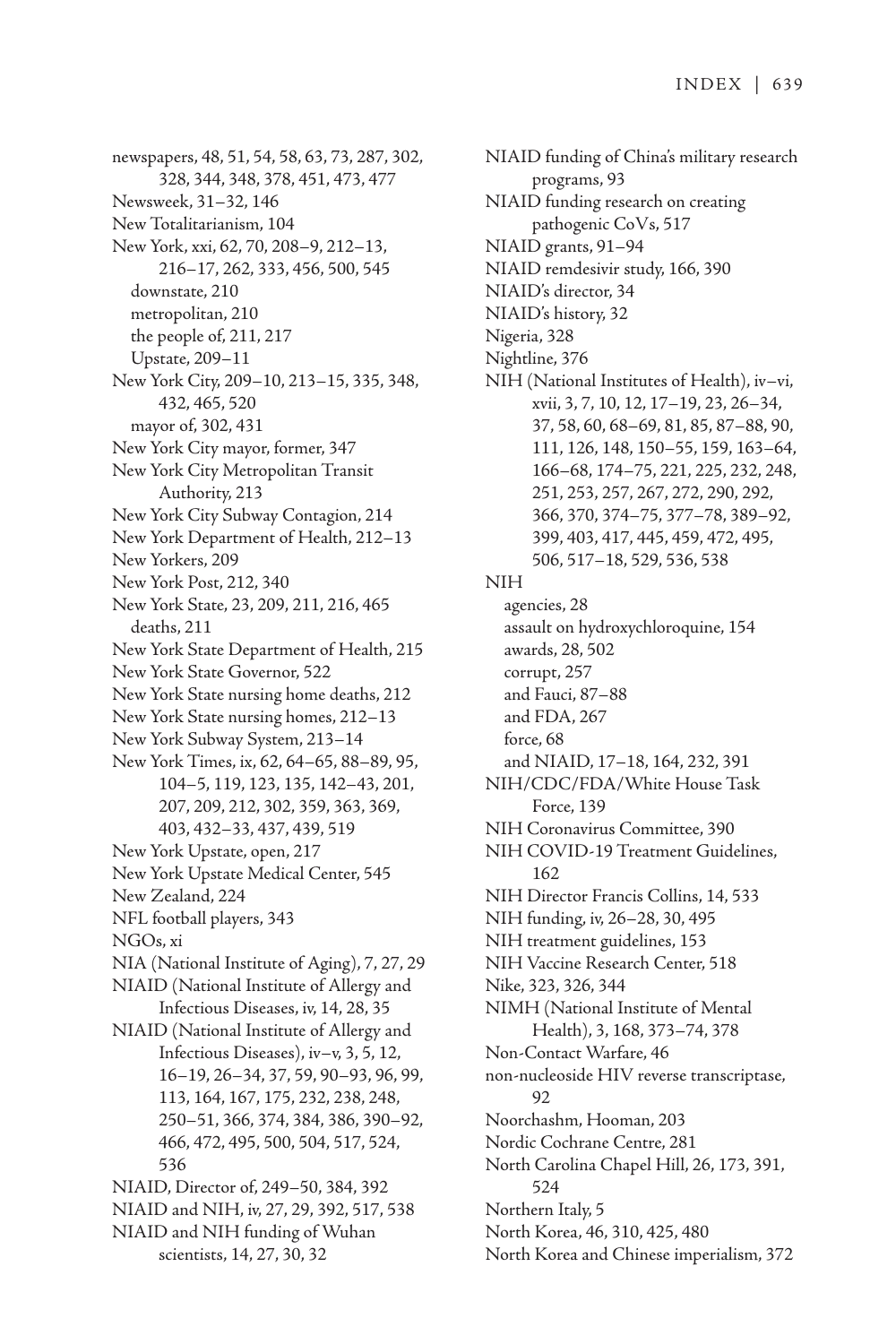North Vietnamese, 307 Northwestern University, 52 Norway, xi, 222–24, 516 Norway and India, 224 Norwegian Institute of Public Health, 223 Novartis, 281 novel coronavirus jumping, 56 novel vaccines, 79, 239, 241–42, 509 preparing, 525 NPR, 89–90 NSABB (National Science Advisory Board for Biosecurity), 15 nuclear factor-KB, 155 nucleic acids, 17, 514 nucleocapsid protein, 173 Nuremberg Code, 431 Nuremberg Trials, 377 nursing home deathrate, 217 nursing home deaths, 212–13 total, 212 nursing homes, 110, 212, 265, 465 nursing homes and long-term care facilities, 110 nursing mothers, 370

## **O**

Obama, Barack, 14–15, 26, 31, 35, 81–83, 87–88, 90, 118, 149, 384–85, 440– 41, 502, 504, 506–7 Obama Administration, 293, 308, 342, 507 Obama-Biden administration, 342, 506 Obama's immigration policies, 441 Obama's moratorium on gain-of-function studies, 31, 83, 86, 385 Obama years, 351 Office of Science and Technology Policy (OSTP), 82, 506 Offit, Paul A., 14 off-label use, 151 Ohio, 343, 395, 423, 525, 544 Ohio's Governor Mike DeWine, 544 Open Society Foundations, 332, 443 Operation Warp Speed, viii, 79, 132, 148, 172, 174, 177, 185, 221, 226, 230, 236–37, 240–41, 245, 259, 399, 431, 459, 464, 498, 501, 507, 509, 514, 519–20, 524, 526, 541 Operation Warp Speed and Corporate/ Government Fusion, 235

Oprah, 376 Oracle, 324, 509 Oracle employees, 325 Oracle's Larry Ellison, 472 Orient, Jane, 526 origin of SARS-CoV-2, iv, 11, 21, 45, 50, 57, 77, 290–91, 460 OSTP (Office of Science and Technology Policy), 506 outbreak, 23, 68, 81, 248, 259 catastrophic, 446 outbreak in China, 513 Outbreak Readiness, 513 Outpatient Treatment of SARS-CoV-2, early, 145–46 ovaries, 185, 459, 464 Oxford, 137 oxygen, 153–54, 165

### **P**

Padelford, Loren, 457 Page, Larry, viii, 325 Paine, Thomas, 122, 443 PANDA (Pandemics -Data & Analytics), 544 pandemic, iii, xi, xiv, 1, 6, 15–16, 36, 41, 43, 45–46, 50, 57, 60, 63–72, 75, 77–78, 105–6, 111–12, 114, 131, 133, 146, 150, 152–54, 157, 162, 168, 199, 203, 205, 210, 212, 225–29, 231–32, 234–35, 238, 247, 249–50, 257–58, 260–61, 263–64, 268, 286, 288–89, 292, 295–97, 299, 311–14, 317, 329, 339, 353–54, 359, 364–66, 382, 384, 389, 399, 404, 418, 446, 456, 463, 478–79, 489, 500, 505–9, 511–18, 520, 522, 530, 532, 534, 538, 546 anticipated, 225, 237–38, 240, 516 coming, xi–xii, 150, 221–23, 225, 230, 240, 242, 247–48, 253, 258–59, 389, 500, 503, 505, 507, 510, 513 coming coronavirus, 389, 496 deadly, 73, 259 fatal SARS-CoV-2, xvii next, xi, 222, 238–39, 458 predicted, 244, 248–49 severe, 262–63 Pandemic Control, 88 pandemic outbreaks, 115, 255, 263 pandemic outbreaks in China, 115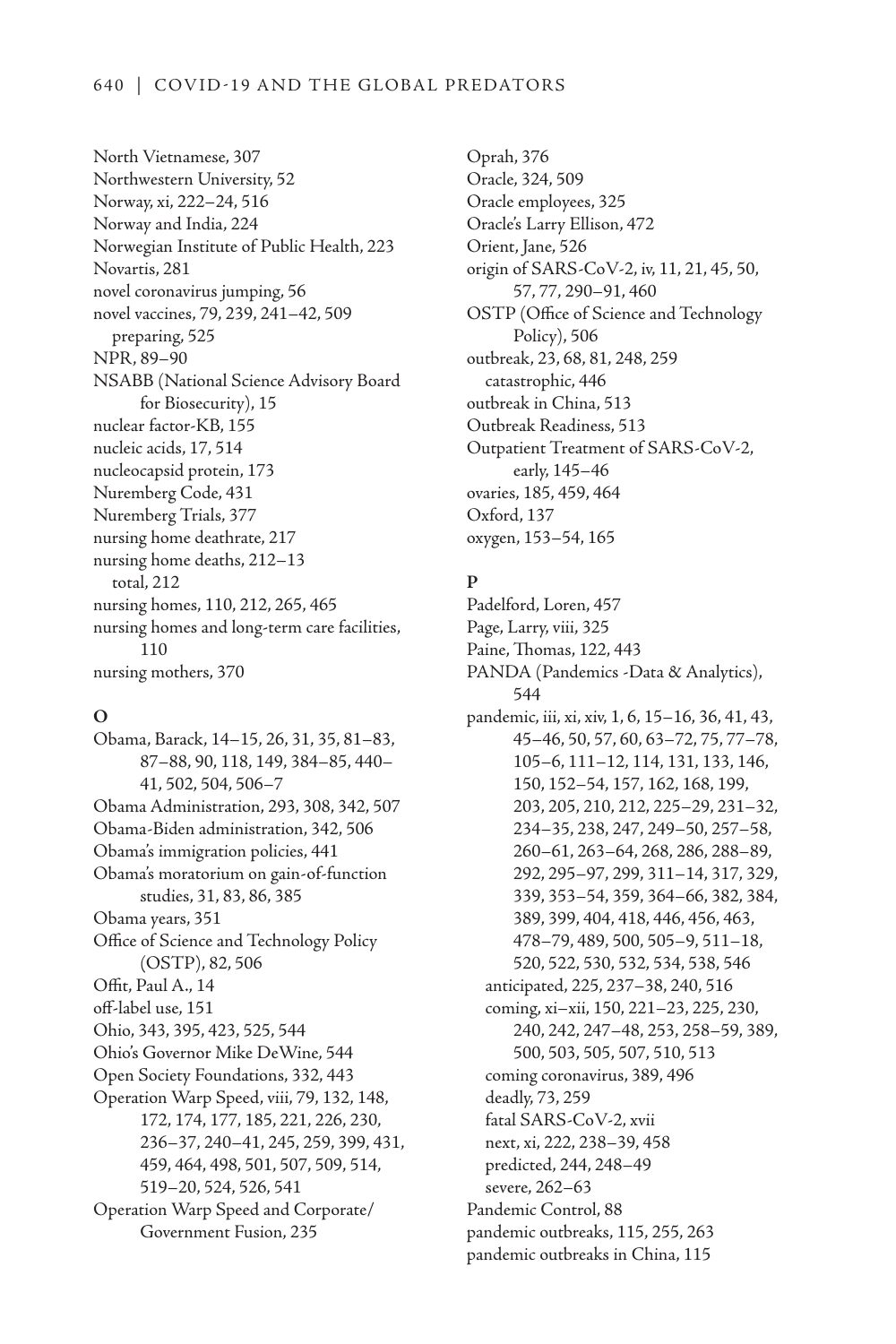pandemic plans, 242 Pandemic Prediction and Planning Events, 17, 79, 235–36, 247, 259, 264, 495– 96, 498–500, 502–16, 518, 538 pandemic preparation, 509, 514 pandemic preparedness, 247, 258, 506 pandemic threats, mishandling, 392 parasites, 435 Paris, 307 Paris climate agreement, 351 Parler, 451, 458 parrots, 424 partners, vaccine industry, 191 patents, ix, 16–18, 92–93, 189, 232 pathogenic priming, 537 pathogens, 16, 32, 34, 44, 56–58, 76–77, 86–88, 90, 93–94, 98–99, 102, 150, 213–14, 239, 496, 505, 517, 524, 532 creating new human coronavirus, 85 deadly, 73, 81, 386 human, 56 patient rights, 150, 531, 545 patients, 5, 38, 49–50, 132–33, 139–43, 145–54, 156, 158, 161–63, 165, 168, 177, 182, 186, 193, 203, 207–8, 211–13, 215–17, 252–54, 269–72, 274–76, 279, 288, 380–81, 390, 430–31, 519–21, 523, 526, 533, 536, 540, 546 dying, 5, 254 ill, xvii, 140, 146, 156, 163 suspected COVID-19, 272 world's, 252 patients in Northern Italy, 5 patient treatment, 269 patriotic, xii–xiii, 37, 234, 244, 295, 302, 315, 321, 326, 333–34, 438, 444, 458, 463, 470, 480, 503, 513, 520, 533 patriotic people, 399 patriotism, 118, 295, 300, 302, 312, 326, 444, 467, 470–71, 475, 480, 489, 509 patriotism and love of liberty, 302, 369 pattern of reports of death, 181 Paul, Rand, Senator, 26, 33, 536 Paulson, Henry, 349, 351 Pavlov, Ivon, 421–22, 429 Pavlov's concept, 422 PBS, 251 PCP, 252 PCR test, 137, 191, 206–8, 446

Peiyan, Zeng, 349 Pelosi, Nancy, 438, 451 Pentagon, 125, 401 People's Bank of China, 352 People's Liberation Army. *See* PLA People's Liberation Army Hospital, 94 People's Republic of China (PRC), 12, 14, 97, 125, 349, 514, 528 perpetrators, xx, 111, 201, 319, 425–28 perpetrator syndrome, 319–20 personal protective equipment. *See* PPE Peter Daszak, 91 Pfizer, viii, xi, 17–18, 79, 113–14, 185, 224, 226–27, 232, 241, 243, 267, 281, 365, 391, 446, 459, 508, 518, 526, 532–33, 537, 539 Pfizer and China, 532 Pfizer-BioNTech, 177 Pfizer-BioNTech vaccine, 529 Pfizer's mRNA vaccines, 114, 172 Pfizer study, internal, 185 Pfizer vaccine, 17–18, 114, 183, 525, 529, 533 pharmaceutical companies, 11, 17, 23, 167, 196, 225, 236, 281, 329, 375–76, 503, 531 Pharmaceutical Empire, 152, 154, 167, 254, 270 pharmaceutical industry, xi–xii, 2, 25, 99, 103, 113, 121, 136, 140, 155, 159, 168, 221, 223, 231, 245, 251–52, 254, 268, 272, 279–83, 329, 335, 375, 381, 386–87, 392, 446, 498, 520 Pharmaceutical industry executives, 352 physicians, 37, 114, 133–34, 140, 145–47, 150–52, 154, 157–58, 167, 169, 178, 198, 211, 228, 252, 255–56, 281, 374, 376, 381, 387, 411, 445, 458, 469, 472, 516, 525, 529, 533, 536 physicians and researchers, 381, 525, 529 physicians and scientists, 169, 472 Pillsbury, Michael, 473 Pinko, Eyal, 45–46 Pittsburgh, 23, 173 PLA (People's Liberation Army), 8, 13, 61, 76–77, 92–93, 97, 113, 125, 349, 385 placebo, 165–66, 192, 271, 276–77, 527 harmless, 276 placebo-controlled clinical trials(see controlled clinical trials)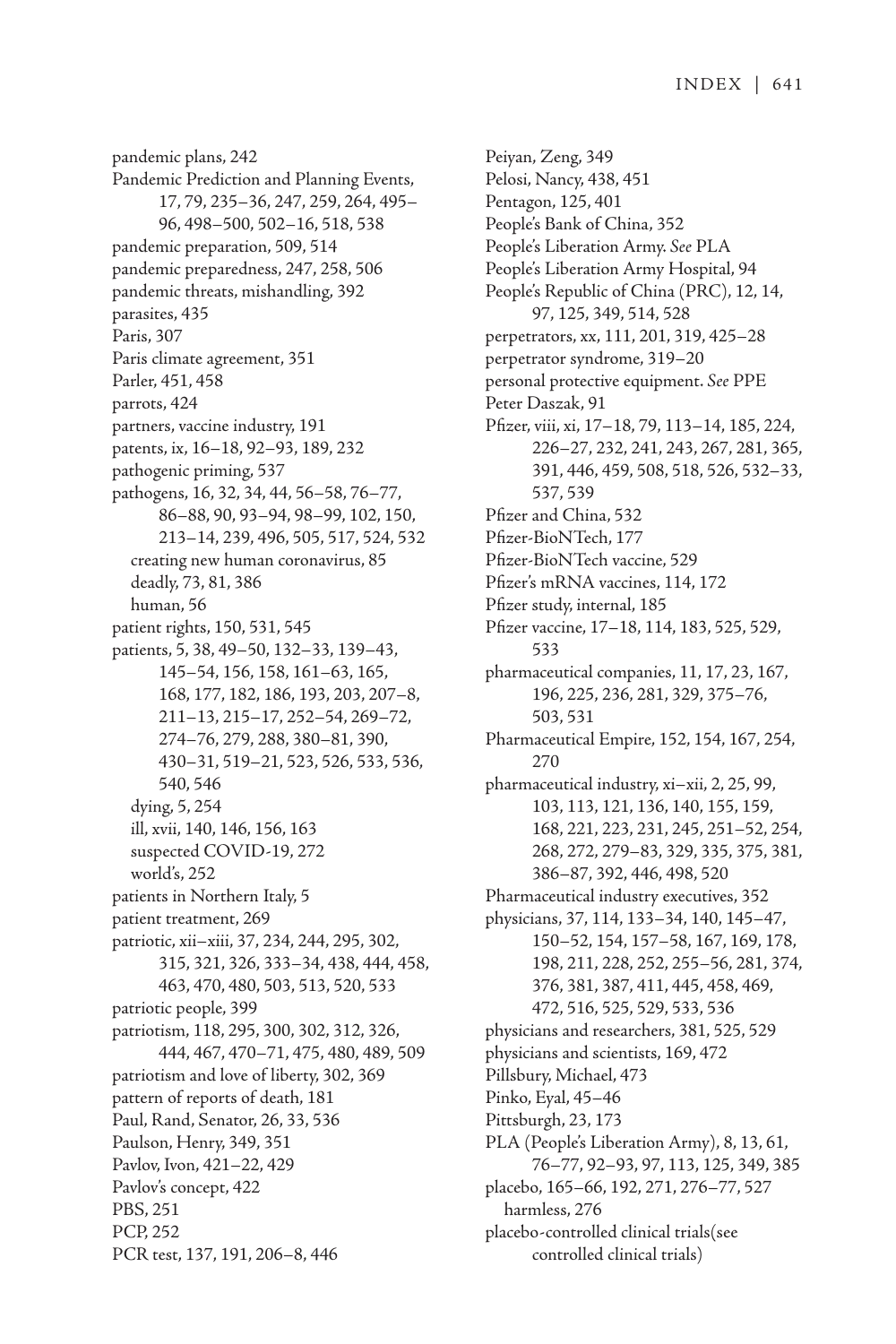plague, 69, 236, 248, 315, 400, 404, 505 Planetary Health Alliance, 23 planning COVID-19 in advance, 79, 236, 249, 253, 258, 261, 263–64, 389, 399, 496, 518 plans, worldwide totalitarian, 228 PLoS, 499 PNAS, 505 pneumonia, 5, 173 pneumocystis, 252–53 polio vaccine, 539 oral, 512 political freedom, xiii, xv, 118, 124, 263, 326, 419, 453, 470, 478, 480, 488, 541 political liberty, ix, xii, xvi, 240, 294, 300, 312, 321, 335–36, 358, 361, 365, 401, 436, 477, 500 political parties, powerful, 435 Politico, 32 politics in America, 387 politics of fear, 430 PolitiFact, 366 Pompeo, Michael, 13, 49 Pope Francis, x, 303, 473 Popper, Pam, 544 population, xiv, 61, 110, 135, 147, 185, 195, 203, 211, 244, 258, 260, 315, 321, 387, 393, 403, 406, 413, 416, 464, 474, 512, 529–30 world's, 365, 478 positives, false, 205–6 Post-Crash Economy, 295 potential medications and vaccines, 364 poverty, 294, 302, 418, 458, 474 PPE (personal protective equipment), 47, 64, 212 PRC. *See* People's Republic of China predators, xiii, 5, 17, 39, 112, 127, 250, 299, 319–22, 345, 360–61, 394, 429, 434–35, 441, 443, 459, 471–72, 478, 488, 491–92, 509 globalist Democratic Party, 451 predatory globalism, 5, 36–37, 126–27, 154, 245, 305, 309, 317, 327–28, 334, 336, 345, 354, 363, 401 predatory globalists, 2, 66, 112, 117, 123– 24, 126, 137, 187, 216, 250–51, 263, 302, 312, 323, 327, 330, 332, 337, 345, 358, 362, 370, 438, 441–42, 470, 473, 491, 536

predatory governments, ix, xii predatory people, 441 Predictive models, 32–33 PREP Act, 531 presidents, v, xiv, 9, 14, 19, 26, 64–67, 69, 88, 114, 120, 126, 143, 167, 262, 270, 285, 296, 298, 307, 313, 323, 332–33, 348, 350–51, 361, 370–71, 387, 389–90, 395, 399, 402, 411, 441–43, 445, 449, 458, 460, 470–71, 514, 522, 540, 543 elected, 347 press, 17, 38, 41, 53, 62, 85, 311, 382, 474, 506, 527, 533, 536 prey, v, 127, 312, 319, 360, 429, 434, 454, 491 Princeton, 23 principles, basic public health, iii principles of freedom, 486, 490 principles of liberty, 408, 476, 480, 544 principles of love of God, 443 principles of love of God and freedom, 443 prisoners, 197, 215, 428, 431 private sector, 311, 351, 513 PRN, 91 probable cases of COVID-19, 137, 206–7 profits, ix, xi, 2, 122, 189, 222, 231, 254, 299, 347, 366, 435, 478, 505, 510, 517, 528, 532 Progressive, vision of globalization, 362 progressive agendas, 307, 309, 313, 324, 361–62 progressives, 99, 127, 326, 347, 362, 437– 38, 442, 444–45, 468, 471, 473–75 progressives and global predators, 442 progressivism, 245, 301, 305, 333, 412 ProPublica, 58 Providence, 487, 493 Prozac, 268, 273–76, 279–80, 375–76, 381, 546 pseudovirus, 32–33 psychiatric drugs, 150–51, 268, 275, 279, 283, 305, 336, 376, 545–46 psychiatric surgery (see lobotomy and psychosurgery) psychiatrists, 286, 377, 379, 430 psychiatry, 152, 183, 256, 273–74, 280, 286–87, 373–74, 376, 379, 382, 429–30, 545, 547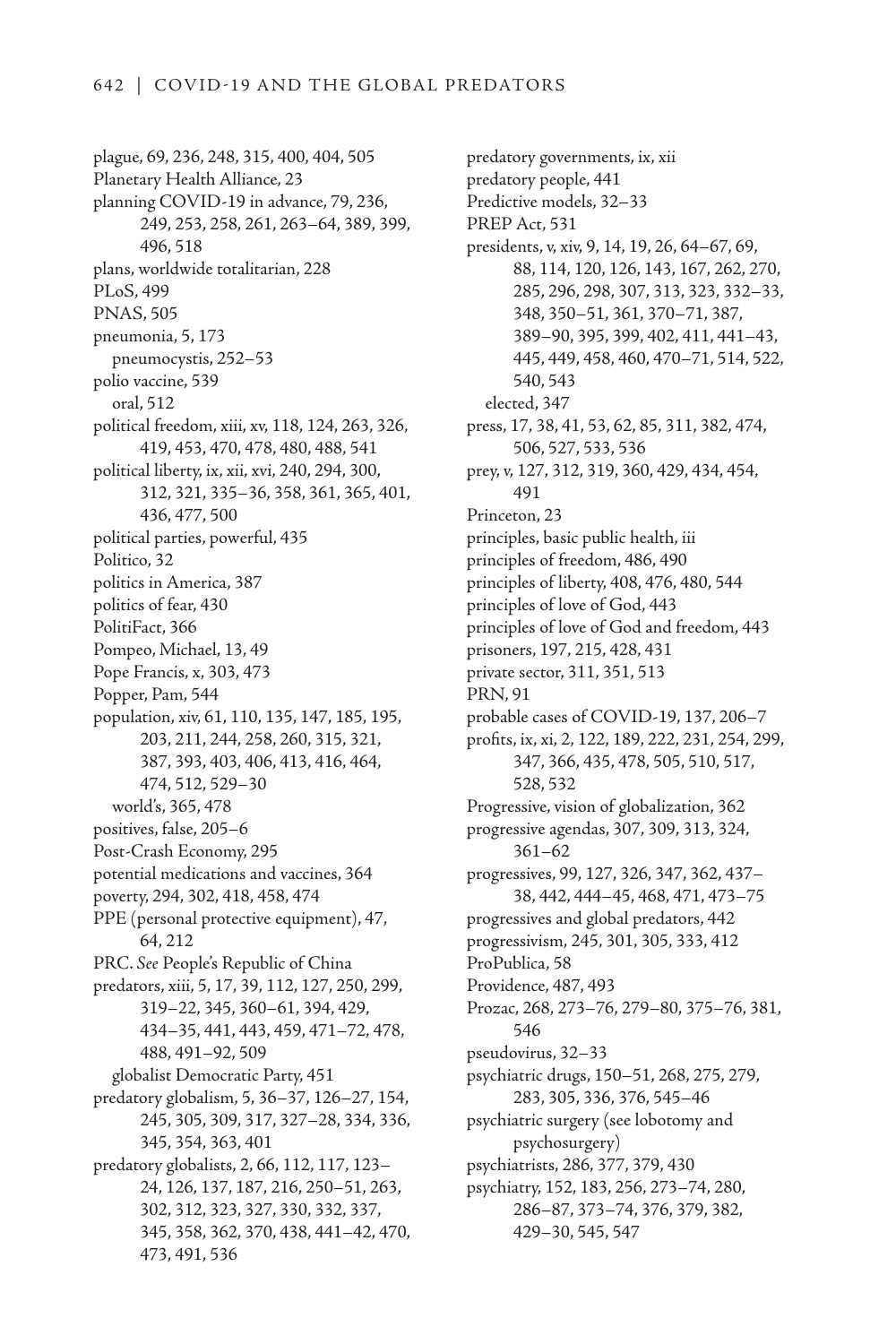psychological helplessness, 427 psychosis, 273 psychosurgeons, 377–78 psychosurgery, 286, 375–79, 381, 545 Psychosurgery Commission, 378 public health, viii, 3, 10, 14, 23, 34, 49, 59, 71, 73, 79, 135, 146, 195, 221, 223, 230, 237, 255–60, 285, 289, 359, 387, 404–5, 415–18, 431, 472, 478, 481, 507, 510, 512, 514 school of, 237, 257, 259–60, 514 public health authorities, 407, 416–17 public health interventions, 415–16, 418 public health measures, ix, xiv, 3, 117, 394, 415–16, 442, 465 public health measures on America, 442 public health policies, iii, 117, 157, 169, 177, 312, 370, 382, 413, 415–16, 467, 471, 479 public health scientists, 136–37, 406 public health threats, 34, 110, 285, 417 public health totalitarianism, worldwide, 99

## **Q**

Qishan, Wang, Vice President China, 348 QT interval prolongation, 151 Quakers, 488 Quay, Steven Carl , 42

## **R**

racists, ix, 440, 444 Randell, Scott H., 28 randomized, controlled trials (RCTs) *See* controlled clinical trials rapid response, 198 Ratcliffe, John, 528 RCTs (randomized controlled trials), 161, 253 R&D, 230 Reagan, Ronald, 444 Reality Czar, 437 Reawakening, 481 receptor binding, 33, 88 receptor binding assays, 32–33 receptors, human-like, 51 recovery, 51, 117, 165, 311 complete, 164 worldwide, 117 Redfield, Robert, 133–34 former CDC Director, 531

reduced hospitalization and death, xviii reductions in hospitalization and death, 132 reform work, 373–74, 376, 382, 547 Re-Founders of America, 460, 493, 533, 541, 543 Refounding, 545 regulators, 239, 332, 341–42 Reiss, Karina, 204 relationship, doctor-patient, 109, 193, 387 religion, xii, 268, 300, 312, 358, 400, 434, 440–41, 476, 490 remdesivir, 99, 147, 161–69, 186, 252, 268–70, 272, 276, 390, 409 Ebola trials, disastrous, 162 rush Gilead's drug, 267 remdesivir ineffective, 168 remdesivir study, 164, 390 Renz, Thomas, 185, 395, 525, 544–45 Republican, xv, 5, 121, 326, 351, 471 Republican National Convention, 370 Republican Party, 123, 265, 371 Republican President Abraham Lincoln, 486 Republican presidents, ix Republican Senator Ted Cruz, 439 ResearchGate, 52–53 research on humans, 502 research scientists, 240 Reserve Bank of India, 352 restaurants, 197, 359, 409–10, 437, 468 Retrovir, 252 Reuters, 519 Reviews in Cardiovascular Medicine, xviii Revolutionary War, 486 Risch, Harvey, 146, 256 risk of catching SARS-CoV, 48 risk of death, from COVID-19, 131, 133– 34, 142, 146 risk of hospitalization, 132, 139 risks, 9, 13–15, 33, 35, 42, 48, 58, 63–64, 82–83, 89, 102–3, 126, 131–32, 134–35, 137, 174, 181, 186, 188, 192, 196, 198–99, 202, 209, 215, 239–40, 263, 267, 358, 361, 367, 384–85, 387, 389, 392, 496–97, 513, 515 risks and benefits, 82–83 risks of gain-of-function research, 83 risperdal, 286–87 RNA, 51–52, 172, 176–78, 184, 192–93, 509, 537 RNA vaccine industry, 502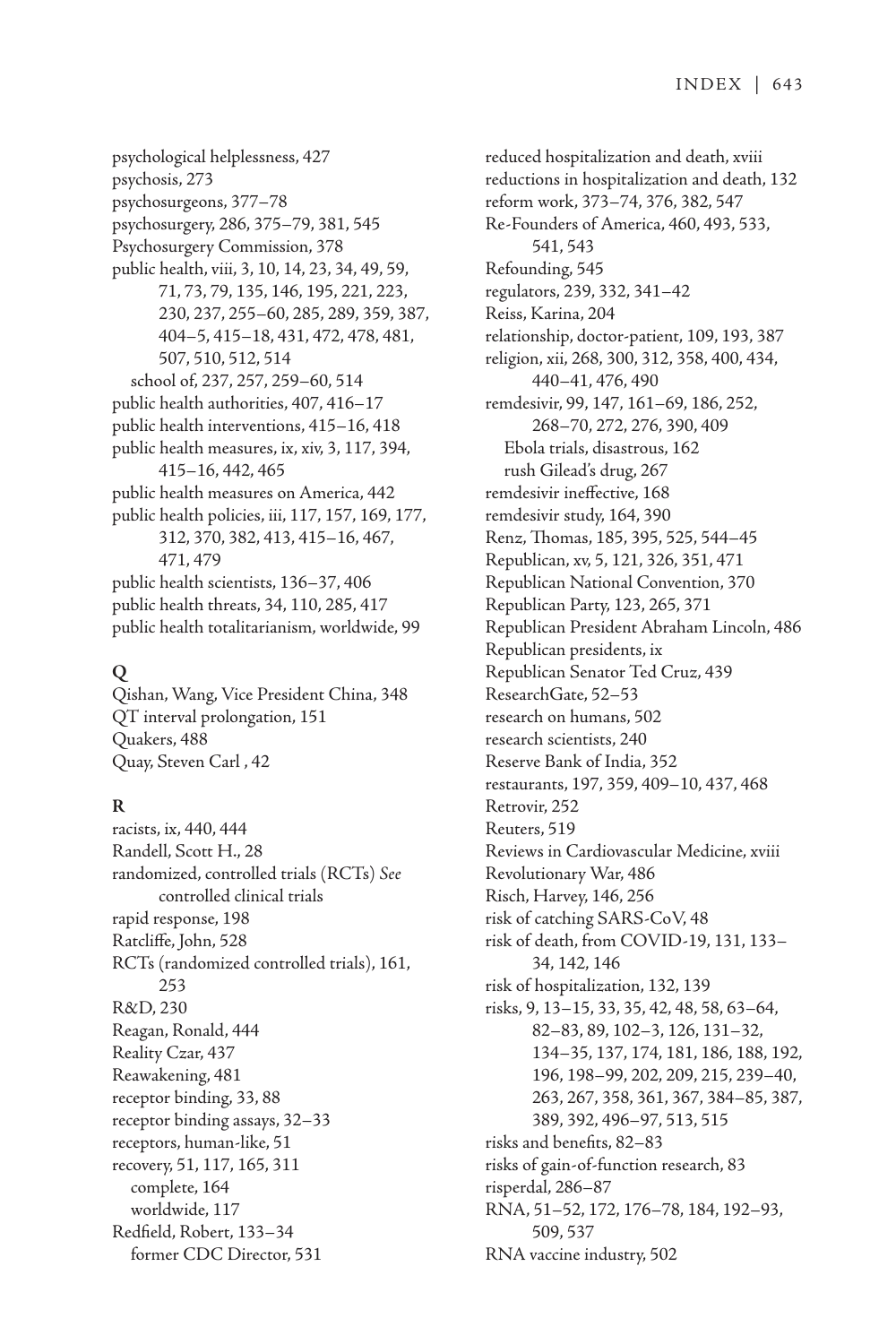RNA vaccines, 18, 79 making, 11 Roberts, Julia, 19 Roberts, Richard, 15 Rockefeller Foundation, 499, 529 Romania, 224 Roosevelt, Franklin D., 402 Ross, Jean, 122, 432, 544 Roth, Cathy, 43 Roth, Daniel, 363 Rothbard, Murray, 121 Røttingen, John-Arne, 222, 510 Russia, 46, 85, 328, 433, 480 Russian, 89, 440, 443, 481 Rutgers New Jersey Medical School, 214 Ryan, Michael, 216

### **S**

safety, vii, 25, 47, 146–47, 150, 156, 181, 185, 188, 194–96, 226, 240, 245, 254, 286, 322, 375, 380, 385, 390, 454, 497, 544 safety reports, total, 539 Sam's Club, 325 Sandstrom, Michael, 316 San Francisco Examiner, 251 Sanofi, xi, 224, 508 Sanofi-Aventis, 281 Sarbecovirus, 538 SARS, 22, 30, 43, 45–46, 57, 82, 89, 105, 174, 497, 501, 517 SARS (Severe Acute Respiratory Syndrome), 7, 38, 42–45, 47, 53, 78, 82, 89, 91, 102, 173, 367, 504, 510, 513 SARS, smuggling, 95 SARS and MERS coronaviruses, 512 SARS coronavirus, 42, 186, 506, 516 SARS coronavirus pandemic, 259 SARS-CoV, iv, vii, 6–8, 10–11, 33, 37–38, 42–46, 48–49, 51–53, 57–58, 60, 73, 75, 78–79, 91, 173–75, 183, 186, 192, 226, 235–36, 250, 253, 260–61, 264, 384, 386, 391–92, 452, 459, 497–99, 501–2, 504–5, 516–18, 524 deadly variants of , 45 documented escape of, 386 human chimeric, 173–74, 501 lethal, 524 pathogenic, 59

released, 79 storing, 43 variants, 52, 497, 501 virulent, 386 SARS-CoV-1, 7, 30, 42–43, 45–46, 48–49, 57–58, 66, 70, 173, 496–97, 501 SARS-CoV-2, iv–v, ix, xiv, xvii, 6–8, 11, 21–22, 24–25, 28, 30, 37–38, 41–42, 44–45, 48–55, 57–61, 68, 74–75, 77–78, 81, 83, 85, 87–88, 99, 101, 131–32, 135, 139, 155, 168, 172, 174, 176, 178, 184, 186, 193, 195, 199, 204–6, 249, 261, 263, 267, 285, 290–91, 339, 359, 362, 367, 370, 383–84, 386, 389–92, 403, 453, 459–60, 465–66, 501, 515–16, 519, 524, 526–27, 530, 533, 537–38, 546 engineering, 26, 89, 103 genomic sequence of, 74 immunity to, 176 lab origin of, 55, 291 release, 60–61, 71, 73, 79, 249, 460 retro-engineered, 55 SARS-CoV-2 cases, total confirmed, 518 SARS-CoV-2 infection in humans, common effects, 37 SARS-CoV-2 outbreak, 204 SARS-CoV2 pathology, 187 SARS-CoV-2 replication, 155 SARS-CoV-2 RNA loads, 162 SARS-CoV-2's origin, 291 SARS-CoV-2 spike, 54 SARS-CoV-2 spike protein, 172, 176–77, 186, 196, 459, 501, 518, 534 SARS-CoV-2 spike protein remnants, 536 SARS-CoV and MERS-CoV, 502 SARS-CoV pandemic virus, 236 SARS-CoV RNA and DNA vaccines, 392 SARS-CoVs in nature, 42 SARS-CoV vaccine in humans, 183, 499 SARS-CoV vaccines, 79, 173, 183, 259, 499, 501, 505 SARS-CoV virus, 8, 34, 57, 501, 514, 524, 538 SARS-related viruses, 50 Saudi Arabia, 224 Saudi Arabia's King Saud University, 23 Sawers, Robert John, 72 scandal, 98, 340–41 scaring people, 405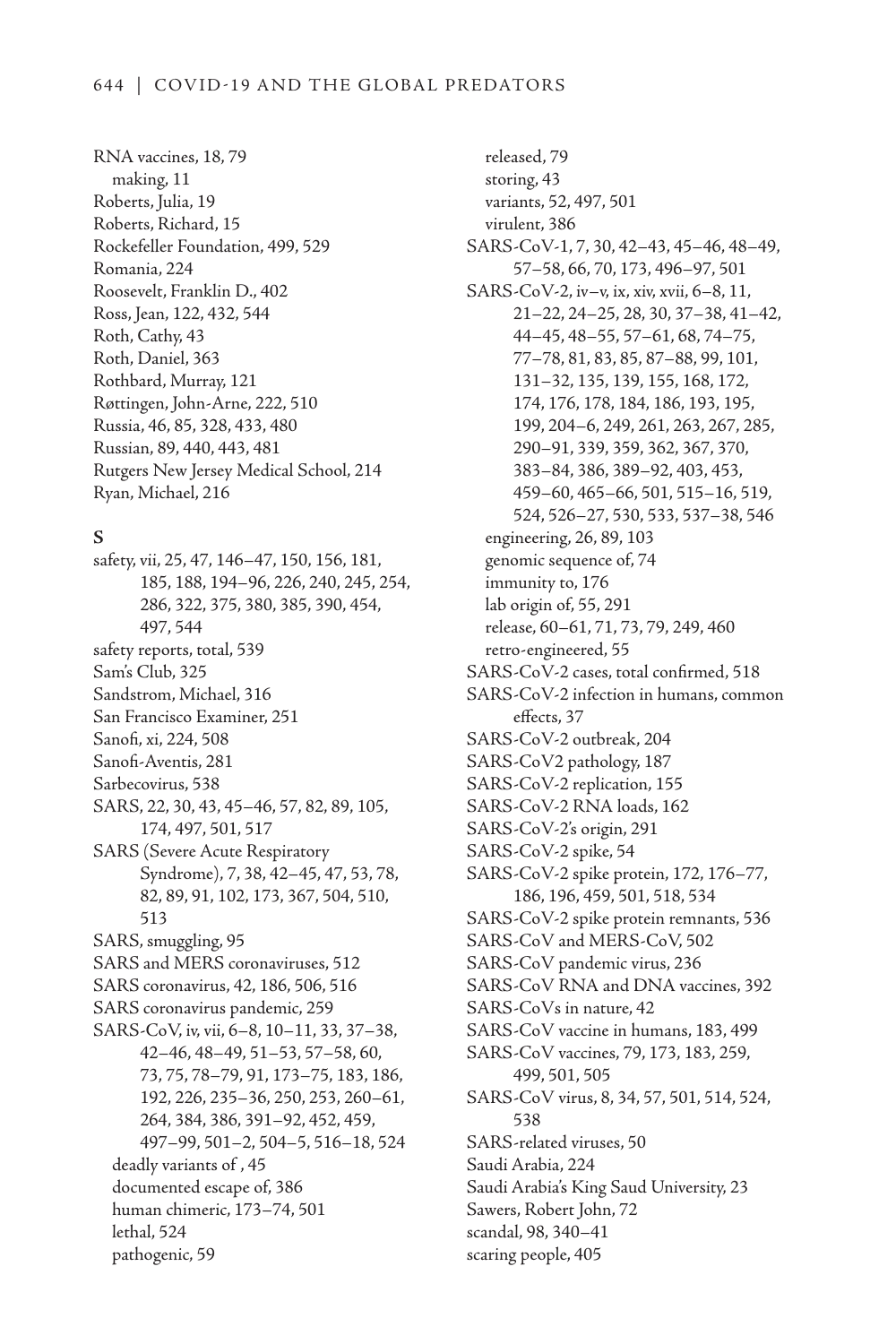Schein, Henry, 262 Schoch-Spana, Monica, 263 school, vi, xiv, xxi, 110, 118, 135, 137, 158– 59, 191, 194, 208, 228, 257, 265, 359, 400, 431, 465, 529 Schumer, Chuck, 451 Schwab Klaus, xii–xiii, 117, 124, 221–22, 225, 233, 235, 237, 240, 242, 244–45, 250, 260, 265, 293, 295–99, 301, 303–4, 333, 336–37, 394, 399, 468, 472, 503, 508–10, 513–14, 517, 520, 524–25, 528, 532 Davos Conference, 508 Great Reset, viii, 236, 309, 367, 459, 514 Schweizer, Peter, 340 science, xix, 2–3, 6, 8, 24, 39, 54, 60, 82, 86, 94, 96–97, 102, 129, 158, 161, 177, 191, 201, 208, 230, 253, 267–72, 277, 280, 285, 290, 292, 313, 328, 367, 370, 417, 430, 472, 505, 516, 521, 533, 538 good, 39, 193 politicization of, 39 suppression of, 39 Scientific American, 38, 85 scientific basis, 8, 208, 273, 280, 393, 523 scientific community, xi, 14, 21, 55, 60, 86, 140, 150, 195, 290, 330, 406, 519 Scientific dictatorship, 69 scientific establishments, viii, 1, 126, 149, 460, 464, 472–73, 526 scientific evidence, 75, 199 scientific method, 271 scientific papers, 9, 53–54, 60, 75, 83, 144, 280, 373, 376, 379, 406, 466, 523–24 scientific research, 59, 525 scientific review, 511 Secretary of State Pompeo, 49 Secret Intelligence Service, 72 security, 43–44, 91, 95, 198, 247, 263 Security Review Commission, 342 Security Studies Program, 34 self-aggrandizement, 2, 16, 36, 99, 111–12, 127, 148, 154, 166, 169, 229, 250, 321, 335–37, 366 self-defense, 122, 325, 395, 487 self-fulfilling prophecies, 44 self-interest, 3, 124, 357 Sellin, Lawrence, 91–92 Senate, xviii, 21, 26, 28, 34, 145, 350, 375, 391, 471, 536

Senate Homeland Security and Governmental Affairs Committee, 341 Senate Oversight Committee, 255, 527 Serbia, 224 Severe Acute Respiratory Syndrome. *See* SARS shame, 320, 425–27, 434–35, 469, 472, 546 shame and anxiety, 425–26, 469 Shanghai Fosun Pharmaceutical Group, 114 shelters, 214–15 Shi Zheng-Li, funded (see Zhengli, Shi) shootings, 527 Shopify Inc, 457 shutdowns, 5, 62, 333, 370, 393, 431–32, 467, 471 worldwide, 318 Silicon Valley, 509 Silverdollar.com, 435 Singapore, 30, 44, 58, 224, 262 Sky News, 243 slave labor in China, 310 slavery, 362, 443, 475, 486, 490–91 small businesses, xiv, 326, 370, 467, 469, 487 Smartmatic, 332, 442–43 Smartmatic voting systems, 332 Smith, Wesley J., 302 Snapchat, 458 Snopes.com, 75 Snyder, Timothy, 433 Social isolation, 393 Solomon, David, 349 Solzhenitsyn, Alexandr, 454, 481 Somatics, 379 Sørensen and Dalgleish paper, 54 Soros, George, 331–32, 442–43 South Africa, 328, 530 Southeast Asian Nations, 331 Southeastern Asia, 91 South Korea, 147 South Vietnam, 308 Space Force, 450 Spain, 178 Spalding, Robert S. Brig. Gen., 544 SPARS Pandemic, 259, 263, 510, 514–15 speech, free, 344, 432, 450–51, 458 spike protein, xiv, 7, 21, 28–29, 37–38, 54, 73, 91, 172–73, 176–78, 184–87, 192, 196, 215, 363, 459, 498–99, 501, 515, 518, 529, 534, 536–38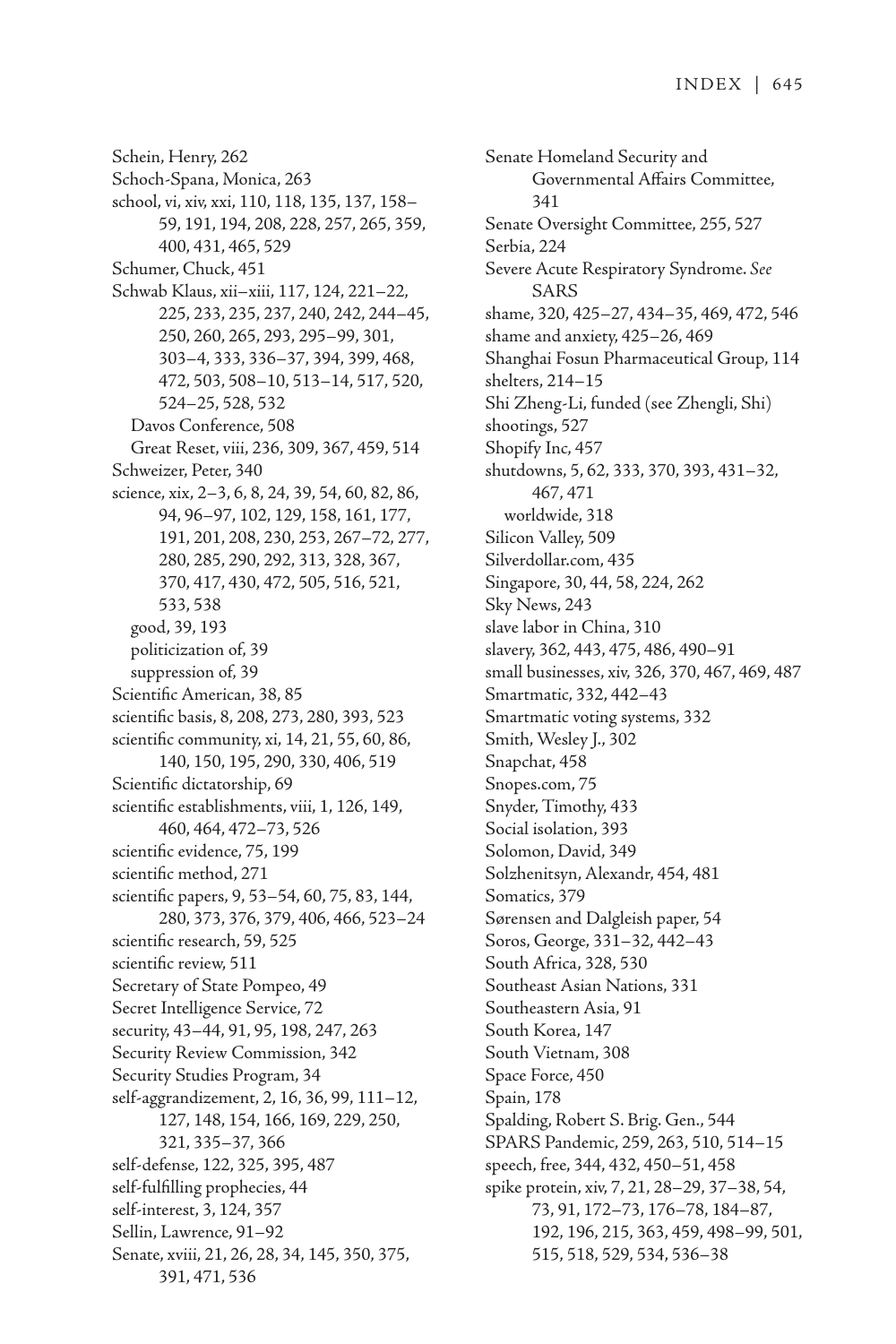alien SARS-CoV, 176 deadly SARS-CoV, 172 unbreakable GOF Wuhan, 178 sports, professional, 409–10 Sputnik, 353 SSRI antidepressant, 381, 527 stakeholders, xvii, 15, 17, 226, 230, 242, 294–95, 299, 334 Stand for Health Freedom, 543 Stanford University, 137 Starbucks, 323 State Key Laboratory of Pathogen and Biosecurity, 93–94 State University of New York, xxi Stockholm Syndrome, 423 stocks, 18, 114, 177, 323–24, 444 Stolow, Jeni A., 406–8 Stolzer, Jeanne, 427 St. Paul Acute Respiratory Syndrome Coronavirus, 263 Strategic & International Studies, 349 Stratospheric Controlled Perturbation Experiment, 360 Strauss, Matt, 543 Subway Contagion, 214 subway grates, 213 subways, 213–15 suicide, 273, 275, 465, 527, 546 superhumans, xx, 412 Supreme Court, 371, 444 Sustainable Development Goals, 225, 508 Sweden, 178, 360 Sweet, William, 286, 378 Switzerland, 224, 241, 508

## **T**

Taiwan, 12, 44, 58, 372 Taiwan News, 47, 51, 58 Tapper, Jake, 209 TBI (traumatic brain injury), 380 tech industries, 332–33, 449 technology, 2, 11, 13, 22, 52, 78, 86, 97, 106, 177–78, 257, 303–4, 333, 455, 499, 512, 528 Tedros, Adhanom Ghebreyesus, 65–67, 69, 113, 228, 335, 353, 478 Tenenbaum, Howard, 185 terror, x, 305, 400–401, 403, 431, 457 Terror Medicine and Security Program, 214 Tesla, viii

test kits, 205, 518 Texas, xviii, 91, 94–95, 97, 136, 206–7, 271, 361 Texas Department of State Health Services, 137, 206 Texas Medical Branch press release, 95 Th2-type immunopathology, 183 Third Military Medical University, 74 Third Reich, 430 Third World influence, greatest, 455 Third-World politics, 451 TikTok, 2 totalitarian, 71, 117, 124, 294, 315, 394, 415, 417, 426, 460, 479, 488 totalitarian governments, 19, 321, 353, 431, 500 totalitarianism, x, 119, 132, 157, 279, 366, 393, 413, 415, 429, 489 totalitarian measures, worldwide, 124 totalitarian state, 414, 419, 468 trade, free, 122, 487 transhumanism, xiii, 303–4 transhumanism and vaccine technology unite, 510 transnational governance, 234 transnationalism, 234 traumatic brain injury (TBI), 380 treatments, effective, v–vi, 109, 132, 141, 147, 150, 225, 252–54, 335, 387, 466, 498, 516, 520, 540 Trudeau, Justin, Canadian Prime Minister, 118 Trump Donald, iv–v, ix, xiii–xv, 5, 9, 36, 55, 64–66, 69, 71, 73, 81, 85, 88, 90, 112–14, 119–20, 123, 125–26, 143, 149, 154, 157, 159, 161, 172, 186, 190, 197, 234–35, 240–41, 245, 247–49, 260, 264–65, 270, 272, 279, 285–86, 288, 296, 301, 322–25, 328, 331–34, 339, 341, 345, 348–50, 362, 366, 369–72, 384–89, 399, 402, 411, 437–46, 449–52, 454, 458, 460, 471, 474, 480, 492, 506–8, 513, 518–26, 530–31, 534, 540–41 Administration, 5, 85, 105, 114, 149, 248–49, 285, 328, 342, 391, 399, 456, 507 America First policies, 508 Ban, 323 campaign and independent lawyers, 443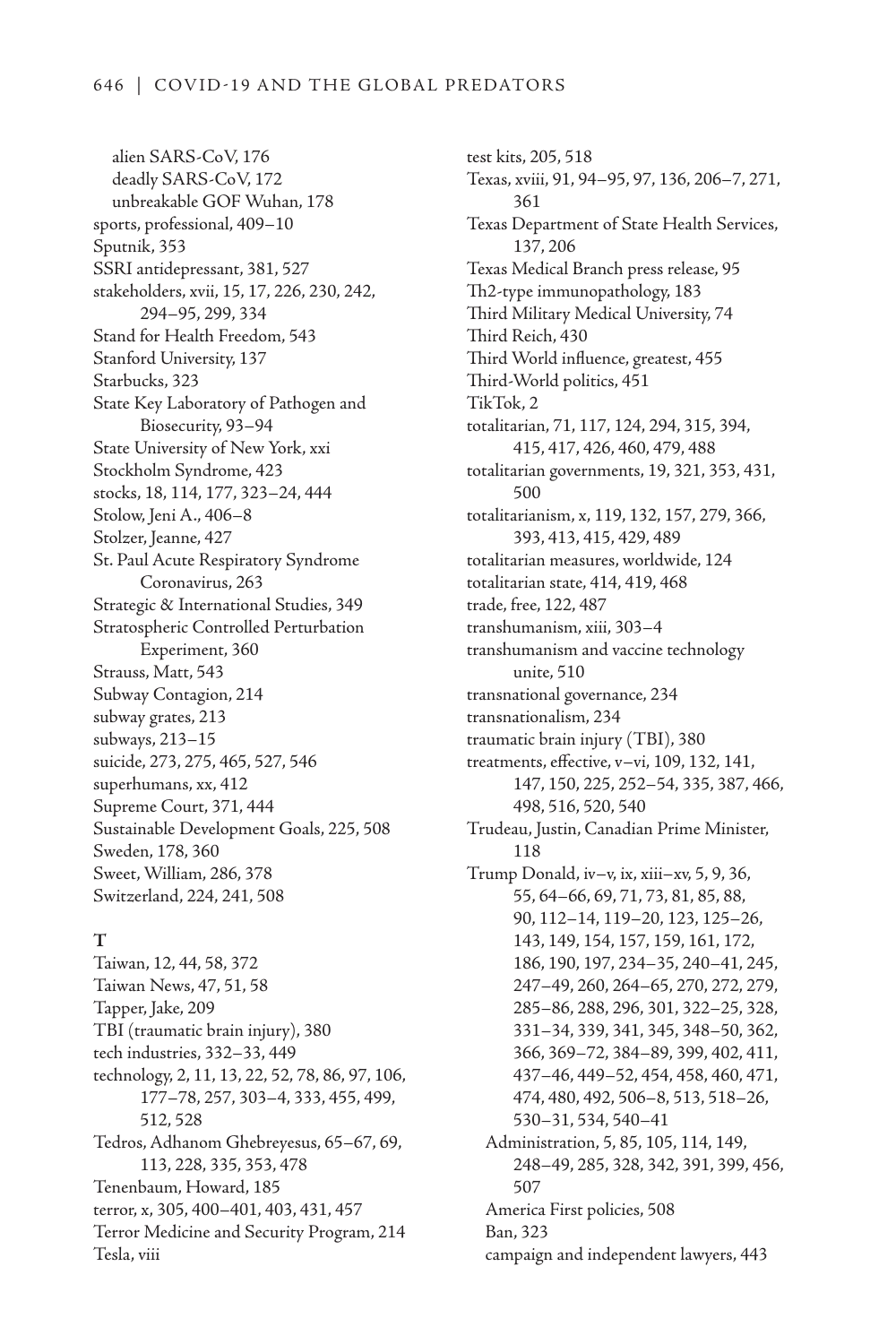Drug, 143, 159, 522 followers, 437 former President, xiv–xv, 326, 438–39, 451, 533 and hydroxychloroquine, 143 impeaching, 350 inauguration, 196, 237, 244–45, 247, 389, 506 Operation Warp Speed, 237 policies, 149, 351, 452, 514, 527 President, 120 supporters, 302, 439–40 and traditional American ideals, 324 tweet, 119 Truth for Health Foundation, i, XXVI, 145, 465, 543. See Vliet, Elizabeth Lee. Tucker, Jeffrey, 104, 191, 359, 543 Turner, Ted, 361 TV, ix, 17, 47, 193, 308, 371, 418 Twin Towers, 402 Twitter, viii, 147, 154, 169, 323, 332–33, 362, 432, 438–39, 445, 450, 458, 470–71, 519, 527 Twitter Market Value Surges, 323 Twitter's violent suppression of Trump, 323

## **U**

UC Davis, 23 UCL Institute of Epidemiology and Health Care, 198 Uganda's government, 156 Ukraine, 340 Ulm University, 533 UNC. *See* University of North Carolina UNC School of Public Health, 10 Understanding Federal Institutes, 374 UNICEF, 112, 500 United Kingdom, 72, 224, 328, 332, 352 United Nations, 72, 263, 288, 327, 482, 500, 503 United Nations 41-page pledge, 293 United Nations Security Council, 293 United States, x, xiii, xx, 2, 4–5, 12, 16, 41, 49, 56, 58, 62, 64–65, 69–71, 73, 75, 78–79, 88, 95, 98, 106, 114, 116, 122–23, 125, 153, 159, 164, 168, 205, 207, 212, 234, 248, 254, 258, 270, 285, 287, 293, 297, 301–2, 310, 314, 316–17, 323, 328, 333–34, 339–40, 342, 351, 370–72, 377, 384, 386,

389, 391, 393, 395, 402, 445, 449–50, 453–54, 458, 460, 464, 468, 470, 473–74, 477, 480, 504, 506, 513–14, 520, 522, 528, 530, 533, 545 United States Agency for International Development (USAID), 27, 29, 224 United States and China, 249, 301 United States Army Medical Research Institute of Infectious Diseases, 44 United States Geological Survey, 23 University College London, 198 University of Edinburgh, 531 University of Maryland, 374 University of Michigan, 15 University of Minnesota, 14 University of Mississippi Medical Center, 379 University of North Carolina (UNC), 6–7, 10, 28, 34, 50, 58, 78, 83–84, 87, 173, 235, 385–86, 453, 466, 495, 498, 501–2, 504, 538 University of Pittsburgh, 173 University of Texas, 91, 95, 97 University of Texas Medical Branch, 95 . *See* UTMB unrestricted bioweapon, 75, 77–78, 527 unrestricted warfare, 3, 64–65, 75–76, 79, 262, 297, 453, 460, 464, 466–68, 474, 509, 530 UPS Foundation, 262 USAID (United States Agency for International Development), 27, 29, 224 USAID-EPT-PREDICT funding, 28 USAID funding, 7 US National Institutes, 7, 27 US News, 65, 260 USPHS officer, former, 374 U.S. Public Health Service (USPHS), 168, 261, 374 U.S. Right to Know. *See* USRTK USRTK (U.S. Right to Know), 55, 291 USSR, 305, 480 UTMB (University of Texas Medical Branch), 94, 96–97 UT's compliance, 97 Uyghur Muslims, 303

### **V**

vaccinated human patients, 172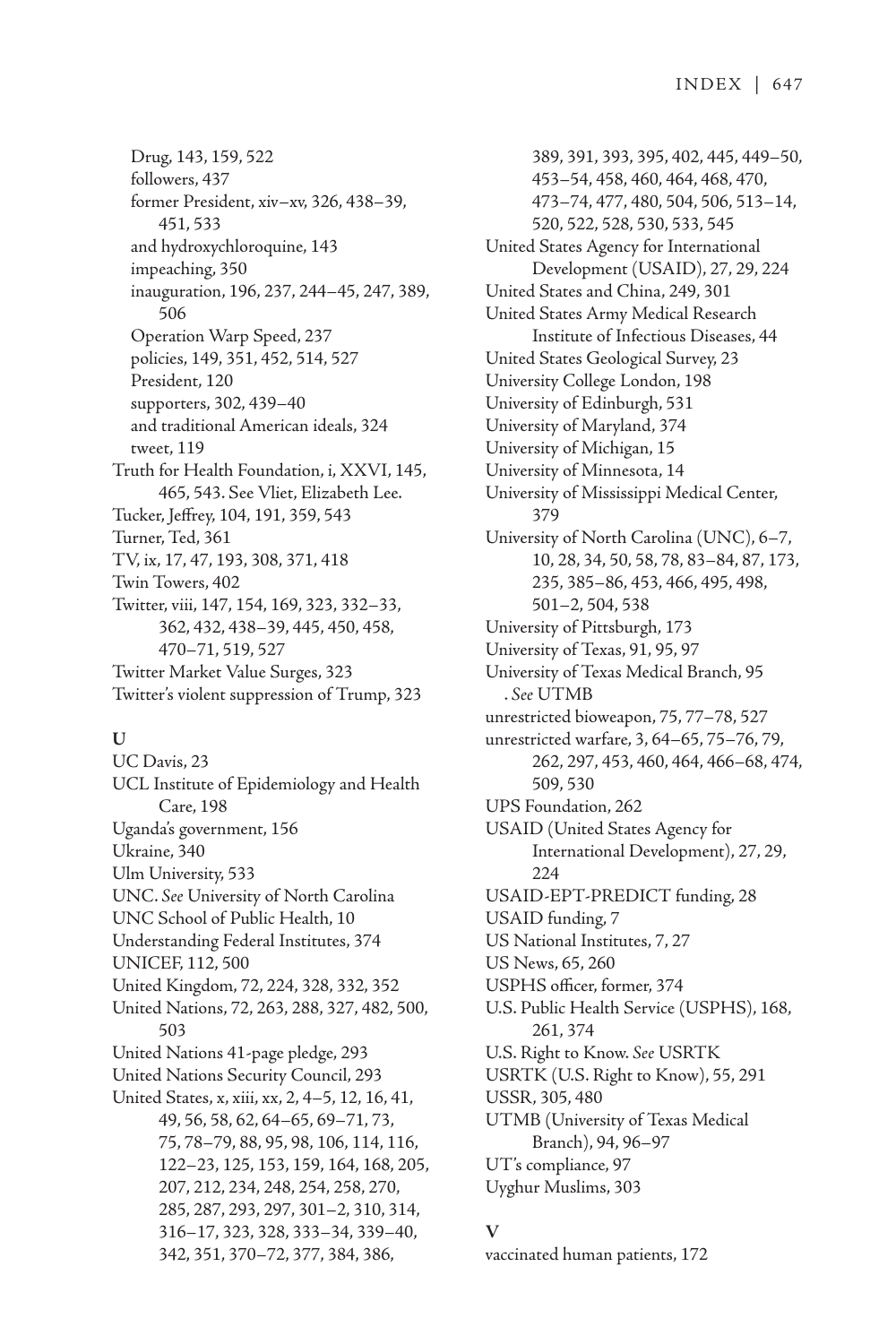vaccinated mice, 385 aged, 501 older, 524 vaccinated older mice, 173 vaccinated people, older, 501 vaccinating children, 538 vaccination and deaths, 539 vaccination death reports, 183 vaccination nationalism, 354 vaccination program, 539 largest mass, vi vaccinations, 38, 104–5, 175, 177–78, 180– 81, 183–86, 188, 191, 195–96, 203, 225, 229, 263, 315, 370, 387, 392, 431, 463, 465, 515, 533–36, 538–39 worldwide, 183 vaccination status, 529 vaccine and medical record passport, 529 vaccine/autism, controversy, 188 Vaccine Bonds, 498 vaccine companies, 243–44, 276, 498 Vaccine Credential Initiative (VCI), 529 vaccine deaths, 175, 180, 184, 539 vaccine developers, xii, 231 vaccine development, vi, 10, 236, 264, 366, 535 vaccine disasters, historical, 180 vaccine EUAs, 498 Vaccine-Induced Covid-19 Mimicry Syndrome, 533 vaccine industry, 191, 223 vaccine injuries, 182, 189, 195, 260 vaccine investments, 245 vaccine lawsuits, 531 vaccine manufacturers, 192, 232, 264 vaccine manufacturing, 190 vaccine master plan, 225 vaccine passports, xv, 117 Vaccine Preparedness, 226 vaccine programs, xiv, 113–14, 227, 236 vaccine R&D, 230 vaccine-related death totals, 538 vaccine-related injuries, 182 vaccine research, 281, 392 fund, 498 unlimited, 25 Vaccine Research Center (VRC), 518 vaccine risk, 38 vaccines, iv, vi–vii, xi, xiv, xvii, 2, 10–12, 16–18, 23–25, 38, 59, 98–99, 102,

105, 113, 141, 147–49, 152, 154, 167, 171–90, 192, 194–96, 202–3, 221– 30, 232, 234, 236–41, 243–45, 252, 254, 259, 264–65, 268–69, 271–72, 276, 279, 281, 286, 288, 353, 364–67, 370, 386–92, 399, 431, 446, 459, 464, 467, 480, 498–503, 507–10, 512, 515, 517–18, 520, 526, 528–29, 531, 533, 535–40 alternatives to, 182 developing, 25, 168, 235, 506 development of new, 223, 503 ebola, 517 effective, 38, 365 expensive, 500, 519–20 great worldwide push for, 391 lethal, vi, 175 making, 81, 500 mRNA and DNA, 172, 176, 178, 184, 186, 192, 501 new, 35, 192–93, 223–24, 226, 239, 276, 446, 459, 465, 503, 508 placebo-controlled clinical trials, 276 swine flu, 181, 539 unsafe, 500 viral vector, 176, 196 vaccines force, 172 vaccines for coronaviruses, 173 vaccines for COVID-19, 184 Vaccines for Global Health, 10 vaccines on human experimental subjects, 388 vaccines to wealthier nations, 225 vaccine technology, use mRNA, 535 vaccine trials, 276 clinical, 183 vaccine virus reverting, 512 VAERS, 179–80, 182, 195, 533, 538–40 values, 122, 145, 168, 199, 300, 320–21, 324, 336, 343, 345, 400, 404, 431, 474–76, 545 shared, 339, 430, 475–77, 481 Vanderbilt University, 10, 498 van Hoof, Jan, 423 variants, 30, 537 Vatican-China deal, 303 VCI (Vaccine Credential Initiative), 529 ventilators, 133, 203 Veterans Administration, 377 Vietnam, 308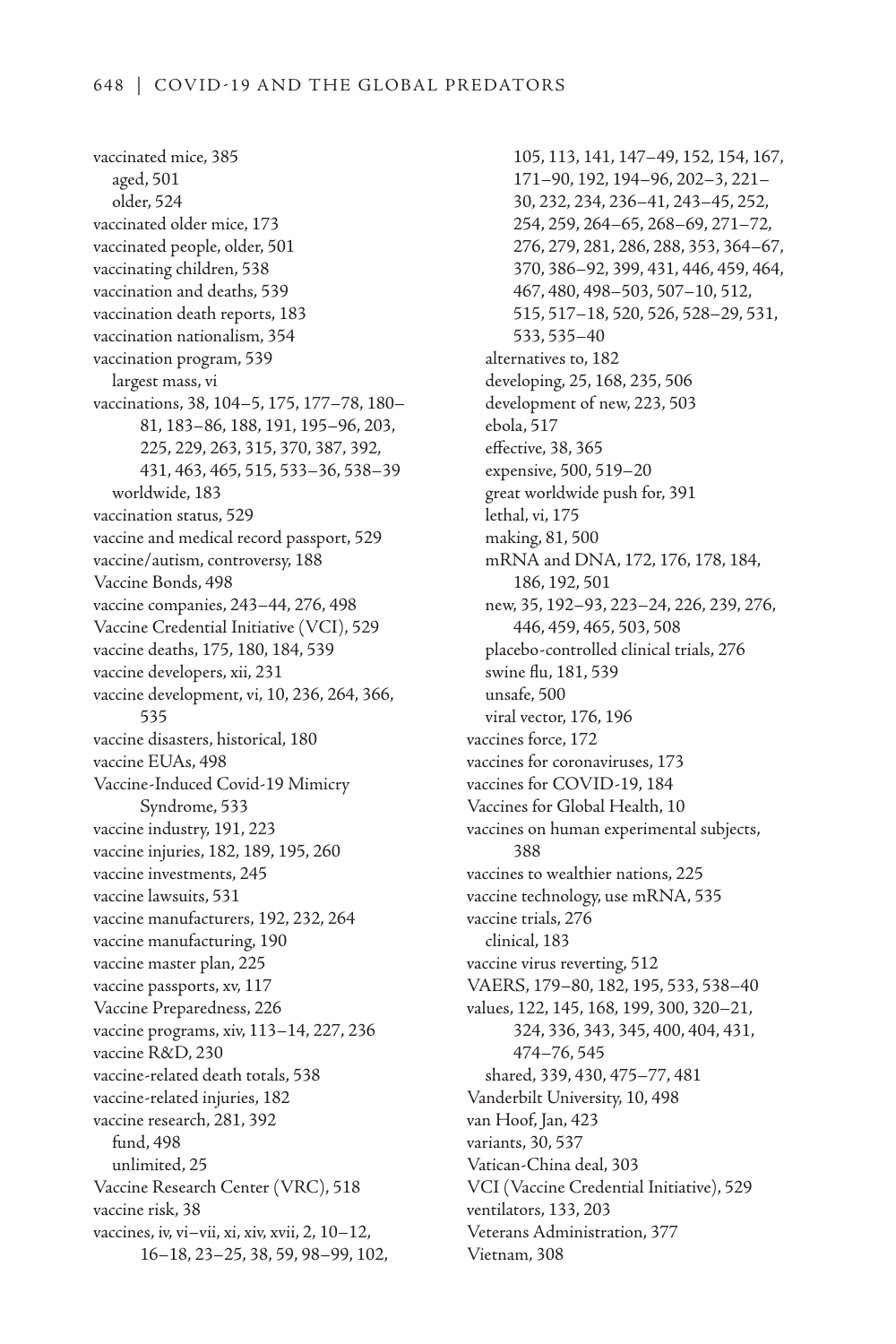Vietnamese, 443 Vietnam War, 367, 401 violence, 273, 275, 382, 437, 467, 527, 546 virology, ix, 2, 7–8, 26, 29–30, 45, 57–58, 195, 292, 388, 496, 536, 546 virus, iii–iv, 8, 10–11, 34, 37–38, 43, 46, 49–51, 53–54, 56, 58–60, 63, 65–66, 68–70, 73, 77–79, 82, 87, 90–91, 101, 105–6, 109, 116–17, 124, 133– 34, 136, 174, 191, 194, 196, 202, 204, 207–10, 212, 292, 352, 359, 363, 365, 385, 389, 404, 409, 453, 466, 496–99, 504–5, 515–16, 534 chimeric, 54 lab, 37, 59 pathogenic, 75, 512 pathogenic H5N1 influenza, 15 viruses, 8, 17, 19, 21, 23–25, 35, 38, 42, 51, 56–57, 59, 70, 74–75, 90, 104, 155, 163, 198, 312, 453, 496–97, 516–17 chimeric SHC014 recombinant, 28 deadly, making, iv–v, 3, 14, 22, 35, 51, 384 virus infection experiments, 32–33 virus replication, 173, 501 Vliet, Elizabeth Lee, v, 132, 145, 255, 445, 464, 526, 529, 540, 543. See Truth for Health Foundation. voting machines dominion, 330, 442 donated Automated, 330 VRC (Vaccine Research Center), 518

### **W**

Waal, Frans de, 423 Wain-Hobson, Simon PhD, 14 Wall Street Journal, ix, 53, 190, 302, 328, 341, 457, 519 Walmart, 325, 469 Walton Family Members, 325 Waltons, viii Wang, Lin-Fa, 30 war, 24, 76–77, 79, 125–27, 234, 237, 307–9, 438, 450, 466, 468, 475, 486, 491, 511, 546 War of Independence, 1, 475, 486 Warp Speed, xiv, 147–48, 185, 238, 240–42, 245, 511 Warp Speed-like, 235, 242 Warp Speed-like plans, 242

Washington, 147, 247, 328, 349, 401, 405, 446, 493 Washington, George, 487–88 Washington Examiner, 71–72, 360 Washington Post, ix, 4–5, 65, 119, 164, 207, 248, 251, 302, 324, 328, 347–48, 361, 369, 388, 437, 449, 519 Washington School of Psychiatry, 374 Washington Times, 26, 331 Waters, Maxine, 437 Wayback Machine, 47 Way Forward, 15 wealth, vi–vii, xii, 2, 5, 16–19, 25, 81, 99, 111–12, 115, 123, 127, 148, 154, 166, 169, 190, 222, 224, 229, 233, 235, 244–45, 250, 277, 282, 290, 298, 311, 321–23, 327–29, 335, 337, 344, 358, 361, 364–66, 370, 372, 386–87, 392–93, 399, 411, 430, 434, 443, 454–55, 458, 463, 469, 472–73, 479, 491, 509, 514–15, 530, 538 Wealth of Nations, 357–58 weaponized nature of SARS-CoV-2, 78 weapons, 12, 178, 413, 453, 460 best, 442 biochemical, 515 building atomic, 89 developing, ix nuclear, 532 potential, 8 potential defensive, 113 potential offensive military, 113 unrestricted, 76, 362 weather, 65–66 Weather Channel, 316 WebMD, 195 WEF. *See* World Economic Forum Wei, Chen, General, 61, 515 Wellcome, xi, 224 Wellcome, Henry, 352 Wellcome foundation, 68 Wellcome Leap, 352–53 Wellcome Trust, xi, 115, 223, 352, 503, 514 Well-Planned Long-Term Strategy, vii Wen Shi Lee, 501 West, Diana, 544 West Berlin, 428–29 Western companies, 12 Western countries, 46 Western culture and science, 60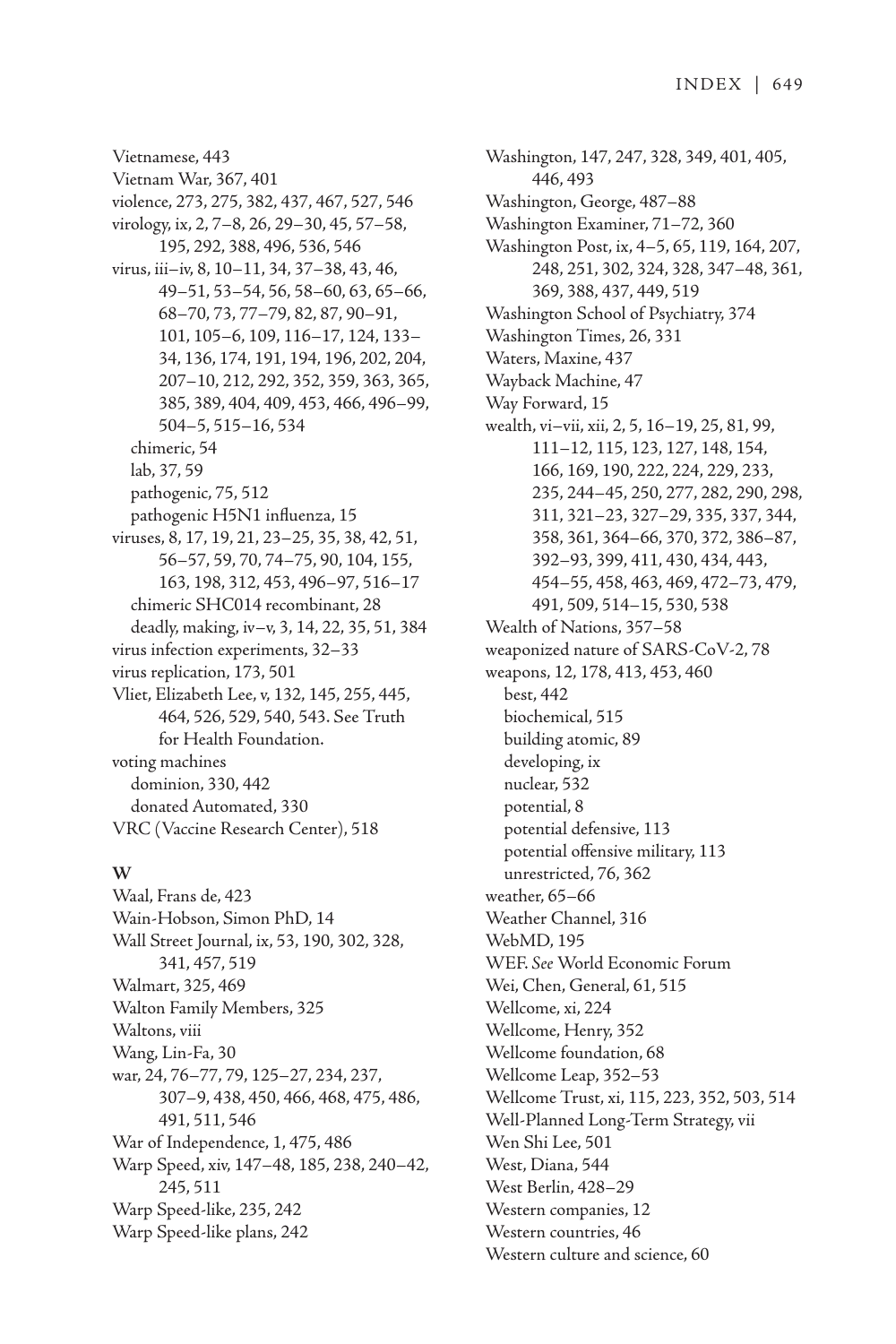Western democracies, x, 445 Western democratic republics, ix, 79 Western economies, x Westerners, 22, 99 Western governments, 516 Western journals, 75 Western leadership, x Western markets, 225 Western media outlets, 521 Western nations, iv, x, 1, 235, 519 Western observers, 11 Western scientific literature, 413 Western scientists, 21 Western values, xvi, xx Western voices, 454 Western world, 41, 77, 111, 482, 498 White House, 82, 88, 285, 432, 449, 456, 502, 507 White House Coronavirus Task Force, 157, 392 White House COVID-19 advisor, former, 172 White House Director, 506 White House Office of Science and Technology Policy, 82 White House planning meeting, 507 White House press, 395 White House Task Force, vi Whitney Pennington Rodgers, 114 WHO, 112, 292, 500 WHO (World Health Organization), v, viii, x–xii, xv, 2, 23, 41, 43–46, 49–50, 60, 63, 65–69, 72, 111–14, 116–17, 132, 151, 156, 168–69, 190–91, 216, 221–22, 225, 227–30, 233–35, 272, 279, 285–92, 327, 330, 335, 352, 355, 370, 372, 388–89, 399, 411, 445–46, 472–73, 478, 497, 500, 503, 505, 510, 514, 516, 523, 528–29, 532 WHO collaboration, xv WHO Objectives, 229 WHO pathogen repositories, 532 WHO website, 221 Wikipedia, 349, 433 Wildlife Health Center, 23 Williams, Thomas D., 303, 345 Wilson, Leah, 543 Withdraws Support, 168 withhold lifesaving COVID-19 treatments, 5

WIV. *See* Wuhan Institute of Virology WIV1-CoV spike protein, 7, 29 WIV's staff and students of SARS-CoV-2, 50 women, 70, 185, 242, 265, 300, 387, 405, 442–44, 450, 459, 476 Woodcock, Janet FDA , 522 workers, 47–48, 470 working-class people, xv World Bank, 68, 289, 514 world domination, 451, 463, 474, 533 World Economic Forum (WEF), x–xi, xx, 221–22, 224, 226, 237, 239, 245, 260–62, 296, 298–99, 301–2, 304, 309–11, 313, 336, 454, 478, 503, 508, 513, 528 World Economic Forum/Harvard, 513 World Economic Forum in Davos, 241 World Food Programme, 289 world governance, 124, 223, 289, 503 new, 222, 234 world government, viii, 455–56 World Health Assembly, 221, 230 World Health Association, 478 World Health Organization. *See* WHO World Health Organization 10-person team in charge, 291 World Health Organization Association, 510 World Health Organization Director-General, 354 world order, new, xv, xx, 242, 525, 532 world population, 48, 309 World War I, 372 World War II, 125, 369, 372, 377, 400, 402, 413, 475, 528, 544 World War Zero, 293, 307, 309 Wuhan, China, 8, 26, 45, 52–53, 57, 62–63, 65, 67–68, 70, 78, 84, 106, 286, 325, 504, 530 Wuhan coronavirus pandemic, 47 Wuhan Institute of Virology (WIV), iv, 2, 7–8, 10, 14, 21–22, 24, 26–32, 34, 36, 38, 41, 44, 46–47, 49–50, 52–53, 57, 59, 61, 67–68, 73–74, 77–78, 81–82, 84–86, 88, 94–97, 103, 106, 116, 245, 249, 290, 292, 296, 384–85, 388, 391, 452, 466, 502, 504, 515–16, 519, 524, 526, 531, 536 Wuhan Institute of Virology (WIV) scientists, 8, 27